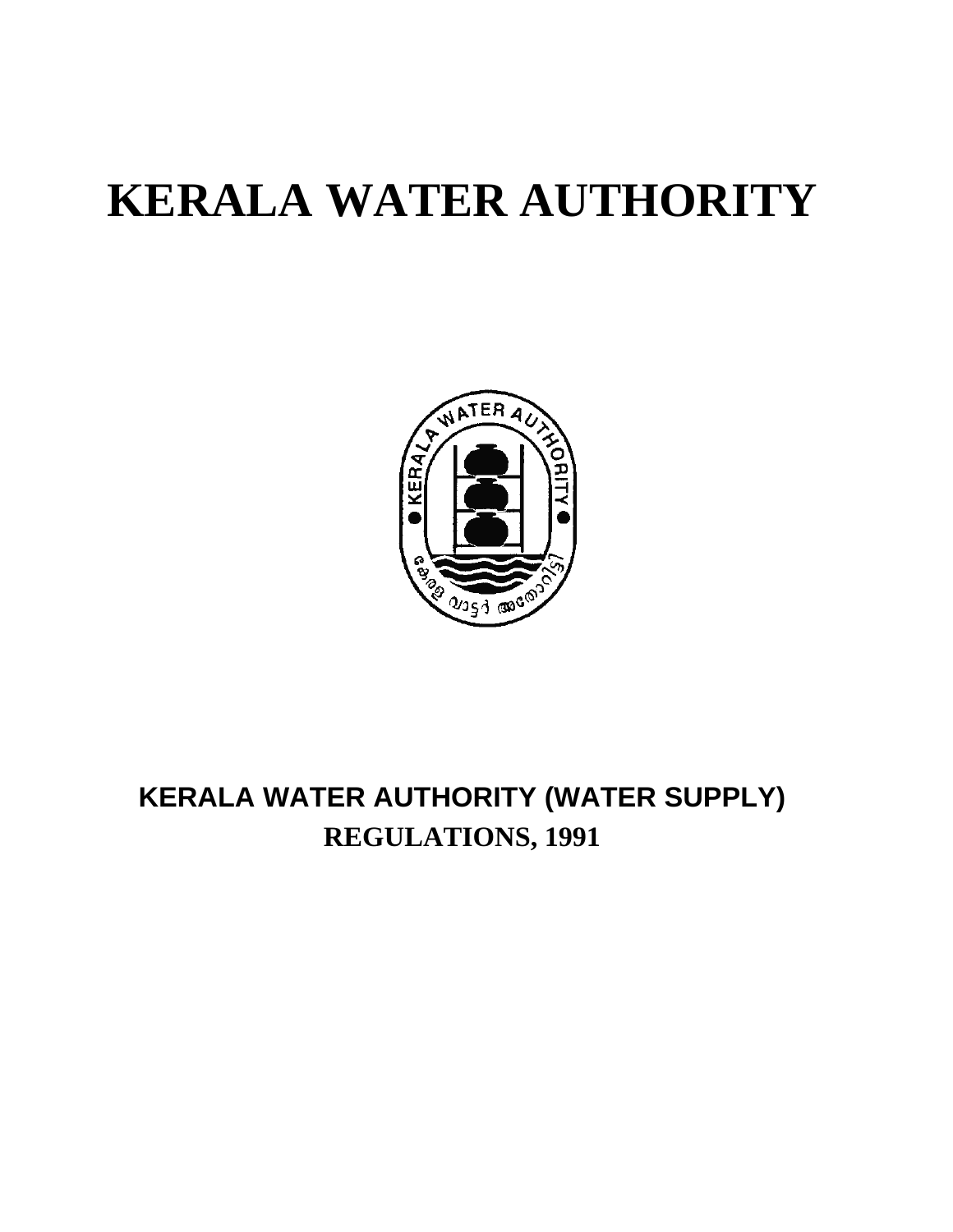#### **GOVERNMENT OF KERALA Abstract**

Kerala Water Supply and sewerage Act, 1986-The Kerala Water Authority (Water Supply) Regulations, 1991 proposed to be issued under sub-section (2) of section 65 - Previous approval of Government under subsection (1) of section 65 Conveyed-orders issued.

#### **LOCAL ADMINISTRATION (F) DEPARTMENT**

GO MS. No. 318/91/LAD **Dated, Thiruvananthapuram, 4-12-1991** 

Read: Letter No. *KWAlFMl515/89* dated 28- ' 2-1989 from the Managing Director, Kerala Water Authority.

#### **ORDER**

Under sub-section (1) of section 65 of the Kerala Water Supply and Sewerage Act, 1986 (14 of 1986) Government as pleased to convey its previous approval to the Kerala Water Authority for the Kerala Water Authority (Water Supply) Regulations, 1991 proposed to be issued under sub-section (2) of section 65 of the said Act as per the draft appended to this order.

> By Order of the Governor, V.K. SIVASANKARAN Addl. Secretary to Government.

To

The Managing Director, Forwarded/By Order Kerala Water Authority, *(Sd/-)* Thiruvananthapuram Section Officer.

Stoke File

No. *KWASIFMl515/91* Dated: 9th December 1991 Thiruvananthapuram

In exercise of the powers conferred by clauses (h) and (i) of sub-section (2) of section 65 of the Kerala Water Supply and Sewerage Act. 1986 (14 of 1986) and with the previous approval of the Government as required by sub-section (1) of the said section conveyed in G.O.MS No. *318/91/LAD* dated 2-12-1991, the Kerala Water Authority hereby make the following regulations namely: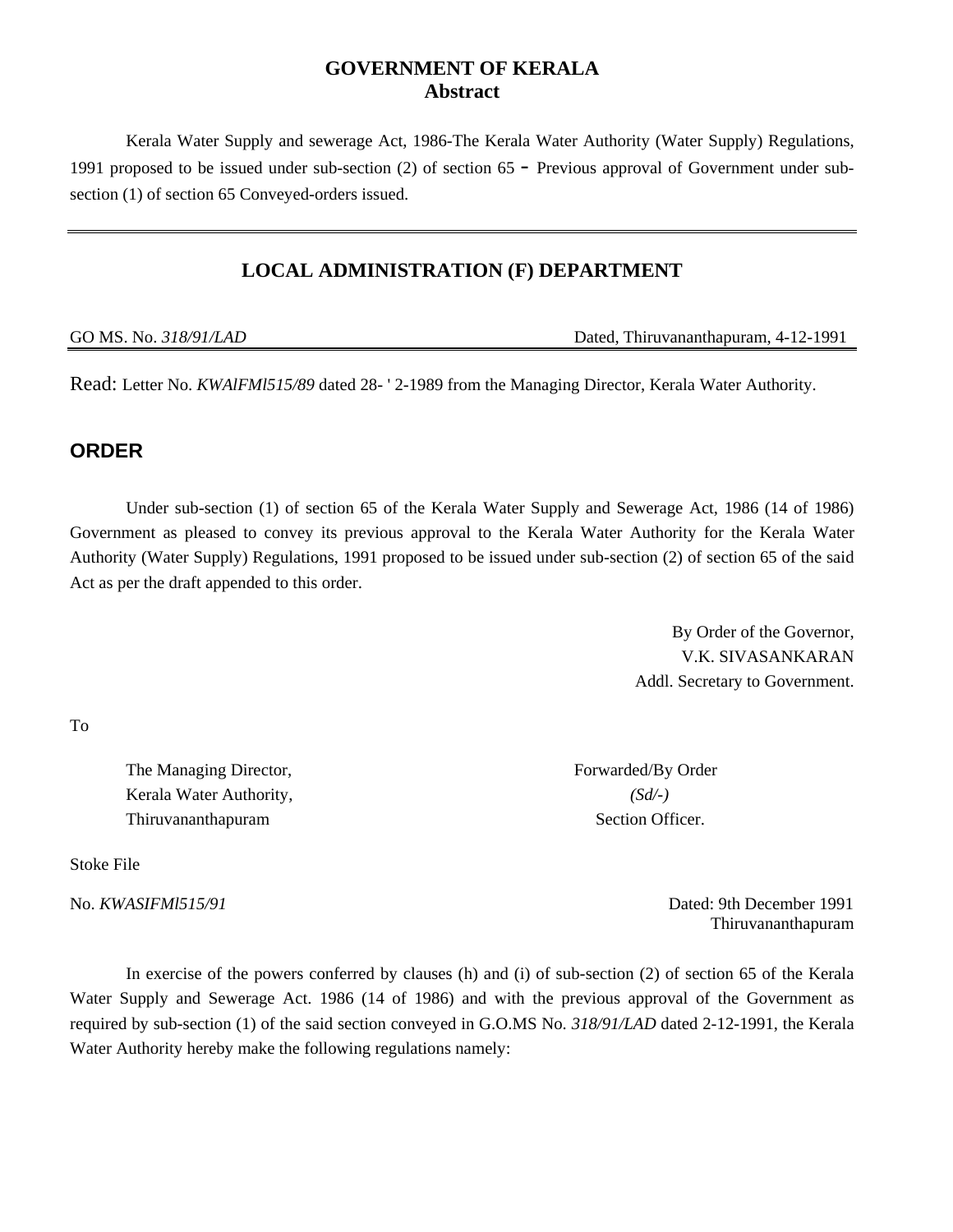#### **REGULATIONS**

1. Short title and commencement- (J) These regulations may be called "Tile Water Authority (Water Supply Regulations, 1991".

(2) They shall come into force at once.

2. Definitions:- In these regulations, unless the context otherwise requires

(a) 'Act' means the Kerala Water Supply and Sewerage Act 1986 (14 of 1986);

(b) 'Assistant Engineer' means the Assistant Engineer of the Authority in charge of the water supply in the area;

(c) 'Assistant Executive Engineer' means the Assistant Executive Engineer of the Authority in charge of the Water Supply in the area;

(d) 'average water charges' means, the water charges at arrived at based on the average consumption of water noted for a period as may be decided by the Authority through a working meter that existed or installed later at the premises of a consumer;

(e) 'casual connection' means a category of Water Supply connection provided from the main to a premise to supply water for building construction or other activities or any other demands, for a limited period, including the water supply needs of the workers and staff engaged in the above works or activities;

(f) 'domestic connection' means a category of water supply provided from the main to premise to supply water for domestic purposes;

(g) 'Executive Engineer' means the Executive Engineer of the Authority having administrative control over the Assistant Executive Engineer;

(h) 'house connection' means the connection by pipes from the main to the limit of the premises concerned or to the meter whichever is further from the main;

(i) 'inside installation', means all the pipes, specials, valves, cocks, taps, other fittings and appurtenances laid beyond the meter within the consumers premises and shall include the service pipe and water connection also;

(j) 'licensed plumber' means a plumber or firm who has been provided with license issued by the Executive Engineer subject to the regulations made for the issue of plumbing licensees in Appendix A attached to the regulations;

(k) 'meter' means a water meter which can be installed, directly in series or in parallel to a main connection pipe or service pipe and used for measuring the quantity or water by volume following through the main connection pipe or service pipe as the case may be and shall include;

(j) proportional type of water meter and

(ii) bulk flow meter

(j) 'non domestic connection means a category of water supply connection provided from the main to a premises to supply water for purposes other than domestic purposes and shall include a casual connection;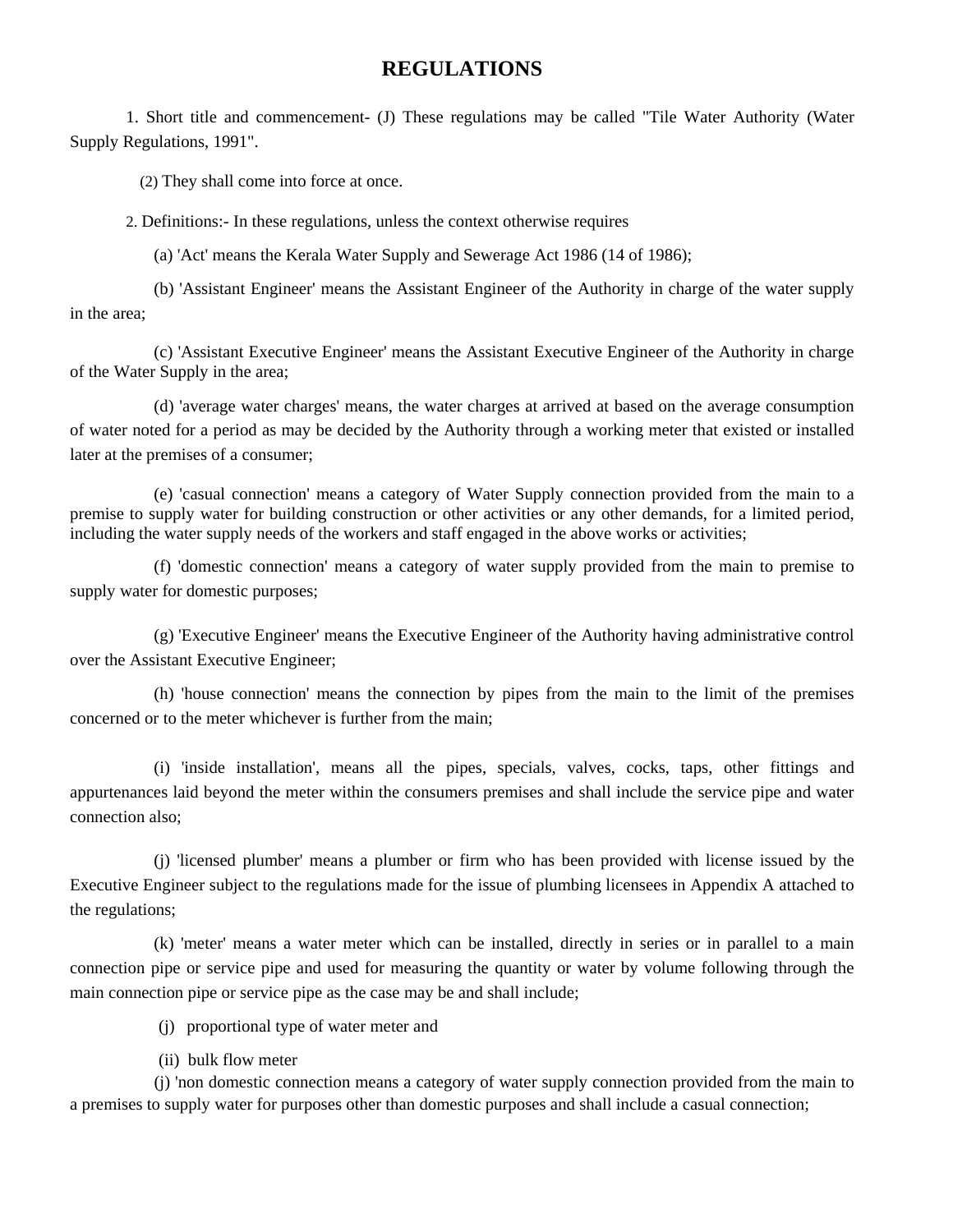(m) 'SME', means Street Main Extension and includes all kinds of extensions done to mains but excludes house connections;

(n) 'Superintending Engineer' means the Superintending Engineer of the Authority having Administrative control over the Executive Engineer.

3. Responsibilities of the Authority:-Except in so far as is otherwise provided in the Act or any Rules issued thereunder or in these regulations the Authority shall be responsible for all the works connected with the supply of water to the consumers served by Water Supply Systems vested in or transferred to or acquired by the Authority.

4. Application for house connections:-(a) Application for house connections from the mains shall be made by the owner or occupier of the premises, through licensed plumber to the Assistant Executive Engineer under whose jurisdiction the main comes in Form No. 6Al for domestic, non domestic and casual connections:

(b) Application fee for house connection shall be such amount as may be prescribed by the Authority from time to time.

5. Connection fee for Domestic/Non-domestic connections has connections and Deposits:- (a) on receipt of the application house connections with fee, the Assistant Executive Engineer shall arrange to inspect the feasibility of the house connection to the application's premises.

(b) When application for house connection includes requests for extension of main for granting the supply as laid in clause (a) and (b) of sub section (1) of section 38 of the Act, the Assistant Executive Engineer shall decide whether the main extension requested is necessary for effecting the house connection applied for.

(c) Where street main extension is not necessary, the applicant shall remit a connection fee of

(i) Rs. 250% in the case of application for domestic connection; and

(ii) Rs. 500/- in the case of application for non-domestic and casual connections.

(d) Applicants seeking house connection with extension of street main not exceeding 30 metres shall remit a fee of Rs. 500 over and above that prescribed in clause (c) of this regulation. If the length of such SME exceeds 30 metres the provisions contained in Appendix 'B' to these Regulations shall apply to such extensions.

(e) Not withstanding anything contained in he above regulations, applicant seeking casual connections shall deposit an amount equal to Rs. 5.  $00/m^2$  of the plinth area of the building proposed to the constructed at the premises, for which the casual connection is applied for, subject to a maximum of Rs. 10,000/-

NOTE:- 1) If in a premise where a casual connection is provided by the Authority realizing a deposit from applicant as per clause (e) of this regulation, additional buildings are proposed to the built he consumer shall deposit additional amount based on the plinth area of the new construction proposed at the rates specified in the said clause subject to the maximum limit prescribed.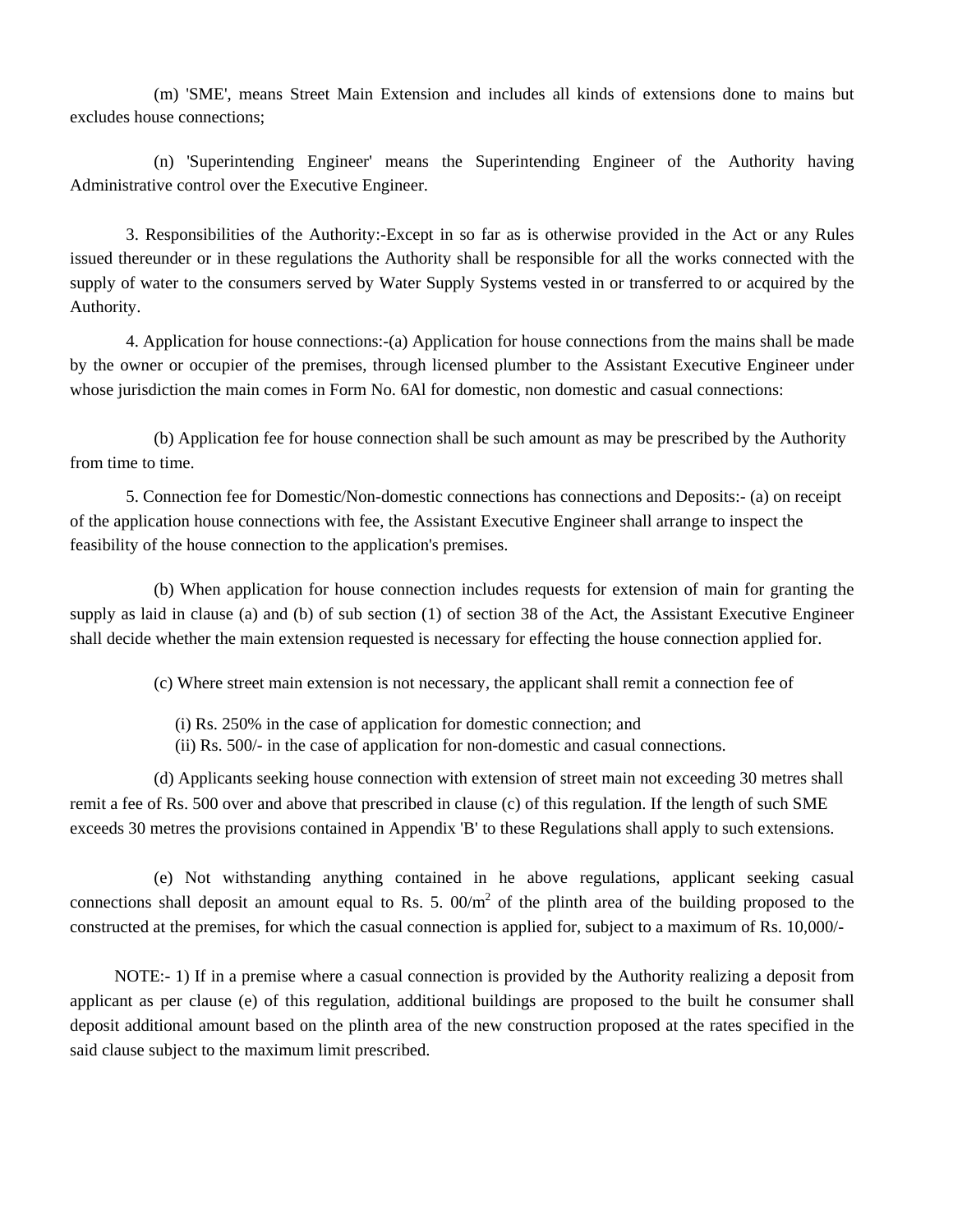2) In cases of application for casual connection to premises where construction or any other activity not measurable on plinth area basis are proposed, the amount of deposit as per clause (c) above shall be fixed as decided by the Executive Engineer.

(f) Applications for house connections shall be accompanied by detailed sketches for drawings or both, as the case may be, as prescribed in the Appendix A" to these Regulations dealing with issue of plumbing licenses.

Procedure on payment of connection fee and deposits: - (a) If the amount as per regulation 5 of these Regulations is not remitted within the time fixed, or within such further timed allowed by him, the Assistant Executive Engineer may reject the application. On receipt of the amount, the Assistant Executive Engineer shall accord sanction for the house connection and arrange to provide the connection as early as possible.

(b) Notwithstanding anything contained in the above regulations, the deposits made by applicants seeking casual connections as per clause (c) of regulation 5 of these Regulations shall be adjusted towards the water charges if any, due from the consumer and the balance thereof shall be refunded to the consumer within three months of the disconnections of the casual connections.

7. House Connections:- (a) No house connection shall be given to any applicant, if in the opinion of the Assistant Executive Engineer, the pressure in the main is not sufficient for providing the connection.

(b) Not more than one house connection shall ordinarily be given to a premises.

(c) Extension of house connection, the water connection, or service pipe of the above house connection from one premises to another without the permission of the Assistant Executive Engineer shall constitute a violation of the provisions of theses regulations.

(d) Separate house connections may be provided buildings situated in the same premises but bearing separate house numbers.

(e) In the event of building provided with a house connection, is assigned two or more different house numbers at a later stage, separate house connections may be provided for the portions.

(f) House connection given to a premises shall be in the name of applicant, originally applying for the house connection, the owner or occupier of the premises, which shall be entered in the revenue ledger sheet or record maintained by the Authority, transfer of the house connection to another person's name shall be made only on written application made by the owner of the premises, in Form No. 1 to the Assistant Executive Engineer accompanied with a fee of Rs. 15/-

(g) House connections using connection pipes of size exceeding 25 mm diameter shall ordinarily be allowed in respect of premises where water demand is estimated to the high such as residential complexes flat type of residential buildings or premises where bulk consumption of water is expected and where the service pipe is proposed to be connected directly to a storage tank facilitating a free discharge of water to it. In such cases where connections are to be given directly to storage reservoirs the provisions contained in Appendix 'C' to these Regulations shall apply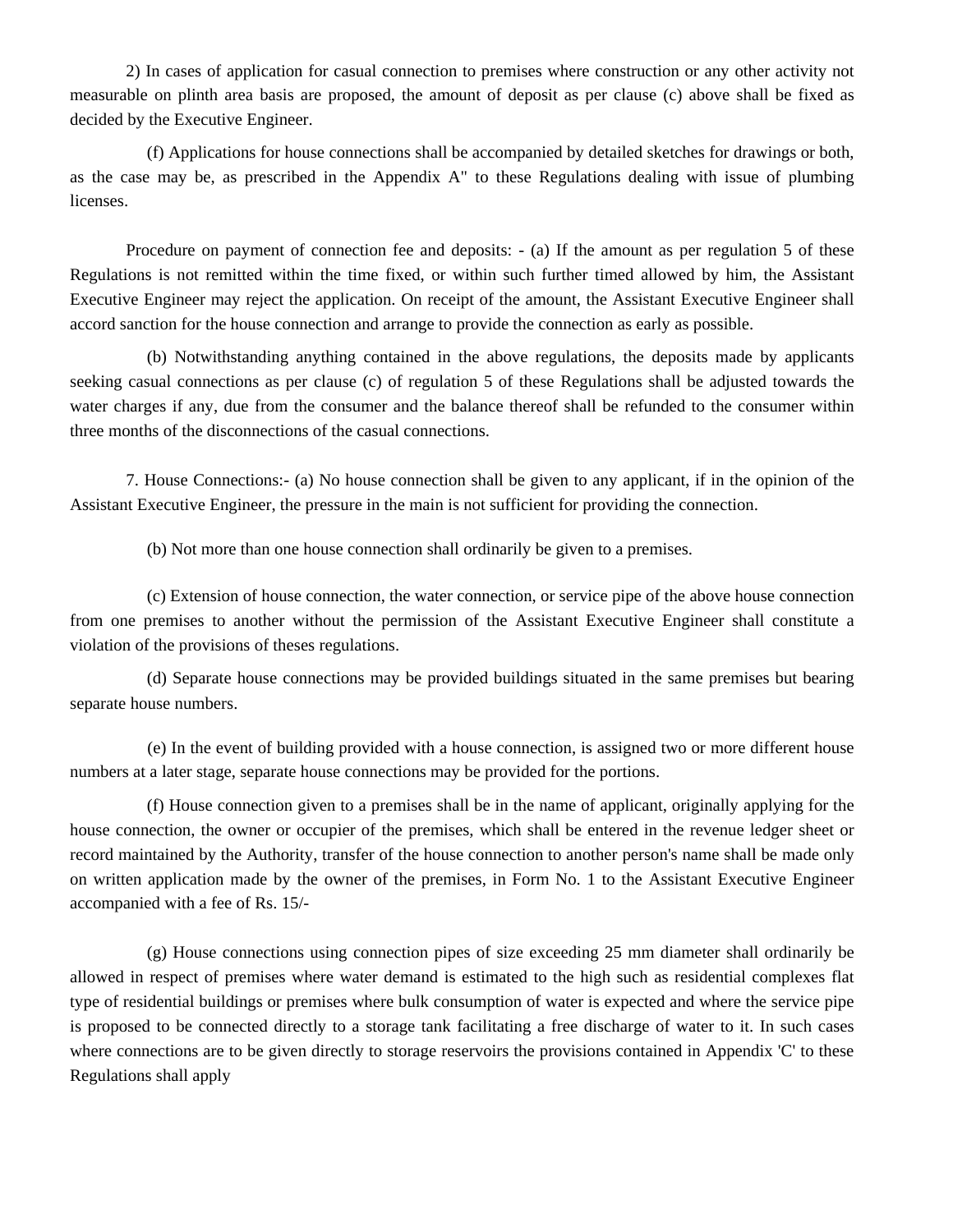8. Repairs or Alterations of the House connections:

(a) Repairs or alterations to house connections shall be made only through the Authority or through plumbers duly licensed by the Authority and in such cases previous sanction for the repair or alteration, as the case may be, shall be obtained from the Assistant Executive Engineer.

(b) Applications for alterations to house connections shall be made in form No. II to the Assistant Executive Engineer along with an application fee of Rs. 15/

(c) The application for such alterations shall be supported with the details as laid down in the Appendix 'A' to these Regulations dealing with the issue of plumbing licenses.

(d) The Assistant Executive Engineer shall, on receipt of the application and fee, arrange to scrutinize the estimate and examine the feasibility of the alteration applied for and issue sanction subject to the receipt of the fee mentioned in clause (e) below and also subject to the modifications if any suggested by him, to carryout the repair or alteration. Such sanctions shall be issued in form No. RA 6.

(e) In all cases mentioned in clause (d) above, the alteration fee shall be Rs. IOO/- and the intimation to the party to remit the amount shall be in form No. RA 5.

(f) The Assistant Executive Engineer or any one authorized by him may suomoto undertake or arrange repairs or alterations to any house connections after issuing a notice in form No. III to the owner or occupier of the premises calling upon him to deposit the estimated cost of the repairs or alterations.

 (g) The Assistant Executive Engineer or anyone authorized by him may also undertake or arrange repairs to any house connection without issuing a notice to the owner or occupier of the premises. If in the opinion of the Assistant Executive Engineer, the situation warrants urgent repairs.

In all such cases, the cost of repairs shall be intimated to the owner or occupier of the premises in form No. IV calling upon him to remit the amount.

(h) If the cost of repairs as called upon in clauses (f) or (g) above is not remitted within the period fixed in the notice, the Assistant Executive Engineer shall arrange to disconnect the water supply from the premises and realize the amount from the owner or occupier.

A reconnection of water supply to the premises shall be made only after the entire amount due from the owner or occupier of the premises as per demands made under this regulation and also clause (d) of regulation 14 are remitted.

(i) If the actual cost of repair or alteration made as per clause (f) above is more than the amount remitted by the owner or occupier, a notice in form No. V shall be issued calling upon him to remit the balance amount with the Assistant Executive Engineer. If the amount so called for is not remitted within the time specified, the Assistant Executive Engineer shall disconnect the water supply from the premises.

A reconnection shall be made only if all sums due as per demands made vide regulation 7 and also clause (d) of regulation 14 are remitted.

(j) If the actual cost of repairs is less than the amount deposited as per clause (f) the difference shall be refunded to the owner or occupier.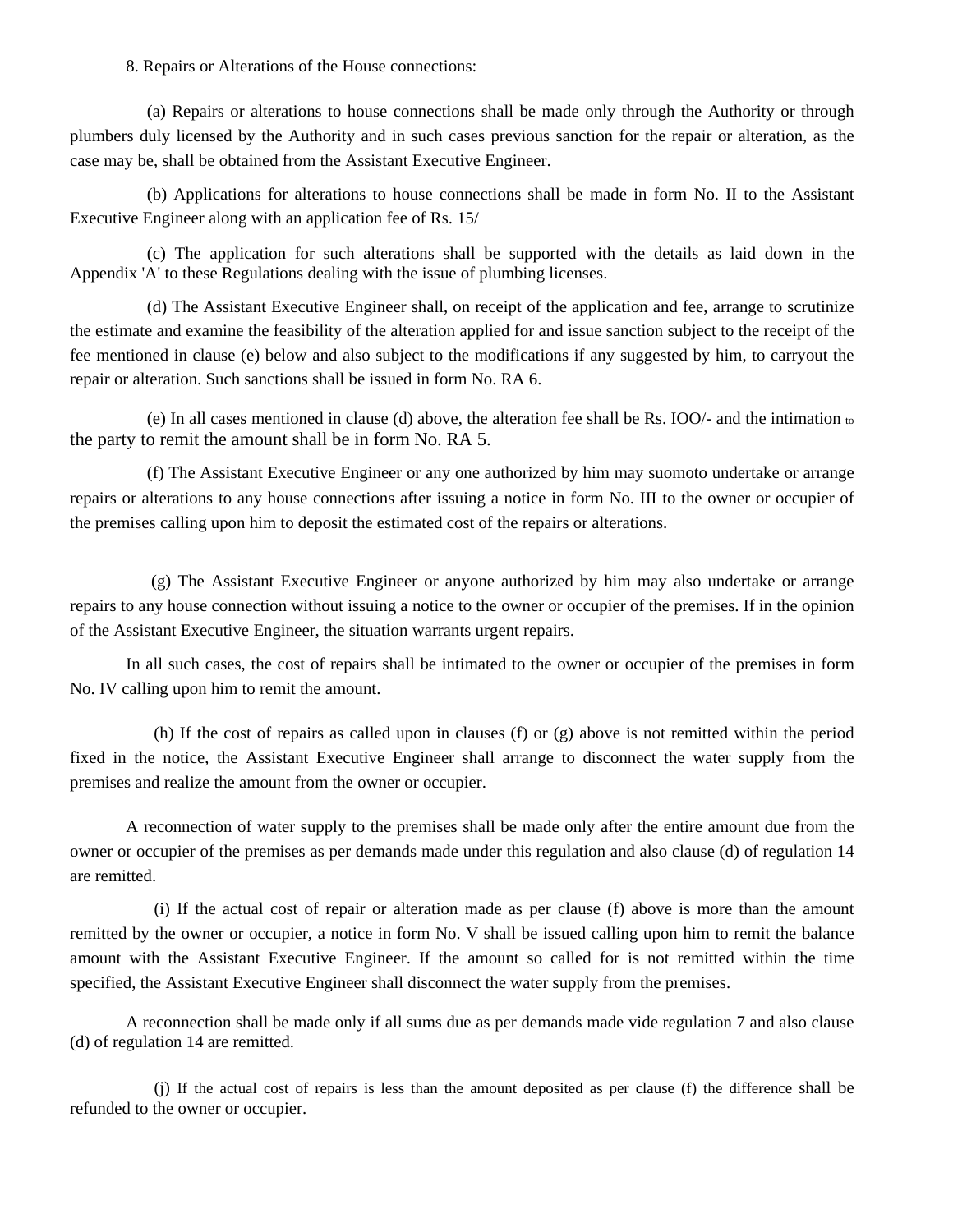9. Disconnection of the house connection: (a) Whenever the owner or occupier desires to have his house connection closed temporarily, he may apply in form No. RA4 to the Assistant Executive Engineer along with an application fee of Rs. 151- and disconnection fee of Rs. 5 0/-. The applicant shall remit-all the sums due from him to the Authority on account of meter hire, water charges, meter service charges, penalties etc before applying for the temporary disconnection.

(b) The Assistant Executive Engineer on receipt of the application with the necessary fees and on verification if satisfied that there are no sums outstanding to the Authority from the owner or occupier of the premises, shall arrange to temporarily disconnect the water supply from the premises.

(c) A reconnection in the above case shall be made only if a reconnection fee of Rs. 50/- as envisaged in clause (d) of regulation 14 of these Regulations is made by the applicant. Application for reconnection shall be made in form No. RA-2 along with the application fee of Rs. 51-.

(d) Whenever the owner or occupier desires to have his house connection disconnected permanently, he shall apply in form No. RA4 to the Assistant Executive Engineer through a licensed plumber along with an application fee of Rs. 15/- and disconnection fee of Rs. 50/-. The owner or occupier shall also remit all sums due to the Authority on account of water charges, metre hire, meter service charges and penalties if any before applying for the permanent disconnection.

(e) The Assistant Executive Engineer, on receipt of the application with fee, shall arrange to scrutinize the application and when satisfied that there are no sums due from the applicant to the Authority, issue sanction for the disconnection in form No. RA.7.

10. CASUAL CONNECTIONS: (a) Casual connections shall be provided from the mains to a premises to supply water for building construction or other activities or any other demands including the water supply needs of the workers and staff engaged in the above works or activities for a limited period.

(b) The application for casual connections shall be accepted by the Assistant Executive Engineer. The applicants seeking casual connections shall deposit the amount prescribed under clause (e) of regulation 5 of these Regulations.

(c) The provisions under regulation 4 and clauses (a) and (b) of regulation 5 of these Regulations shall apply to casual connections, except that the sanction for casual connections and receipt and realized of deposits mentioned at clause (e) of regulation 5 of these Regulations shall be made only with the previous approval of the Executive Engineer.

(d) One completion of the work/activity or one occupation of the building, as the case may be the consumer has to apply for closure or conversion of the casual connection to temporary or permanent domestic/non-domestic connection.

(e) Temporary domestic conversion may be sanctioned only in case of buildings which have been occupied by the owner or occupier for domestic purpose. In all other cases the connection may be converted as temporary non-domestic.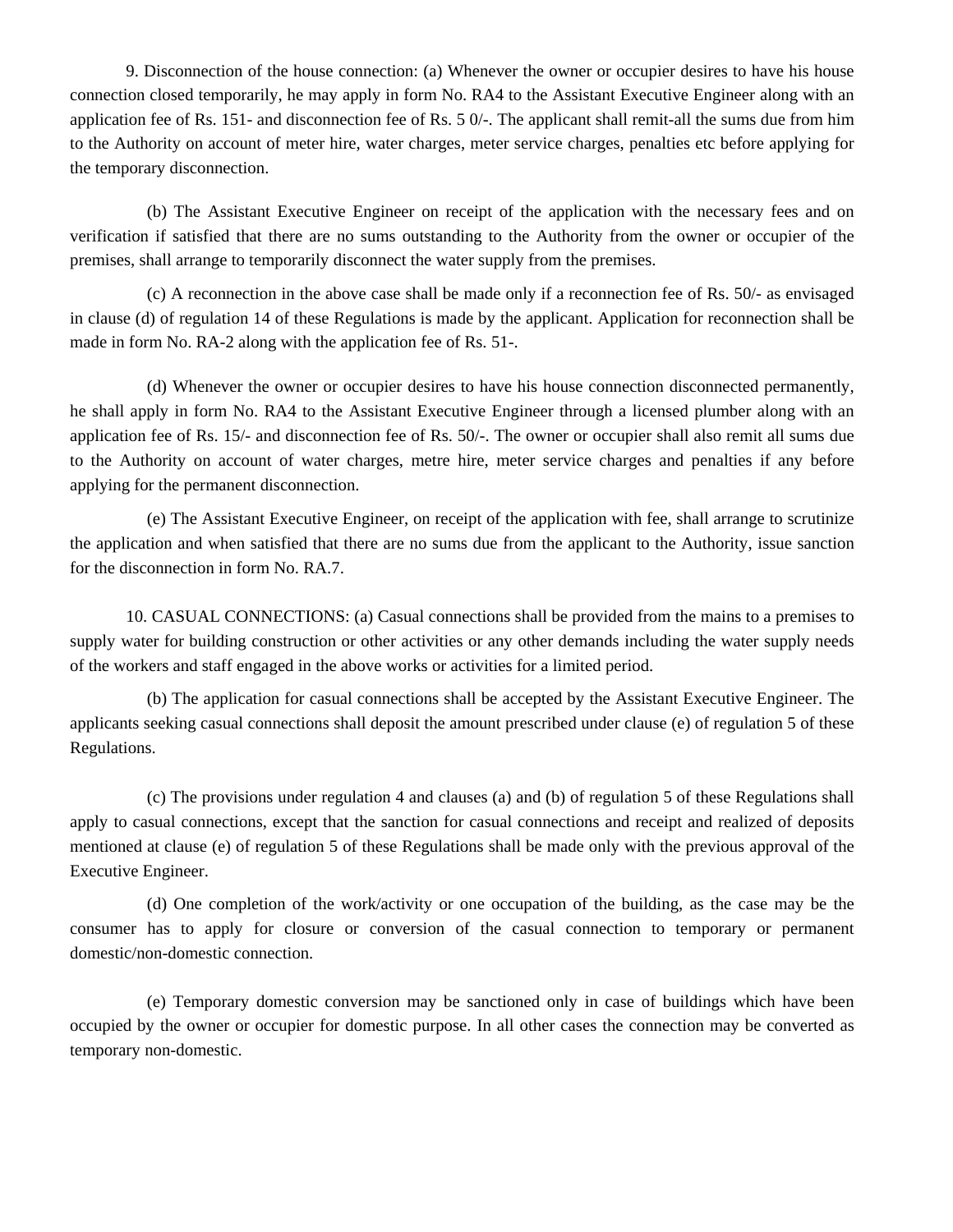(f) Permanent conversion can be made only if the building under construction is assigned a building number by the Corporation/Municipality Panchayat in which the building is situated. In such cases the casual connections may be converted as permanent domestic if the building has been occupied for domestic purposes by the owner or occupier. In all other cases where occupation is not for domestic purposes, the connection may be converted as permanent non-domestic.

(g) Casual connections converted as temporary domestic/non-domestic connections shall have the prefix 'Temp' preceding the connection number. The serial number otherwise will be in continuation of the permanent connection.

(h) No casual connections shall be connected with the inside installations without the sanction of the Assistant Executive Engineer for conversion as either temporary domestic/non-domestic connect\on or permanent domestic/non domestic connection.

(i) Casual connections connected with the inside installations without the sanction of the Assistant Executive Engineer shall be treated as illegal extension and shall be disconnected by the Authority without notice. The consumer and the plumber making such illegal connections are liable to be fined in such cases.

(j) All sums due to the Authority on account of water and other related charges and fines shall be remitted by the consumer/applicant before applying for the realise of the deposit. Deposit shall be realised only in cases of permanent conversion.

(k) The entire quantity of water consumed by the owner/occupier of the connection shall be charged from the date of temporary conversion, at domestic or non-domestic rates as the case may be free allowance, if there is any, shall not be allowed in such cases.

(l) No fresh application is necessary for converting a temporary connection to a permanent connection except the production of the Annual rental value certificate of the building provided with the above connection from the Corporation/Municipality/Panchayat as the case may be. The certificate along with a written request from the owner/occupier of the premises shall be submitted to the Assistant Executive Engineer for sanction of the conversion.

(m) A register shall be maintained in the office of the Assistant Engineer and Assistant Executive Engineer showing the above details in Form No. VI.

11. Construction, repair, alterations and extension of inside installations: - (a) (i) No person, other than plumbers duly licensed by the Executive Engineer as provided under Appendix A to these Regulations, shall be employed by the owner or occupier for the construction, repairs, alterations or the extension of inside installations.

(ii) Notwithstanding anything contained above, those plumbers already holding plumbing licenses issued by the Executive Engineer, before the date of coming to effect of the Regulations, under the Willington Water Works Rules, 1934, shall be employed in the construction, repairs, alterations or extensions of inside installations for a period of one year from the enforcement of these Regulations by which time they shall acquire eligibility to obtain fresh plumbing licenses under these Regulations as contained in Appendix A.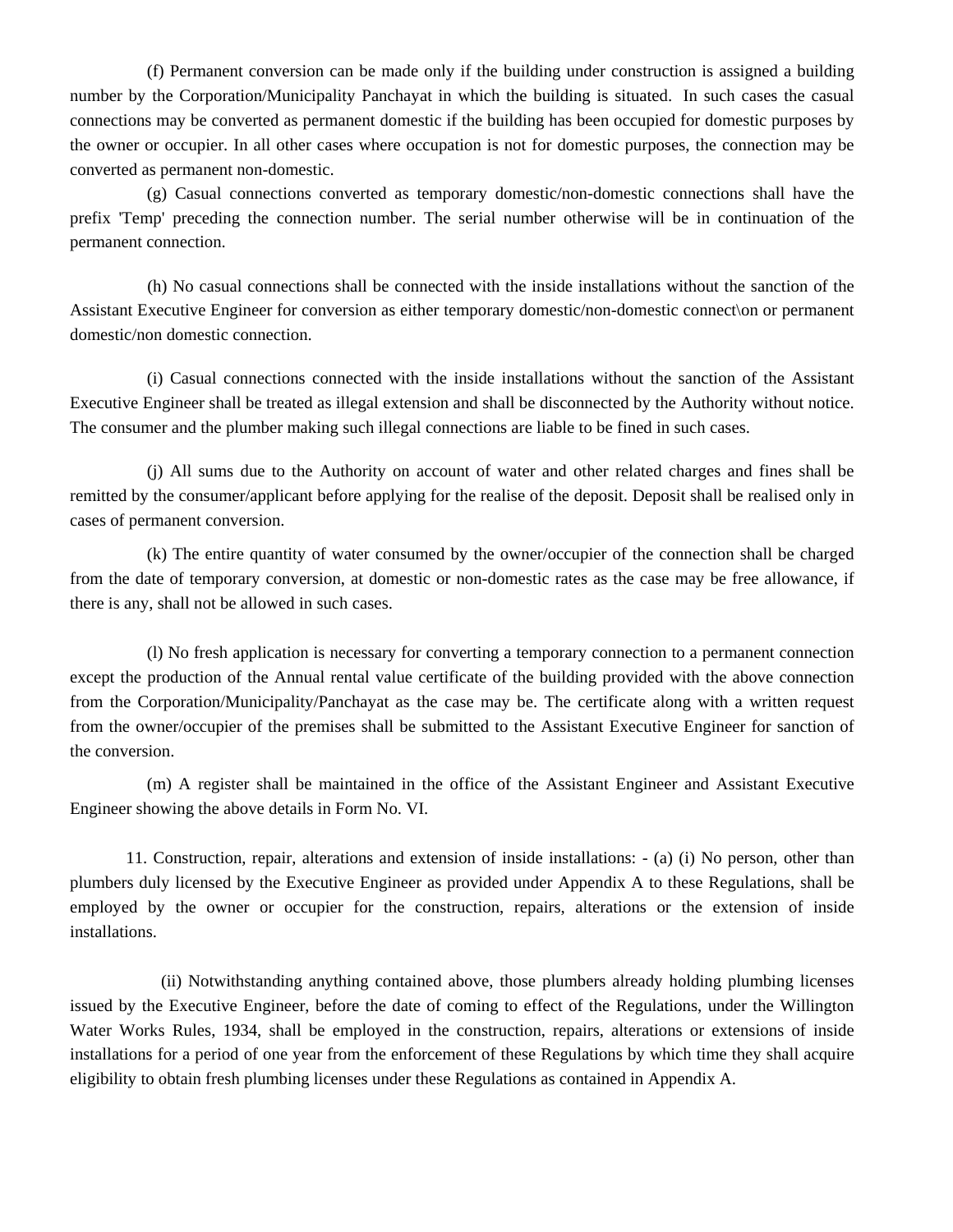(b) Inside installations at premises shall be laid only with the pervious sanction of the Assistant Executive Engineer, in accordance with the provisions provided therefore, and in accordance with the plan and specifications approved by the Assistant Executive Engineer. No connection shall be established between any water supply main and the inside installations have been accepted and approved by the Assistant Executive Engineer or any other person authorized by him. Applications for sanctions to carry out inside installations shall be in form No. VII and the application fee shall be Rupees 50/- Sanction for construction repairs/alterations of inside installations shall be made in Form VII A.

(c) No alteration or extension shall be made to the inside installations without the previous sanction of the Assistant Executive Engineer.

12. Installation of water meter and stop cock:- (a) Every premises to which water is supplied, shall be provided with a separate house connection, separate stop cock and separate meter attached to the connection pipe.

(b) In the case of domestic connection, the Assistant Executive Engineer may, subject to the availability of meter with the Authority provide the meter at the premises. The hire charge for such meter shall be Rs. 5/- per month. In the case non- domestic and casual connection the consumer shall provide water meter.

(c) Applications for the water supply connection shall have the choice to install their own meter at their premises provided the meter is having Bureau of Indian Standards certification marks, and approved by the Authority and having a test certificate issued by the Assistant Executive Engineer regarding the accuracy of the meter. Meter shall be proceed by the applicant and produced before the Assistant Executive Engineer for inspection and installation at site.

(d) Every meter shall be provided with a meter boards and cover, of a type approved by the Authority made of good weather resistant and strong material like steel, cement concrete or HDPE, by the owner or occupier of the premises. The meter shall be placed above ground level, wherever practicable, in such a manner as to be easily read, repaired or serviced.

(e) It shall be the responsibility of the owner or occupier of the premises to keep the meter, meter boards and its surrounding clean and easily accessible for taking meter readings, inspection and servicing by the Assistant Executive Engineer or anyone authorized by him to do so. The responsibility for the safe custody and sound condition of the meter shall also vest with the consumer. When a meter provided by the owner or occupier goes out of order, the same shall be got replaced or repaid as the case may be, within a period of 30 days of the report of the damage, by the Assistant Executive Engineer at the cost of the owner or occupier. The owner or occupier of the premises shall also inform the Assistant Executive Engineer. As soon as any defect is noticed in the meter or its recording.

Provided that the condition laid down in clause (b) above shall apply to cases mentioned in this clause where replacement of a meter damaged beyond repair has to be made.

(f) An amount of Rs. 2/- per meter every month shall be levied from the owner or occupier of the premises provided with house connection where the meter installed is provided by the owner / occupier and where the facility for servicing the meter provided by the Authority, towards servicing charges of meters.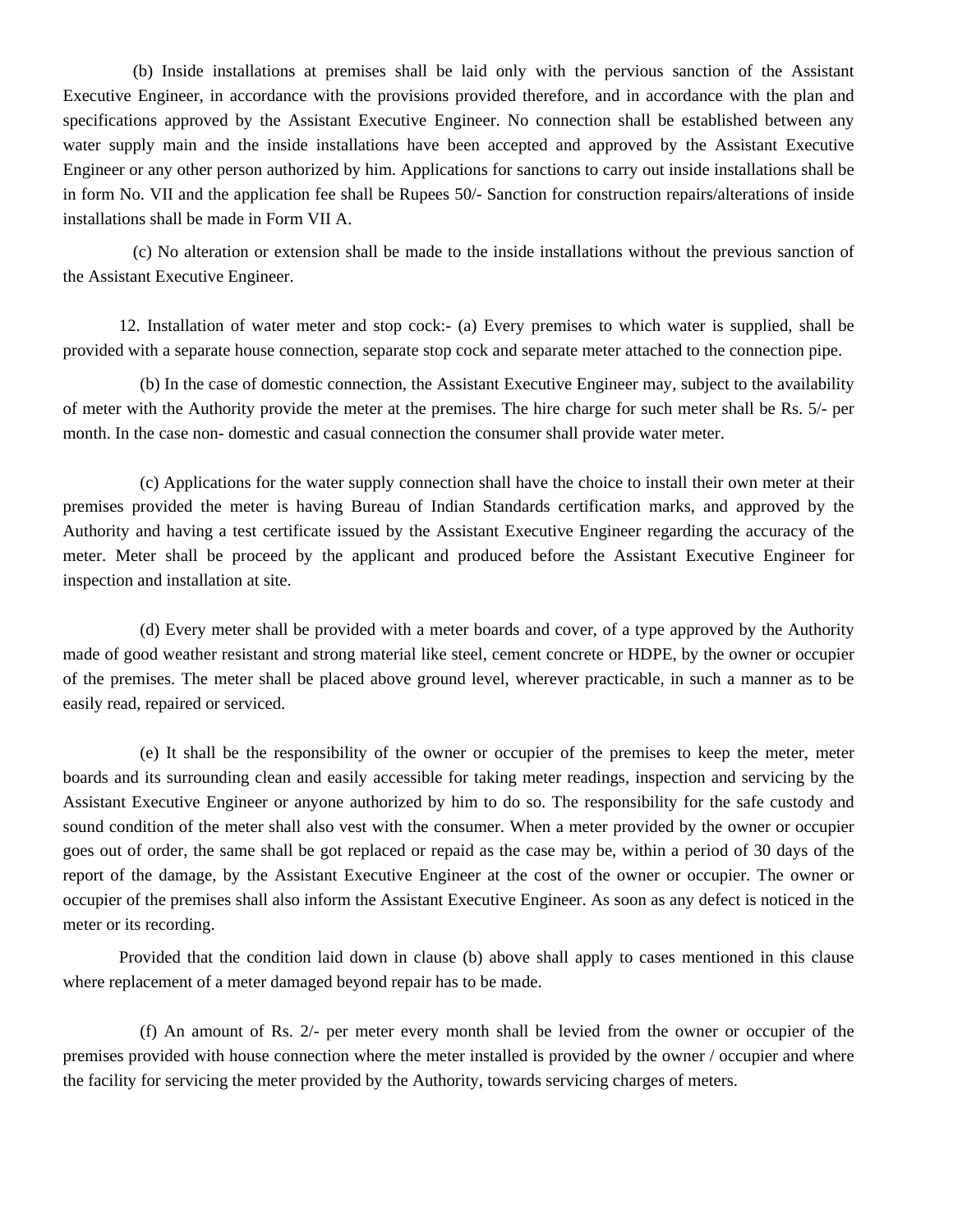13. ASSESSMENT OF WATER CHARGES:- (a) The water consumed at the premises of a consumer shall be assessed at such intervals as decided by the Executive Engineer from time to time, based on meter readings taken from the meter fixed to the house connection at the premises of the consumer.

(b) The Authority may also fix -the monthly rate of water charges of a consumer based on his average consumption of water for any previous six months in the case of existing connections and based on the estimated consumption in the case of new connections and issue a provisional card in Form No. VIII indicating therein the amount of water charges payable by the consumer every month, the date of payment and the institution at which the amount is to be remitted: The charges so fixed shall be revised if the consumption of water at the premises of the consumer is found to have increased or decreased based on the observations of the meter readings taken in the subsequent six months to the last period.

(c) The Authority may also introduce a slab system for collection of water charges. The slab so fixed shall be revised if the consumption of water at the premises of the consumer is found to have increased or decreased as the case may be, based on observations of the meter readings taken in the subsequent six months to the last period. The initial average rate for the first six months shall be fixed on the average consumption or metered average consumption of any six month proceeding the date of coming into force of the slab system.

(d) If the water charges as provided under classes (b) and (c) of this regulation, already remitted by the consumer is found to be in excess or short based on the meter readings taken subsequently, the consumer shall pay to the Authority the amount short remitted and the Authority shall adjust the amount collected in excess from the consumer in the subsequent payment. An adjustment bill in Form No. IX shall be issued once in every six months to the consumer indicating the excess or short remitted by the consumer.

14. FINE ON DEFAULT OF PAYMENTS OF WATER CHARGES AND DUES ETC:- (a) The charges due for the water consumed in a month, subject to the minimum charge and the other levies fixed by the Authority vide section 31 and 33 of the Act as computed in the manner indicated in regulation 13 or in clauses (d) and (e) of regulation 17 of these Regulations shall be paid by the owner or occupier of the premises to the Assistant Executive Engineer or any other officer or agency authorized by the Authority on or before the date indicated in the bills or the slab cards, as the case may be.

 (b) A fine amounting to Rs. 5.00/month in respect of domestic connections and Rs. 10.00/- month in respect of non domestic connections shall be levied by the Authority from consumers who fail to pay the water charges on or before the dates indicated in the bills or the slab card served. For the purpose of this clause a month shall be taken as 30 days and fractions of a moth shall be treated as a full month.

(c) If the charges are not paid within 30 days of the dates indicated in the bills or slab, the Assistant Executive Engineer shall have the power to cut off water supply from any premises without any notice.

(d) The Assistant Executive Engineer may reconnect a supply disconnected under clause (c) if the charges due together with a disconnection fee of Rs. 50/- and reconnection fee of Rs 50/- are remitted by the consumer.

15. COMPLAINTS TO THE NATURE OF ACCURACY OF WATER CHARGES:- (a) Complaints if any, regarding the nature and/or accuracy of the water charges demanded, shall be made in writing to the Assistant Executive Engineer within 20 days of the delivery of the bill or receipt of the slab card as the case may be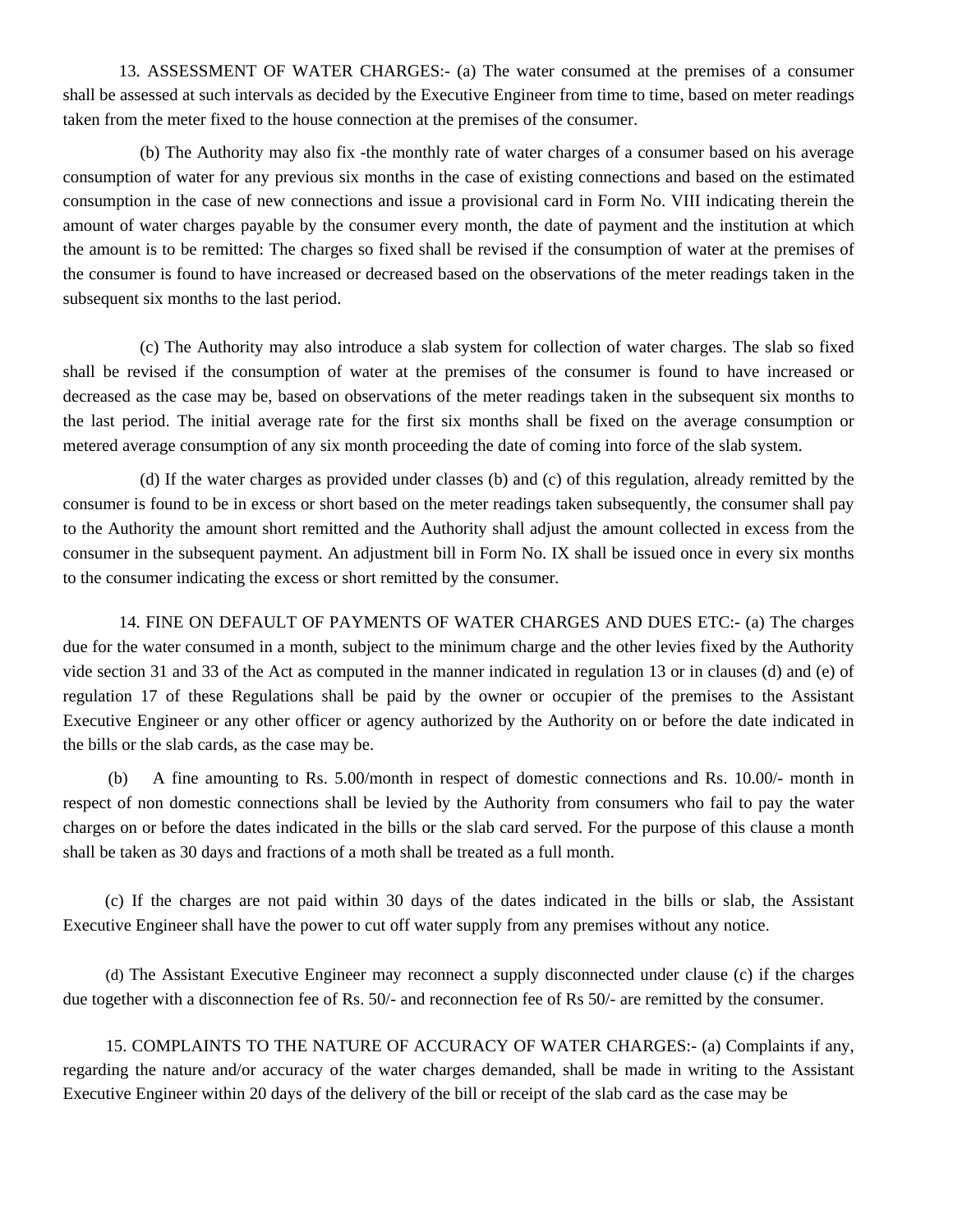(b) The Authority to exercise a revision of water charges in the demand bills already made and the corresponding corrections in water revenue accounts and ledgers shall be the Executive Engineer and in all such cases revision of water charge demands already made, the decision of the Executive Engineer shall be final.

Provided that clerical and other accounting errors found in the water charges demands and bills already made, shall be corrected by the Assistant Executive Engineer with necessary corrections in the ledger Accounts and records.

16. CONVERSION OF DOMESTIC CONNECTION INTO NON-DOMESTIC AND VICE VERSA: (a) Whenever a change in the nature of occupancy of a premises occur entailing the owner or occupier of the premises a revision in water tariff~, the owner or occupier as the case may be shall bring the same to the notice of the Assistant Executive Engineer by a written application in Form No. X along with an application fee of Rs. 5.00. The revision in water tariff, if found eligible by the Assistant Executive Engineer, shall be effected from the date of application or from such date as he may deem fit.

(b) The Assistant Executive Engineer shall convert a domestic to a non-domestic connection from such date as he may deem fit for the purpose of collecting water charges when the nature of occupancy of a premise is reported, by an officer duly authorized by him or the Authority, to have changed or the water supplied to the premises used for building purpose or other industrial, commercial or trade activities necessitating revision of tariff.

#### 17. TESTING OF WATER METERS ALREADY INSTALLED AND THEIR REPLACEMENT:

(a) If the owner or occupier of the premises entertains doubts about the accuracy of the meter installed at his premises may apply in Form No. RA.3 to the Assistant Executive Engineer or any person authorized by him, to have the meter tested. A meter-testing fee of Rs. 10.00 shall be paid along with the application.

(b) On receipt of the application and fee the Assistant Executive Engineer shall arrange to get the meter tested. If on testing, it is found that the quantity registered by the meter defers from the actual quantity by plus or minus 10 percent or more the Assistant Executive Engineer shall arrange to get the meter repaired or replaced. The cost of such repair or replacement shall be borne by the Authority if the meter found defective was provided at the cost of the Authority. In all other cases, the cost of repair or replacement shall be borne by the owner or occupier.

Provided that the provisions under clauses (b) and (c) of regulation 12 of these Regulations shall be applicable in such cases of replacement of meters mentioned above.

(c) The Assistant Executive Engineer may at his initiative arrange to test any water meter at any premises at any time between 8 a.m. and 5 p.m. on any day, after giving notice to the owner or occupier of the premises concerned, and if found defective, shall have the meter repaired or replaced at the cost of the owner or occupier if the above meter was provided at the cost of the owner or occupier. If the meter defective was originally provided at the cost of the Authority, the cost of repair or replacement shall be borne by the Authority.

Provided that the provisions under clauses (b) and (c) of regulation 12 of these Regulations shall apply also to such cases of replacement of meter mentioned above.

(d) If one examination, any meter is found to be out of order and not registering correctly, the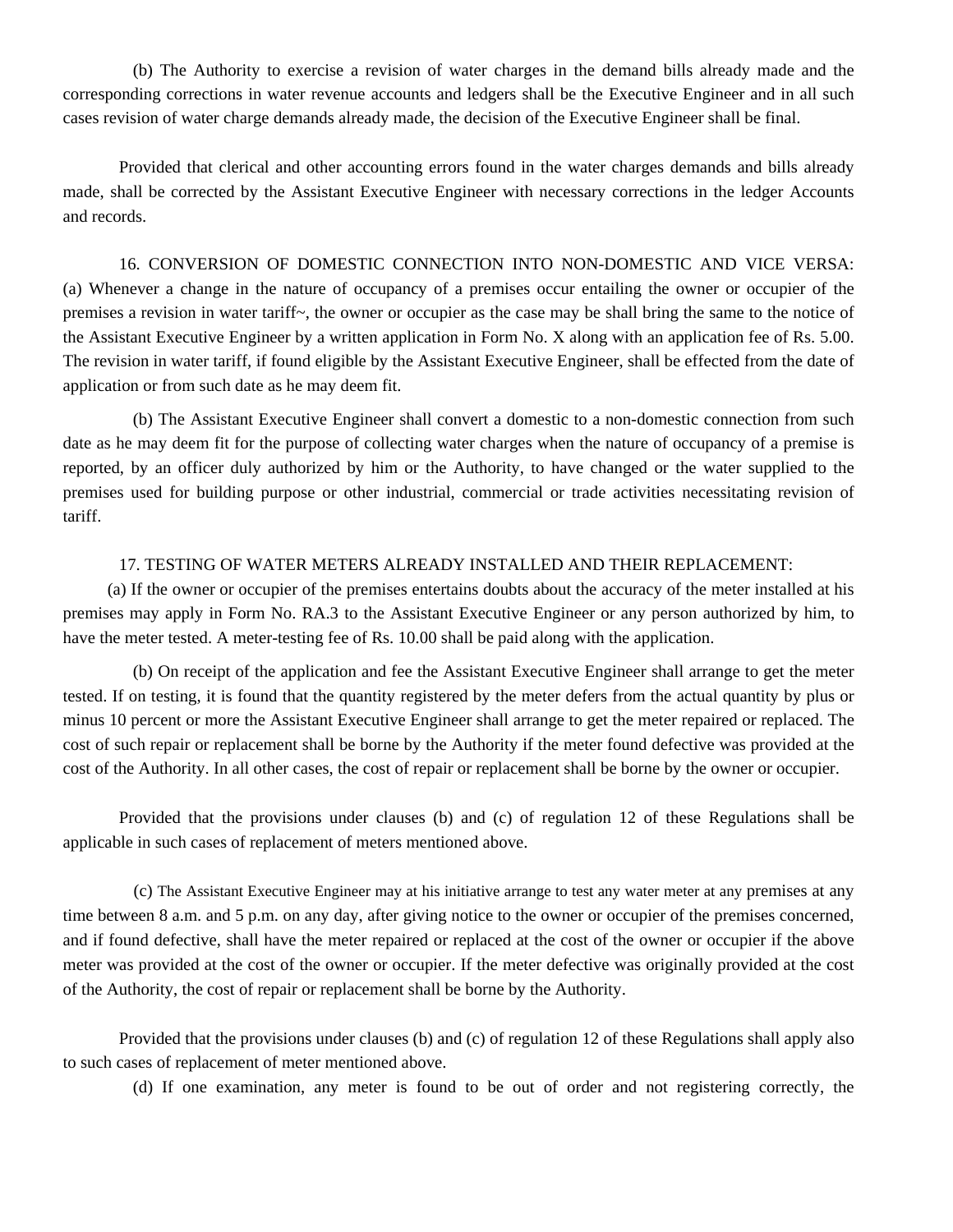consumption dating from the reading previous to the last reading, till the repair or replacement of the meter be calculated at the average consumption registered for any previous period during which in the opinion of the Assistant Executive Engineer the meter installed at the premises was registering correctly and the consumption of water was abnormal. The Assistant Executive Engineer shall arrange to correct the bill and also slab card with corresponding corrections in the ledger sheets, accordingly. If the owner or occupier of the premises as any objection regarding the rate of consumption of water fixed by the Assistant Executive Engineer, he was a right to prefer an appeal to the Executive Engineer with in 20 days of the date of receipt of the bill repaired as above. Such appeals shall be in writing and accompanied by a fee of Rs. 5.00. In all such cases the decision of Executive Engineer shall be final.

(e) If, in the opinion of the Executive Engineer, the nature of appeal, made as per clause (d) above is exceptional, he may arrange a new meter to be fixed at the premises at the cost of the owner or occupier of the premises preferring the appeal and observe the readings on the same for a period not less than 60 days to arrive at the average charges and shall fix this average water charge with retrospective effect from a date from a which, in the opinion of the Executive Engineer, the change in the nature and pattern of consumption of water at the premises might have occurred. In all cases revisions made as per appeals mentioned in this clause, the decision of the Executive Engineer regarding the nature of the appeal, the date of effect of provisions and the average water charges shall be final.

(f) Notwithstanding anything contained in clauses (d) and (e) of this regulation, no revision in water charges shall be allowed in the demand already made in cases coming under clauses (b) and (c) of this regulation.

18. REPAIRS, RENEWALS OF MAIN AND STOPPAGE OF WATER SUPPLY:- (a) The Assistant Executive Engineer or any person authorized by him, may without any notice, reduce, restrict or stop the supply of water in any main for the purpose of repairs, renewals or under any exigencies, provided that when the stoppage is over an extensive area and the need for the stoppage can be foreseen, such previous intimation as is possible under the circumstances shall be given by publishing in newspapers or otherwise.

(b) The Assistant Executive Engineer or any person authorized by him, may without any notice, reduce or restrict the supply of water in any house connection under exigencies.

19. CONNECTION THROUGH CISTERNS, TANKS AND SUMPS: - Every boiler for generating steam, every water heater or other electrical appliances requiring water for its functions, every flushing cistern used for flushing toilet, urinal water closet and every pump erected for boosting water shall be supplied with water from a cistern, tank or sump and not directing from the service pipe and every such cistern, tank or sump shall be provided with a float waive and proper means of access shall be provided for inspection there of by the Assistant Executive Engineer or any person authorized by him.

20. WATER FOR DOMESTIC PURPOSES CANNOT BE USED FOR ANY OTHER PURPOSES:: - No person shall use or allow to be used, water supplied to domestic purposes for any other purposes except with the previous sanction of the Assistant Executive Engineer and only on such terms and conditions as fixed by the Assistant Executive Engineer with reference to the circumstances.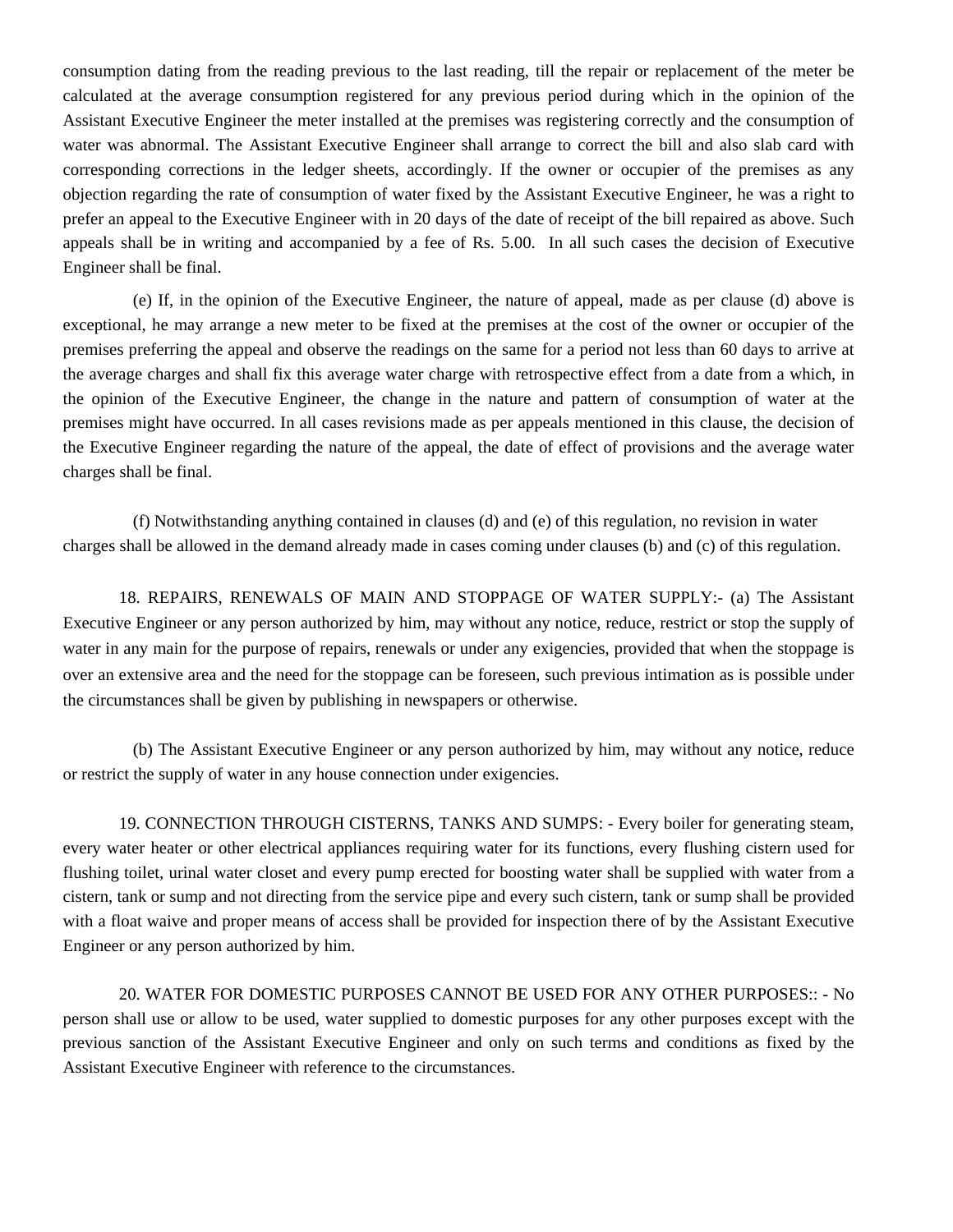21. DISCONNECTION OF NONDOMESTIC CONNECTIONS INADEQUACY OF WATER: - The Assistant Executive Engineer or any person authorized by him may disconnect without notice from any premises, water supply given from the mains for non-domestic purposes, if due ton natural calamities, water shortage or any other reasons the water supplied through the water supply system is found inadequate to meet the domestic requirements of the consumers.

In the event of such disconnection, the water supply shall be restored to the above premises as soon as normalcy in the system is restored and the disconnection and re-connection fees provided in clause (d) of regulation 14 of these regulations shall not be levied.

22. DISCONNECTION OF HOUSE CONNECTION IN CERTAIN CASES:- The Assistant Executive Engineer may disconnect the house connection given from the mains to any premises,

(a) if misuse or wastage of water is reported at the premises

(b) if the building in a premises to which a house connection is given is demolished partly or fully so as to make it uninhabitable or

(c) if on a later giving house connection to a consumer, it is established that the consumer has availed of the house connection by furnishing falls details of statements to the Authority, which, in the opinion of the Assistant Executive Engineer would have prevented him from granting the house connection to the consumer at the time of application for the house connection.

23. FINE FOR VIOLATION OF THE PROVISIONS OF THESE REGULATIONS AND THE ACT: - (a) The Assistant Executive Engineer may, in addition to disconnecting the water supply, also impose a fine ranging from Rs. 50.00 to Rs. 500.00 in respect of cases falling under regulation 22 of these Regulations of section 45 of the Act, and also collect charges for the water loss as estimated by him wherever possible. The consumer shall have the right to prefer an appeal to the Executive Engineer if he has any complaints against the fine imposed or the charges of water loss estimated, within 20 days of the receipt of the notice calling upon him to pay the fine and charges of water loss. The decision of the Executive Engineer shall be final in such cases of appeal.

(b) The Assistant Executive Engineer shall impose such water charge amounting to Rs. 6. OO/m' of the plinth area of the building for the construction of which water is reported <0 have been used un-succeeded from a street fountain or main or from a domestic or non-domestic connection where a non working meter exists or existed during the period of the said building. The rate of Rs 6.00/m' is for the completed work of the building and in the cases where the building work is partially complete, the Assistant Executive Engineer may allow proportionate deductions for the incomplete portions of work with the approval of the Executive Engineer. The liability to pay the water charge mentioned vests with the owner or occupier of the buildings referred to above. A domestic or non- domestic connection to the above building shall be provided only if the entire charges are remitted to the Assistant Executive Engineer. The owner or occupier of the said building has a right to prefer an appeal, with in 20 days of the receipt of the intimation of the charges to the Executive Engineer, in which case the decision of the Executive Engineer shall be final.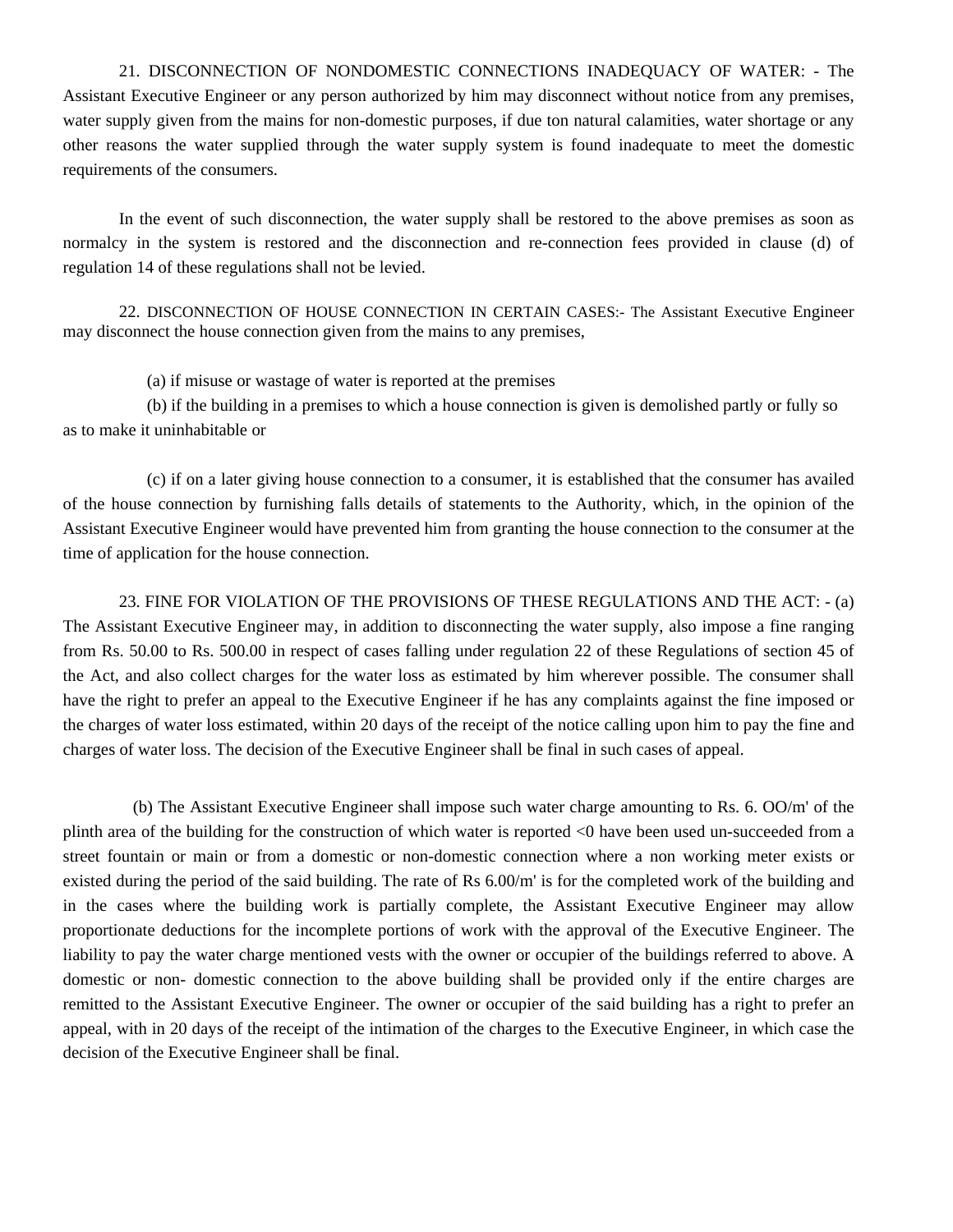(c) The Assistant Executive Engineer may also impose a fine ranging from Rs. 50.00 to Rs. 500.00 in all cases except those mentioned in clause (a) above, from the consumers whose act constitute or have constituted violation of the provisions contained in these regulations. The consumer has right to prefer an appeal to the Executive Engineer within 20 days from the date of receipt of intimation of fine and in all such cases the decision of the Executive Engineer shall be final.

#### APPENDIX 'A'

## **PROVISIONS REGARDING ISSUE OF LICENCES TO PLUMBERS AND THEIR WORKS**

1. (a) The Authority to grant licenses to plumbers shall be the Executive Engineers of the Kerala Water Authority to whom application for licenses be made.

(b) The licenses shall be in Form No. XI.

2. (a) Any person applying to the Executive Engineer for a license shall along with the application pay an examination fee of Rs. 100/-. The application shall be made in applications forms obtained from the Executive Engineer at a nominal cost of Rs. 5.00/form.

(b) A person applying for the license as per Para

- (a) above shall be permit to sit for an examination provided he satisfies the following conditions:
- (i) He/She is a citizen of India
- (ii) He/She has completed 21 years of age

(iii) He/She holds a Diploma in Civil Engineering or an equivalent qualification as approved by the All India Council of Technical Education or a certificate in plumbing or Sanitary Engineering recognized by the Institution of Engineers or by the All India Council of Technical Education and

(iv) He/She produces a certificate to the effect that he/she has a minimum of3 years experience under a licensed plumber and that he/she has practiced plumbing under the supervision of a licensed plumber.

(c) Notwithstanding anything contained in the above paras the Executive Engineer may grant a plumbers license to an applicant without asking him to sit for an examination provided he/she is a graduate in Civil Engineering and satisfies all the conditions except that laid down as condition (iii rd) at sub para.

(b) above he/she holds a plumbers license issued by some other license authority and which in the opinion of the Executive Engineer maintain adequate standards in the issue of certificates.

3. The Examination shall consist of one written paper and a practical test. The candidate shall be examined in accordance with the syllabus given as Annexure (I) to this Appendix. A candidate to quality for the award of a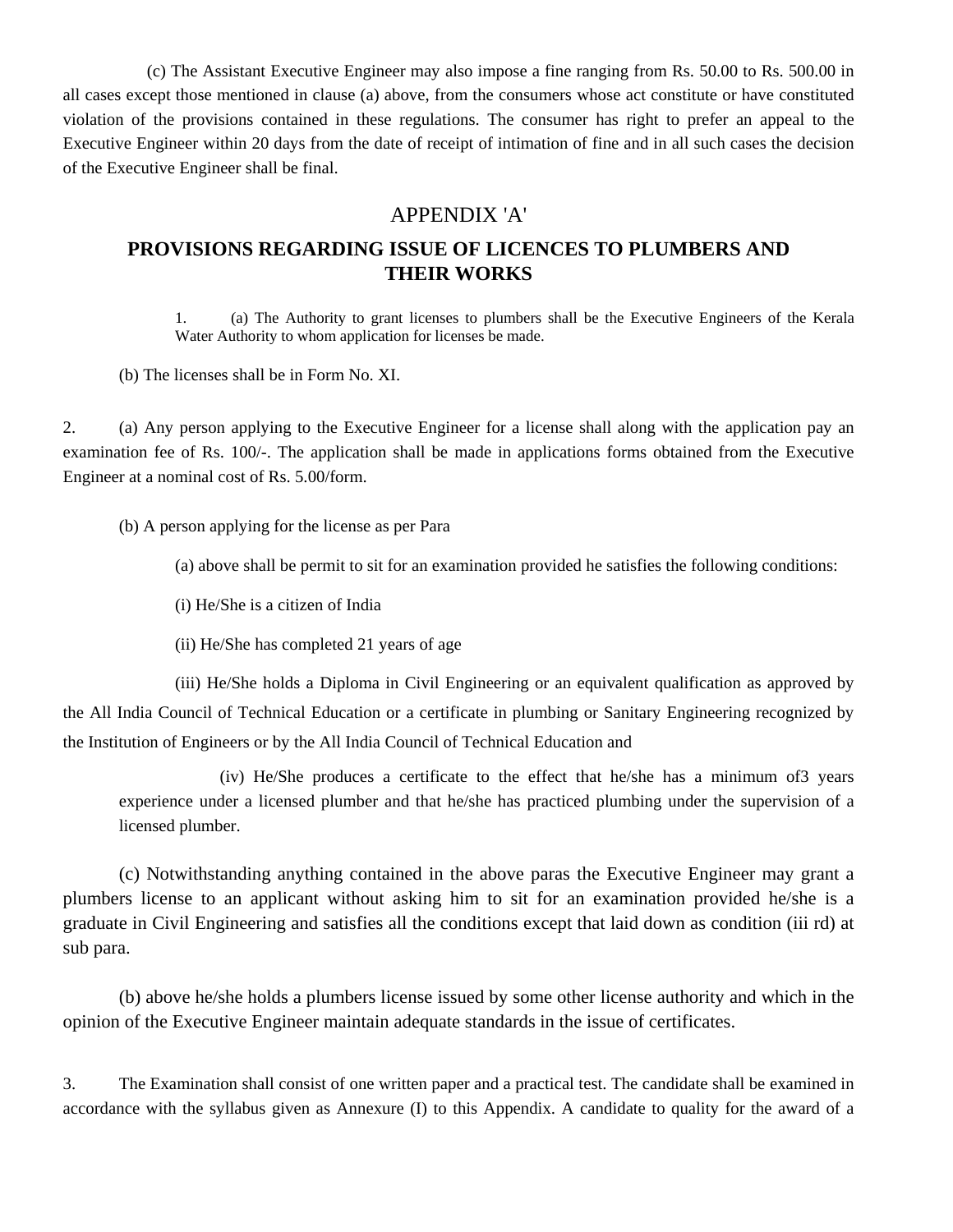license should obtain separate minimum 50% marks in theory and practical tests.

4. The Authority shall, for the purpose conducting the written examination for person to quality for the plumbers license appoint a board of examiners consisting of a Health Officer of any local authority a P.H. Engineer not below the rank of Executive Engineer of the Authority and a registered plumber of high reputation.

5. The procedure for the conduct of the examinations of the applicants are laid down in Annexure (II) to this Appendix. The applications shall be made in Form No. XII. Applications received on or before the 30th June of a Calendar Year will only be accepted for examination in that year, Examination for the applicants of a particular year will be conducted in the first week of December of the same Calendar year.

6. The written examination will have common syllabus and common question paper throughout the state. The setting up of question papers and valuation of answer papers of the written paper shall be got done centrally by the Controller of the Examination. The Controller of examination shall be an officer of the Authority nominated by the Managing Director from among officers not below the rank of Superintending Engineer.

7. The practical examinations will be conducted by the concerned Executive Engineer at the Division level based on the syllabus mentioned in Annexure (i) to this Appendix.

8. Candidates becoming eligible for the award of the license as per condition laid in para 3 of this Appendix will be intimated the matter and the license issued to them before the end of March of the succeeding year.

9. The candidate on becoming eligible for the award of the license, satisfying conditions laid in paras 2 and 3 of this Appendix should produce an agreement signed, by him in Form No. XIII on stamp paper with a security deposit of Rs. 500.00.

10. The licenses issued by the Executive Engineer shall be valid for a period of one year and shall expire on the date indicated in the license, but may renewed upon payment of Rs. 150 for further period of one year each at a time. The expired license not renewed within 15 days of the expiry of the license may be renewed upon payment of a fine of Rs. 100/- over and above the renewal fee prescribed above.

II. Notwithstanding anything contained in the above paras award of license will be subject to the relevant specifications contained in Annexure (iii) of this Appendix.

12. A list of plumbers licensed by the Executive Engineer shall be kept by the Executive Engineer in his office. This list shall be exhibited from time to time or made available or perusal of the public.

13. Every plumber shall keep a book in Form No. XIV supplied by the Authority in which he shall enter all details of works done by him in connection with any water supplying installation. Such books shall be produced before the Executive Engineer on or before 15th of every month for verification and return.

14. The plumbers shall carryout all water supply installation works (including new installation, alterations and repairs) subject to the provision contained in Annexure (III) to this Appendix and in accordance with the orders that may be issued from time to time by the Executive Engineer or any' other officer acting under his work order.

15. The plumber, selected by the owner-occupier of a house or premises for the construction of a new water supply installation or for extension or alteration or repairs to the existing water. Supply connection shall present to the Assistant Executive Engineer under whose jurisdiction the works are to be done an estimate (in duplicate) with a specification describing the work along with a dimensioned sketch plan of the proposed installation, alteration, extension or repairs as the case may be.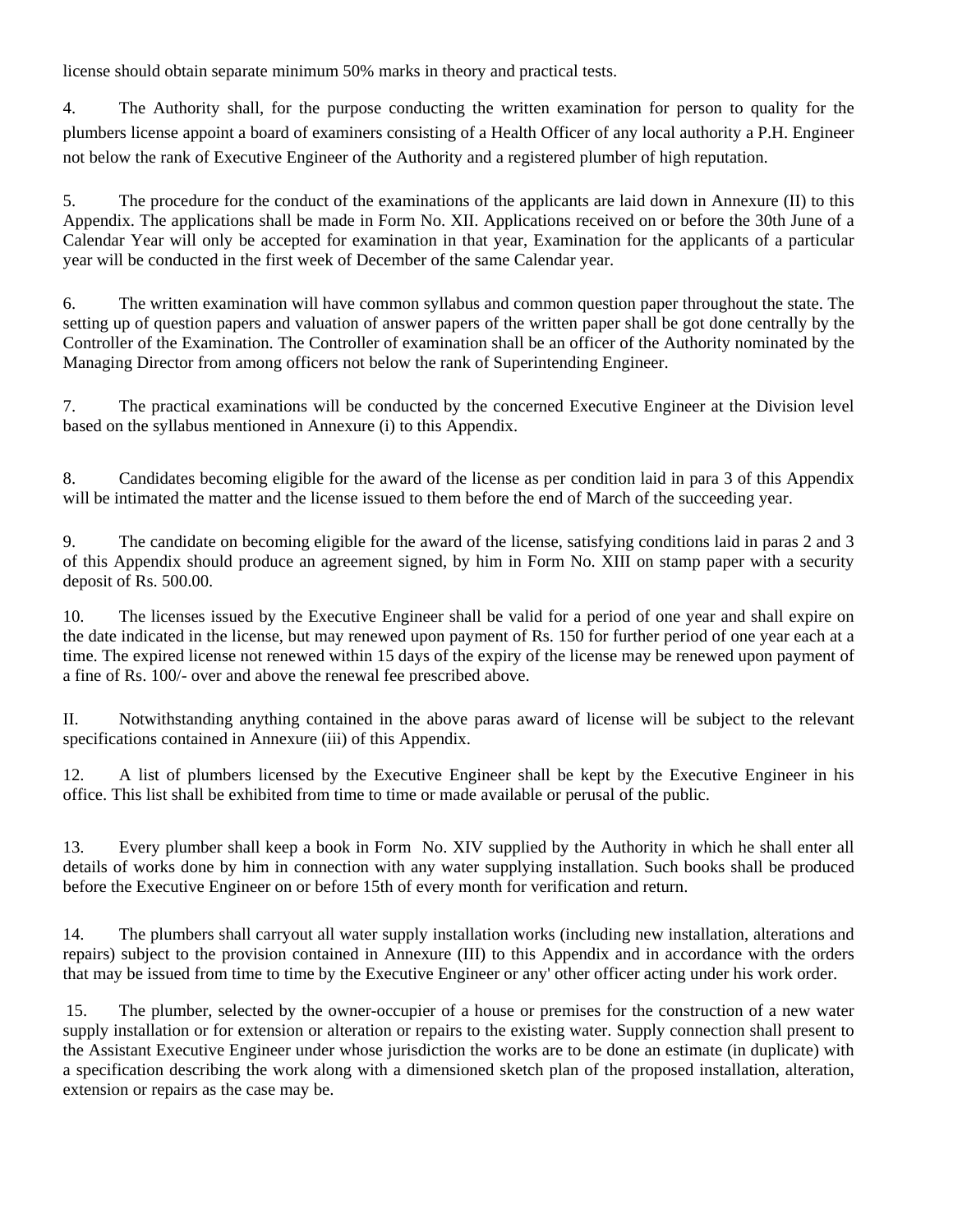16. On approval by the Assistant Executive Engineer of the estimate presented under para 15 of this Appendix the plumber may collect all the materials of quality approved and prescribed by the Authority and commands works if satisfied that the owner or occupier has applied for the house connection.

17. (a) The Executive Engineer, Assistant Executive Engineer or any other officer of the Kerala Water Authority authorized in that behalf may inspect the works of plumber at any stage.

(b) I f on inspection, it is found that any material used or works done is not of approved pattern or specification the plumbers shall, in accordance with the orders of the officer concerned, replace the materials with the materials of the approved pattern or reconstruct it as the case may be.

18. Any plumber requiring water to be shut off from or let on to any place in connection with his work may apply to the Assistant Executive Engineer or to the Assistant Engineer but shall on no account interfere with any street tap, cock valve for the purpose.

19. (a) The Executive Engineer may by a written order fine a licensed plumber, suspend or cancel with or without for future of security, the license of any plumber who is found quality or breaking or evading any provisions of the Regulation or specifications of the Authority or any of the foregoing provisions or any Government order relating to water supply and sewerage or who fail to comply with any reasonable order given to him by a duly authorized officer of the Authority or whose works in the opinion of the Executive Engineer is not satisfactory. Before the license is suspended or cancelled the license shall be given a notice in writing, enumerating the charges against and be entitled to a hearing, if he so desires. The license shall be given on opportunity to present testimony, oral or written before the Executive Engineer.

(b) The order of the Executive Engineer shall be final subject to the result of any appeal to the Superintending Engineer field, within 30 days of the communication of the order of the Executive Engineer to the plumber.

(c) A person whose license has been revoked shall not be permitted to re-apply for a license within 2 years from the date of revocation.

(d) The amount of fine imposed as per sub-para (a) above shall be subject to a minimum of Rs. 100/- and a maximum of Rs. 500/-.

(e) The Executive Engineer shall notify the case of revocation or suspension of license.

20. If two or more plumbers form themselves into a company of partnership, any penalty imposed under the provisions of this Appendix shall be operative against every plumber constituting such company or partnership unless the order imposing the penalty specifies otherwise.

21. Any plumber whose license has been cancelled or suspended shall return his license to the Executive Engineer within 24 hours of the communication to him of such cancellation or suspension.

22. The Executive Engineer may grant a license to a company incorporated under the Companies Act, or a partnership firm engaged in the business of plumbing provided a person or persons connected with such company or partnership firm in responsible charge or plumbing work is / are in possession of a plumbing license or licenses it will, however be the responsibility of the person or persons holding the license to inform the authorities when he / they severs / sever his / their connection with the said companies or partnership firms. The Executive Engineer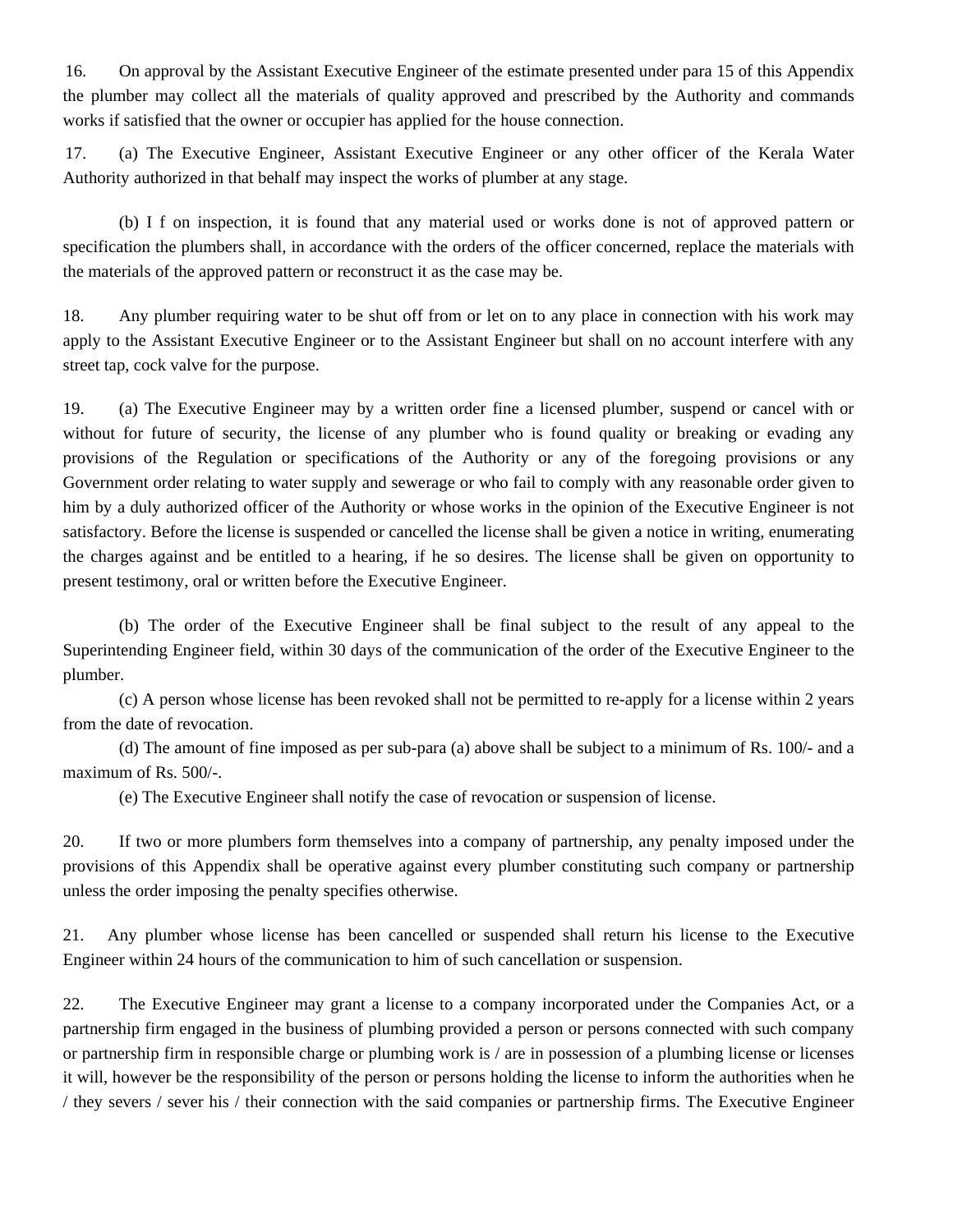may in such cases even revoke the license of the company or the partnership firm can satisfy the Authorities that they have in the staff another person or persons in responsible charge of such plumbing work who is / are in possession of plumbers license.

## **ANNEXURE (I)**

## SYLLABUS FOR THE EXAMINATION

A. Following syllabus shall be followed for the examination for the grant of plumbers license with regard to written paper:

| $(a)$ Time        | 3 hours |
|-------------------|---------|
| (b) Maximum Marks | 100     |
|                   |         |

(c) Section - I water supply.

1) Regulations governing supply of water, knowledge of procedure to obtain water connection in new premises.

2) A sound knowledge of codes of practice and specifications published by the Bureau of Indian Standards on Water Supply and Water Supply fittings.

3) Hydraulics - discharge through orifices, flow in open channel, flow in pipes, hydraulic gradient, design of distribution system for colonies or housing estates.

4) Pipes - materials, common sizes, pipe flow equations, instructions, pipe jointing, laying of pipes and selection of size.

5) Fixtures - specials, appurtenances etc.

6) Starting of mains ferrules, corporation cocks, matters etc.

7) Small size pumps - different types as may be required to plumbing of water to storage reservoirs, merits and demerits, selection of a type.

8) Storage reservoirs - underground, surface, overhead as may be needed for maintaining satisfactory supply of water within the premises, capacity, constructional features, precautions to avoid contamination of water.

9) Public health hazards of faulty plumbing, cross, connections, back-siphonage, etc. remedies.

- 10) Disinfect ion of pipes Chemicals to be used, mode of disinfect ion.
- 11) Significances of routine chemical and bacteriological report on water samples.

#### SECTION II DRAINAGE:

I. Regulations governing drainage of buildings.

2. A sound knowledge of codes of practice and specifications published by the Indian Standards Institution of building drainage, septic tanks and the sanitary appliances and fittings.

3. Sewer materials - kinds, merits and demerits, factors governing choice.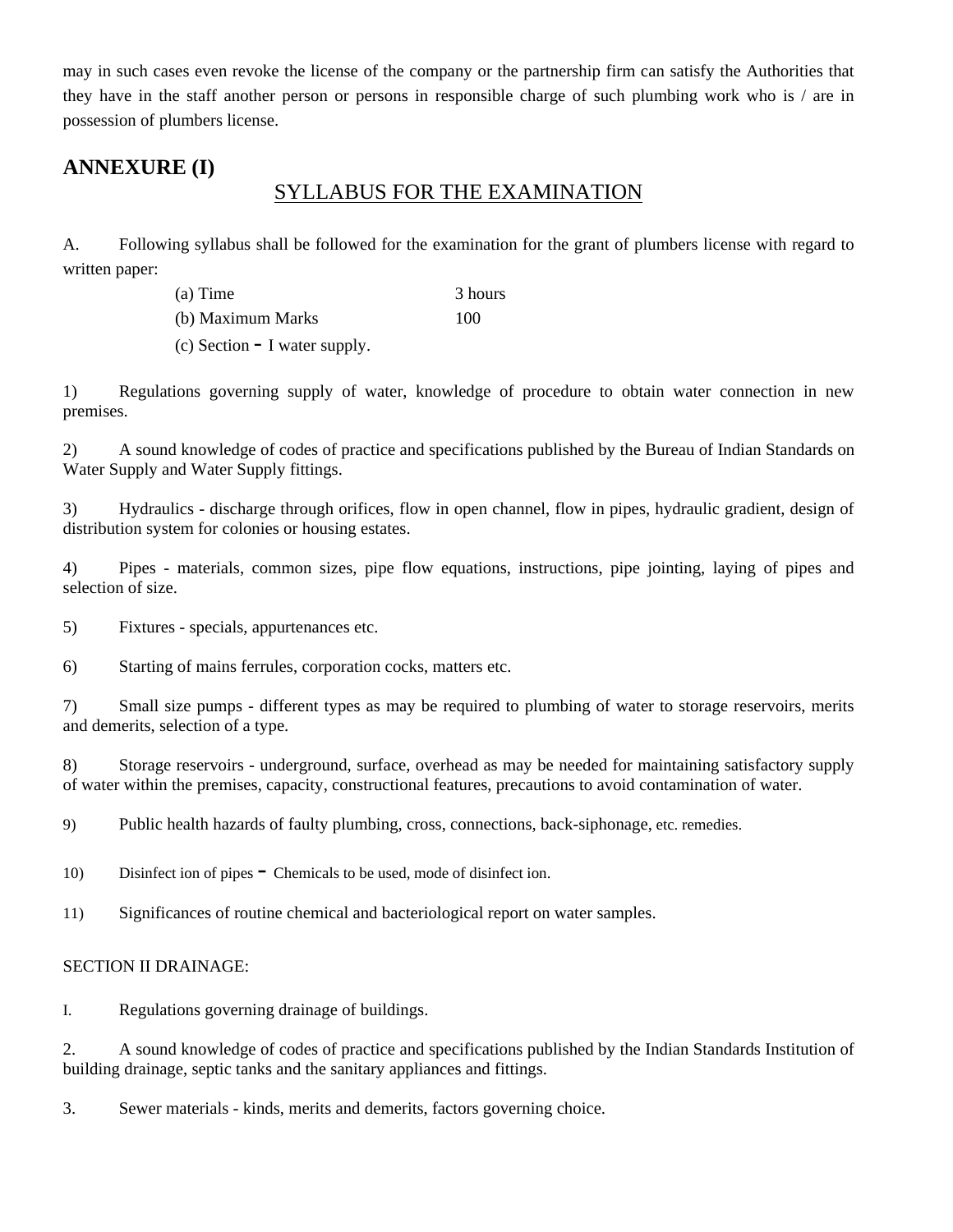4. Different types of sanitary latrines.

5. Hydraulics of flow in sewers a common formulations, use of pipe follow charts, hydraulic element charts, design of small sewerage system as may be required for housing estates and colonies.

6. Manholes, drop manholes, catch pits, gully pits, grease traps, various types of traps.

7. Ventilation of sewers.

8. Sewer laying and jointing - seneward, concrete, brick.

9. Classification of house plumbing systems – two - pipes, one pipe, single stack (partially ventilated) and single stack systems, their merits and demerits.

10. Testing of traps and fixtures-hydraulic testing and smoke testing of house drainage system.

11. Maintenance of house drainage clearing and testing.

12. Septic tanks for household design, construction, disposal of effluent; design, of soil absorption system.

13. Public health hazards of faulty plumbing for drainage.

**B.** Practical examination -Maximum marks 100

Examination shall consist of a practical test relating to lumping operation. Field-testing may be laid out as may be considered suitable by the examiners. The candidate shall also appear for a viva vice before the examiners, which may cover all aspects of plumbing sciences as detailed in the syllabus for written paper.

## **ANNEXURE (ii)**

## PROVISIONS REGARDING THE CONDUCT OF THE EXAMINATION FOR ISSUE OFPLUMBING LICENCES

1. The examination for the issue of plumbing license shall be conducted by the authority once in an year.

2. The written examination shall be conducted in the month of December of every year.

3. Only applications received in the prescribed form available from the offices of the Executive engineer of the Authority against a cost of Rs. 5/-per/application form will be considered for examination.

4. Every application should be accompanied by an application fee Rs. 100/-which is not refundable.

5. Copies of certificates for proof of age, nationality, educational; qualifications and experience and conduct and character should accompany the application forms.

6. The examination shall consist of 2 parts viz. 1. Written and 2. Practical each carrying 100 marks. To become eligible for a license an applicant should secure separate minimum of 50% marks in the theory and practical examinations.

7. Application forms from eligible candidates should reach the executive engineers under whom licenses are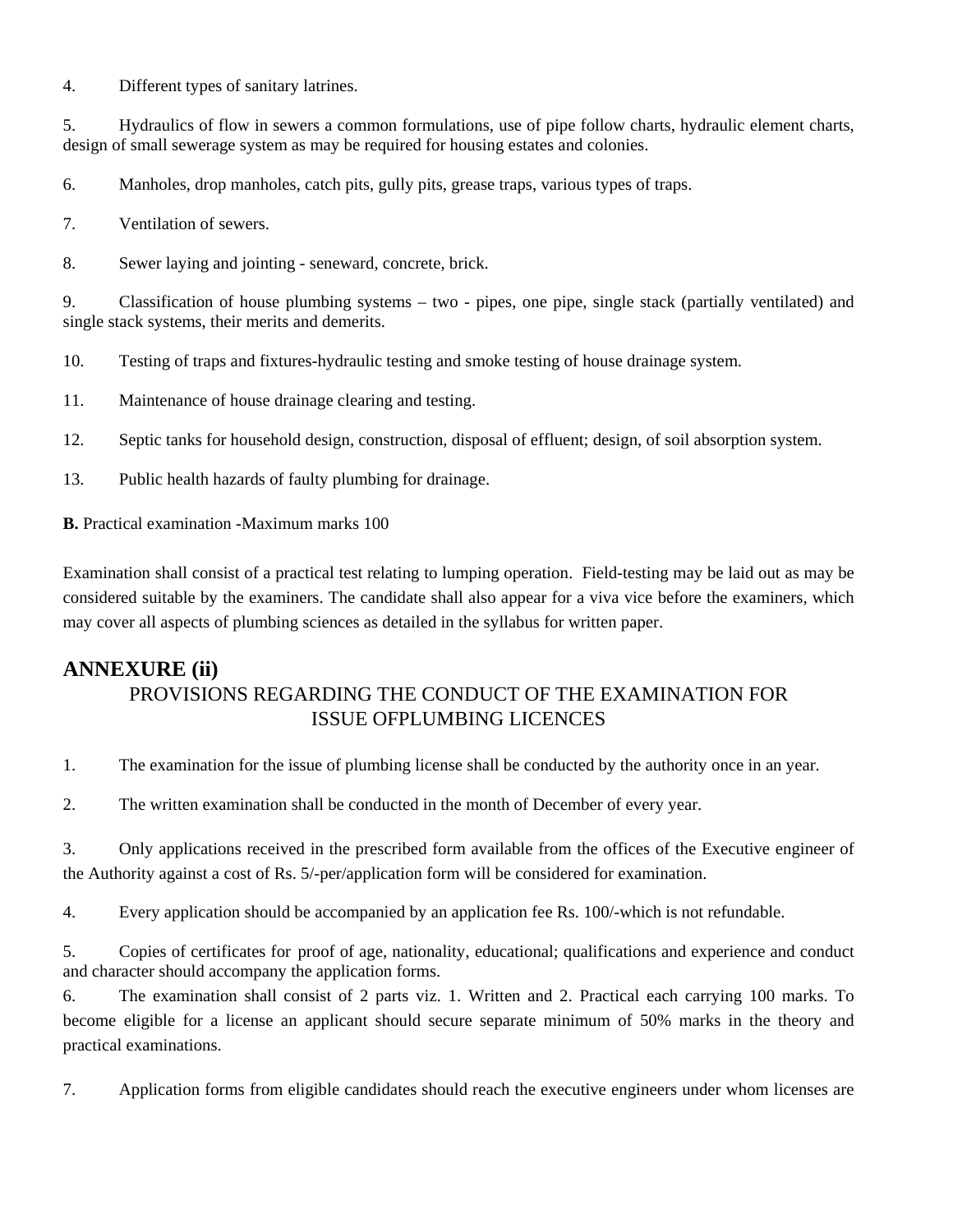sought on or before the 30th June every year. Application received there after will be considered only for the examination in the next Calendar year.

8. Hall tickets for the eligible candidates for the written examinations will be dispatched by the  $1<sup>st</sup>$  week of November.

9. The candidates should strictly observe the instructions given on the hall ticket and produce then before the examiner on the date of examination. The hall tickets should have passport size photograph of the applicant affixed to the same duly attested by a person of reputation

10. The Executive Engineers at each Division will be the Chief Examiners at each centre.

11. The Chief Examiner will be responsible for the smooth conduct of the examination. They may appoint Examiners under them for the supervision and smooth conduct of the examination.

12. The practical examinations shall be conducted in the first week of January. The practical examination will be conducted by the Executive Engineer / Chief Examiner at the various centre as per the approved syllabus and the guidelines issued by the Controller of Examinations.

13. The results of the practical examinations should be communicated to the Controller of examinations within one week of the holding of the examination, by the Executive Engineer / Chief Examiner.

14. The results of the candidates shall be released by the first week of March of the next year of the holding of the written examination.

15. In all matters relating to the conduct of the examinations the decision of the Controller of Examinations shall be final.

## **ANNEXURE (iii)**

## CODE OF CONDUCT FOR PLUMBERS AND PROCEDURE AND SPECIFICATIONS FOR CARRYING OUT WORKS BY THEM:

## I. CODE OF CONDUCT FOR PLUMBERS:

i. Plumbers licensed by the Kerala Water Authority will established a show room easily accessible to the public. The show room, if forming part of a residential building shall have an opening to the front of the building so as to easily accessible to the customer and inspecting officers.

ii. The show room shall have all the tools and equipment necessary for carrying out plumbing works. The tools and equipments shall be kept ready for inspection at any time by the Executive Engineer or any other officer duly authorized by him.

iii. The show room shall have stocks of pipes, specials, fitting etc., for carrying out repairs, alternations etc. of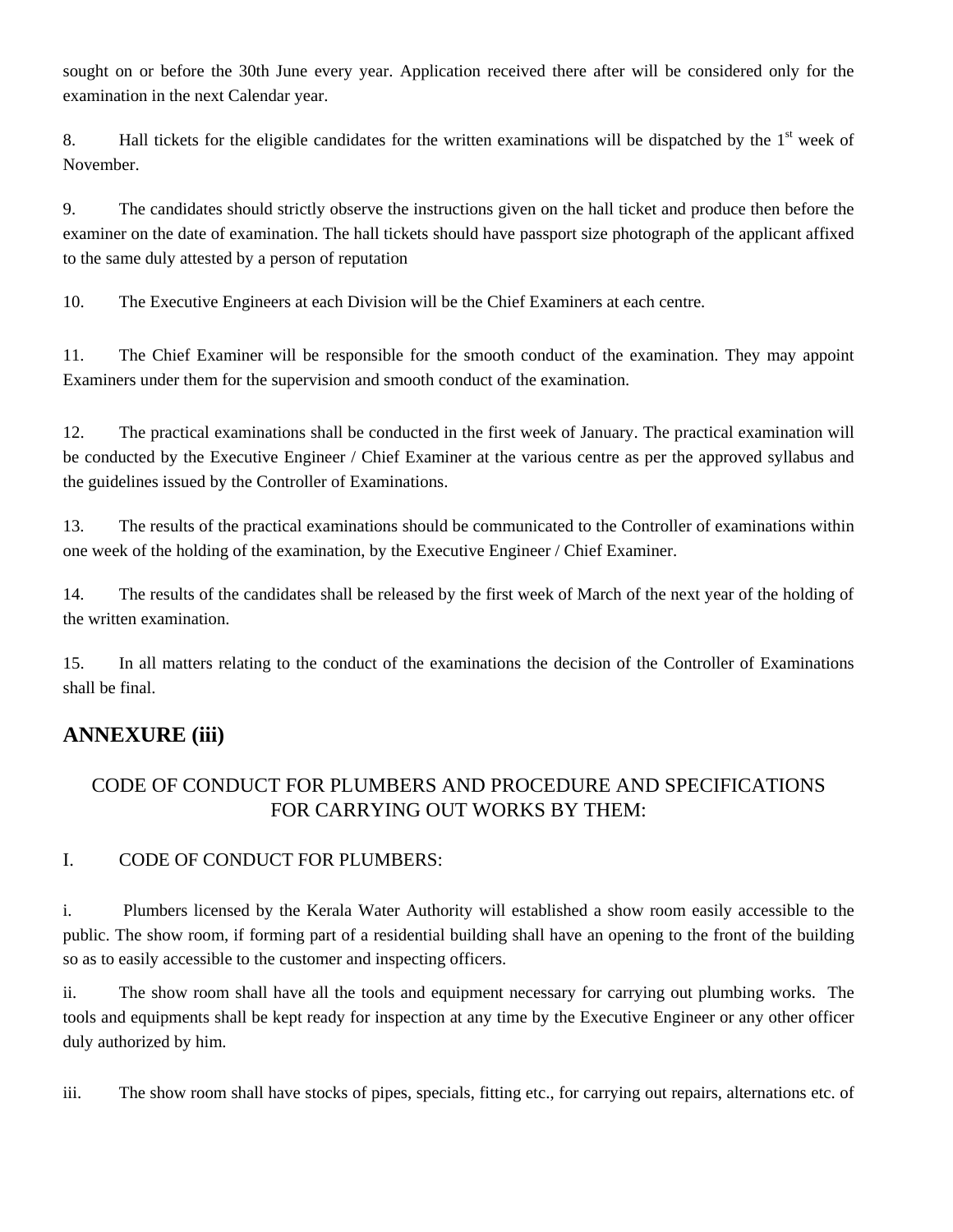any work of domestic plumbing nature.

iv. The name of the plumbing works, the name of the proprietor, the registration No. and date of expiry of the registration should be displayed inside the show room.

v. The name of the plumbing works and the registration No. of the plumber shall be prominently displayed in front of the show room for easy identification to the public and departmental authorities

vi. The plumbers should maintain a register of all the works undertaken by then). This register should show the name of the customer, address, date of application, estimate amount, date of payment of estimate fee and application fee with receipt Nos. date of commencement of work date of sanction of work date of compression of work, date of connection etc.

vii. The register mentioned in para (vi) above shall also contain the names of the workers or assistance engaged for a particular work and the dates on which they worked.

viii. The register shall be produced before the Executive Engineer or the Assistant Executive Engineer or any other officer duly authorized by them for verification and authentication.

ix. Plumbers are required to have good cordial relations with the customers and the departmental officers. The Assistant Executive Engineer or any other officer duly authorized by him shall allow a consumer to change the plumber provided the consumer makes a written request for the same detailing the malpractices or other misconduct of the plumber. The plumber may appeal against the same before the Executive Engineer. The decision of the Executive Engineer shall be final in all such cases.

#### 2. PROCEDURE FOR CARRYING OUT WORKS:

i. The plumbers shall submit details dimensioned sketches along with the application for installation, alteration or repairs of house connections as stipulated in para 15 0 Appendix A. These sketches should be in triplicates and should show the plan of the house I : 100 scale with the identification of each rule. The position of the mains to which connections are to be made shall be shown in red ink up to meter point and the inside installations in blue ink : where there are alterations or repairs or extensions to existing pipe lines these should be show in orange colour.

ii. The sketches mentioned in para (i) above should be neatly drawn on one side of the paper only. Either copies of the sketches be drawn or blue print made for additional copies.

iii. The position of the mains from which connection taken, plan of the street and the length of the each street or bye-lanes if connection pipes are proposed to be taken through bye-lanes etc. should be marked on the sketch.

iv. The sketch should be authenticated by the applicant and the plumber with spaces for verification and authentication by the departmental officers.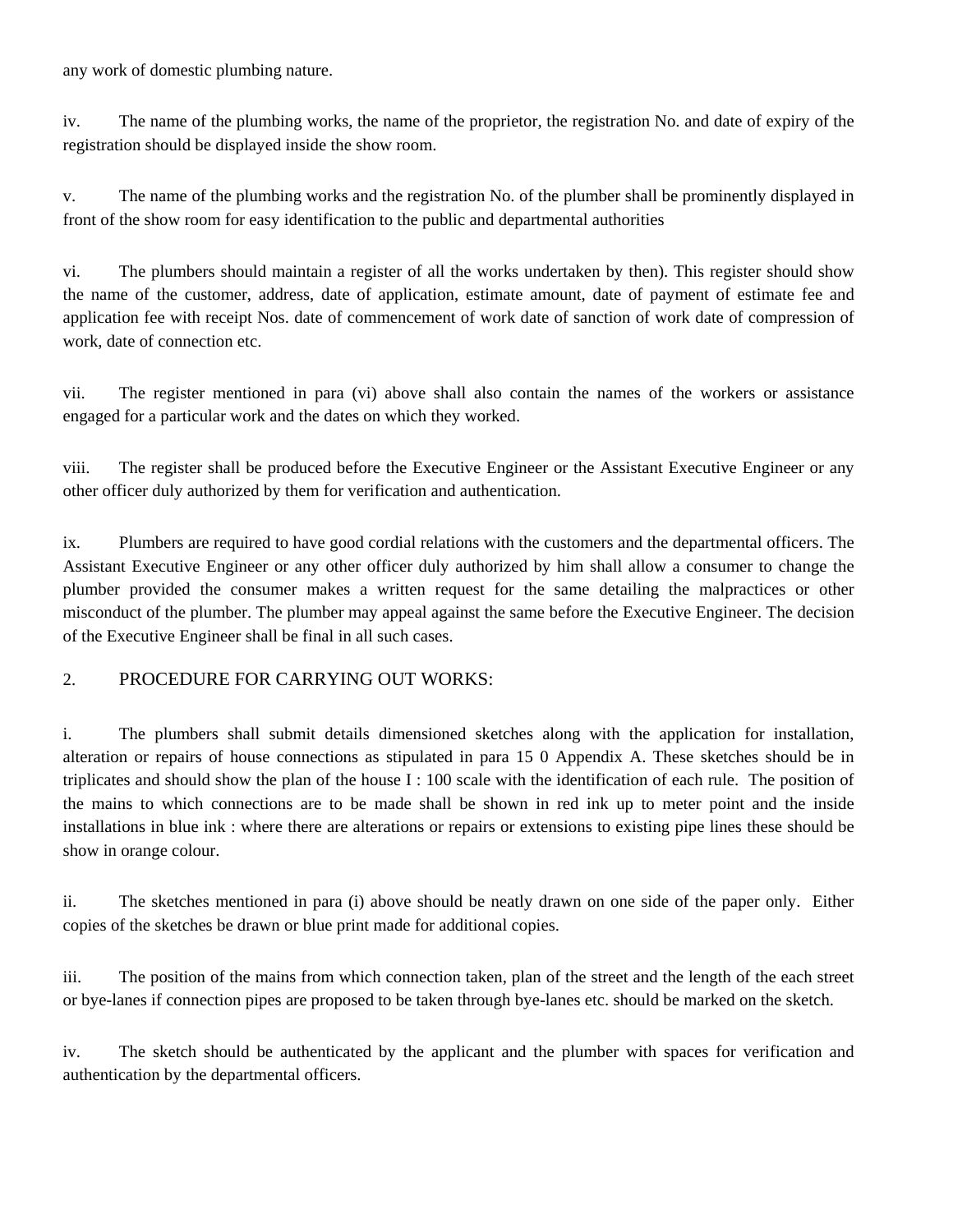#### 3. SPECIFICATIONS FOR CARRYING OUT THE WORKS:

For carrying out the work of providing new installations. repairs or alteration to existing installations for plumbing fixture inside buildings or pipe lines and other related works outside the buildings the specifications contained in IS 2065-1982 (2nd revision) shall be strictly followed.

#### **APPENDIX-B:**

#### GUIDELINES FOR THE SANCTION AND EDUCATION OF STREET MAIN EXTENSION THROUGH CONSUMER CONTRIBUTION:

1. Extension of street mains done through consumer contribution shall be known as Contribution SME or C-SME.

2 House connections from any C-SME shall be regulated by the same provisions existing for house connections from mains but also subject to para 18 below:

3. The beneficiaries or contributors of the C-SME shall apply to the Assistant Executive Engineer stating clearly the details of the proposed C-SME and the names and address of the persons who an: willing to contribute and share the cost and the person responsible for the work.

4. The Assistant Executive Engineer shall examine the feasibility of the C-SME applied for considering future demand also if the line is liable to be extended under C-SME or SME and if found technically feasible shall recommend the same for sanction by the Executive Engineer. The recommendation shall be supported by necessary hydraulic calculation.

5. The Executive Engineer shall scrutinize the feasibility of the proposed C-S M E and it found feasible shall cause and estimate to be prepared,

6. If the C -SME is not feasible the applications shall be rejected by the Assistant Executive Engineer or the Executive Engineer as the case may be explaining the reasons for the rejection.

7. The estimate amount prepared as per para 5 above shall include 21½ % of the estimated cost towards supervision charges but shall exclude cost of materials other than those supplied by the Authority. No centage charge shall be levied.

8. The estimate amount prepared as per para 5 above shall be remitted with the Executive Engineer immediately or within 3 calendar months from the date of issue of the letter calling upon the contributors to remit the amount. The Executive Engineer may allow a further time beyond the said 3 calendar months up to period of 2 more calendar months to remit the estimate amount if an extension of time is sought by the applicants.

9. An agreement shall be executed by the contributors in FORM No. XV (on stamp paper) agreeing to abide by the rules, regulations, specifications etc. of the Authority with regard to quality of materials, workmanship, departmental specifications and ownership and control of the C.SME.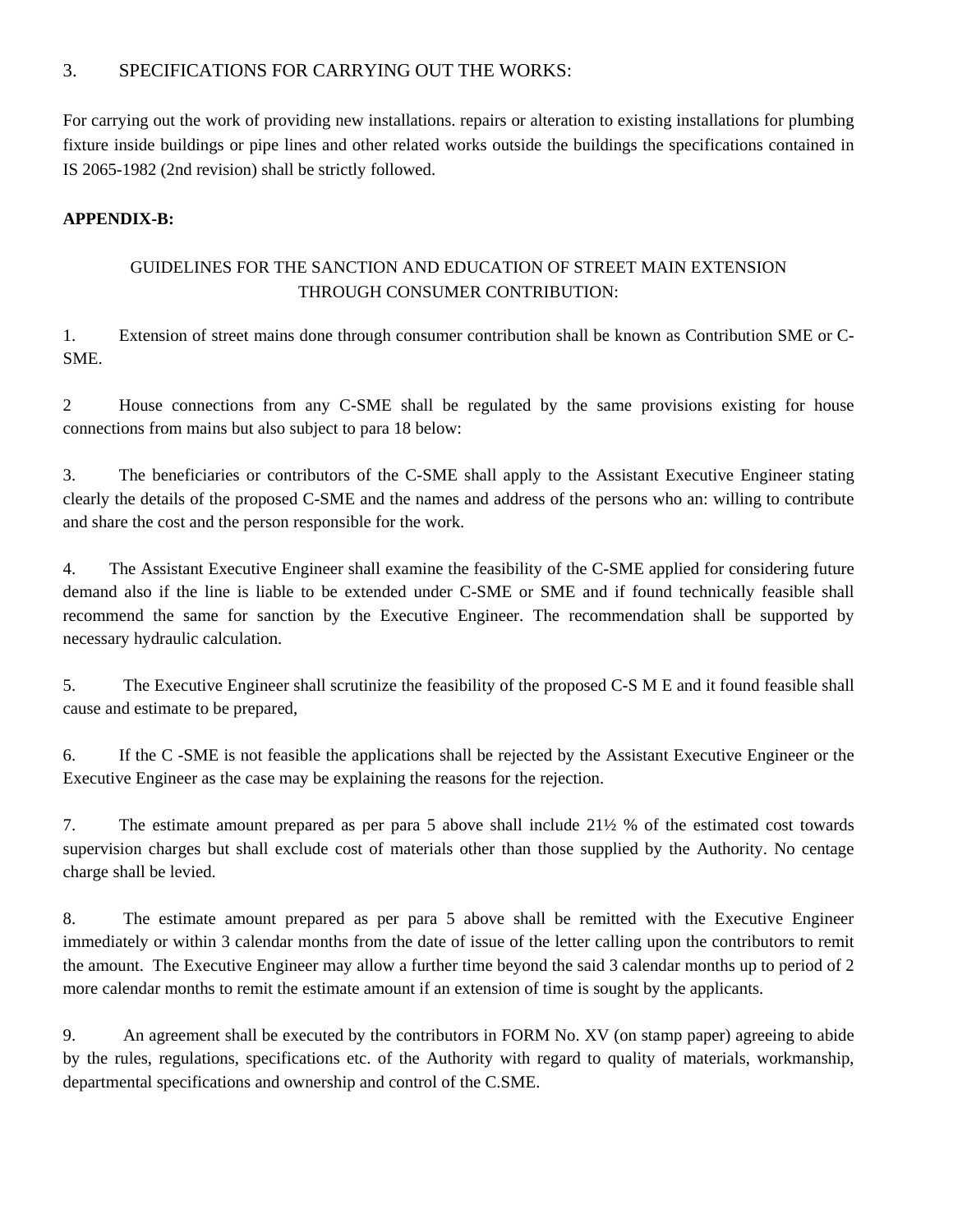10. The responsibility of remitting the estimate amount and executing the agreement mentioned in para 5 and 9 above and for all future correspondence notice etc. between the Authority and the contributors shall vest with the person named first in the application form from along *the* contributors and in the event of his death or withdrawal from the group of contributors, the person named 2nd and so on.

11. On receipt of the estimate amount the Executive Engineer shall accord sanction for the work in FORM No. XV A and shall intimate action to get the work executed. The Executive Engineer or the Assistant Executive Engineer or anyone authorized by him shall arrange with the contributors to procure the required materials of quality approved and prescribed by the Authority for inspection by him or anyone authorized by him to do so. Subject to approval of the quality and quantity of materials he shall arrange for the execution of the work.

12. Pipes should be of the required class and no pipes having a pressure classification of less than 5 kg/ cm: shall be used. The quality and suitability of the pipes shall be certified by the Assistant Executive Engineer. He will also ensure that the class of pipes provided will withstand the maximum static pressure in the line during hours.

13. Before charging the line the Assistant Engineer should certify that the C-SME has been laid as per departmental specifications which should be verified checked and recorded by him and the certificate submitted to Executive Engineer.

14 After charging the line the C-SME should be unconditionally surrendered to the Authority. All such C-SMEs will form part of the assets of the Authority. The Assistant Executive Engineer will maintain a register for the C-SME lines in which he will keep the proper records of all the C-SME laid. Every month details of C-SME laid should be intimated to the Executive Engineer and these details should be maintained at the Executive Engineer's of office in a register.

15. The Account shall finally be settled in cases of works executed as per para 5.8 and II above between the Executive Engineer and the first signatory second signatory or the next as the case may be based on the actual expenditure this shall be collected and if sums are due to the contributors the same shall be refunded to them.

10. The Executive Engineer shall stop the water supply in the C-SME if the sums due from the contributors as per para IS above are not deposited with him within IS days of the issue of the noticed to the contributors to remit the same.

17. Supply shall restored only when the amount due to the authority together with disconnection fee and reconnection fee are remitted with the Executive Engineer.

18. Application for house connections form any C-SME received from persons other than the contributors shall be entertained only after a period of 6 months from the commissioning of the C-SME or non receipt of a written no objection from the contributors or their nominees mentioned in para 10 above.

## **APPENDIX 'C'**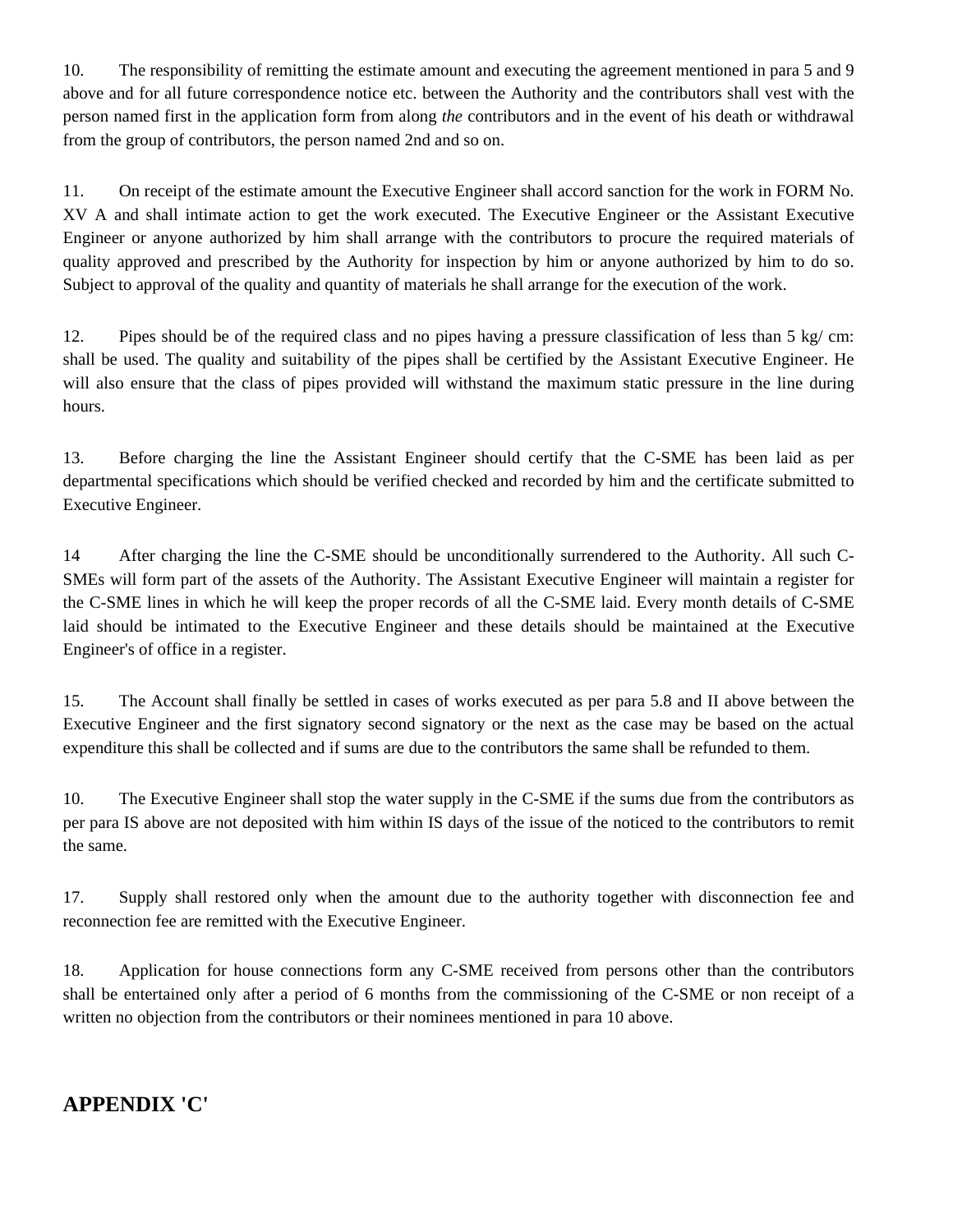## PROVISIONS FOR SANCTIONING AND PROVIDING WATER SUPPLY TO PREMISES THROUGH HOUSE CONNECTIONS DISCHARGING FREELY INTO STORAGE RESERVOIRS

1. Application for house connections coming under the provisions of clause (g) of regulation 7 of the Regulations shall be in Form No. RA. I.

2. The application shall be made by:

i. The owner of the premises, if the premises belong to an individual or

ii. The partners or a person from among the partners authorized by them, who have joint or several ownership of the premises or

iii. An officer vested or delegated with power of jurisdiction and control over the premises by an agency, firm, society, Board or any other institution or by Government to whom the premises belong or

iv. a member, nominated or elected from owners and authorized to conduct business on their behalf in the case of small housing societies, co-operative or group of residents.

3. Along with the application an agreement in FORM No. XVI has to be executed by the applicant mentioned in para 2 above on stamp paper undertaking the responsibility and obligation to pay the water charges, meter hire, meter servicing charges, fines, levies etc. to the Authority as per demands made subjects to the provisions contained in the Regulations from time to time on account of the water supplied.

4. When ownership of the premises changes, the original applicant shall inform the same to the Assistant Executive Engineer in Form No. 1 along with an application fee of Rs. 5/- arid an agreement from the new owner on stamp paper undertaking the responsibility and to pay the dues to Authority as mentioned in para 3 above.

5. When the change of ownership relate to only portions of the premises and the original applicant continues to be one of the owners the liability and obligation to pay the charges and levies mentioned in para 3 above shall continue to vest with the original applicant.

6. Notwithstanding anything contained in the above paras submission of applications, fees, deposits, details to be furnished along with applications etc. shall be same as that provided in the regulations dealing with house connections.

7. The provisions made in the regulations on all matters, other than those provided in this Appendix shall also apply mutates mutandis to all cases coming under the purview of this Appendix.

8. Nothing contained in paras above shall prevent the Assistant Executive Engineer from granting a house connection, subject to feasibility, to owner or occupier of provisions of the premise if fee has a separate house-door No. and applies to the Assistant Executive Engineer for house connection as per provision contained in the regulations.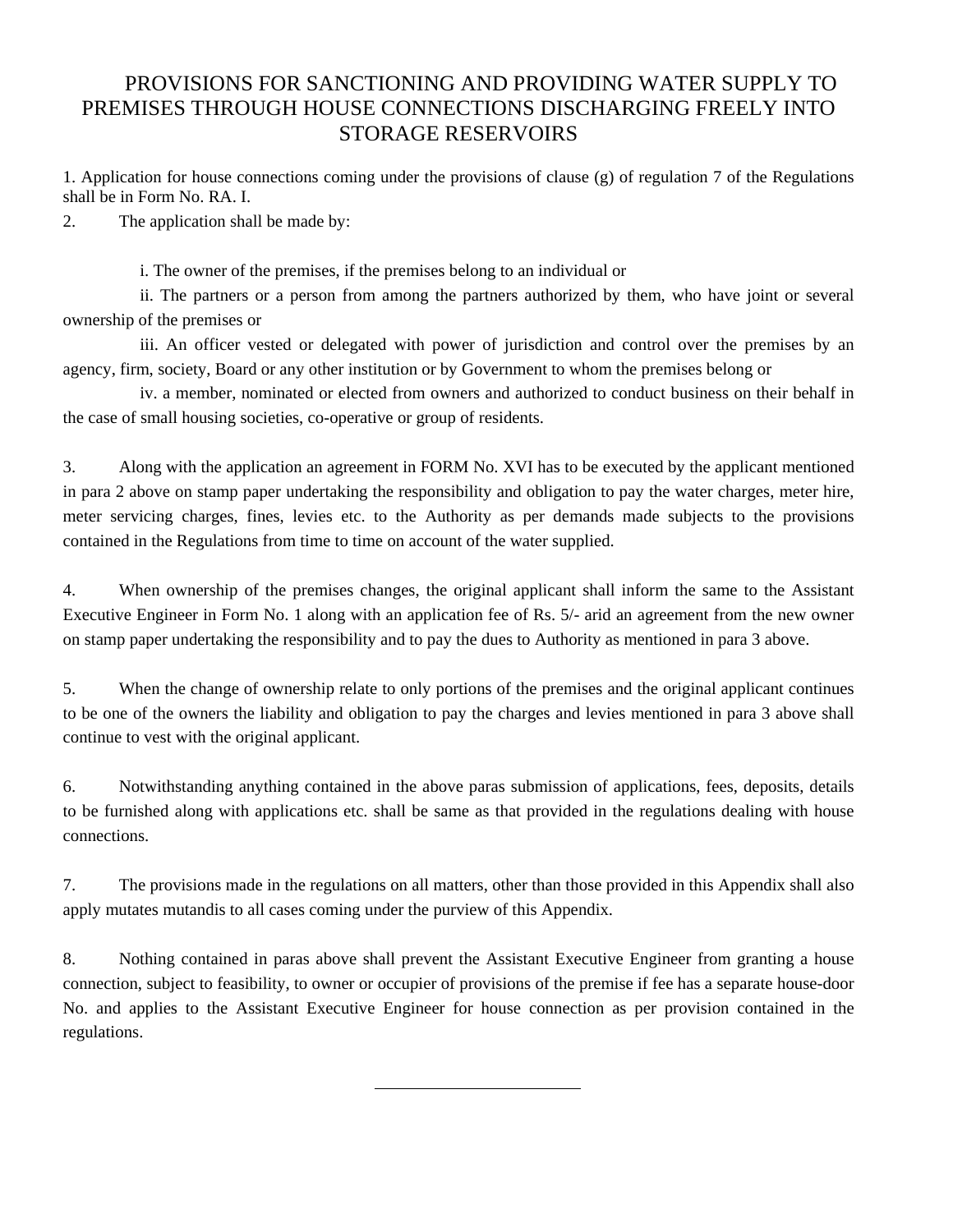## **FORM NO. I**  (Referred to at regulation 7 (f) & Para 4 Appendix 'C' **KERALA WATER AUTHORITY**

Application for Transfer of Ownership

| I. Name                           | $\ddot{\cdot}$            |
|-----------------------------------|---------------------------|
| 2. Address                        | $\ddot{\cdot}$            |
| 3. House No.                      | $\ddot{\cdot}$            |
| 4. Consumer No.                   | $\ddot{\cdot}$            |
| 5. Details of previous connection | $\ddot{\cdot}$            |
| 6. Other particulars              | ٠<br>$\ddot{\phantom{a}}$ |

| herewith the Certificate in original). |  |
|----------------------------------------|--|

Signature of applicant

### OFFICE USE ONLY

| entered in consumer ledger. |  |
|-----------------------------|--|

ASST. EXECUTIVE ENGINEER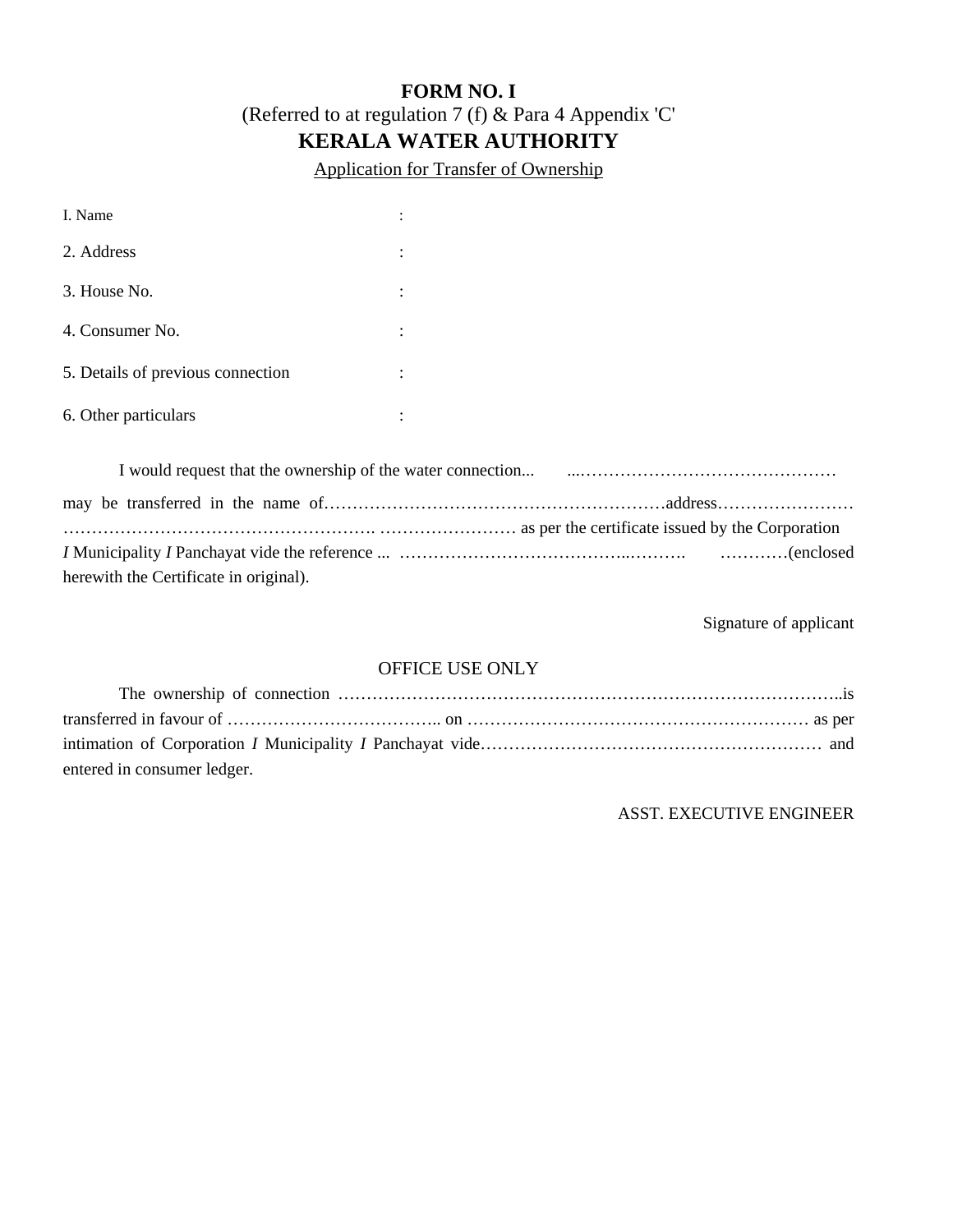## **FORM NO. II**  [Referred to at regulation 8 (b)] **KERALA WATER AUTHORITY Application for Alteration of Connection**

| I. Name                                                              |  |
|----------------------------------------------------------------------|--|
| 2. Address                                                           |  |
| 3. Account No.                                                       |  |
| 4. Meter No.                                                         |  |
| 5. Sub Division                                                      |  |
| 6. Name and Address of Plumber                                       |  |
| 7. Whether up to date water charge remitted,                         |  |
| if so details of receipt                                             |  |
|                                                                      |  |
| I hereby agree for rules and conditions of Authority for connection. |  |

Signature of applicant

#### FOR OFFICE USE ONLY

| Asst. Engineer |
|----------------|
|                |
|                |

Asst. Executive Engineer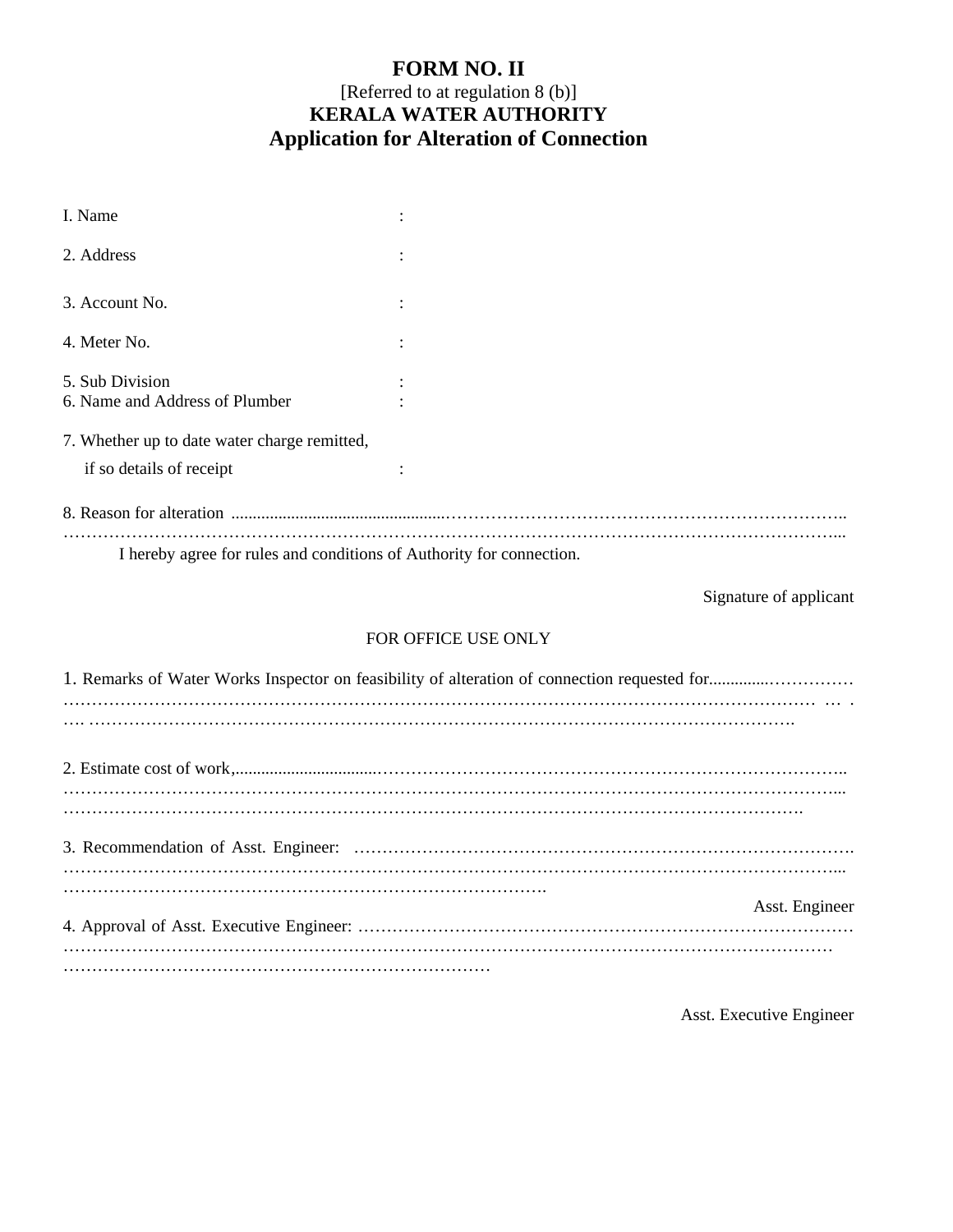#### FORM NO. III

#### (Referred to at. clause (f) of regulation 8)

 Office of Asst. Exe. Engineer Water Works Sub Division dt ..........................

From

The Asst. Executive Engineer

To

Sub: Attending leakages in Water Supply connections in A/c No .....................................

Sri. / Smt.

 A leakage is found in the Authority's portion of the above Water Supply connection and it is to be attended to by the Authority's Staff immediately.

You are requested to remit in this Office an amount of Rs. ... ... towards the estimated cost of the repairs or alterations, repairs or alterations, required by the Authority in connection with the above work from the date of receipt of this letter as otherwise the Water Supply Connection is liable to be cut off without further notice.

Asst: Engineer Yours faithfully,

Asst. Exe. Engineer

#### Details

#### A. COST OF MATERIALS

| <b>B LABOUR CHARGES</b> |  |  |
|-------------------------|--|--|
|                         |  |  |
|                         |  |  |
|                         |  |  |
|                         |  |  |
|                         |  |  |
| C. CENTAGE              |  |  |
| Total Rs.               |  |  |
|                         |  |  |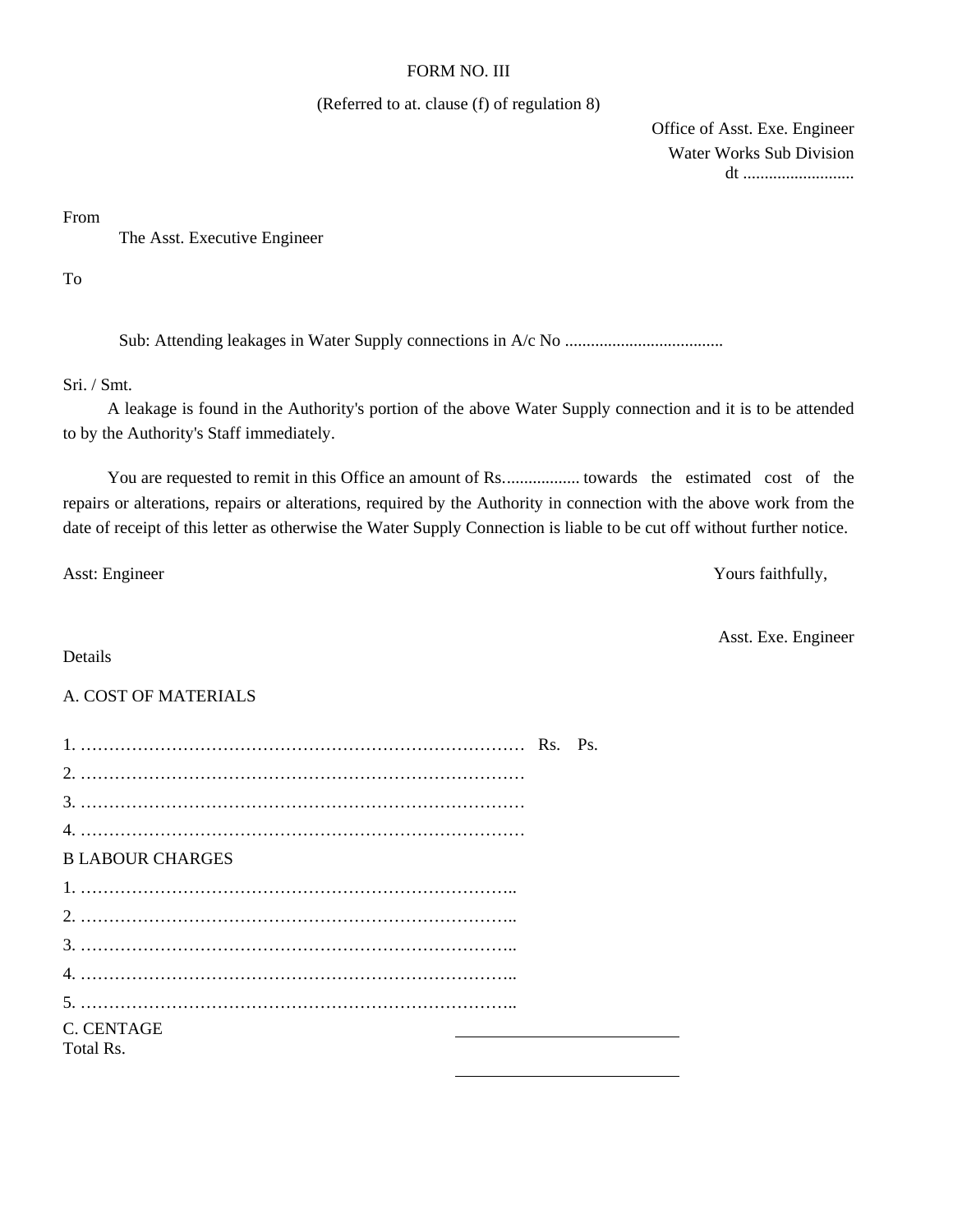#### **FORM NO. IV**

(Referred to at regulation 8 (g 2)

Office of the Asst. Exe. Engineer, Water Works Sub Division, Kerala Water Authority.

Date ........................

Asst. Exc. Engineer

| No.  |                              |
|------|------------------------------|
| From |                              |
|      | THE ASST. EXECUTIVE ENGINEER |
| Tο   |                              |
|      |                              |
|      |                              |

sub. Attending leakages in water supply Connection in *Ale.* No................................... Sri/Smt

A leakage was found in the Authority's portion of the above Water Supply Connection and it was attended to by the Authority's staff during the month of ............................................

 You arc requested to remit in this office an amount of (Rs. ……………. towards the labour charges and cost of materials incurred by the Authority in connection with the above work within a week from the date of receipt of this letter as otherwise the water supply connection is liable to be cut off without further notice.

Asst. Engineer Yours faithfully,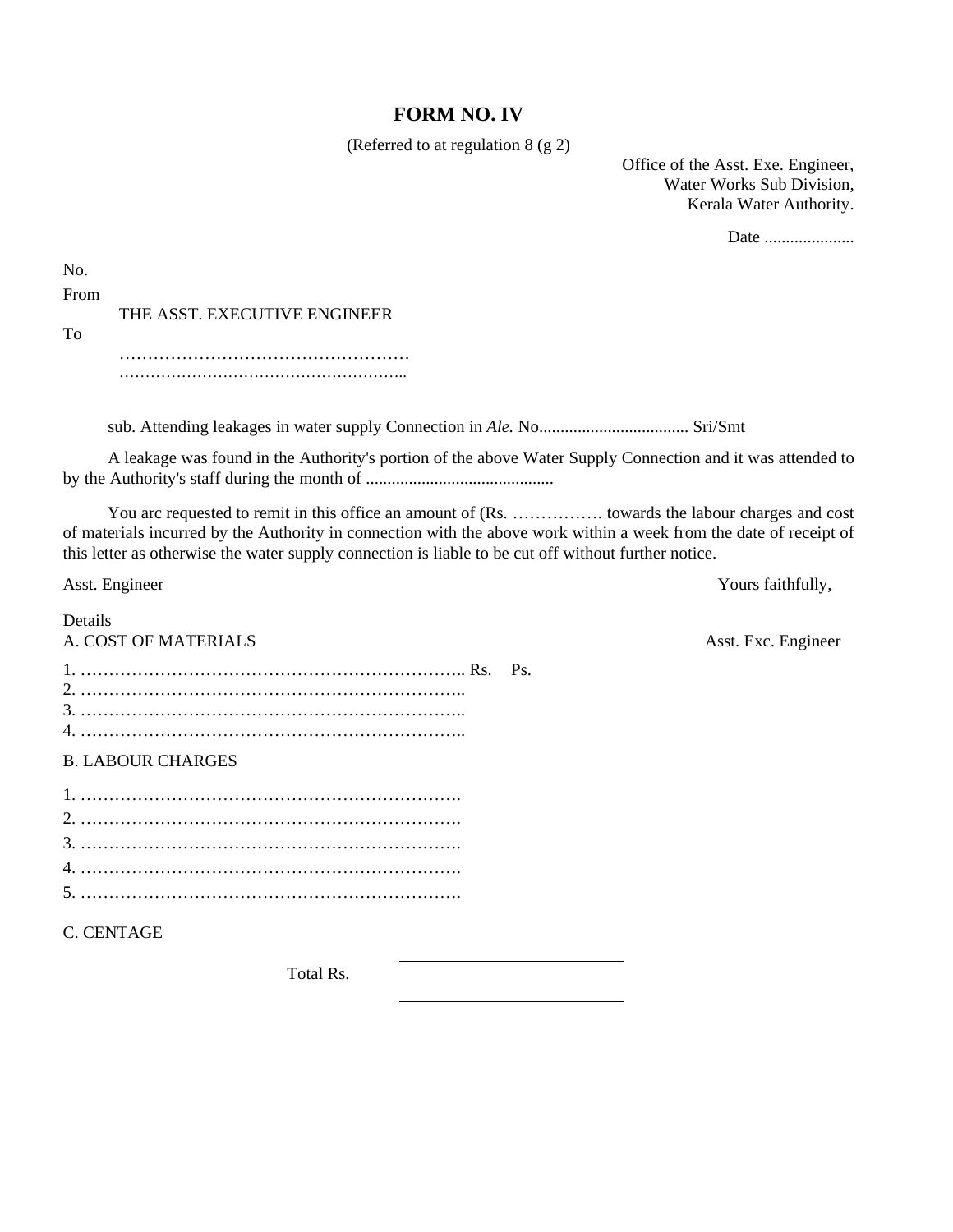#### **FORM NO. V**  [Referred to at regulation 8 (i)]

No. Office of the Asst. Exe. Engineer, Kerala Water Authority. Date ........... ...........

From

 The Asst. Executive Engineer To

> Sub: Attending leakage in Water Supply Connections in A/c. No...................

Sri / Smt.

A leakage was found in the Authority's portion of the above Water Supply Connection and it was attended to by the Authority's staff during the month of ................................................................

You are requested to remit in this office the balance amount of Rs. ………………… towards the labour charges and cost of materials incurred by the Authority in connection with the above work within a week from the date of receipt of this letter as otherwise the water supply connection is liable be cut off without further notice.

Yours faithfully,

Asst. Exe. Engineer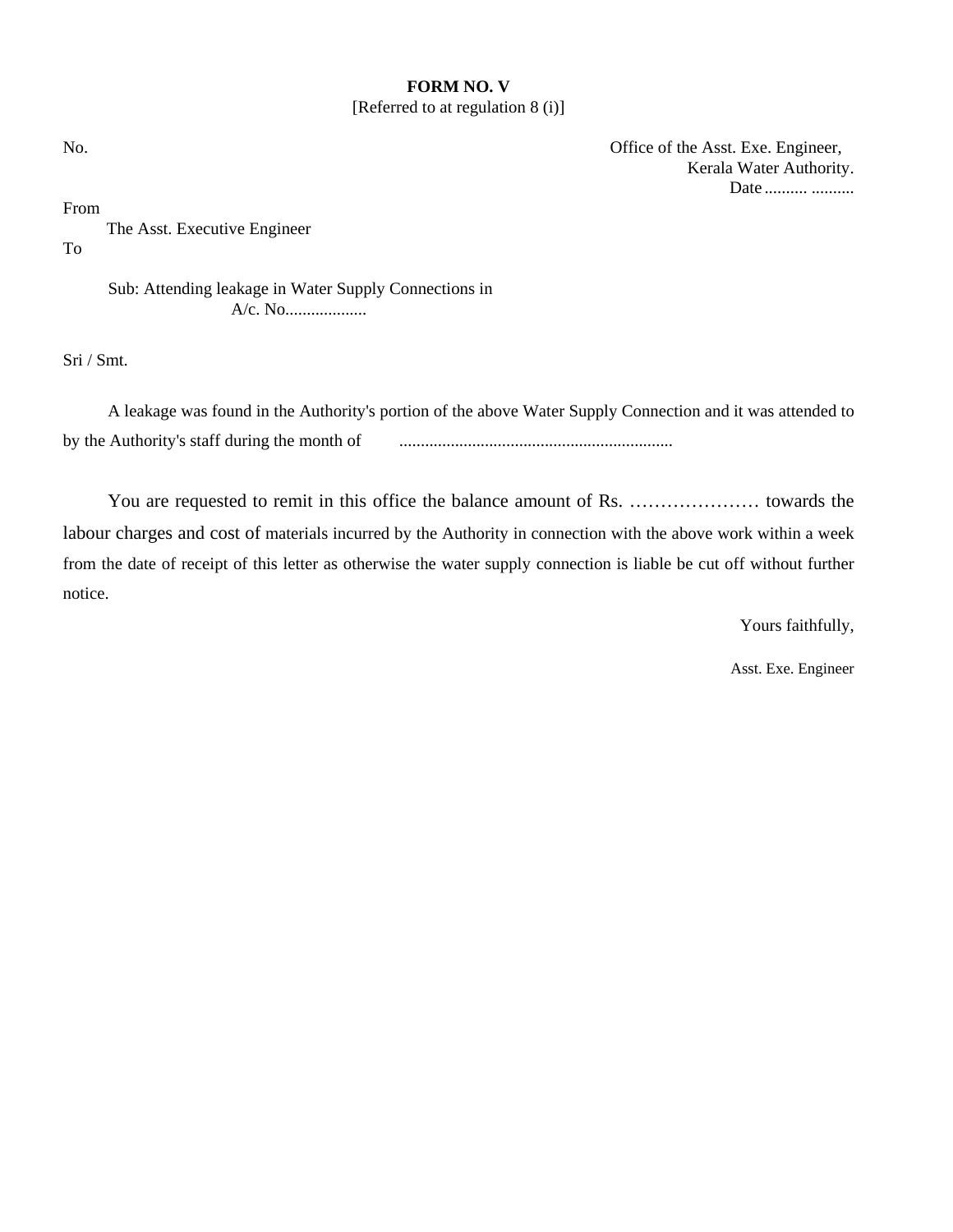## **FORM NO. VI**

(Referred to at Regulation 10 (m) Water Supply Connection Register Water Works Sub Division

| No. | Appd Section<br>No. | Name &<br>Address of value of<br>Applicant   Building $\vert$ <sup>F</sup> | Rental |  |  | plumber Estimate of Work | Amount | Name of Plumbers Description Estimate Application<br>Fee | Total |  | $\therefore$ Details of Work order Signature Remarks<br>Amount remittance No. & Date of Officer |  |  |
|-----|---------------------|----------------------------------------------------------------------------|--------|--|--|--------------------------|--------|----------------------------------------------------------|-------|--|-------------------------------------------------------------------------------------------------|--|--|
|-----|---------------------|----------------------------------------------------------------------------|--------|--|--|--------------------------|--------|----------------------------------------------------------|-------|--|-------------------------------------------------------------------------------------------------|--|--|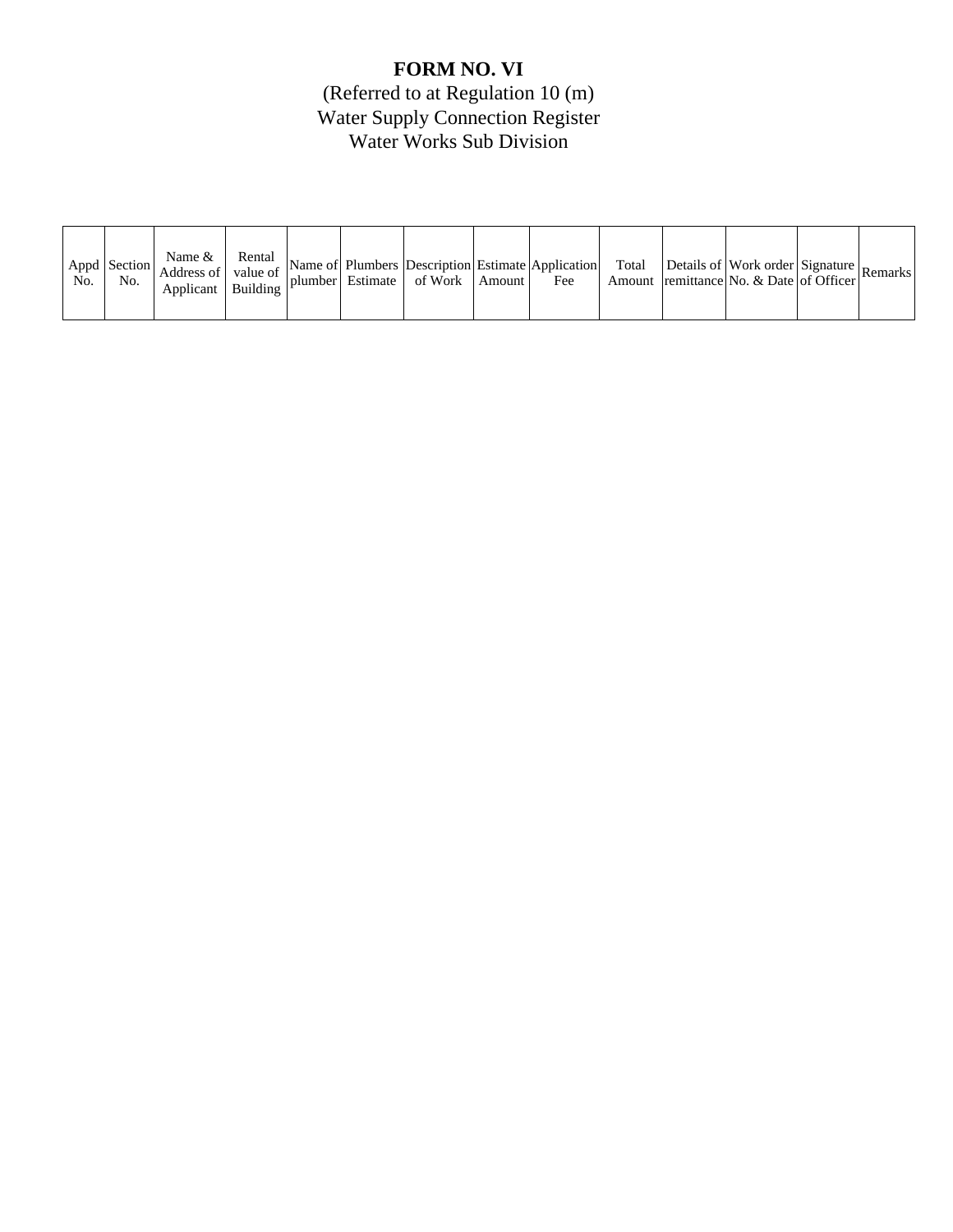## **FORM VII**

#### (Referred to at Regulation 11 (b) Application for construction / repairs / alteration / extension of inside installations.

| 1. Name                               |  |
|---------------------------------------|--|
| 2. Address                            |  |
| 3. Account No. (if any)               |  |
| 4. Meter No. (if any)                 |  |
| 5. Sub Division.                      |  |
| 6. Name and Address of Plumber        |  |
| 7. Receipt No of application remitted |  |

I hereby agree to abide by the rules, regulations and conditions of the Authority for water connection.

### SIGNATURE OF THE APPLICANT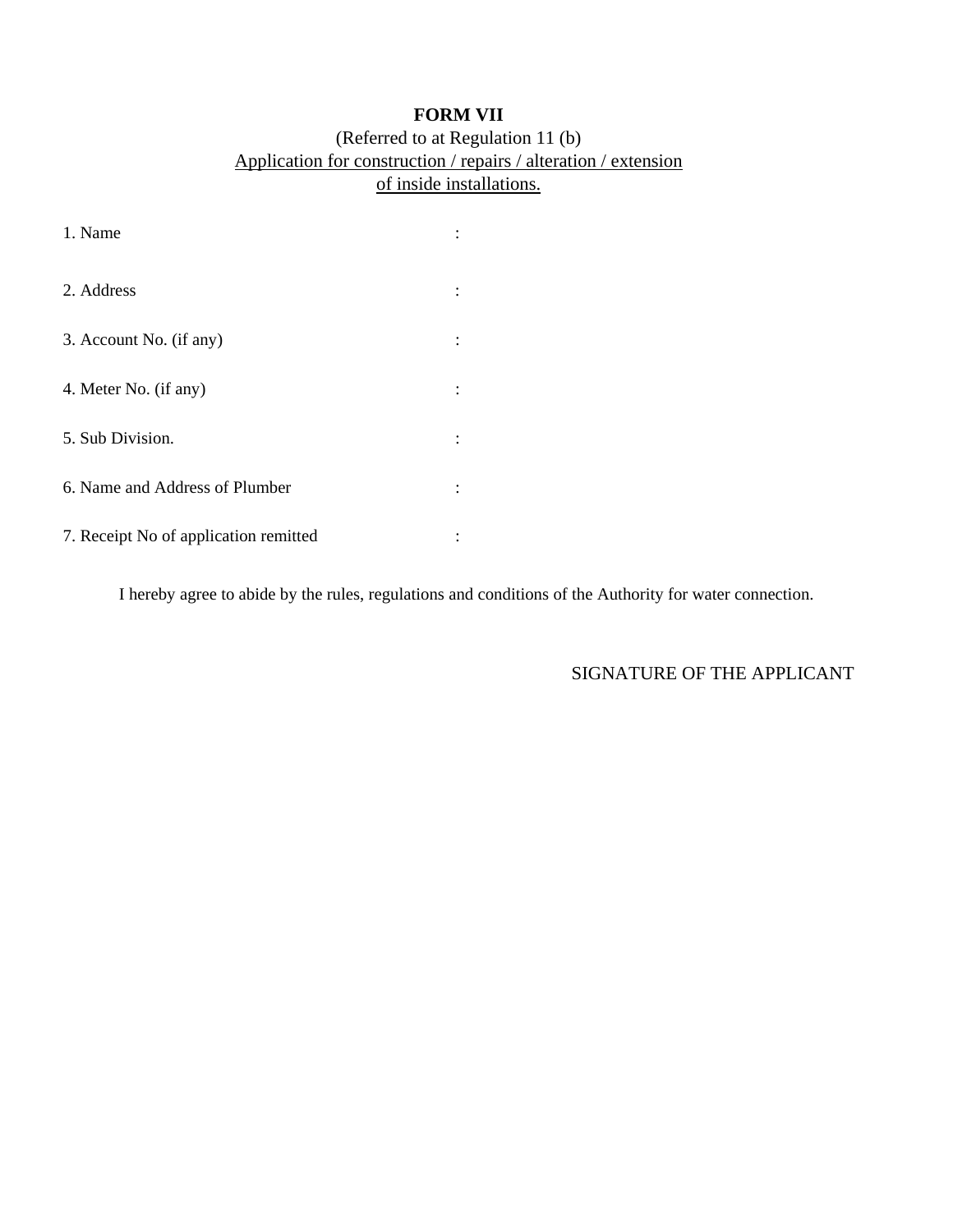## **FORM NO. VII (A)**  Office of the Assistant Executive Engineer **Kerala Water Authority**

No.

From

The Assistant Executive Engineer

To

Sub: Inside installation of water supply connection to By. No. Ref: Your letter dated: …………..

Sir,

Your request for doing the inside installation to your building through plumber .............. ……………………………….. is approved. The approval will not be guaranteed for Water Supply connection to your premises. You may contact the plumber for carrying out the work. All sanitary rules should be followed.

( I ) There should be Overhead tank connection to the water closet

(2) No direct connection should be given to the lavatory.

Yours faithfully,

Asst. Executive Engineer

Copy to Asst. Engineer, section No. for information.

The approved plan is herewith enclosed for your inspection and report.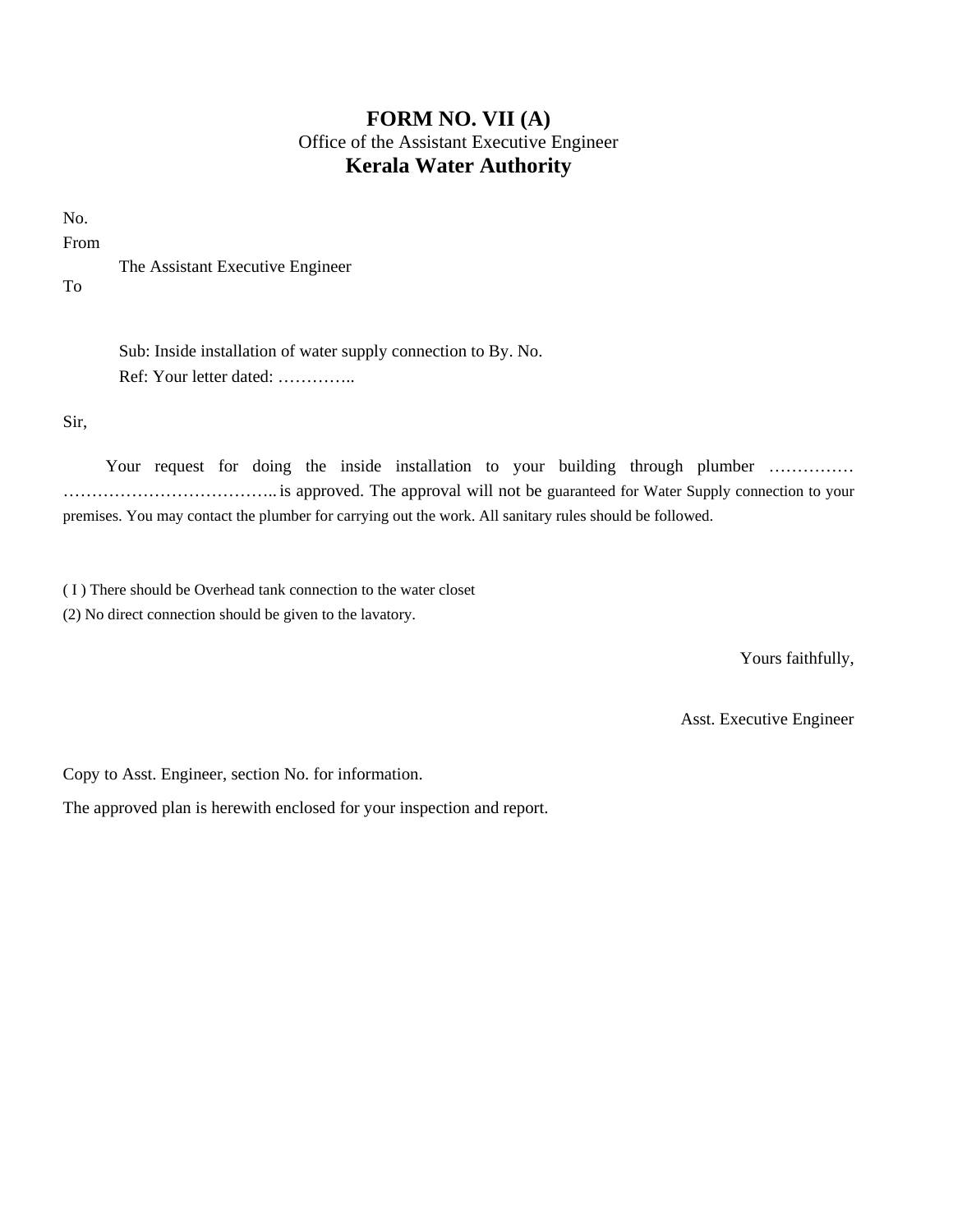## **FORM NO. VIII**  [Referred to at regulation 13 (b)] **KERALA WATER AUTHORITY**

| Water Works Division: |  |
|-----------------------|--|
|                       |  |

#### **PROVISIONAL INVOICE CARD**

| Name:<br>Address:                                    | Non Domestic<br>Category:    |  |  |
|------------------------------------------------------|------------------------------|--|--|
|                                                      | Consumer No.                 |  |  |
|                                                      | Ledger Folio No.             |  |  |
| Monthly Amount To Be                                 | <b>Place of Remittance</b>   |  |  |
| Remitted                                             |                              |  |  |
| Rs.                                                  |                              |  |  |
| $\th$ <sub>to</sub><br>Period of Monthly Remittance: | <sup>th</sup> of Every Month |  |  |

 The arrears of Rs. ………………………………….. due up to……………………………/ 1988 is to be remitted either in full in ………………………./ 19 or in three equal monthly installments as indicated below:

| Arrear Amount to be remitted in Monthly installments |  |
|------------------------------------------------------|--|
|                                                      |  |
|                                                      |  |
| $^{\prime}$ Dec                                      |  |

Non payment of these amounts within due dates will entail penal charge and / or disconnection as per the regulations.

Assistant Engineer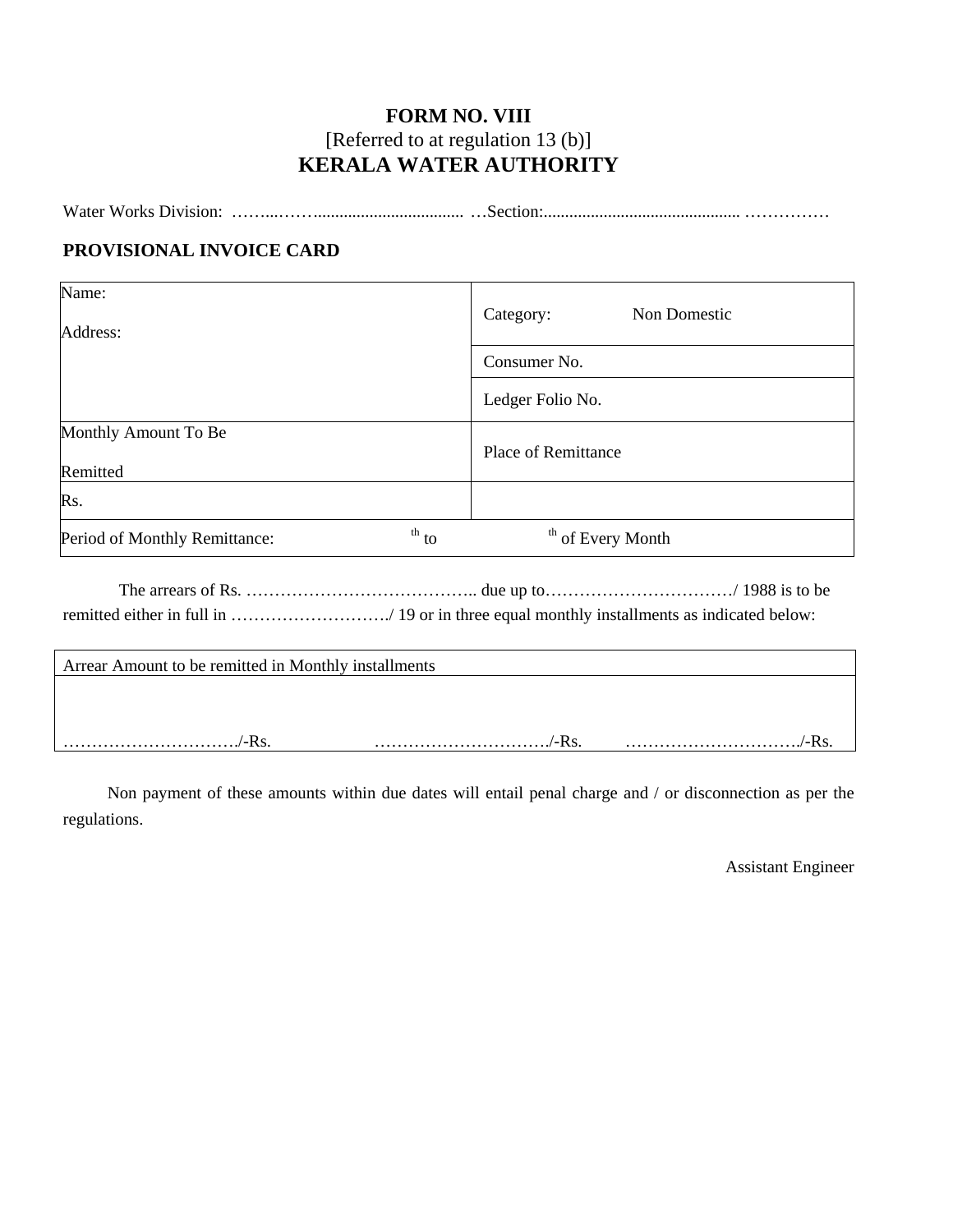## PAYMENT SCHEDULE

| Month of<br>Consumption | Amount<br>Remitted<br>Rs. | $\mathbf{P}\mathbf{s}$ | Date of<br>Remittance | Receiving<br>Author |
|-------------------------|---------------------------|------------------------|-----------------------|---------------------|
| April                   |                           |                        |                       |                     |
| May                     |                           |                        |                       |                     |
| June                    |                           |                        |                       |                     |
| July                    |                           |                        |                       |                     |
| August                  |                           |                        |                       |                     |
| September               |                           |                        |                       |                     |
| October                 |                           |                        |                       |                     |
| November                |                           |                        |                       |                     |
| December                |                           |                        |                       |                     |
| January                 |                           |                        |                       |                     |
| February                |                           |                        |                       |                     |
| March                   |                           |                        |                       |                     |
| <b>TOTAL</b>            |                           |                        |                       |                     |

Note: The amount indicated for monthly payment is only provisional. The actual amount due will be ascertained on reading the meters and necessary adjustment bill showing amount due to/from you will be sent to you once in six months.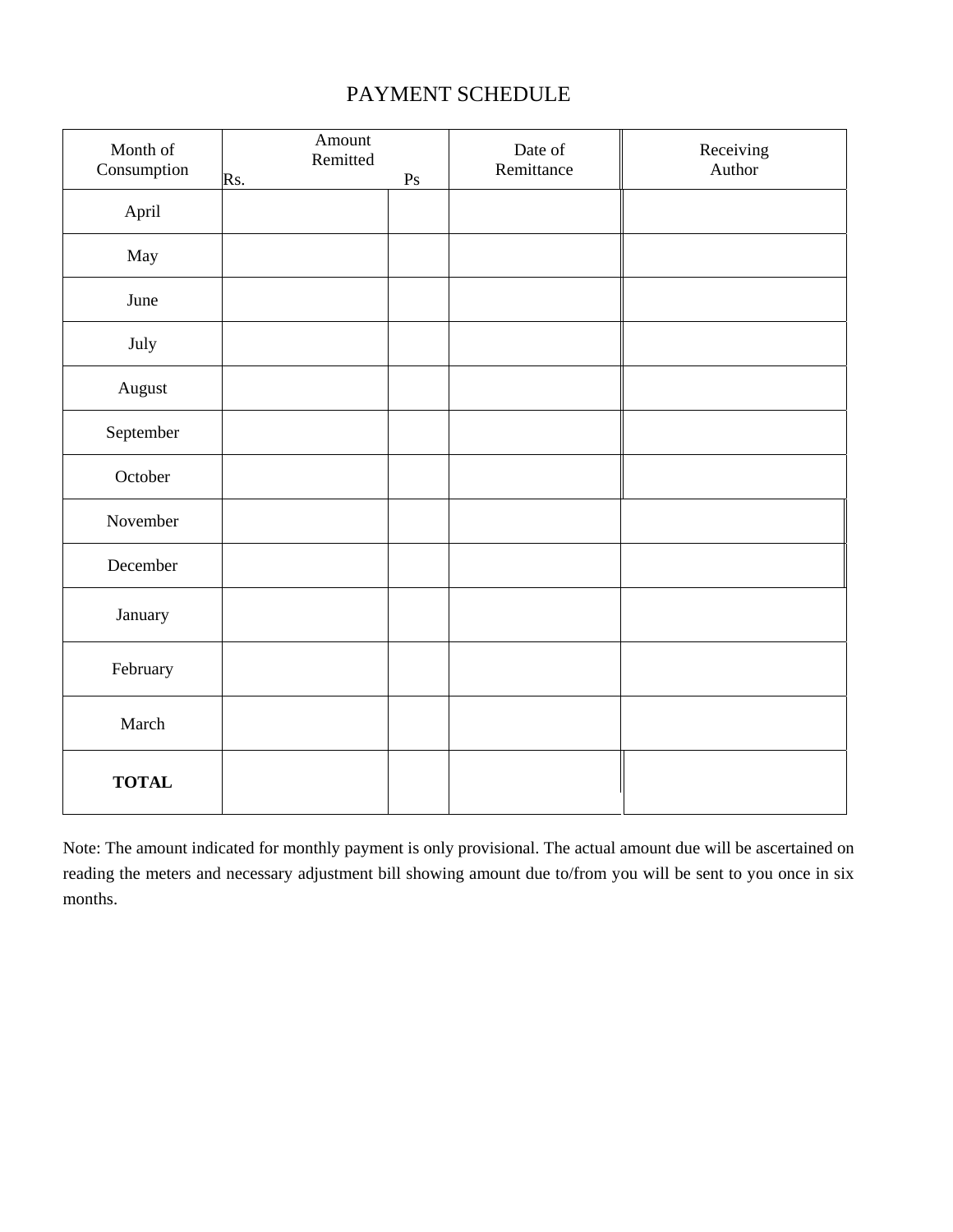#### **FORM NO. IX**

[Referred to at regulation 12 (d)]

## **KERALA WATER AUTHORITY**

WATER WORKS………………………….. SUB DIVISION SECTION: …………………………………

BILL (PayabJe within 30 days)

| Bill No.                         | Date:                              | Consumer No. |
|----------------------------------|------------------------------------|--------------|
|                                  |                                    |              |
|                                  |                                    |              |
|                                  |                                    |              |
|                                  | Meter not working / Not accessible |              |
|                                  | Period for which average           |              |
|                                  | Consumption has been reckoned      |              |
|                                  |                                    |              |
|                                  |                                    |              |
| Details of amount to be remitted | Ps.<br>Rs.                         |              |
| 1 Domestic Weter Charges         | $V$ I @ D $V$                      | Rs.<br>Ps.   |

| /KL                                            | NS. | FS. |
|------------------------------------------------|-----|-----|
| //KL                                           |     |     |
| 3. Service Charges For  Months @ Rs.<br>/Month |     |     |
|                                                |     |     |
| <b>TOTAL</b>                                   |     |     |
|                                                |     |     |
|                                                |     |     |
| AMOUNT TO BE REMITTED                          |     |     |

#### ADJUSTMENT SCHEDULE

| Period Reckoned up<br>to | Amount Due as<br>above<br>Rs. | Ps. | Amount<br>Remitted<br>Rs. | Ps. | <b>Balance Amount</b><br>Due to Consumer<br>Rs. | Ps. | <b>Balance Amount</b><br>Due from Consumer<br>Rs. | Ps. |
|--------------------------|-------------------------------|-----|---------------------------|-----|-------------------------------------------------|-----|---------------------------------------------------|-----|
|                          |                               |     |                           |     |                                                 |     |                                                   |     |

REMARKS: - (Strike out whichever as not applicable)

I. The excess amount of Rs. ………… remitted by you is credited into your account and please pay your monthly amount as per the Provisional Invoice Card From…………….. …. (Month and Year) onwards. II. Please pay the balance amount of Rs. ………. … due from you up to………………. (Month and Year) in addition to your monthly amount as per the Provisional Invoice Card in ………….. (Month and Year)

Ledger Clerk Junior Superintendent Assistant Engineer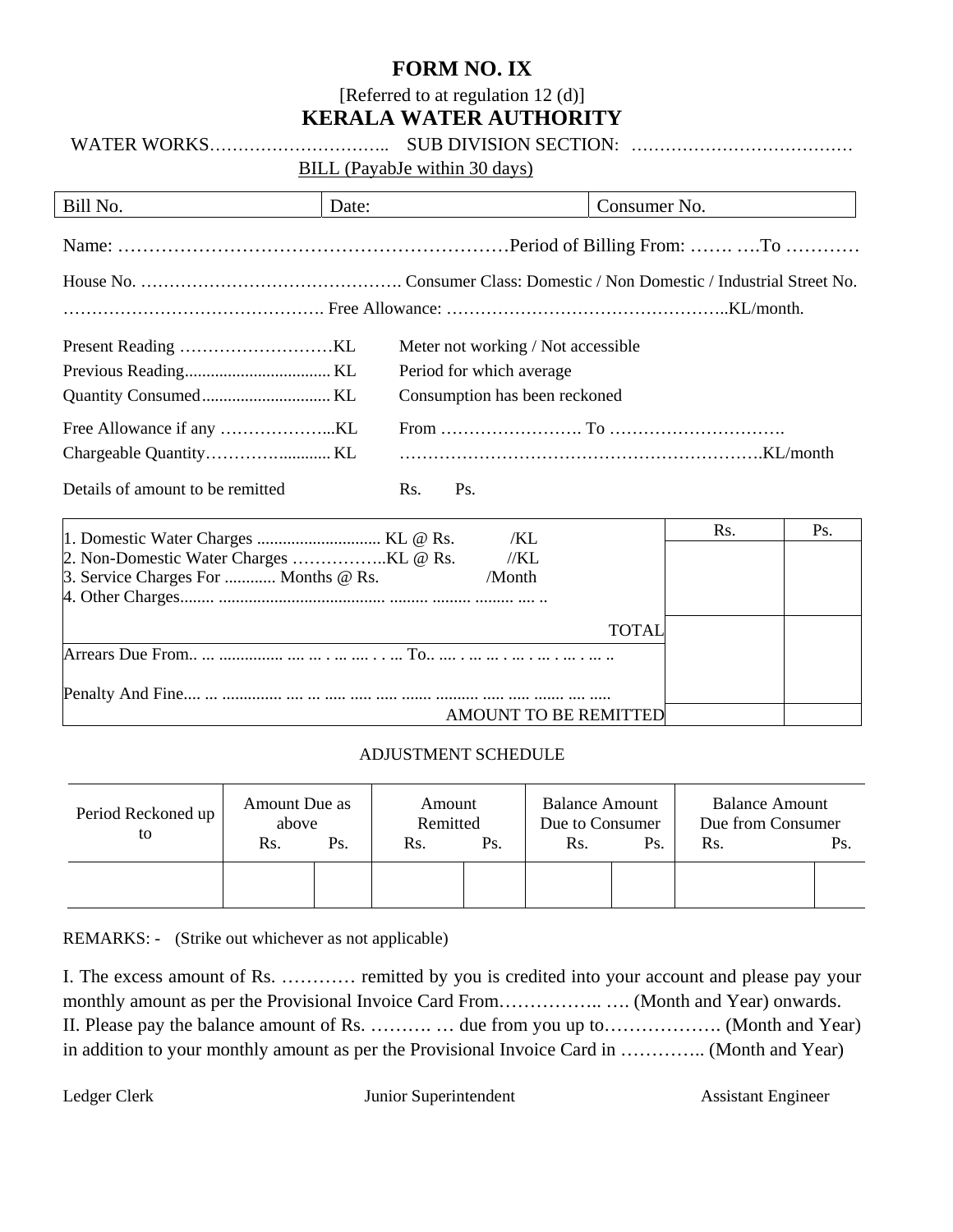## **INSTRUCTIONS TO THE CONSUMER**

1. Non payment *of* these amounts within the due date will entail penal charges and/or disconnections as per the regulations.

2. Complaints regarding the adjustments if any shall be made by the consumers concerned within ten days *of*  receipt *of* the bill to the concerned Assistant Engineer.

3. No arrangement shall be proposed nor any objection preferred to the Inspector or the Meter Reader.

4 Application for nay charge of ownership along with relevant certificates from the Corporation/ Panchayat authorities shall be given to the Assistant Engineer. Water Works on whose approval alone will transfer *of*  account be effected.

5. The water shall be used for the purpose for which the connection was given ie. either domestic or nondomestic application for any change in the purpose *of* usage as to non-domestic to domestic or vice versa shall be given to the Assistant Engineer Water Works on whose approval alone \\ill change be effected.

6. The consumer shall keep the meter box and the meter clean. tidy and easily accessible

7. The Meter Card and Provisional Invoice Card shall be under the safe custody *of* the consumer and shall be produced whenever demanded by the Water Works authorities. Any loss *of* Meter Card/Provisional Invoice Card shall be immediately reported to the Assistant Engineer. Water Works………………/……………….Section …………………………. and a new card will be Issued on payment of the prescribed amount.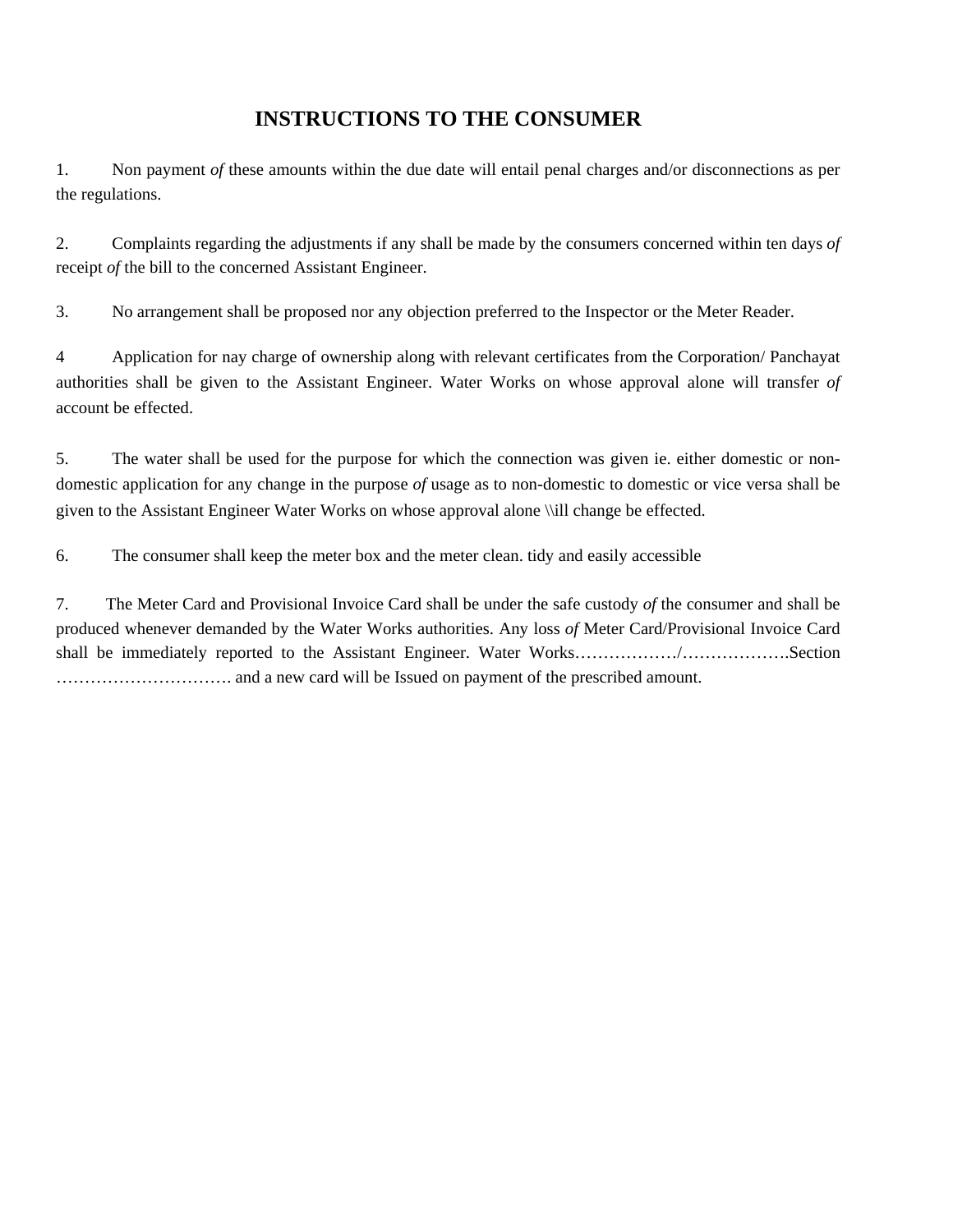## **FORM NO. X**

(Referred *to* at regulation 16 (a)

#### **KERALA WATER AUTHORITY**

Application for converting Domestic Connection *to* Non Domestic

#### And Vice Versa

| I. Name of Consumer                         |  |
|---------------------------------------------|--|
| 2. Address                                  |  |
| 3. Consumer No.                             |  |
| 4. Meter No.                                |  |
| 5. Name of Sub Division                     |  |
| 6. Name of Section                          |  |
| 7. Whether up to date water charge remitted |  |
| and if so details of receipt                |  |
|                                             |  |
|                                             |  |
|                                             |  |
|                                             |  |
|                                             |  |

I hereby agree to abide by the Rules and Conditions of Kerala Water Authority.

#### Signature of Applicant

#### **For Office use Only**

- 1. Remarks of the Water Works Inspector :
- 2. Recommendation of the Assistant Engineer :
- 3. Approval of the Assistant Executive Engineer :
- 4. Returned to the Assistant Engineer for entering the details in the Ledger
- 5. Entered in the Ledger Folio on ..............

6. Initials of A.E. of the Applicant:

#### Intimation of the Applicant

Water Supply Connection is converted to Non domestic/Domestic with effect from .............................. with initial Meter Reading …………………………………………………..

Assistant Engineer

Kerala Water Authority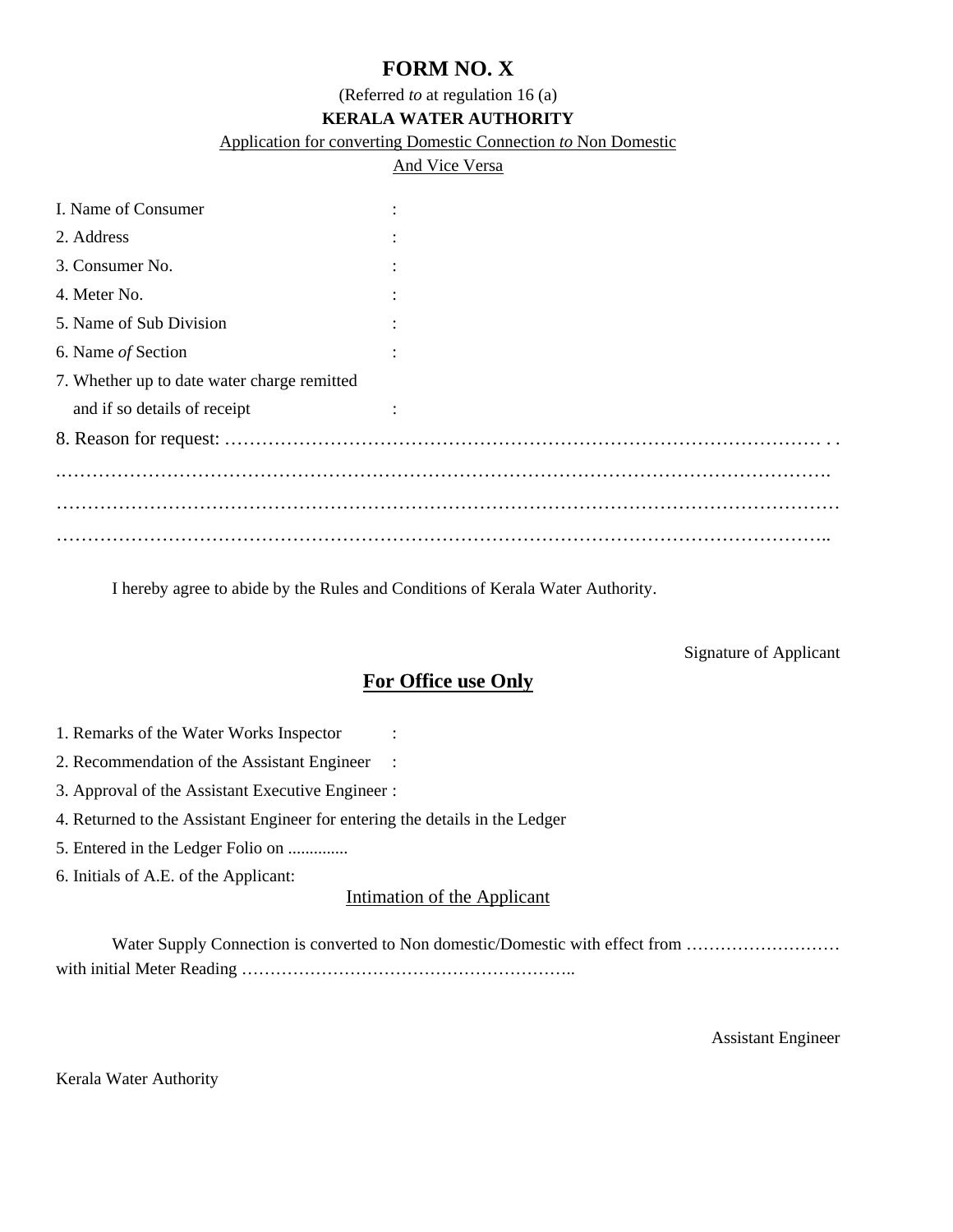**2** 

### **3**

| <b>FORM NO. XI</b><br>(Referred to at para I Appendix A)           |                                                            |
|--------------------------------------------------------------------|------------------------------------------------------------|
| Kerala Water Authority Public Health Division<br>Plumber's Licence |                                                            |
|                                                                    | behalf of Kerala Water Authority as a Licensed<br>Plumber. |
|                                                                    |                                                            |
|                                                                    |                                                            |
|                                                                    | (Seal)                                                     |
| Photograph of the licensee                                         | (Signature and Designation)                                |

(Seal) (Signature and Designation)

**4** 

#### Instruction to Plumbers

1. The licence issued is valid only for one financial year.

2. The licence is to be renewed on expiry of its validity.

3. Renewal application is to be submitted before 1 st January in the prescribed form together with the renewal fee.

4. A non-refundable fee of Rs…………………………... is payable, for renewal after getting the intimation from the licensing Authority.

5. While submitting application for works. the licence No. shall invariably be referred to and the card produced when called for.

6. If the original licence card issued is lost, the fact may be intimated to the undersigned immediately.

7. Rs. 10.00 will be charged towards the issue of duplicate licence cards.

**5**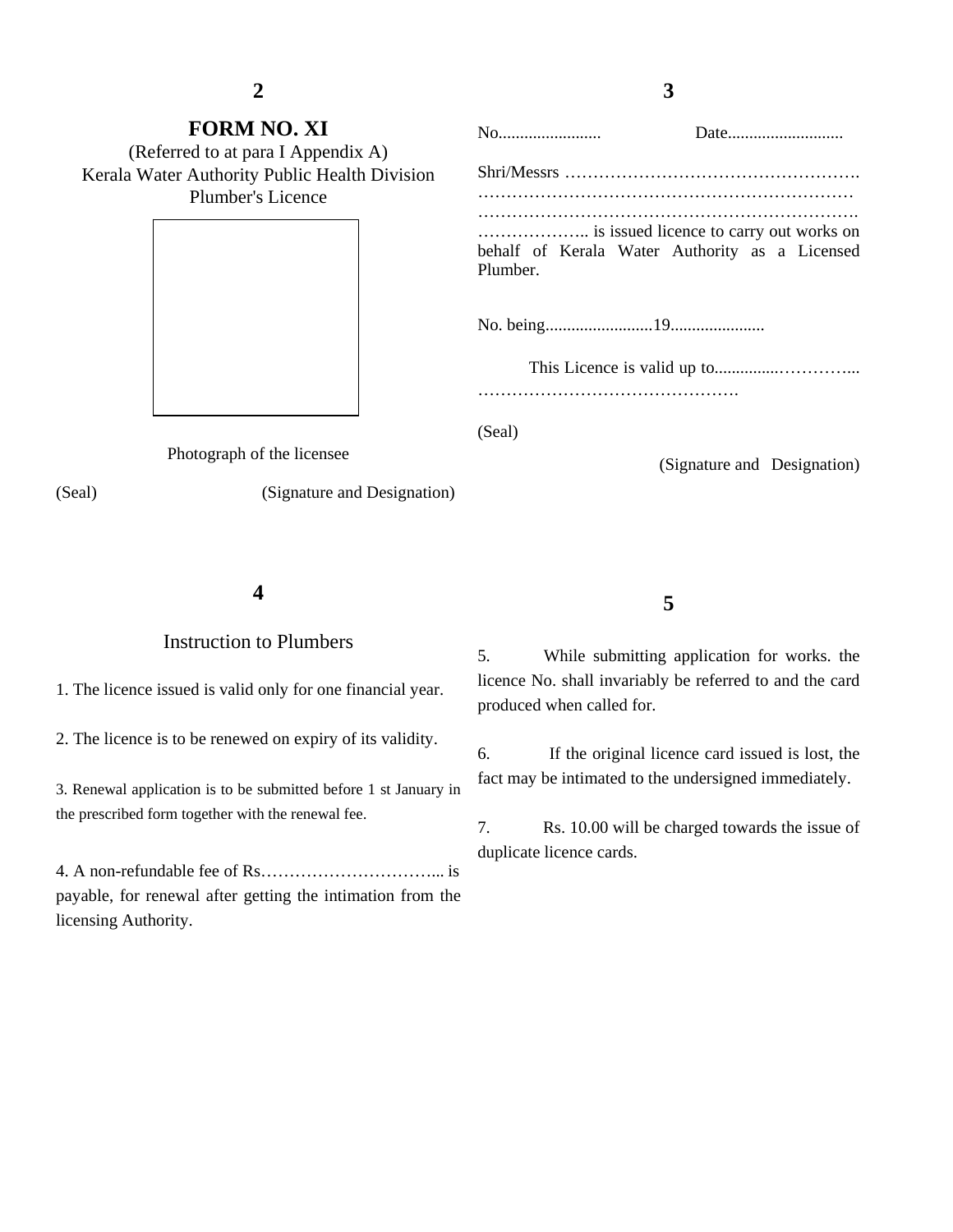### RENEWAL OF LICENCE

### RENEWAL OF LICENCE

| (Signature and Designation) | (Signature and Designation) |
|-----------------------------|-----------------------------|
| (Seal)                      | (Seal)<br>Date:             |
| Date:<br>8                  | 9                           |

### RENEWAL OF LICENCE

### RENEWAL OF LICENCE

| $(Rupees)$ $(Rupees)$ |
|-----------------------|
|                       |
|                       |
|                       |

(Signature and Designation)

(Signature and Designation)

(Seal)

Date:

(Seal)

Date: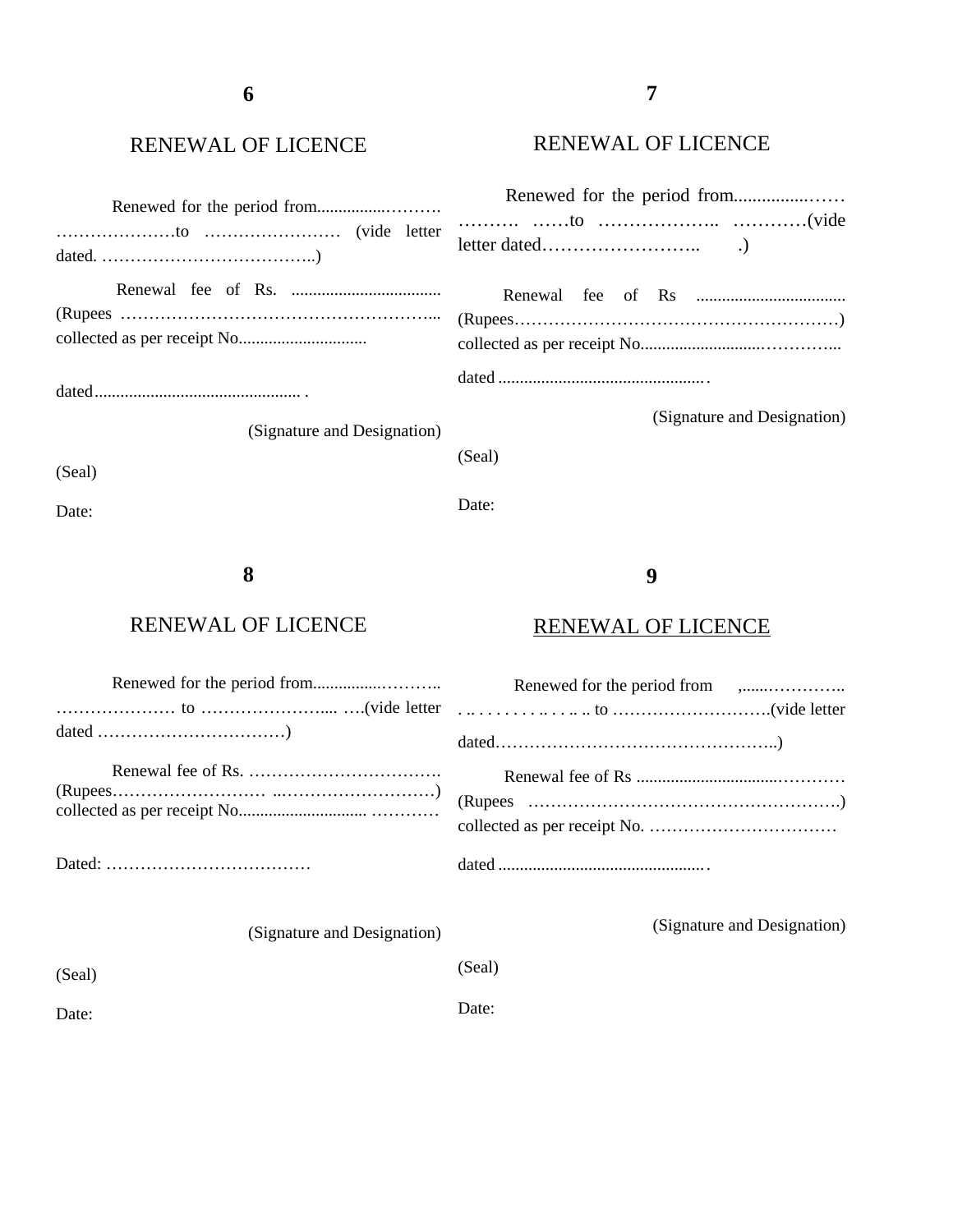### RENEWAL OF LICENCE

### RENEWAL OF LICENCE

| (Signature and Designation) | (Signature and Designation) |  |  |
|-----------------------------|-----------------------------|--|--|
| (Seal)                      | (Seal)                      |  |  |
| Date:                       | Date:                       |  |  |

### **12**

### RENEWAL OF LICENCE

dated ................................................. .

(Signature and Designation)

(Seal)

(Seal)

Date:

RENEWAL OF LICENCE

**13** 

 Renewed for the period from .. .. .. .. …………….to ……………………………...(vide letter dated…………………………)

dated .... ............................................

(Signature and Designation)

Date: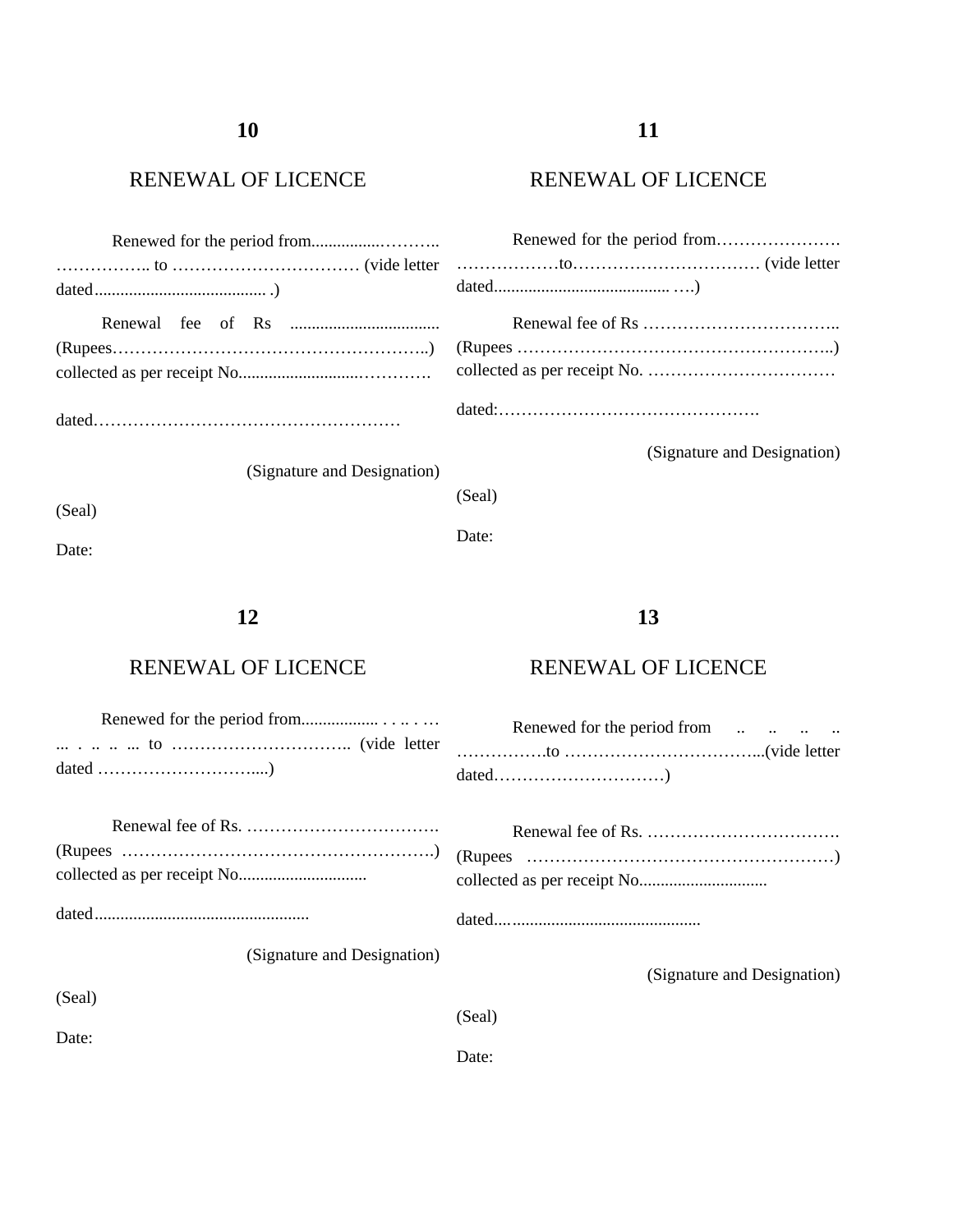**14** 

### **REMARKS/ENDORSEMENTS/ DISCIPLINARY ACTIONS etc.**

### **REMARKS/ENDORSEMENTS/ DISCIPLINARY ACTIONS etc.**

**15** 

**16** 

**REMARKS/ENDORSEMENTS/ DISCIPLINARY ACTIONS etc.** 

**17** 

### **REMARKS/ENDORSEMENTS/ DISCIPLINARY ACTIONS etc.**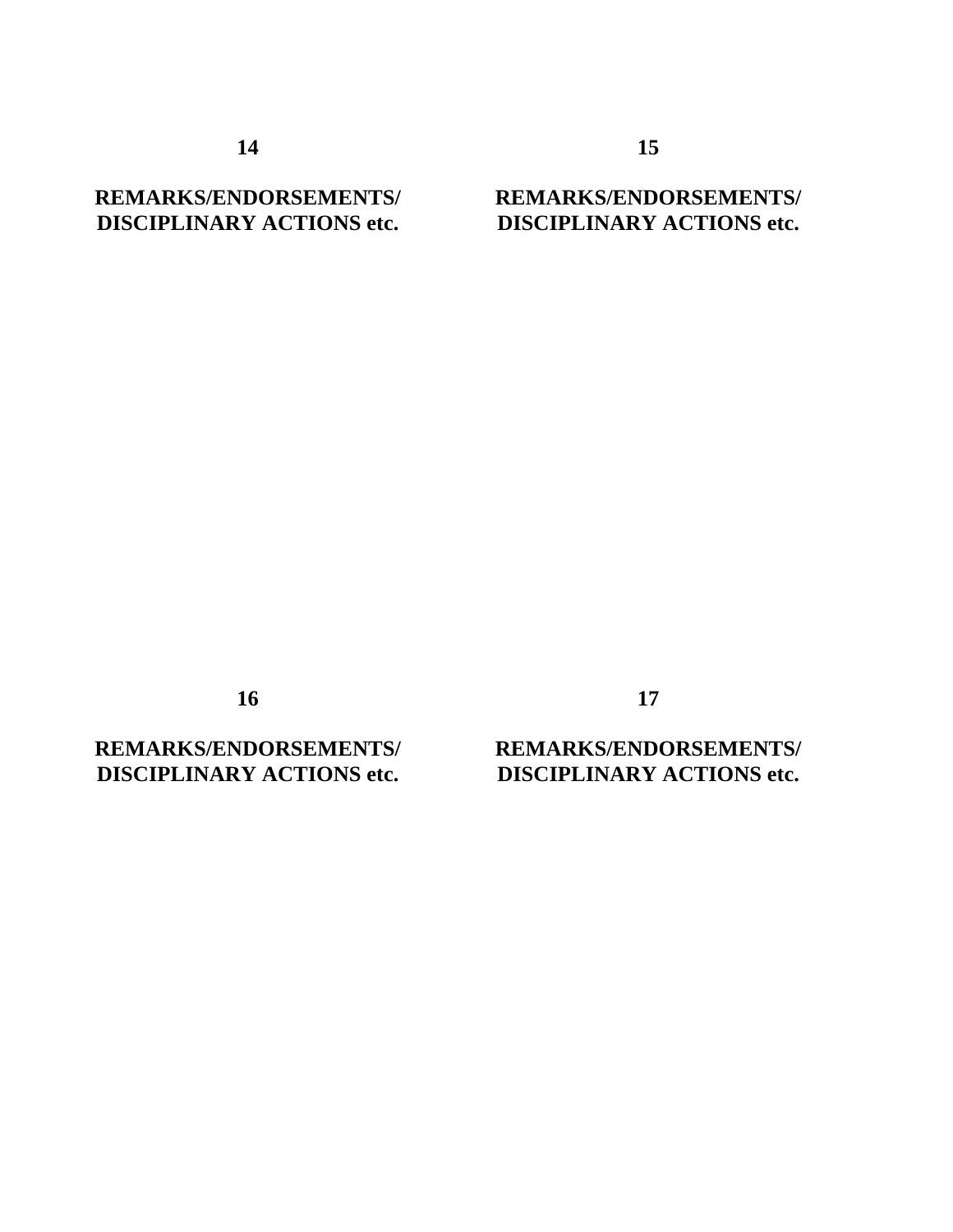**REMARKS/ENDORSEMENTS/ DISCIPLINARY ACTIONS etc.** 

**REMARKS/ENDORSEMENTS/ DISCIPLINARY ACTIONS etc.**

**20** 

**OTHER DETAILS** 

### **OTHER DETAILS**

**21**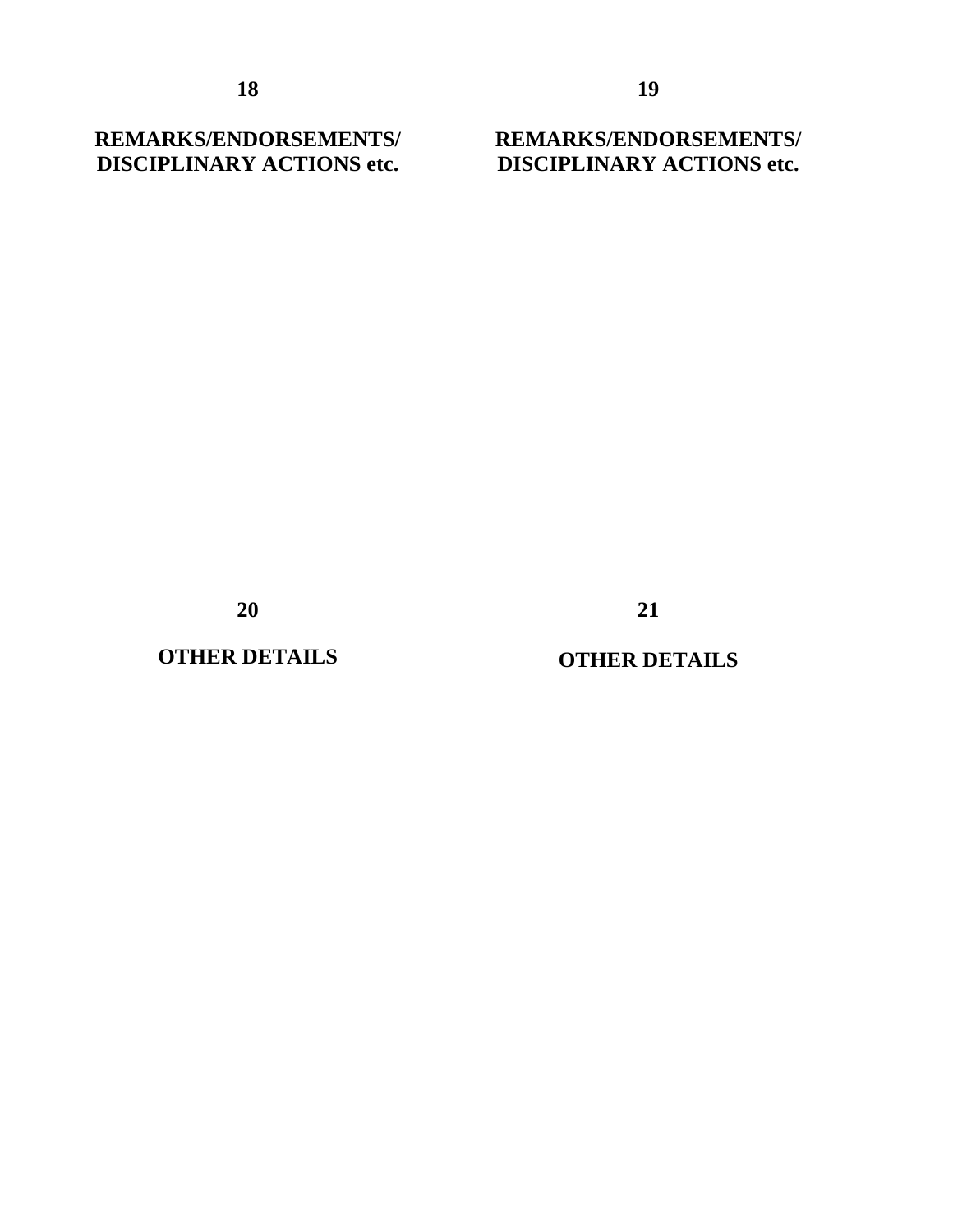*OTHER DETAILS*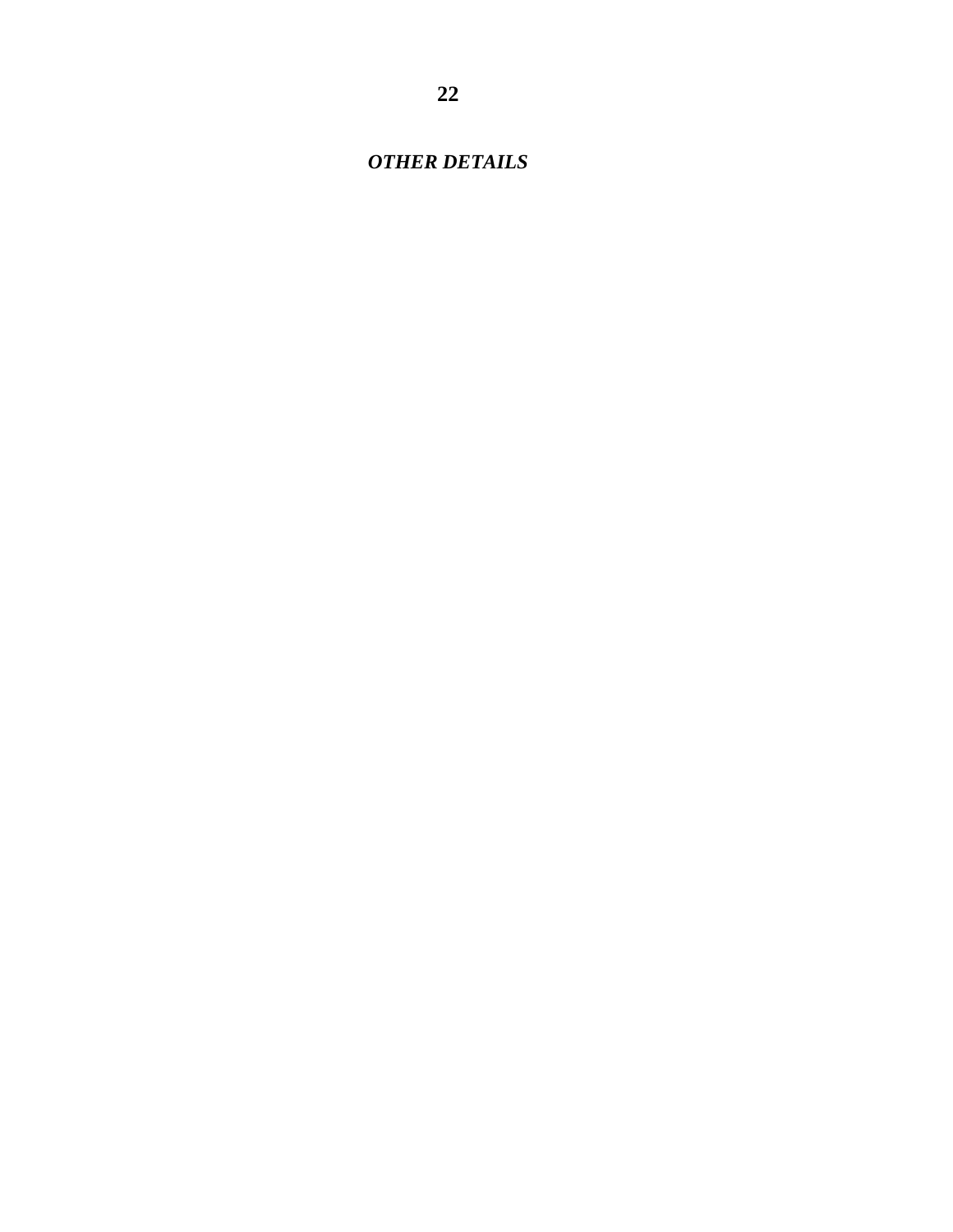### Kerala Water Authority **FORM NO. XII**  (Referred to para 5 of Appendix A) **APPLICATION FOR PLUMBERS LICENCE**

| Application from issuing Clerk |
|--------------------------------|
|                                |
|                                |
|                                |
|                                |
|                                |
|                                |
|                                |
|                                |
|                                |
|                                |
|                                |
|                                |

I agree to abide by the Rules and Regulations of Kerala Water Authority for issue of Plumbing License.

Station:

Date:

Signature of Applicant

--------------------------------------------------------------------

### *OFFICE USE ONLY*

**Officer**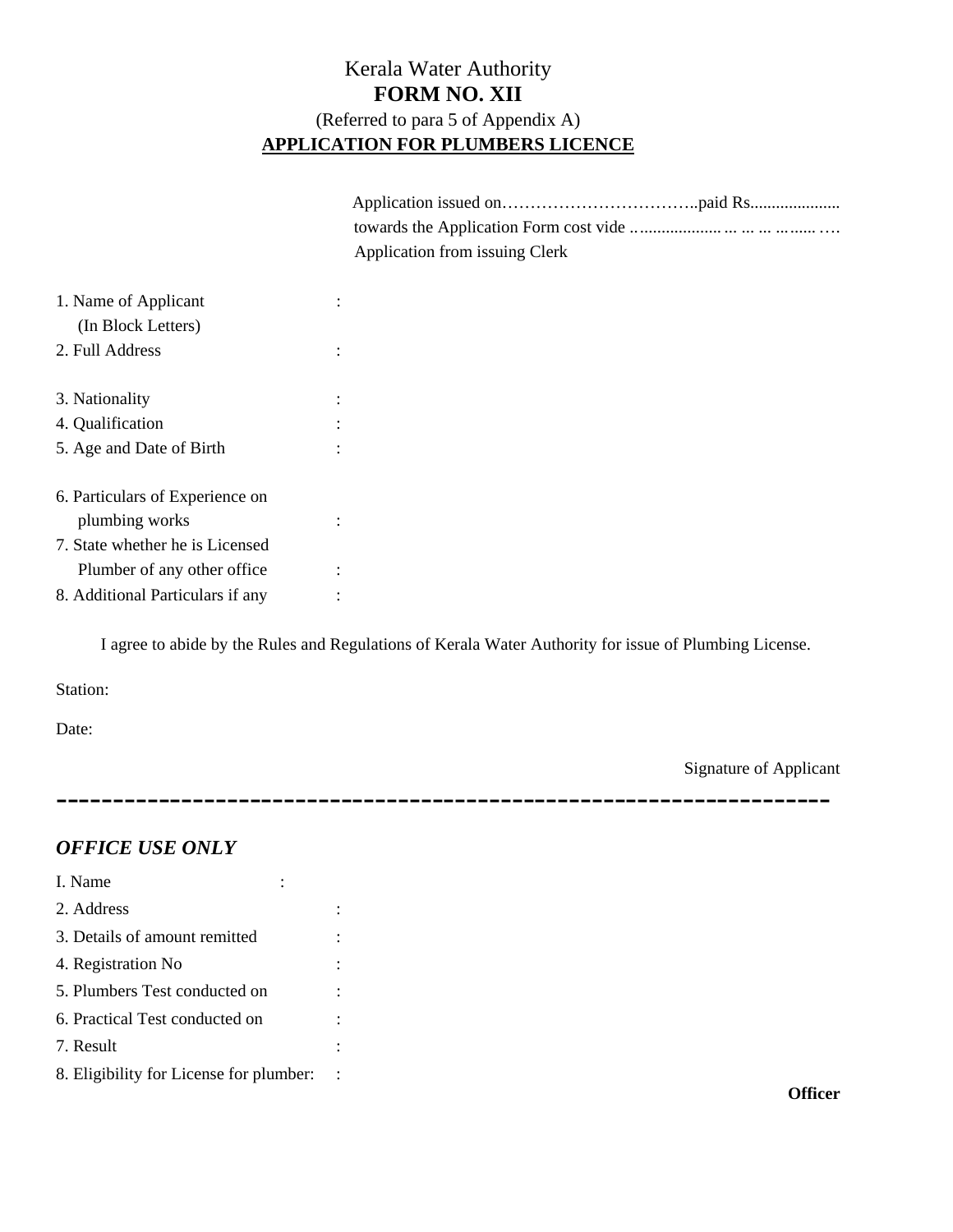### **FORM No. XIII**  (Referred to at para 9 of Appendix A) (on Stamp paper)

I, Sri ………………………………………………….. (here enter name & address) selected Licensed plumber having License No……………………………… hereby agree to abide by Rules and Regulations of Kerala Water Authority under which the plumbing License is issued.

I also agree that no violations of Rules will be made by me and plumbing works will be carried out as per the directions and instruction of officials of Authority.

I shall keep the plumbers journals up to date and the same shall be made available tot he inspecting officer as and when required.

I shall carry out the plumbing works only through the persons enlisted on the journal and in case the License is not be used, I shall surrender the License tot he Authority.

As a Security for the due and proper fulfillment of plumbers duties I herewith deposit a sum of Rs. 500/- (Rupees Five hundred only) and agree that the sum may be forfeited to the Kerala Water Authority in case I violate any of the Provisions of the Kerala Water Supply & Sewerage Act 1986) or the Rules & Regulations made there under in the discharge of my duties as a plumber.

Station:

Date: Licensed plumber Licensed plumber

(Form No. II Contd. from Page 36)

#### **INTIMATION TO THE APPLICANT**

 Kindly pay the Estimate Fee of Rs. …………………………………. Cashier and submit this Application to the undersigned along with receipt.

#### ASST. EXECUTIVE ENGINEER

To

 ....................... ………………………………………………………………………………………………. ……………………………………………………………………………………………………………… ………………………………………………………………………………………………………………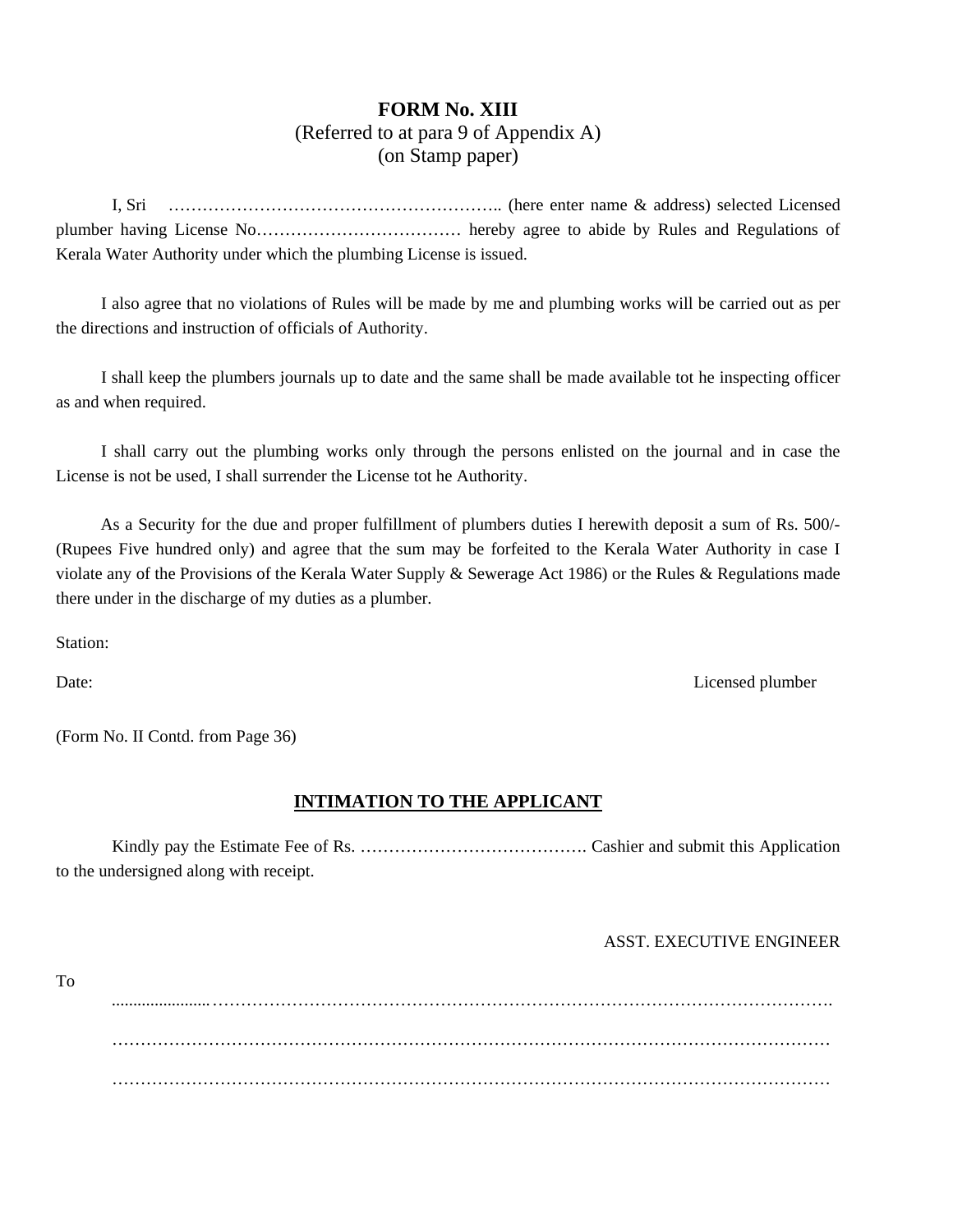### FORM NO. XIV (Referred to at Para 13 of Appendix A) **KERALA WATER AUTHORITY**  WATER WORKS SUB DIVISION PLUMBER'S JOURNAL

|     | Sl. File No. | Name and address | Nature of |     | Approval of Estimate |     | Work Order | Details of | Date of              | Account |         |
|-----|--------------|------------------|-----------|-----|----------------------|-----|------------|------------|----------------------|---------|---------|
| No. | $\&$ date    | of the Applicant | work      | No. | Date                 | No. | Date       |            | work done connection | No.     | Remarks |
|     |              |                  |           |     |                      |     |            |            |                      |         |         |
|     |              |                  |           |     |                      |     |            |            |                      |         |         |
|     |              |                  |           |     |                      |     |            |            |                      |         |         |
|     |              |                  |           |     |                      |     |            |            |                      |         |         |
|     |              |                  |           |     |                      |     |            |            |                      |         |         |
|     |              |                  |           |     |                      |     |            |            |                      |         |         |
|     |              |                  |           |     |                      |     |            |            |                      |         |         |
|     |              |                  |           |     |                      |     |            |            |                      |         |         |
|     |              |                  |           |     |                      |     |            |            |                      |         |         |
|     |              |                  |           |     |                      |     |            |            |                      |         |         |
|     |              |                  |           |     |                      |     |            |            |                      |         |         |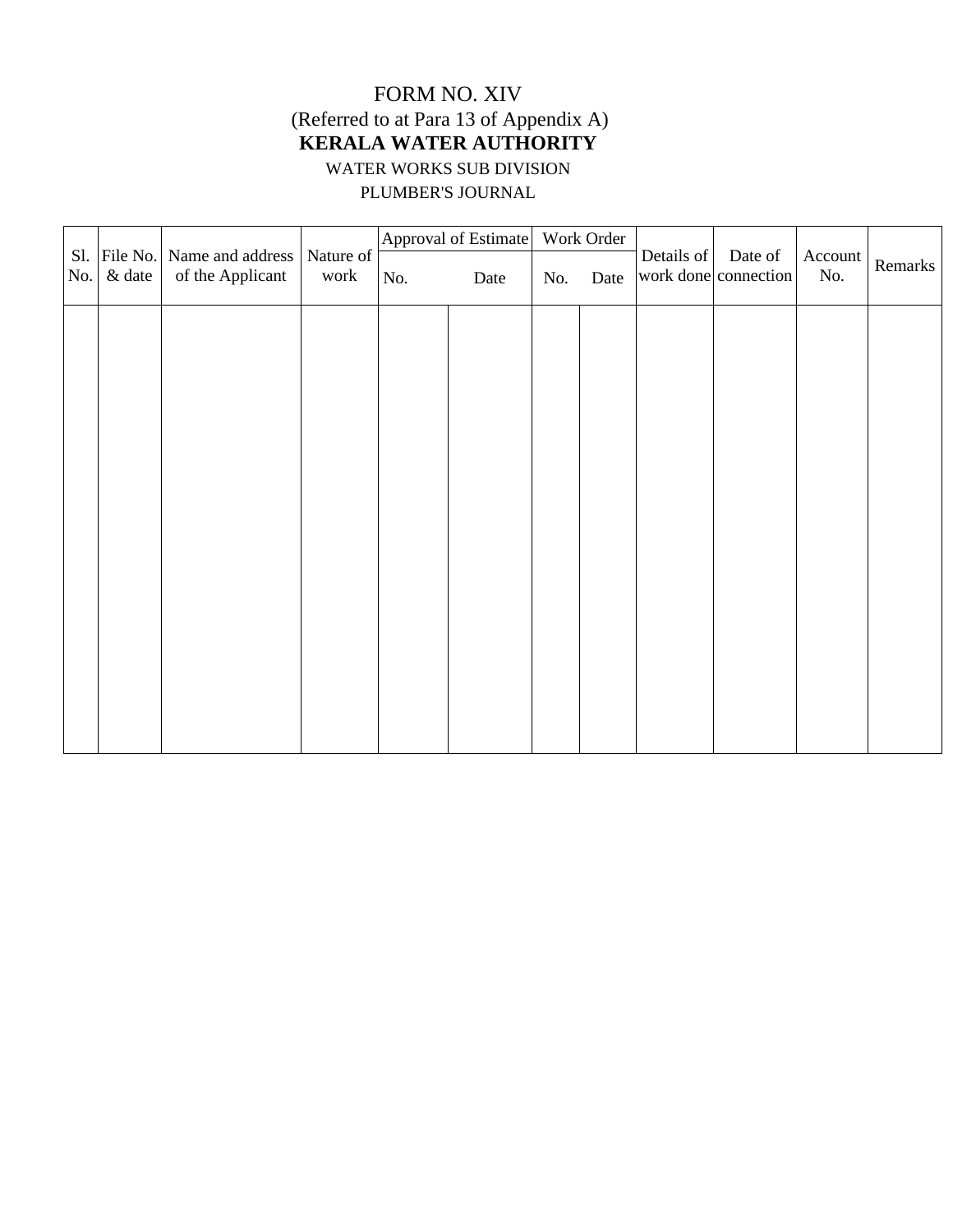### **FORM No. XV (Referred to at para 9 of Appendix B) Stamp Paper AGREEMENT**

|                |      | ഡിവിഷൻ അസിസ്റ്റന്റ് എക്സിക്യൂട്ടീവ് എഞ്ചിനീയർ പേർക്ക് എഴുതി കൊടുക്കുന്ന സമ്മത പത്രം |  |
|----------------|------|-------------------------------------------------------------------------------------|--|
|                | പേര് | മേൽവിലാസം                                                                           |  |
|                |      |                                                                                     |  |
| $\mathbf{1}$ . |      |                                                                                     |  |
| 2.             |      |                                                                                     |  |
| 3.             |      |                                                                                     |  |
| 4.             |      |                                                                                     |  |
| 5.             |      |                                                                                     |  |
| 6.             |      |                                                                                     |  |

1. −°. †‰¸−°‰»³È±ª¸ †Æ°œ±¤¦²µ" ……………………………….…………… …………… ഉത്തരവിൽ പറഞ്ഞിരിക്കുന്ന നിബന്ധനകൾ ഞങ്ങൾ പൂർണ്ണമായി അംഗീകരിക്കുകയു<mark>ം</mark> സമ്മതിക്കുകയും ഈ നിബന്ധനകൾക്ക് വിധേയമായി മാത്രമേ സി.എസ്.എം.ഇ. ചെയ്തുതീർക്കുകയുള്ളു എന്ന് ഉറപ്പുതരുകയും ചെയ്യുന്നു. (അസി. എക്സി. എഞ്ചിനീയറുടെ ഉത്തരവ് ഇതിനോടൊപ്പം വയ്ക്കുന്നു.

2. ഞങ്ങളിൽ ഒന്നു മുതൽ ………………………………………………………………………………………

വരെ ഒപ്പിട്ടിരിക്കുന്നവരുടെ വീട്ടിലേക്കു വേണ്ടി കുടിവെള്ളം എത്തിക്കുന്നതിനുതകുന്ന പൈപ്പ് ലൈൻ ഞങ്ങളുടെ ചെലവിൽ ഇടുന്നതിനും ഇങ്ങനെ ഇട്ട പൈപ്പുകൾ വഴി ശുദ്ധജലവിതരണം ഉറപ്പുവരുത്തി കഴിയുന്ന മുറയ്ക്ക് ഈ പൈപ്പ് ലൈനിൽ മേൽ ഞങ്ങളിൽ ആർക്കും തന്നെ പ്രത്യേകമായി യാതൊരു അവകാശങ്ങളും ഉണ്ടായിരിക്കുന്നതല്ലെന്നു ഞങ്ങൾ സമ്മതിച്ചിരിക്കുന്നു.

3. ഈ വ്യവസ്ഥകൾ പ്രകാരം ഇടുന്ന പൈപ്പു ലൈൻ ആകമാനം കേരള വാട്ടർ അതോറിറ്റിക്ക<mark>്</mark> വിട്ടുതന്നതായി ഇതിനാൽ അംഗീകരിച്ചുകൊള്ളുന്നു.

എന്ന്,

പേര് : ഒപ്പ് :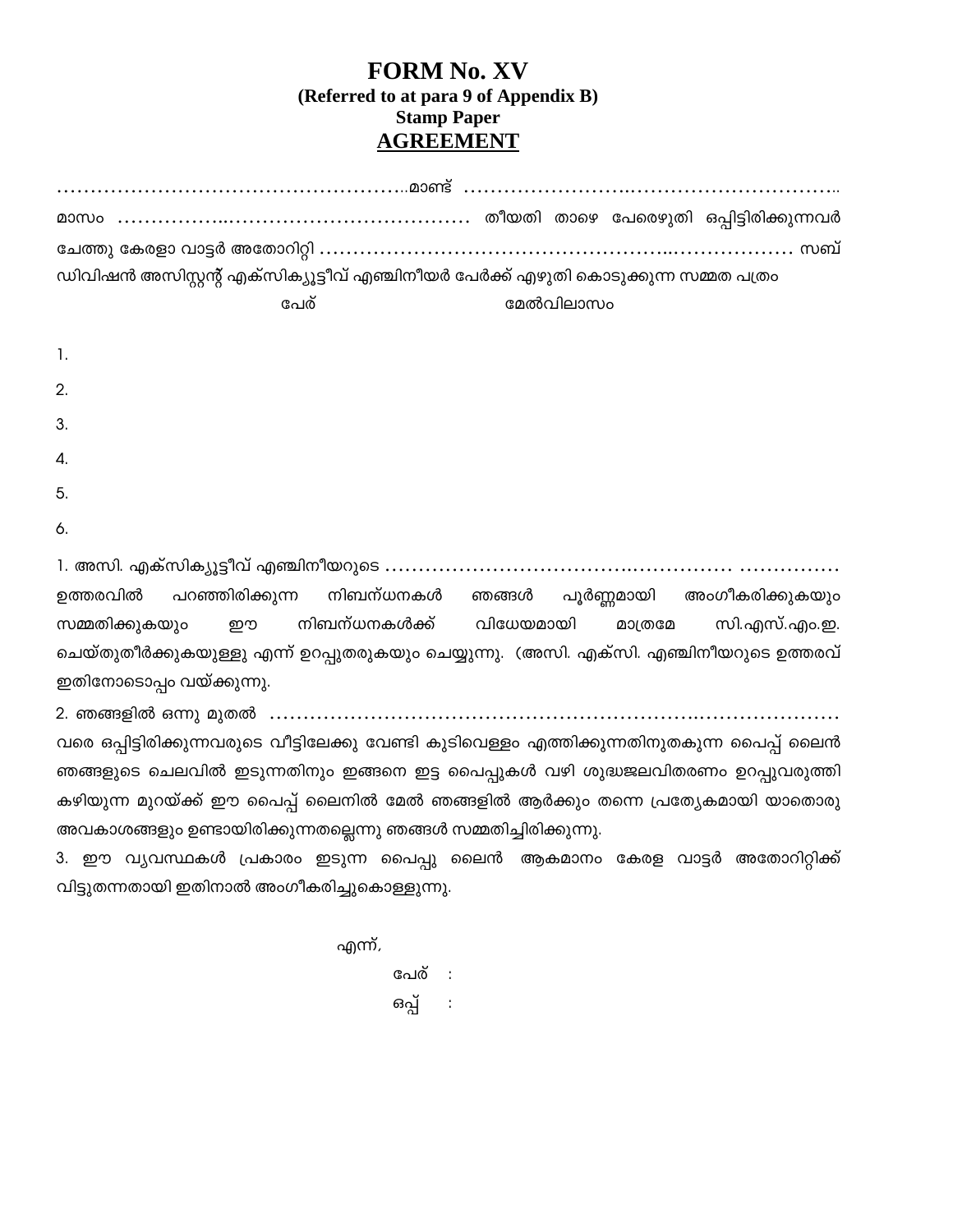### **FORM NO. XV A**  PROCEEDINGS OF THE EXECUTIVE ENGINEER **KERALA WATER AUTHORITY**

(Referred to at para II Appendix B)

No. ................ Dated .

Rd:- C.S.M.E.

2. Application by and others

### **ORDER**

1. The dia meter of the pipes shall be same as the specified above.

2. The pipes shall be of superior quality and the same shall be capable to withstand the minimum working pressure of 6 kg /  $\text{Cm}^2$ 

3 The pipes shall be laid only after the inspection of the same by the undersigned to ensure the quality.

4. The applicants are liable to provide necessary Tees. Valves. Ferrule etc. as per the instruction of the Asst. Engineer.

5. Refilling the trenches and compacting / consolidating may be carried out only after inspection of the work by the undersigned.

6. The pipeline shall be surrendered to Authority unconditionally immediately after completing the \\ork and obtaining approval by the undersigned.

7. Testing of the lining to withstand the water pressure as instructed by the departmental officers will have to be done.

8. The line shall be charged only after the surrender of the line by the applicant unconditionally in the specified form to the Authority.

9. The Authority thereupon shall hold full right to extend deviate or do any other work or sanction any type of connection from that line as may be deemed fit. A copy of this proceedings shall be counter signed by all applications duly witnessed and shall be attached with the surrender agreement which shall also form part of the agreement.

10. The original bill of purchase of materials duly signed by two signatures is may be submitted along with surrender to form a part of the sale.

#### EXECUTIVE ENGINEER

Copy to :

Copy to: The Asst. Executive Engineer, PH Division, …………………………………. ,. for information.

Copy to: The Asst. Engineer, WW Section No. ........................……….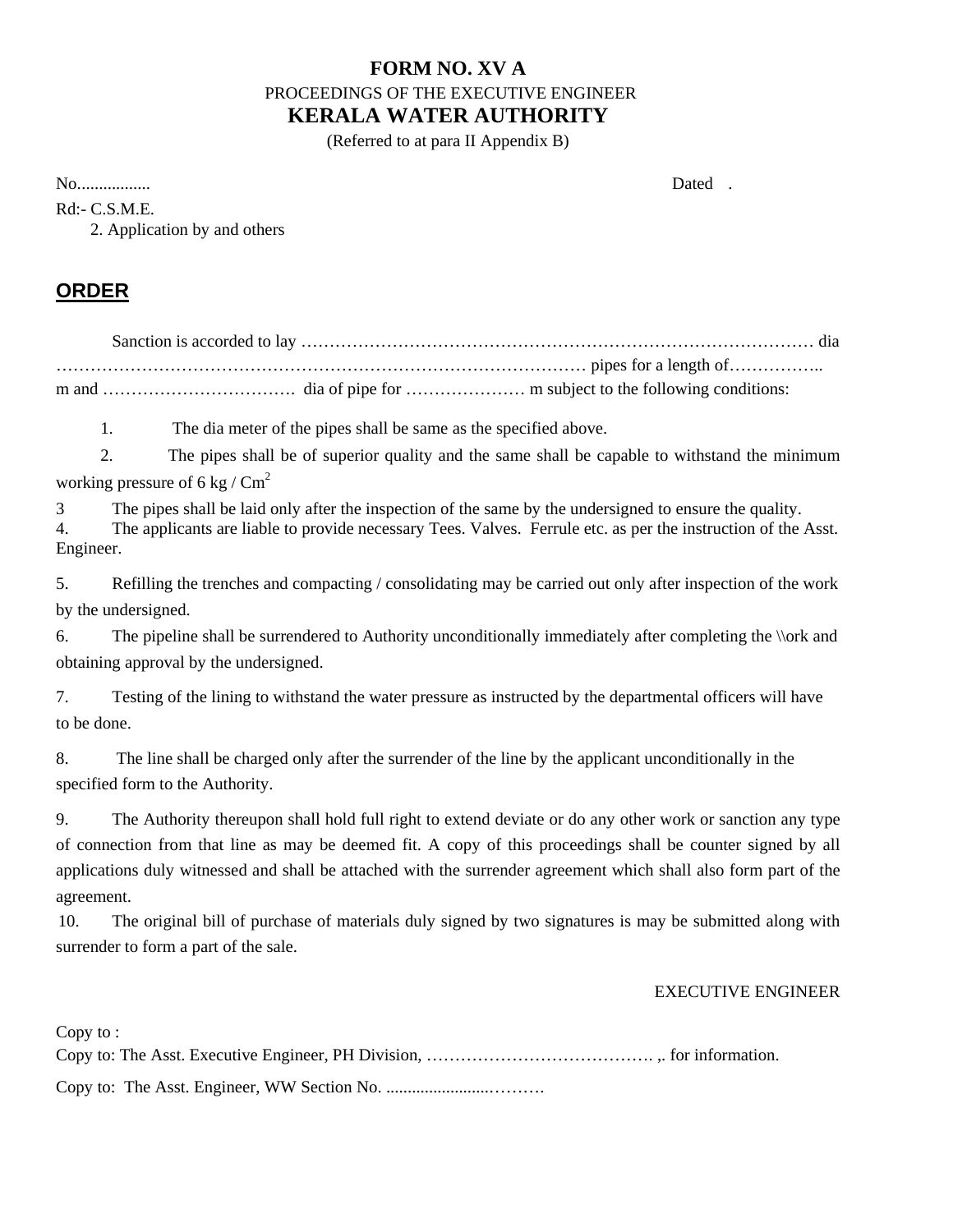### **FORM NO. XVI**  (Referred to at para 3 of Appendix C) **KERALA WATER AUTHORITY**

#### **(STAMP PAPER)**

I,  $\ldots$  (Here enter name  $\&$  address) hereby agree that the Rules and Regulation of Kerala Water Authority by which the Water Supply to the sump is sanctioned for water supply arrangements to the Housing Complex / Industrial Complex / Other Complex will be strictly adhered to.

I, …………………………………………………………………………………… agree to provide a Bulk Water Meter to the pump to measure the volume of water supplied at ...........................…………………………… ……………………………….. rate (here mention Non-Domestic or Domestic) and water charges so arrived at shall be remitted on demand by the Kerala Water Authority.

I shall intimate the change of ownership of the premises if changed and from which time onwards the new owner of the premises shall undertake the liability to remit the water charges on demand by the Kerala Water Authority under the category (domestic / Non-domestic) fixed by the Authority.

I also hereby agree to clear off the arrear if any by way of water charges meter hire servicing charges etc. due to the Authority before the transfer of the premises to any other person.

Name of the Owner of the Complex

Place:

Date: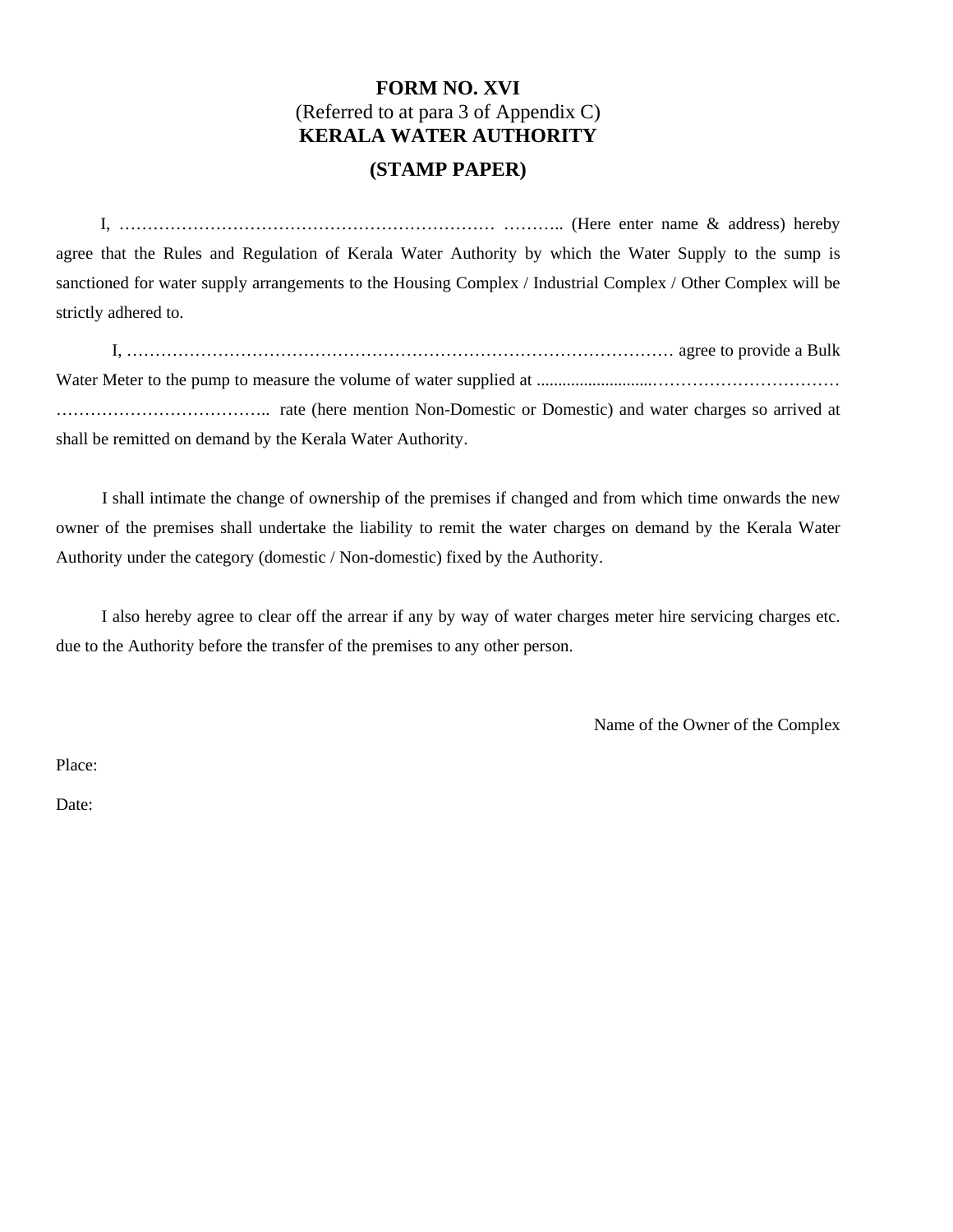#### **FORM NO. RA I**

(Referred to at Regulation 4)

### **KERALA WATER AUTHORITY**

#### Application for Water Permanent / Casual New Connection

Sewer

### (Domestic / Non Domestic / Casual/Bulk connection to Housing Complexes)

| 1. Name                                                    |                      |                                  |
|------------------------------------------------------------|----------------------|----------------------------------|
| 2. Address                                                 | $\ddot{\cdot}$       |                                  |
| 3. House No.                                               | $\ddot{\cdot}$       |                                  |
| 4. Details of Licensed Plumber<br>for Internal pipe laying |                      |                                  |
| a) Name                                                    | $\ddot{\phantom{a}}$ |                                  |
| b) Address                                                 | $\ddot{\cdot}$       |                                  |
| c) License No.                                             | $\ddot{\cdot}$       |                                  |
| 5. Consumer Category                                       | $\ddot{\cdot}$       | DOMESTIC / NON DOMESTIC / CASUAL |
| 6. Division                                                | $\ddot{\cdot}$       |                                  |
| Sub Division                                               | $\ddot{\phantom{a}}$ |                                  |
| 7. Other Particulars                                       |                      |                                  |

I hereby agree for rules and conditions of Authority for connection.

|--|--|

Signature

### INTIMATION TO THE APPLICANT

|                                                          | to the Cashier and submit this application to the undersigned along with receipt |           |           |
|----------------------------------------------------------|----------------------------------------------------------------------------------|-----------|-----------|
| $Date: \ldots \ldots \ldots \ldots \ldots \ldots \ldots$ |                                                                                  | Assistant | Executive |
| Engineer                                                 |                                                                                  |           |           |
|                                                          | For Office use only                                                              |           |           |
|                                                          |                                                                                  |           |           |
|                                                          |                                                                                  |           |           |
|                                                          |                                                                                  |           |           |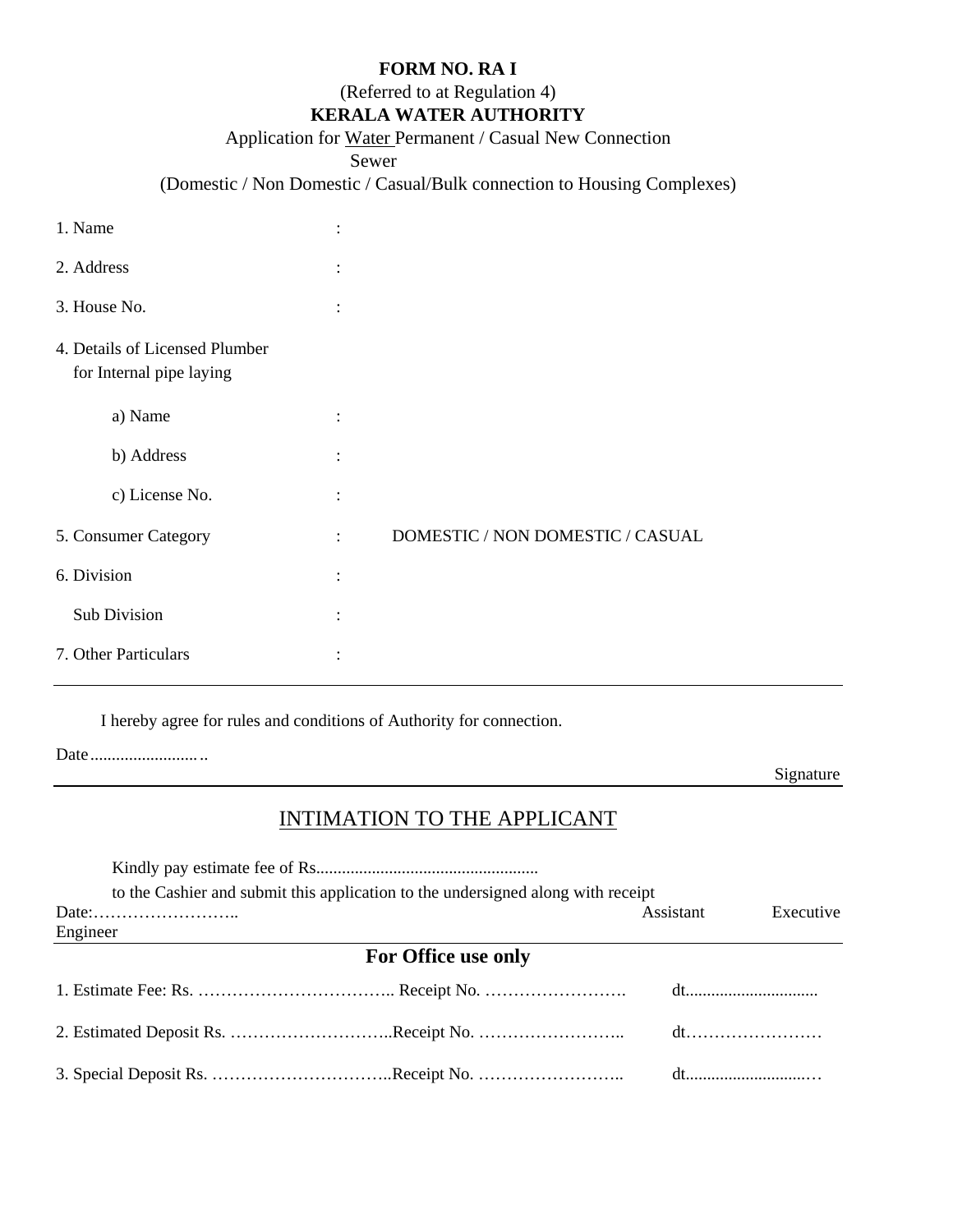4. Final Payment Rs. …………………………………Receipt No. …………………………………………………………………………………………

### **FORM RA:** 3

(Referred to at Regulation 17 (a»

### **KERALA WATER AUTHORITY**

Number:

### *APPLICATION FOR METER TESTING*

| 2. Address                        |                                                |
|-----------------------------------|------------------------------------------------|
|                                   |                                                |
|                                   |                                                |
|                                   |                                                |
|                                   |                                                |
|                                   |                                                |
|                                   |                                                |
|                                   |                                                |
|                                   |                                                |
| Date:                             | Signature of Applicant                         |
|                                   | <b>FOR OFFICE USE ONLY</b>                     |
| Forwarded to AE for meter testing |                                                |
| Date:                             | ASST. EXECUTIVE ENGINEER                       |
|                                   |                                                |
|                                   |                                                |
| Date:                             | <b>ASST. ENGINEER</b>                          |
|                                   | Meter tested and found working / other reasons |
| Date:                             | <b>ASST. ENGINEER</b>                          |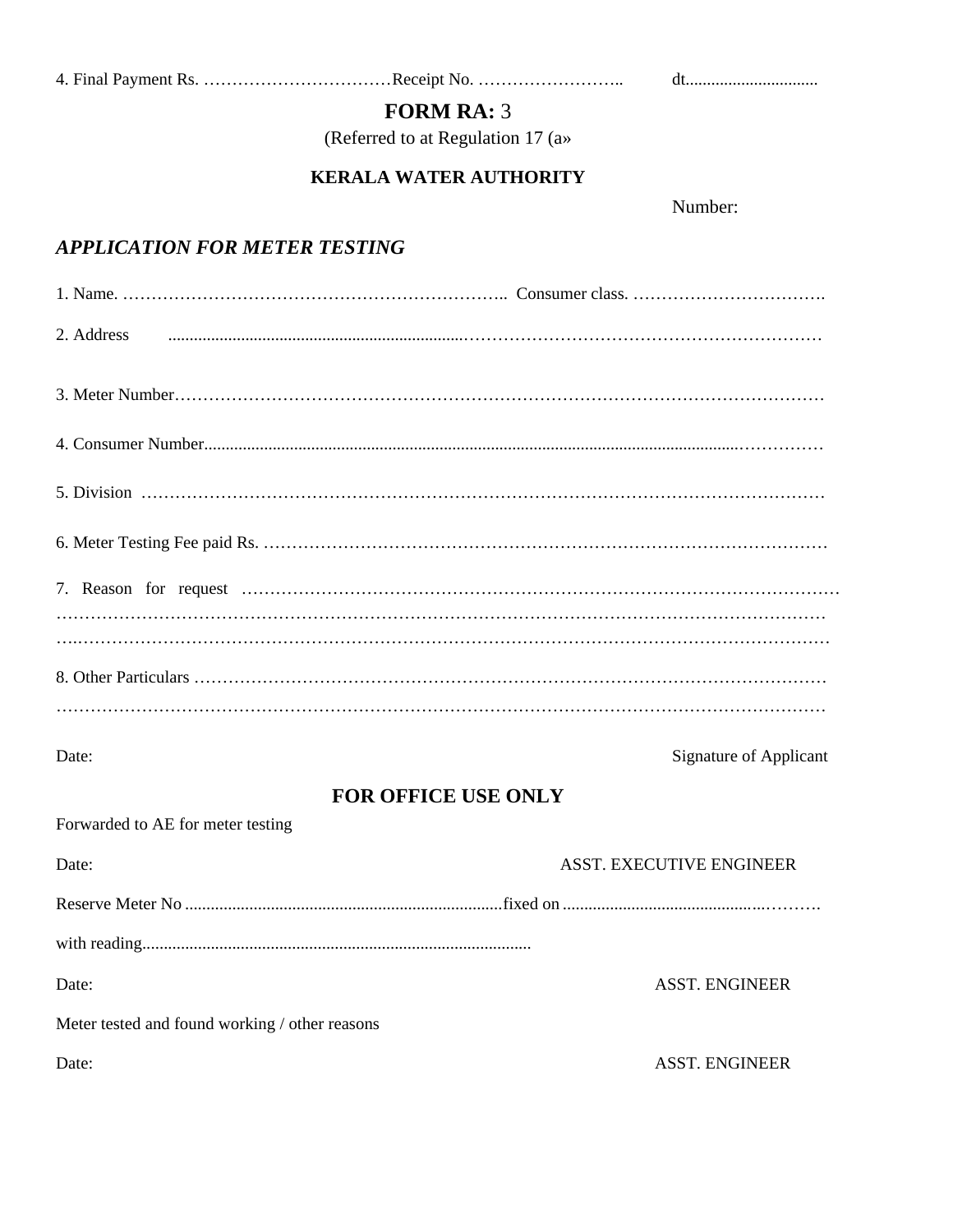### **FORM NO. RA: 4**

### [Referred to at regulation  $9(a) \& (d)$ ] **KERALA WATER AUTHORITY**

Number..............................

### APPLICATION FOR DISCONNECTION- Temporary/Permanent

|                                                           | Signature                          |
|-----------------------------------------------------------|------------------------------------|
|                                                           | <b>INTIMATION TO THE APPLICANT</b> |
| the undersigned along with receipt.                       |                                    |
|                                                           | Asst. Executive Engineer           |
|                                                           |                                    |
|                                                           | FOR OFFICE USE ONLY                |
| Forward to Assistant Engineer for effecting disconnection |                                    |
|                                                           |                                    |
|                                                           | Asst. Executive Engineer           |
|                                                           |                                    |
|                                                           | <b>Assistant Engineer</b>          |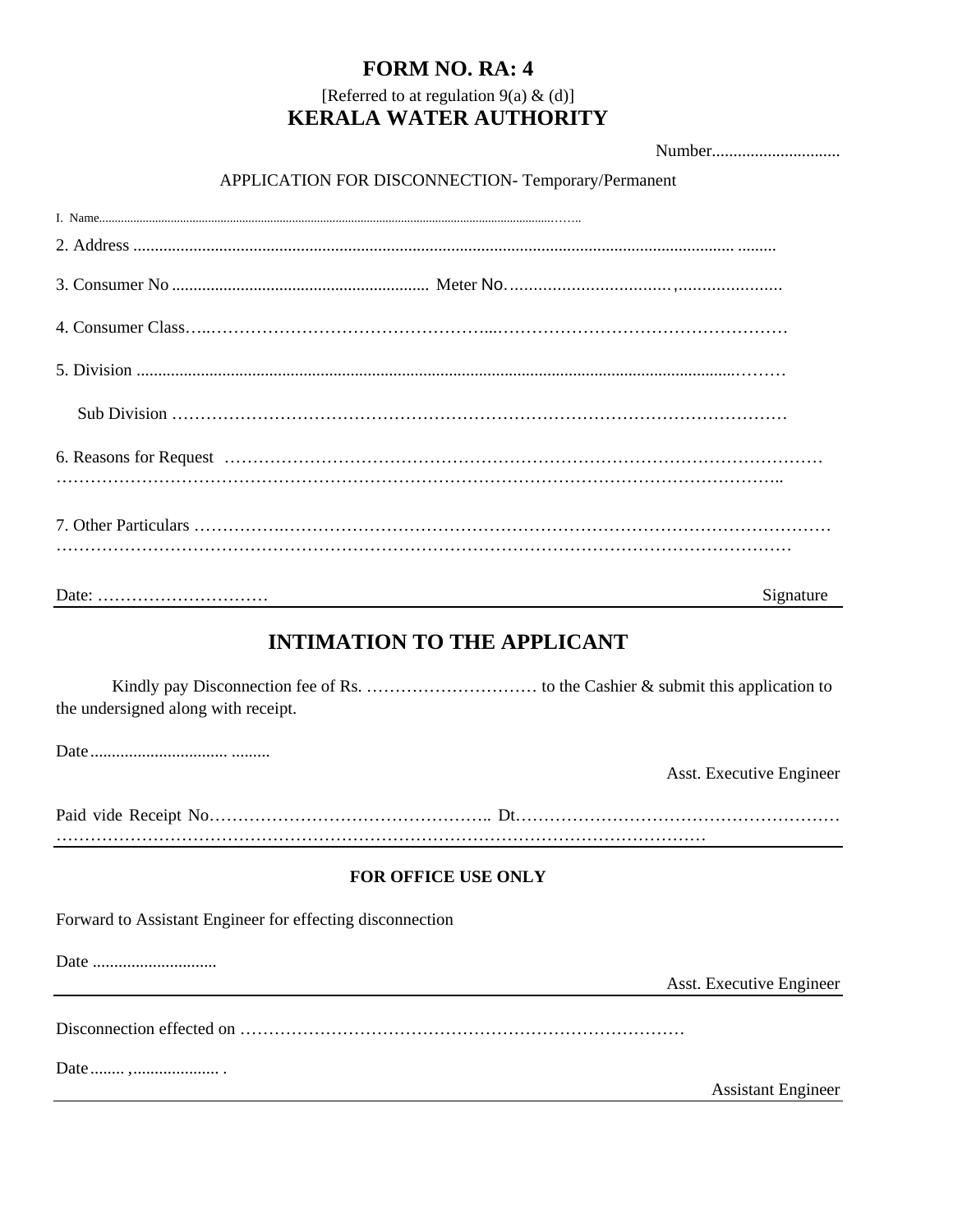### **FORM NO. RA 5**

[Referred to regulation 8 (c)]

 (Original/ Duplicate) party Triplicate -File Copy

### Kerala Water Authority

|  | <b>Provisional Approval Notice</b> |  |  |
|--|------------------------------------|--|--|
|--|------------------------------------|--|--|

|                                             |                                                                            |    | Trovisional Tepploval Touce |             |        |
|---------------------------------------------|----------------------------------------------------------------------------|----|-----------------------------|-------------|--------|
| Address                                     |                                                                            |    |                             |             |        |
|                                             |                                                                            |    |                             |             |        |
| With                                        | reference                                                                  | to | your                        | application | number |
|                                             | with the copies of this notice/failing which the approval shall cancelled. |    |                             |             |        |
|                                             |                                                                            |    |                             | Rs.         | Ps.    |
| 1. Material Cost                            |                                                                            |    |                             |             |        |
| 2. Labour for laying $&$ pipes $&$ fittings |                                                                            |    |                             |             |        |
| 3. Cutting & making good                    |                                                                            |    |                             |             |        |
| 4. Masonry work                             |                                                                            |    |                             |             |        |
| 5. Erecting charges                         |                                                                            |    |                             |             |        |
| 6. Centage charges                          |                                                                            |    |                             |             |        |
| 7.                                          |                                                                            |    |                             |             |        |
|                                             |                                                                            |    |                             |             |        |
| 8. Length of line                           | mts.                                                                       |    |                             |             |        |
| 9.                                          |                                                                            |    |                             |             |        |
| 10.                                         |                                                                            |    |                             |             |        |
| 11. Supervision charges                     |                                                                            |    |                             |             |        |
| 12. Deposit (Refundable)                    |                                                                            |    |                             |             |        |

Total amount to be remitted

Please note that this is only as estimate and that actual cost of pipe laying will be charged to you and necessary adjustments will be made on completion of work.

> Yours faithfully. Asst. Executive /Engineer.

For office use only

Receipt No. Date: ……………………….. Amount Rs ......................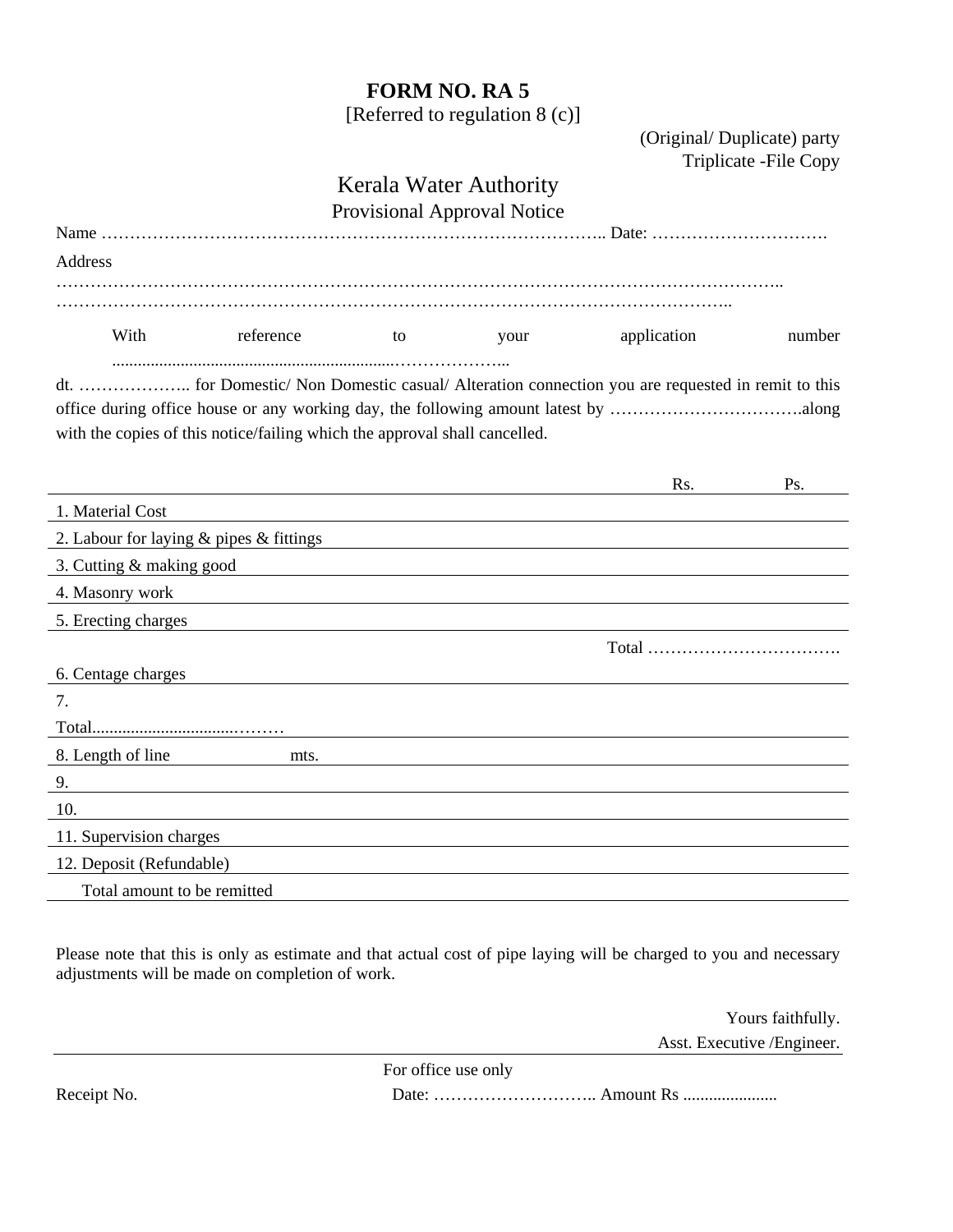### **FORM NO. RA 6**

[ Referred to at regulation 8 (d)]

Original to Assistant Engineer Duplicate to Accounts Section Triplicate to Licensed Plumber Quadruplicate to Party ---------------------------------------------------------------------------------------------------------------------------------------------------

### **KERALA WATER AUTHORITY**

WATER /SEWER CONNECTION WORK ORDER

| work may be executed accordingly. | It is informed that application for Domestic/ Non domestic / Casual/Alteration connection is approved and the |
|-----------------------------------|---------------------------------------------------------------------------------------------------------------|
|                                   |                                                                                                               |
|                                   | <b>Asst Executive Engineer</b>                                                                                |
| Remarks                           |                                                                                                               |
|                                   |                                                                                                               |
|                                   |                                                                                                               |
|                                   |                                                                                                               |
|                                   |                                                                                                               |
|                                   |                                                                                                               |
|                                   |                                                                                                               |

-----------------------------------------------------------------------------------------------------------------------------------------

Copy to: 1. Party 2. Licensed Plumber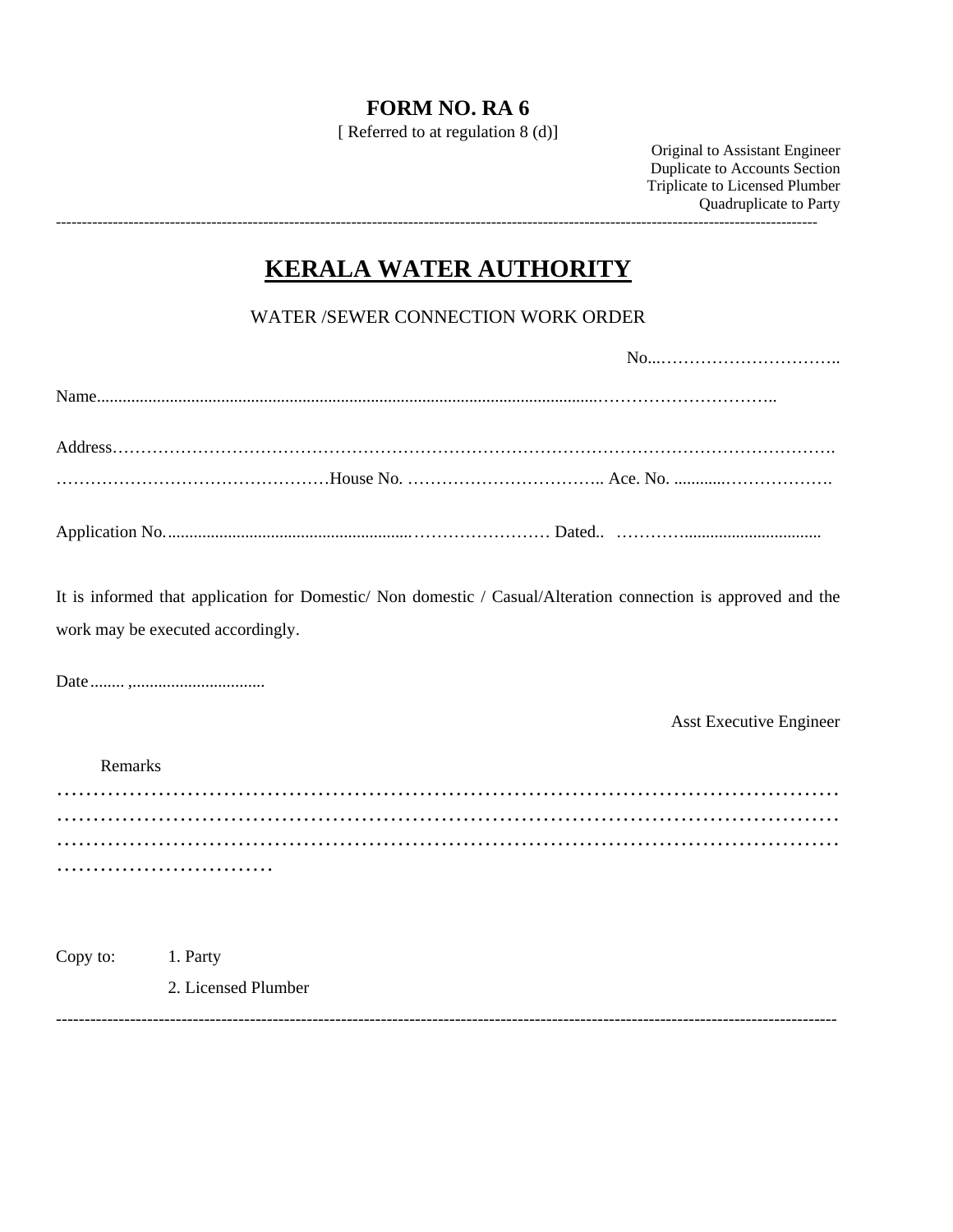### **FORM NO. RA 13**

**(Referred to at regulation** 9 (c))

**Original to Assistant Engineer Duplicate to Consumer Triplicate to Account Section** 

### **KERALA WATER AUTHORITY**

DISCONNECTION ADVICE

| $\sim$ | of the |
|--------|--------|
|        |        |

It is informed that disconnection of water supply may be effected to the consumer.

| For the following reasons: |                                 |
|----------------------------|---------------------------------|
|                            |                                 |
|                            |                                 |
|                            |                                 |
|                            |                                 |
|                            |                                 |
|                            | <b>Asst. Executive Engineer</b> |

Approval of local body (wherever applicable)

Date:

Signature and Seal of local body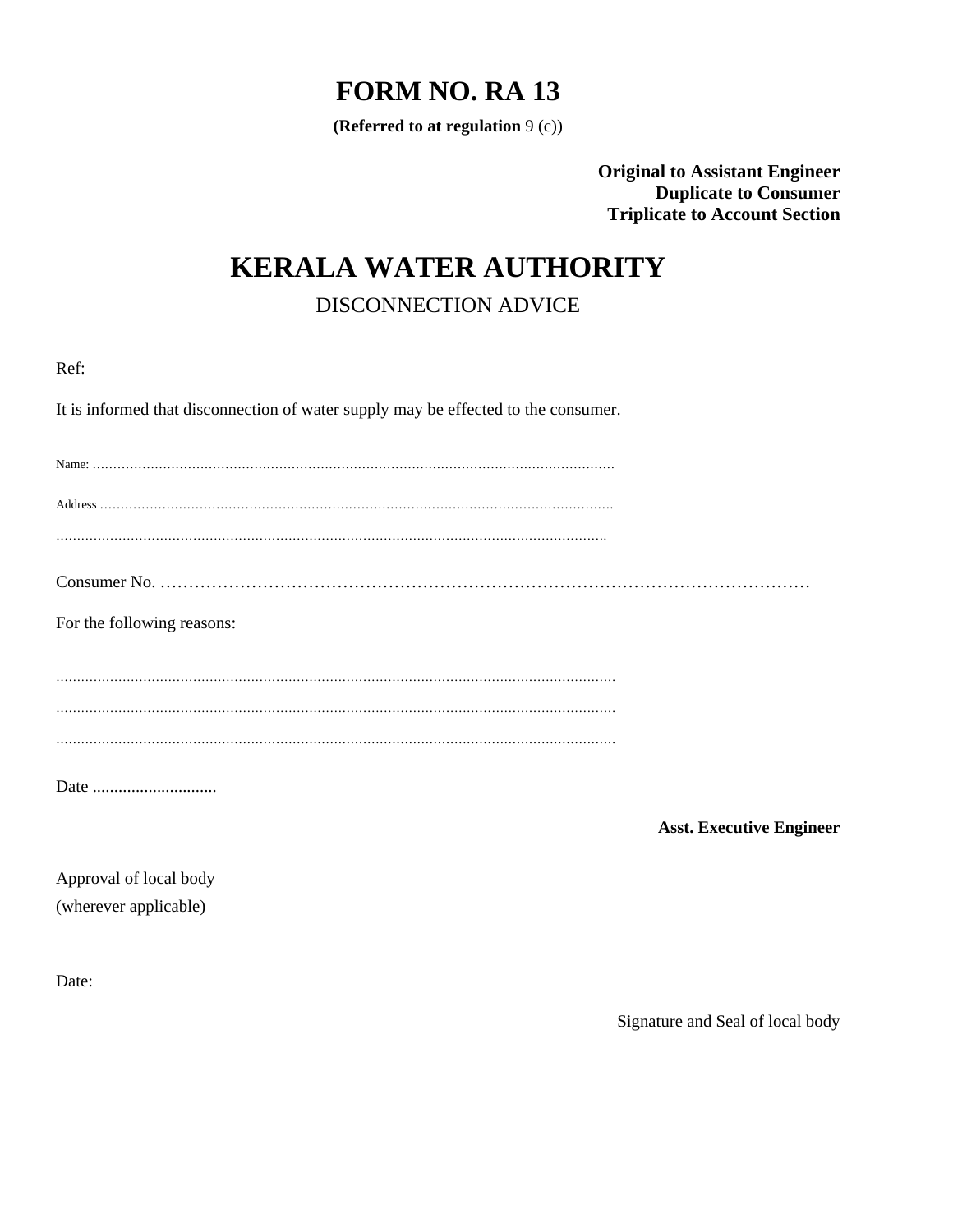# **KERALA WATER AUTHORITY**

### THIRUVANANTHAPURAM-695 033

### **REVOLVING FUND**  (Water Connection to Low Income Households) **RULES, 1992**



### **G.O.M.S.NO. 58/92/LAD**

Dated, 25-2-1992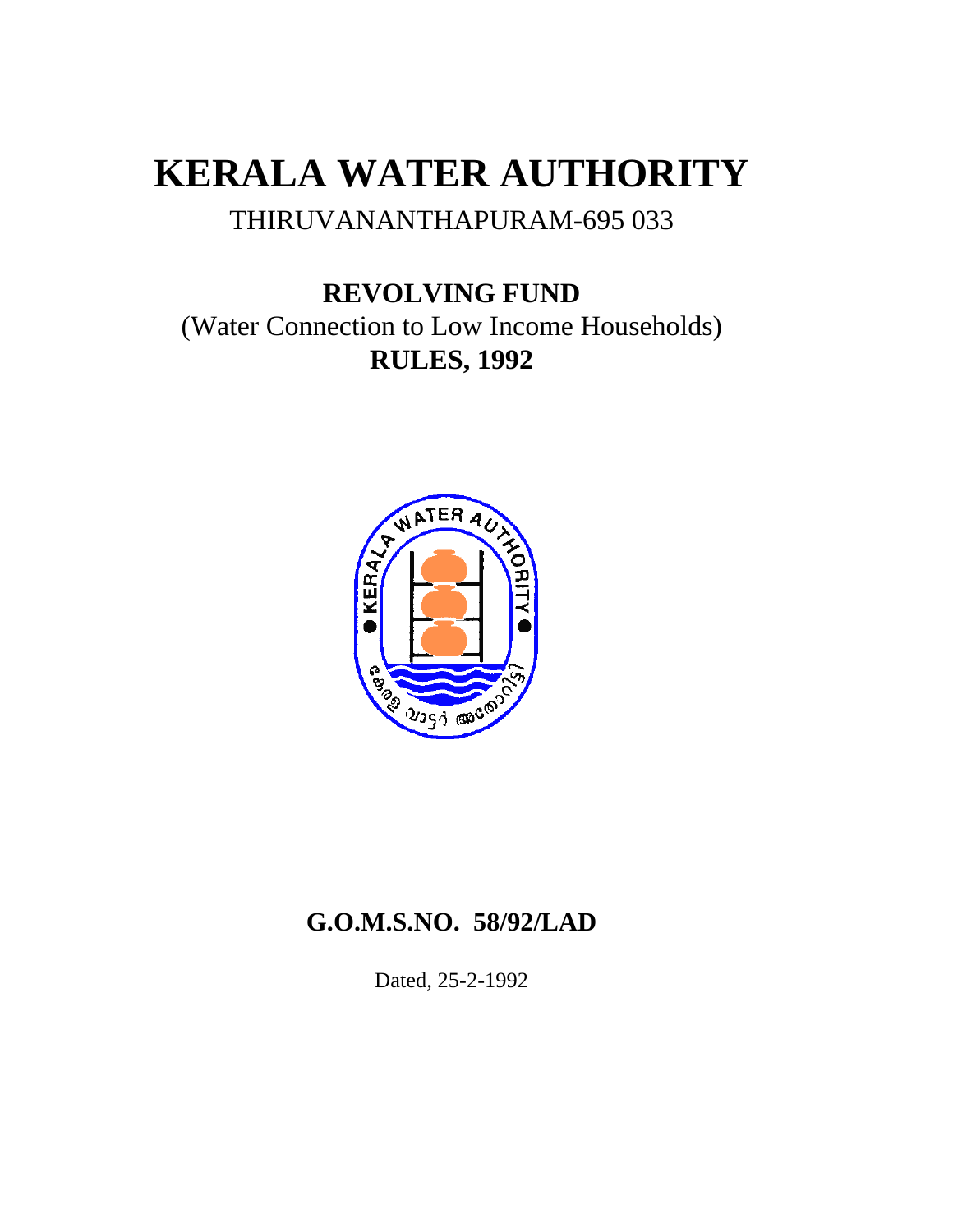#### **GOVERNMENT OF KERALA**

#### Abstract

I.D.A assisted Kerala Water Supply and Sanitation Project Establishment of a Revolving fund to provide loans in order to assist low-income households in the project areas to meet their costs for completion of house connections for water supply -Rules governing the operation of the Fund- Approved-Orders issued.

#### LOCAL ADMINISTRATION (F) DEPARTMENT

1992

G.O.MS. No. 58/92/LAD Dated, Thiruvananthapuram, 25-2-

Read: I. Letter No. KWNFM/PHP Cell/PMU/AEI/35289/91 dated 14-3-1991 from the Managing Director, Kerala Water Authority

2. Letter No. RAO/KWN91-92/4 dated 6-12-1991 from the Accountant General (Audit I),Kerala., Thiruvananthapuram.

#### **ORDER**

As per part F in Schedule 2 of the Development Credit Agreement dated 24-9-1985 executed between the international Development Association and the Government of India in connection with the financial assistance for the Kerala Water Supply and Sanitation Project, the Kerala Water Authority has to establish a revolving fun~ to provide loans to the low income householders in the project area, who satisfy the eligibility criteria, in order to assist them to meet the costs for completion of house connection for water supply.

2. Government are pleased to approve the Rules appended to this order to be called the Revolving Fund (Water Connection to low-income Households) Rules (1992, to govern the establishment of the said fund and to regulate its operation.

By Order of the Governor,

 **BABU JACOB**  Secretary to Government.

To

The Managing Director of Kerala Water Authority. The Accountant General (A&E)/ (Audit), Kerala, Thiruvananthapuram. This issues with the concurrence of the Finance Department the Resident Audit officer, Kerala Water Authority, Thiruvananthapuram The Finance Department, vide U.D. No. 22858/PU.Cl/91IFin dated 25-4-91

Copy to: The General Admn. (SC) Department-vide proceedings dated 19-2-92 of the Council of Ministers on

Item No. 412

The Private Secretary to Chief Minister The Private Secretary to Minister for irrigation & Cultural Affairs.

> Forwarded / By Order  $(Sd/-)$ Section officer

Stock files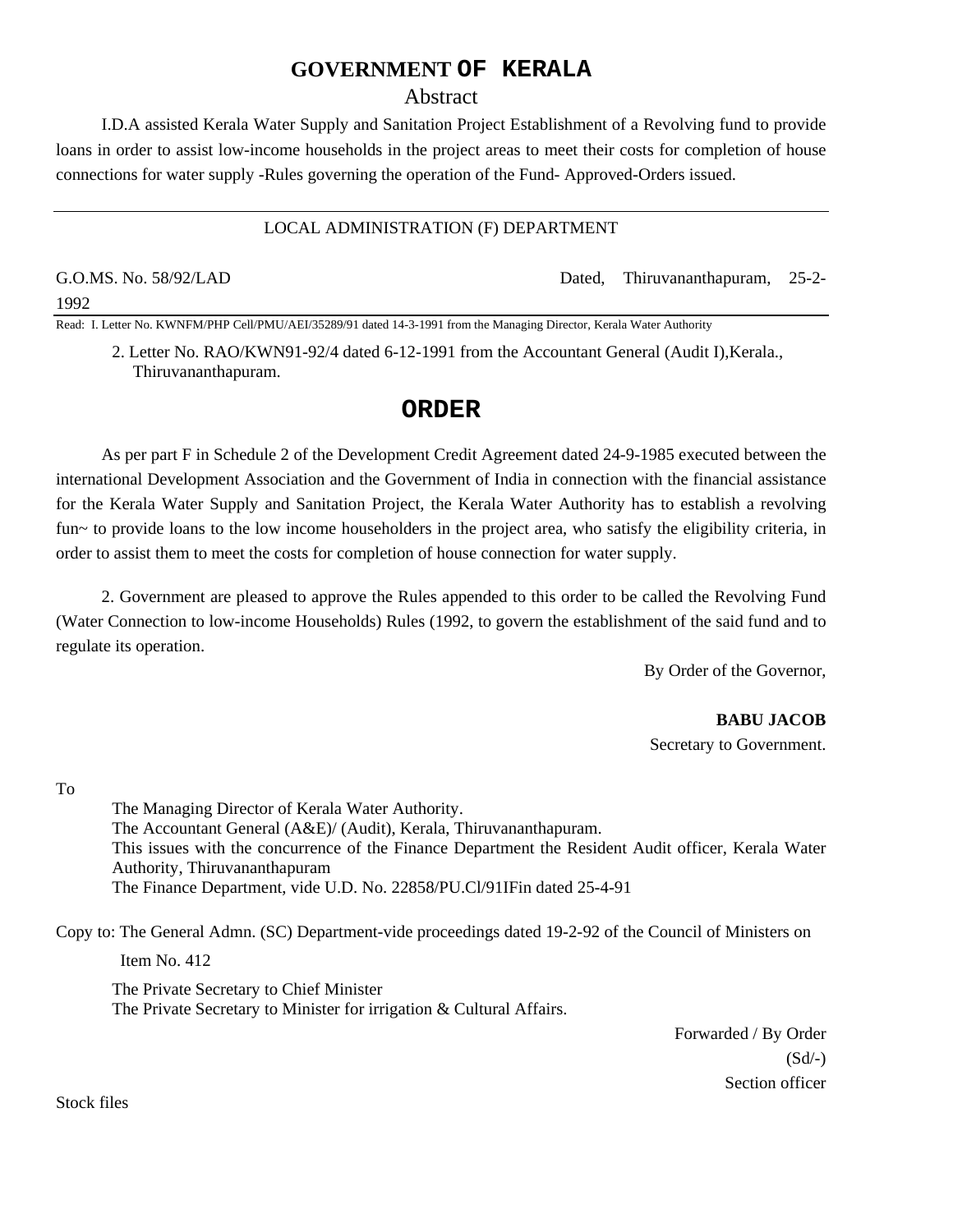#### **APPENDIX**

### **THE REVOLVING FUND WATER CONNECTION TO LOW (INCOME HOUSEHOLDS) RULES, 1992**

#### **1. PRELIMINARY**

(i) These Rules may be called Revolving Fund (Water connection to low-income House Holds) Rules 1992.

(ii) They shall come into force with immediately effect.

#### **2. ESTABLISHMENT AND OPERATION OF THE IREVOLVING FUND**

(i) The Revolving Fund is established to provide loan assistance to low income houses holds for arranging all pipe work and plumbing beyond the property line.

(ii) The Revolving Fund shall be operated by the Kerala Water Authority.

(iii) The State Government will not contribute any portion of the corpus of the Fund either as loan or subsidy at any stage of operation of the Fund.

(iv) The Kerala Water Authority shall maintain a Revolving Fund (Water Connection to Low income House Holds) Account and a Revolving Fund investment account in their books of accounts for the purpose of accounting all financial all transactions under this loan assistance scheme.

(v) Based on the estimate loan. that may be sanctioned each year as loan assistance under the Revolving Fund Scheme, the Kerala Water Authority shall make necessary provisions in their Annual Budget Estimates for World Bank Assisted Schemes.

(vi) The Kerala Water Authority shall maintain a separate Treasury Savings Bank Account for the operation of the Fund. All receipts and disbursement shall be credited. to and paid from the account.

#### **3. ELIGIBILITY CRITERIA FOR SANCTION OF LOAN**

(i) The loans may be made available to applicants whose income does not exceed Rs. 780/ (Rupees seven hundred and eighty only) per month.

(i) The loan amount shall be the rough cost estimate for serving pipe subject to a maximum of Rs. 500/- Per house connection.

#### **4. RATE OF INTEREST AND TERMS OF REPAYMENT**

(i) The loan amount shall carry an interest of 8.75% per annum for the loans outstanding.

(ii) The repayment of the loan shall be effected in a period of 10 years equal monthly installments including interest along with payment of water charges.

(iii) Delay in repayment and / or non-payment of loan and/or interest shall be treated as nonpayment of water charges and all actions envisaged (Dr non-payment of water charges shall be taken by Kerala Water Authority.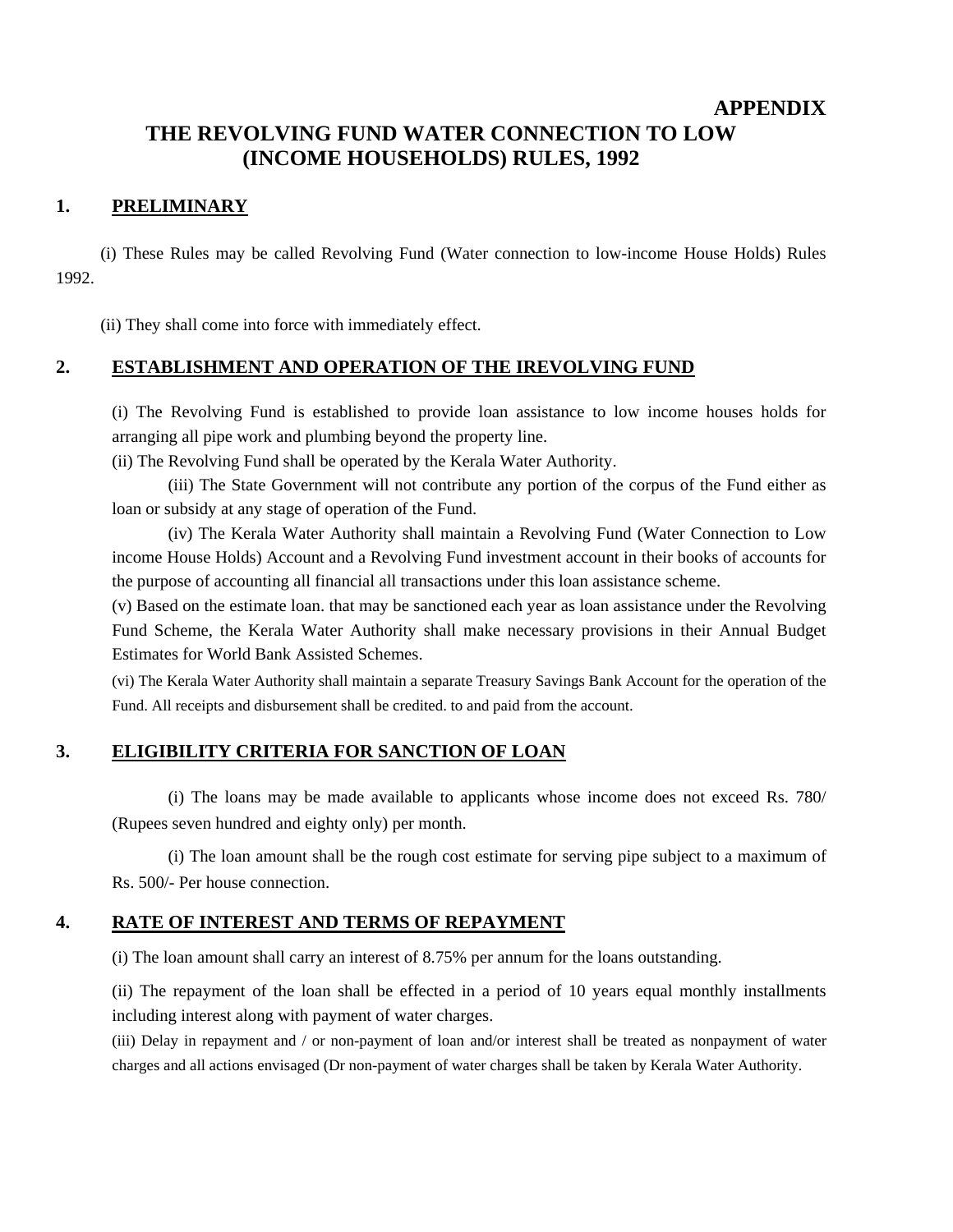#### **5. PROCEDURE FOR SECTIONING OF LOANS**

(i) Any person who desires to avail the loan assistance shall give an application to the concerned Water Supply Division of the Kerala Water Authority.

(ii) The Executive Engineer of the Division shall scrutinizes the application and if satisfied with the eligibility criteria shall sanction the loan after applicant execution agreement ensuring prompt repayment of the loan amount. The decision of Kerala Water Authority shall be final in accepting or rejecting any loan applied for.

(iii) The Executive Engineer, before releasing the loan will intimate the amount required for disbursements to the head Office of the Kerala Water Authority and get specific funds allotted for the said payment.

### **6. BOOKS OF ACCOUNTS REGISTERS ETC**

The Kerala Water Authority shall cause to maintain such books on accounts and registers for recording the transactions relating to the disbursement loan amounts, receipt of repayment of monthly installment of loan, interest there on and to monitor timely repayments.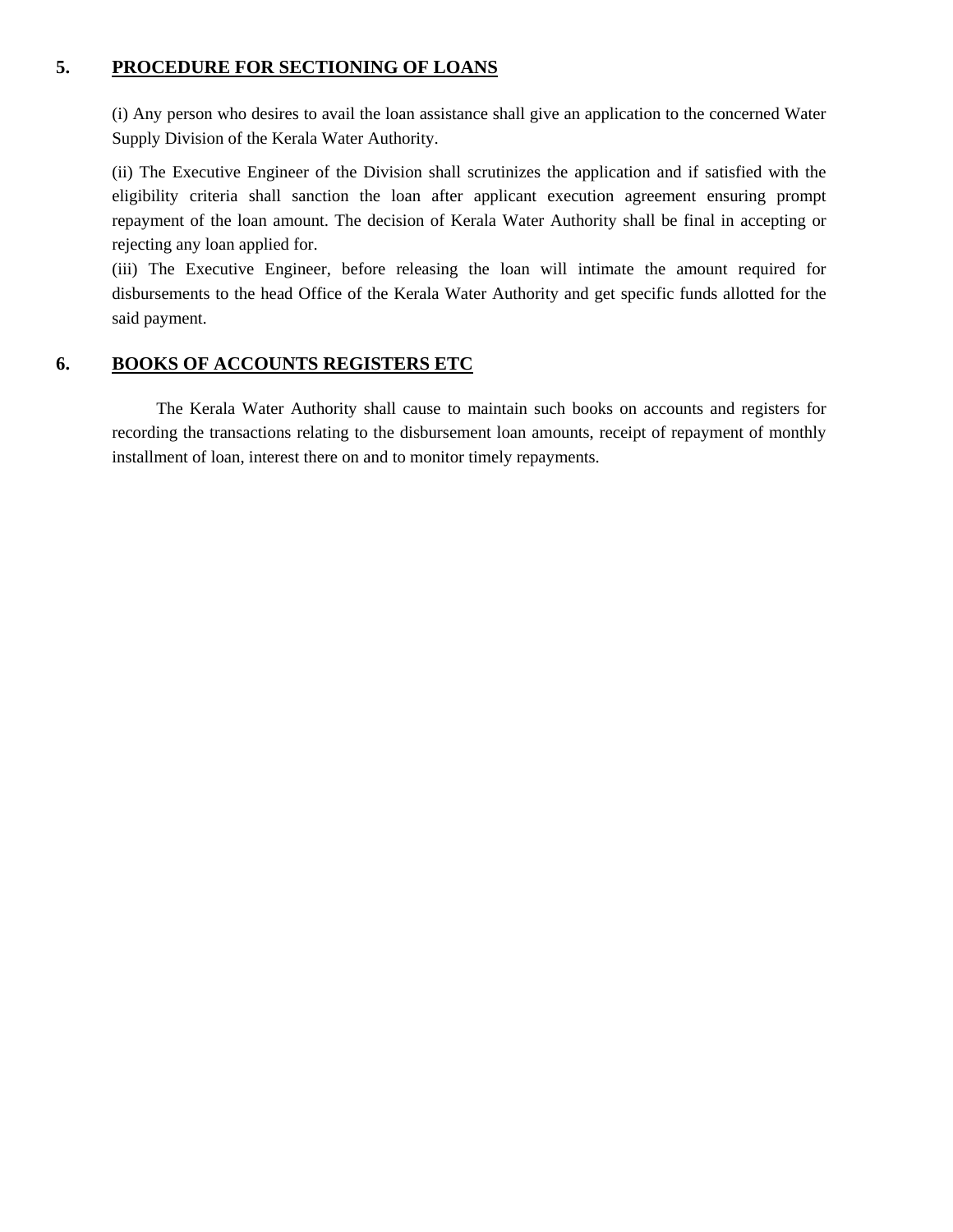# **KERALA WATER AUTHORITY**

### **THIRUVANANTHAPURAM- 696 933**



### **G.O. Rt. No. 2430/92/LAD**

**Dated: 27/4/92**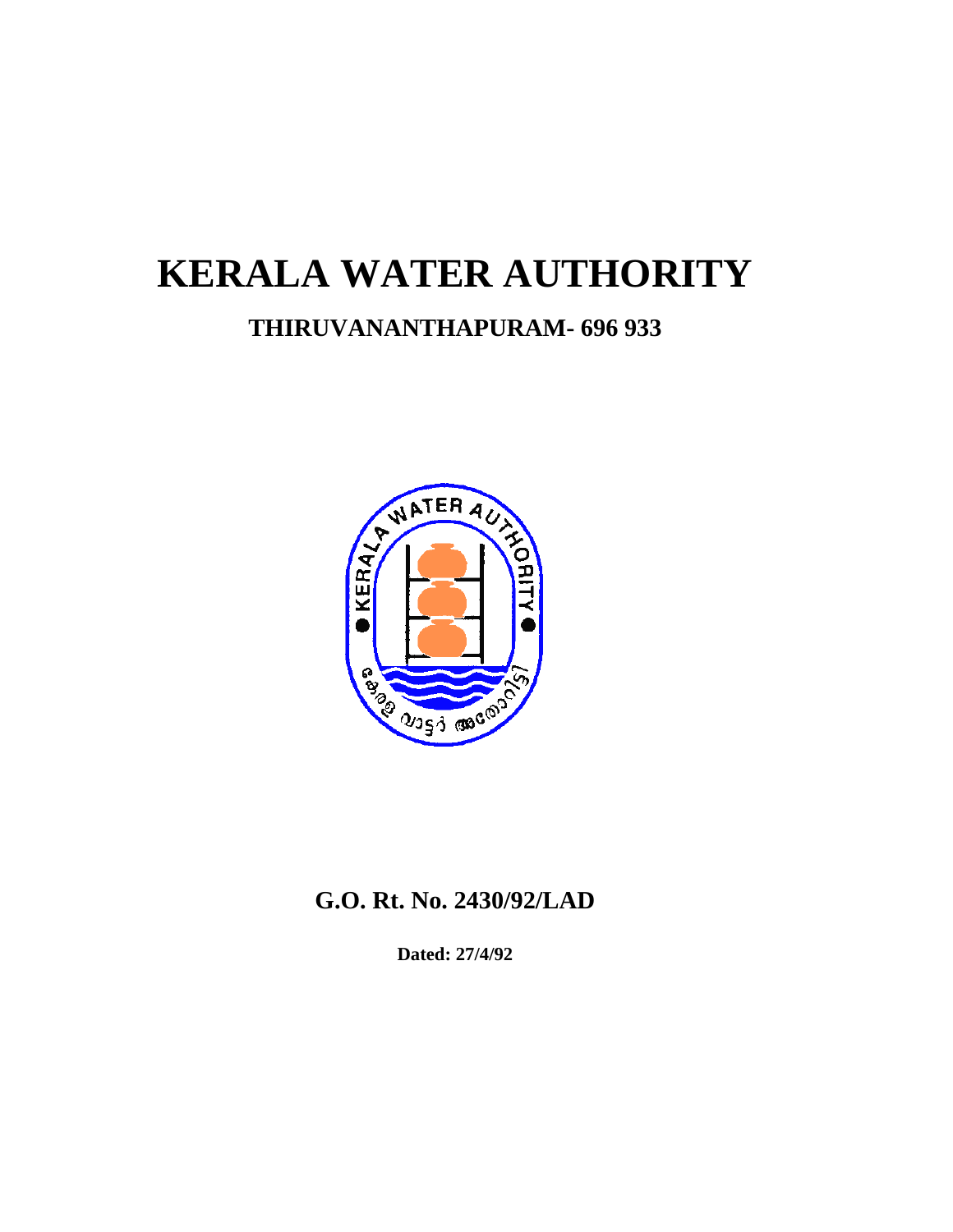### **GOVERNMENT OF KERALA Abstract**

Kerala Water Supply and Sewerage Act, 1986-the Kerala Water Authority (Authentication of Orders, Assurance of property and Execution of Contracts) Regulations, 1992 proposed to be issued under subsection (2) of section 65-previous approval of Government under sub-section (I) of section 65-Conveyed' orders issued.

#### **LOCAL ADMINISTRATION (F) DEPARTMENT**

GO (Rt.) No. 2430/92/LAD Dated, Thiruvananthapuram, 27-4-1992

Read: - Letter No. KWNHO/E 1/20433/90 dated 8-4-1991 from the Managing Director. Kerala Water Authority

#### **ORDER**

Under sub-section (I) of section 65 of the Kerala Water Supply and Sewerage Act. 1986 (14 of 1986) Government are pleased 0 convey its previous approval to the Kerala Water Authority for the Kerala Water Authority (Authentication of Orders, Assurance of property and Execution of Contracts) Regulations. 1992 proposed to be issued under clause (d) of sub-section (2) of section 65 of the said Act. as per the draft appended to this order.

> By order of the Governor. K.G. **BALACHANDRAN**  Under Secretary to Government.

To

The Managing Director, Kerala Water Authority, Thiruvananthapuram

### **KERALA WATER AUTHORITY**

(An autonomous authority established under the Kerala Water Supply and Sewerage Act, 1986 (14 of 1986)

No.

Thiruvananthapuram, Dated: 4-5-92

In exercise of the powers conferred by sub-section (I) and clause (d) of sub-section (2) of section 65 of the Kerala Water Supply and sewerage Act, . 1986 (14 of 1986) read with sub-section (I) of section 10 and section 21 thereof and with the previous approval of Government as required by subsection (I) of section 65 of the said Act, conveyed in G.O. Rt No. 2430/92/LAD dated 27/4/92 the Kerala Water Authority hereby makes the following regulations, namely.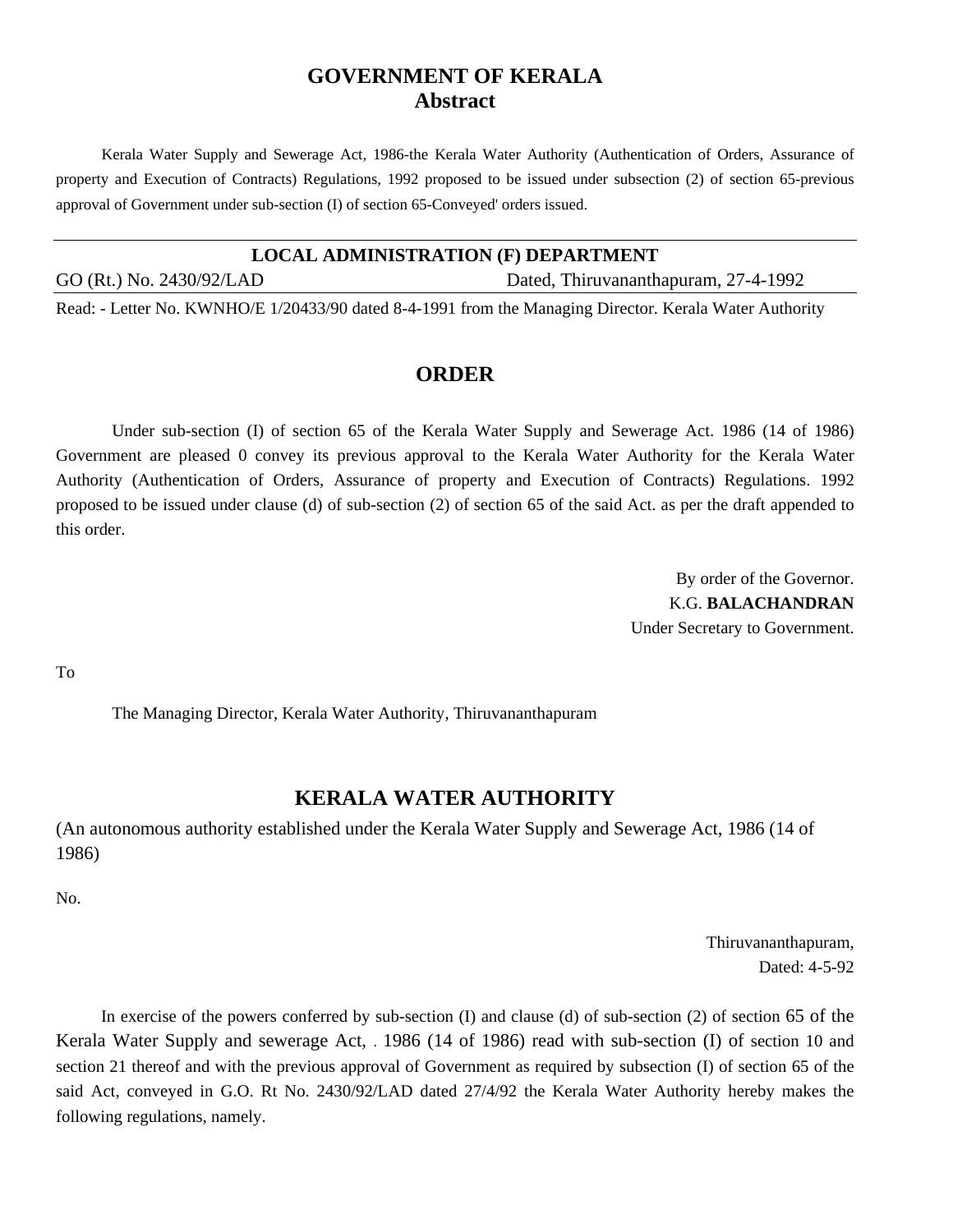### **REGULATIONS**

**1. SHORT TITLE AND COMMENCEMENT:-** (1) These regulations may be called the Kerala Water Authority (Authentication of Orders, assurance of Property and Execution of contracts) Regulations, 1992.

(2) They shall come into force at once.

**2. DEFINITIONS**: - in these regulations, unless the context otherwise requires

(i)'Act' means the Kerala Water Supply and Sewerage act, 1986 (14 of 1986):

(ii) Assistant Executive Engineer means the Assistant Executive Engineer of the Authority having charge of the sub-Division

(iii) 'Authority means the Kerala Water Authority constituted under section 3 of the Act; 'Chief Engineer' means the concerned Chief Engineer of the Authority.

 (v) Deputy Chief Engineer' means the concerned Deputy Chief Engineer in charge of the Region concerned of the Authority;

(vi) 'Executive Engineer' means the Executive Engineer of the Authority having charge of the Division:

(vii) 'Managing Director' means the managing Director of the Authority.

**3. AUTHENTICATION OF ORDER:-** (1) All orders issued on the basis of the decisions of the Authority shall be issued in the name of the Managing Director and such orders shall be authenticated by his signature

(2) All statutory orders other than those mentioned in sub-regulation.

(1) Above shall be issued in the name of the Head of Office of any other officer who has been specifically delegated with such power under these Regulations and shall be authenticated by the signature of the Head of office or such other officer as the case may be.

**4. ASSURANCE OF PROPERTY:-** (1) Every contract for assurance of property on behalf of the Authority shall be executed by the Executive Engineer in charge of the Division, under whose jurisdiction the property is situated.

(2) A contract under sub-regulation (1) shall be executed by the Executive Engineer only if the Authority decides accordingly and a formal order has been passed by the Managing Director on the basis of the decision of the Authority.

### **5. EXECUTION OF CONTRACTS FOR WORKS AND PURCHASE OF MATERIALS. STATIONARY ARTICLES. FURNITURE ETC.**

(1) All agreements in respect of contracts for works and supply of materials shall be executed by the officers as per provisions hereinafter, contained, namely:

(i) Chief Engineers and Deputy Chief Engineers in respect of contracts without any monetary limit.

(ii) Executive Engineer and Assistant Executive Engineers shall have power to execute agreements in respect of contracts within their monitory limit to accord technical sanction.

(2) All officers who have, power to purchase stationary articles, furniture etc. may execute agreements in respect of contracts for supply of the same within their monitory limit of purchase.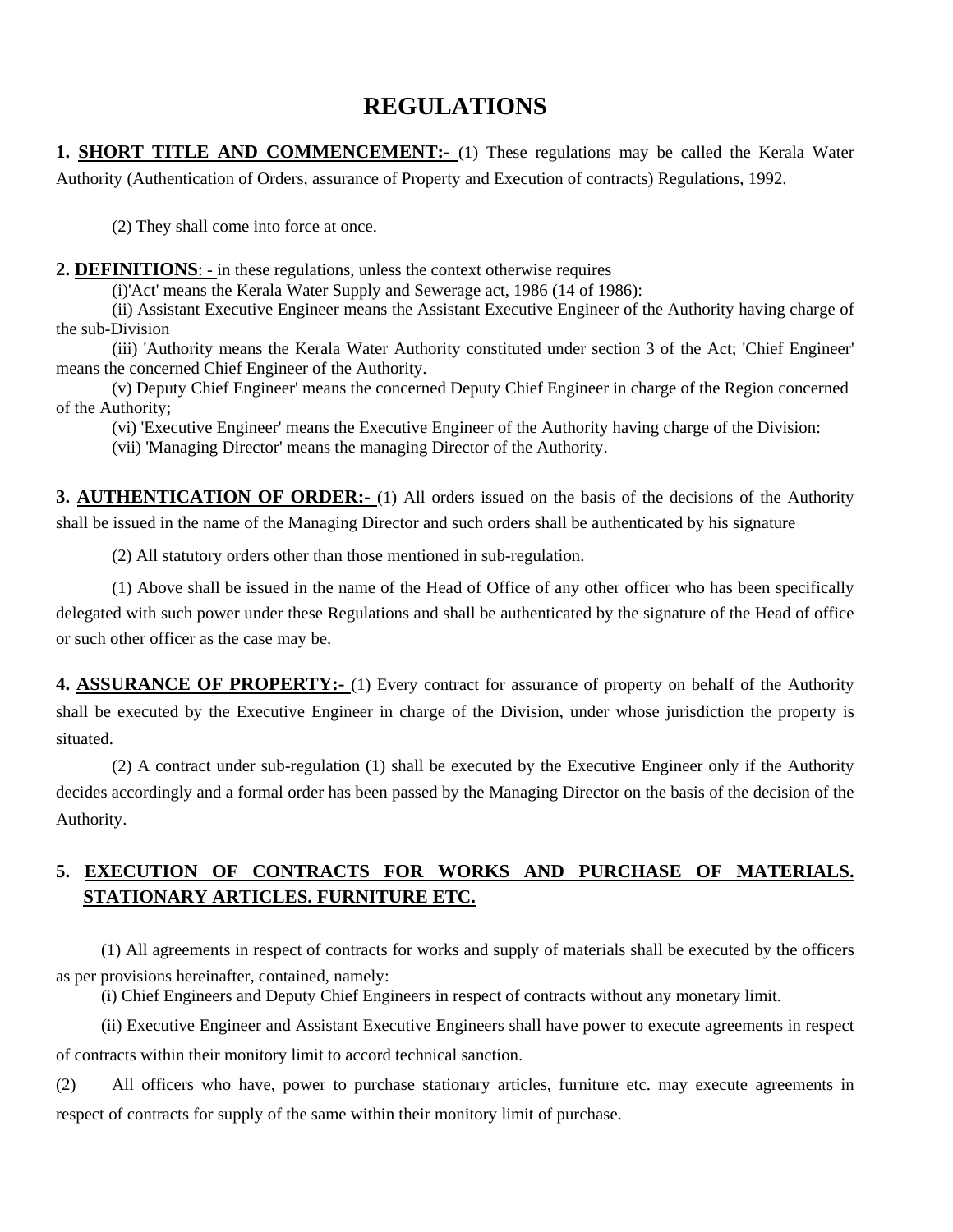(3) All agreements shall be executed for and on behalf of the Authority and the forms prescribed under the Stores purchase Manual, the P.W.D. Code or the K.F.C., as the case may be, shall mutates mutandis apply to the execution of contracts under this regulation.

**AGREEMENTS FOR ADVANCES SANCTIONED:** (1) The Deputy Chief engineers are authorized to execute agreements on the following- matters:

(i) Agreements in respect of advances sanctioned under the schemes for the grant of advances for House Construction or Motor Conveyance in the case of all employees of the Authority.

(ii) Reassignment of insurance policies offered as collateral security by the employees of the Authority for house construction advance;

(iii) Release deeds in respect of properties mortgaged to the Authority by its employees as security for House Construction Advance availed of by them.

2. The agreement forms prescribed for house construction and Motor conveyance advances under the Kerala Financial Code shall mutates mutandis apply to the execution of agreement under these regulation.

**CONTRACT FOR RUNNING PRIVATE CANTEENS SALE OF USUFRUCTS ETC:-.** The Assistant Executive Engineers are authorized to execute agreements on the following matters:

 (i) Agreements with the successful bidders or tender, as the case may be, for the fulfillment of contract for running private canteens within the premises of the offices of the Authority's institutions.

(ii) Agreements with the successful bidders in public auctions conducted by the authority provided that auctions are confirmed by the competent authority, for the sale of usufructs of the property of the Authority.

**8. AGREEMENT IN RESPECT OF CONTRACT APPOINTMENTS:** Secretary of the Authority is authorized to execute agreements with the appointees in respect of contract appointments, approved by the authority, to any of the posts in the Authority.

Provided that the agreements form prescribed under Kerala service Rules for contract appointments shall mutates mutandis apply for execution of agreements under these regulation.

**9. AGREEMENTS AND LEASE DEEDS IN RESPECT OF PRIVATE BUILDINGS:** Executive Engineers are authorized to execute agreements or lease deeds in respect of private buildings taken on rent for which rent has been fixed by the competent authority, for providing accommodation to any of the offices of the Authority or for providing quarters to the employees of the Authority.

**10. AGREEMENTS IN RESPECT OF ALLOTMENT OF OUARTERS**:- The Assistant Engineer in charge of the residential quarters of the authority shall be competent to execute agreements on behalf of the Authority with the employees on allotment of quarters of them.

**11.AGREEMENTS IN RESPECT OF ANY OTHER CONTRACT**:- All agreements not governed by the above regulations shall be executed by such officer as may be directed by the Authority.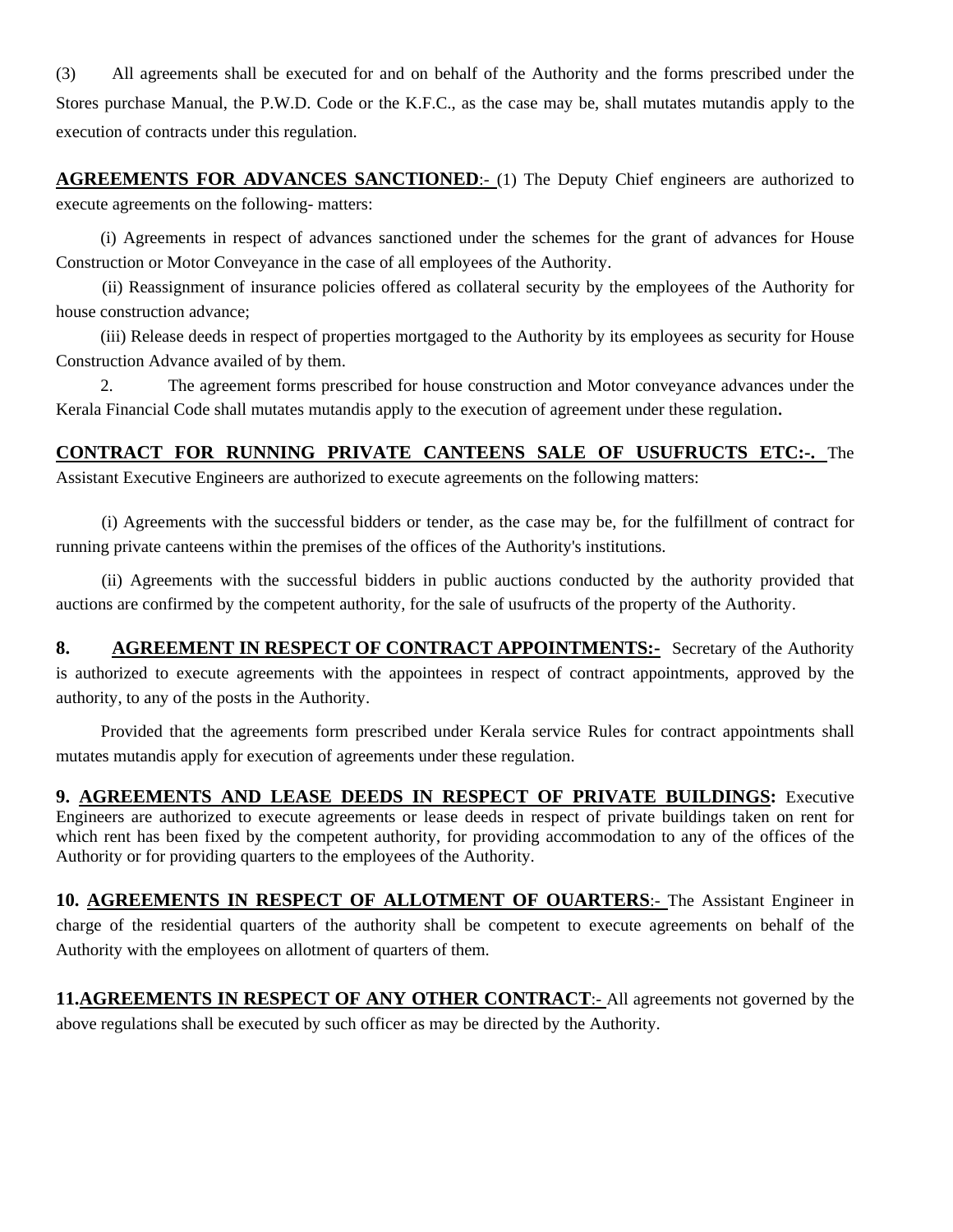

## **KERALA GAZETTE**  കേരള ഗസറ്റ്

### **EXTRA ORDINARY**

### **അസാധരണം**

**PUBLISHED BY AUTHORITY** 

ആധികാരികമായി പ്രസിദ്ധപ്പെടുത്തുന്നത്

| Vol. XL | Thiruvananthapuram, Friday | 23rd June 1995<br>1995 ജൂൺ 23 | No.<br>602 |
|---------|----------------------------|-------------------------------|------------|
|         | തിരുവനന്തപുരം, വെള്ളി      | 2nd Ashadha 1917              | നമ്പർ      |
|         |                            | 1917 ആഷാഢം 2                  |            |

### **KERALA WATER AUTHORITY**

G.O. (P) No. 94/95/LAD *19th June* 1995

**S.R.O**. No. 804/95.- In exercise of the powers conferred by clause (c) of sub-section (2) of section 65 read with sub-section (1) thereof the Kerala Water Supply and Sewerage Act, 1986 (14 of 1986) and with the previous approval of Government as required by sub-section (1) of the s8;id section conveyed in G.O.(p) No. 94/95/LAD, dated 19-6-1995 the Kerala Water Authority hereby makes the following regulations, namely:

#### **REGULATIONS**

1. *Short title, extend and commencement. -* (1) These regulations may be called the Kerala Water Authority (Management and allotment of Quarters and Building) Regulations, 1995.

(2) They shall be applicable to all Quarters, Dormitories, Inspection Bungalows and Camp shed under the control of the Kerala Water Authority.

(3) They shall come into force at once.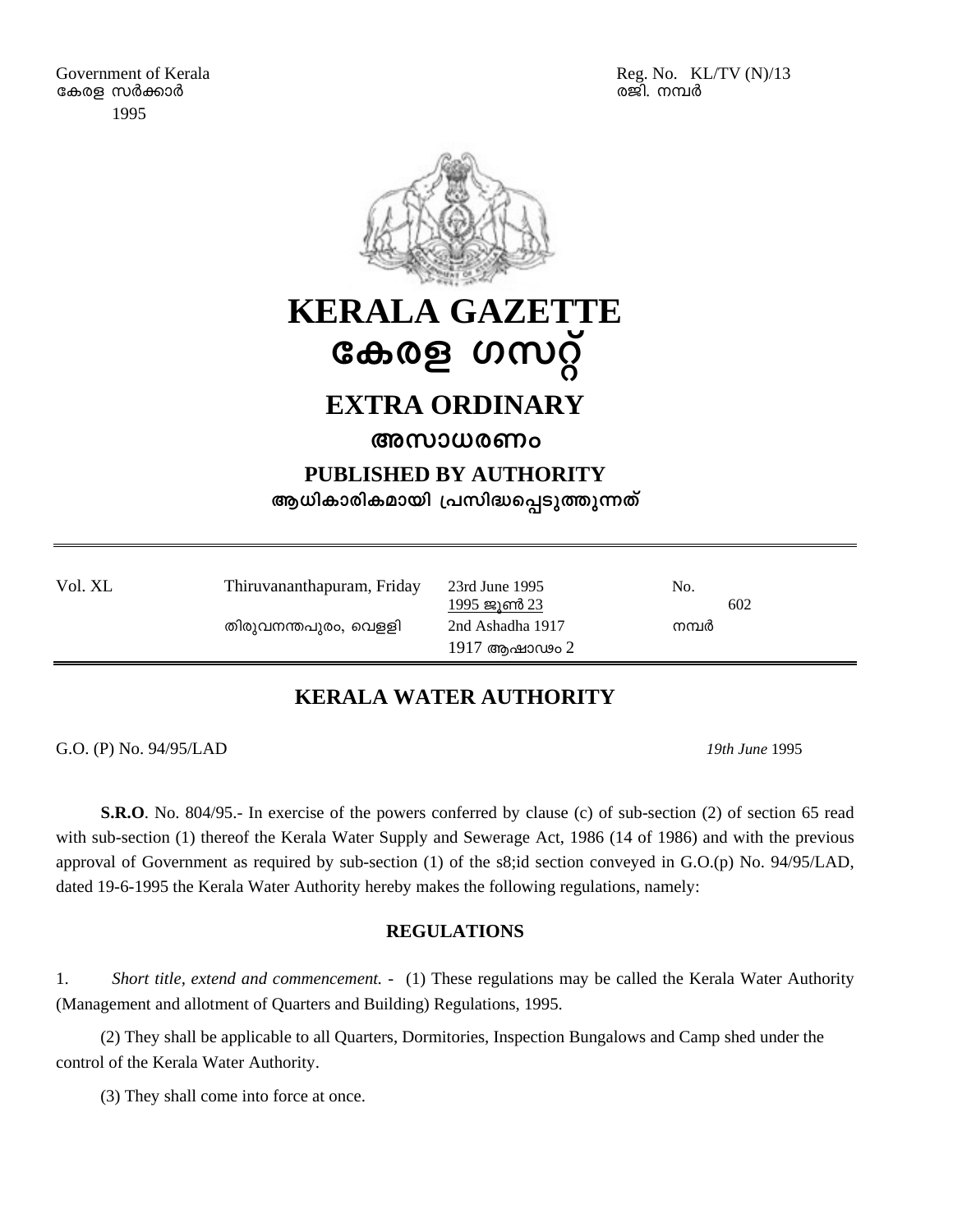2. *Definitions-* In these regulations unless the context otherwise requires,

(a) 'Act' means the Kerala Water Supply and Sewerage Act, 1986 (14 of 1986).

(b) 'allottee' in the case of Quarters means an employee to whom quarters have been allotted by the Authority but not occupied and in the case of Buildings means an employee or any other person to whom a room has been allotted but not occupied:

 (c) Applicant in the case of Quarters means an employee of the Authority who is eligible for allotment of quarters and who submits an application for allotment of quarters and in the case of Building means an employee of any other person who applies for allotment of room in a Building;

 (d) 'Assistant Engineer' means the Assistant Engineer in charge of a section of the Authority having jurisdiction of the area where the quarters or the Buildings are situated;

 (e) "Assistant Executive Engineer' means the Assistant Executive Engineer in charge of a Subdivision of the Authority having jurisdiction over the area where the quarters or the Buildings are situated:

(f) 'Buildings' mean a Dormitory, Inspection Bungalow or camp shed constructed, leased or acquired by the Authority for being let out to the employees of the Authority or to the public on payment of daily rent;

 (g) 'Controlling Authority' means the Managing Director of the Authority or any other Authority subordinate to him who is so authorized by the Authority;

 (h) `Day' means a whole day of twenty-four hours calculated from the hour of arrival of the occupant of the Buildings;

(i) 'Executive Engineer' means the Executive Engineer in charge of division of the Authority having jurisdiction over the area where the quarters or the Buildings are situated or his subordinate officials who have been empowered to discharge his duties;

(j) 'Family' means the father, mother, wife/husband/children of the employee and includes the stepchildren residing with him;

(k) 'GOVERNMENT' MEANS the Government of Kerala;

(I) 'occupant means an allottee who takes position of quarters or room in a Building duly allotted to him after completing all formalities required by these Regulations;

 (m) 'officer-in-charge' means a steward, a caretaker or a watchman, as the case may be, who is authorized to be in charge of the Buildings;

(n) 'pay' means the pay as defined in item (25) of rule 12 of the Kerala Service Rules;

(o) 'quarters' means building constructed, based or acquired by the Authority for being let out to the employees for their residence on payment of rent;

(p) 'rent' means the monthly rent payable by the occupants for the quarters or the daily rent payable by the occupants for rooms in the building;

 (q) 'Reserving Authority' means Executive Engineer having jurisdiction over the area or any other officer so empowered by an order of the Managing Director.

### **QUARTERS**

3. *Conditions for allotment of quarters.* - Quarters may be allotted to the employees of the Authority who satisfy the following conditions, namely:

(I) Quarters shall be allotted only to those employees who do not have residential buildings with in their Headquarters, Cities or Towns or with in a radius of 15 (fifteen) Kilometers from their offices, either in their own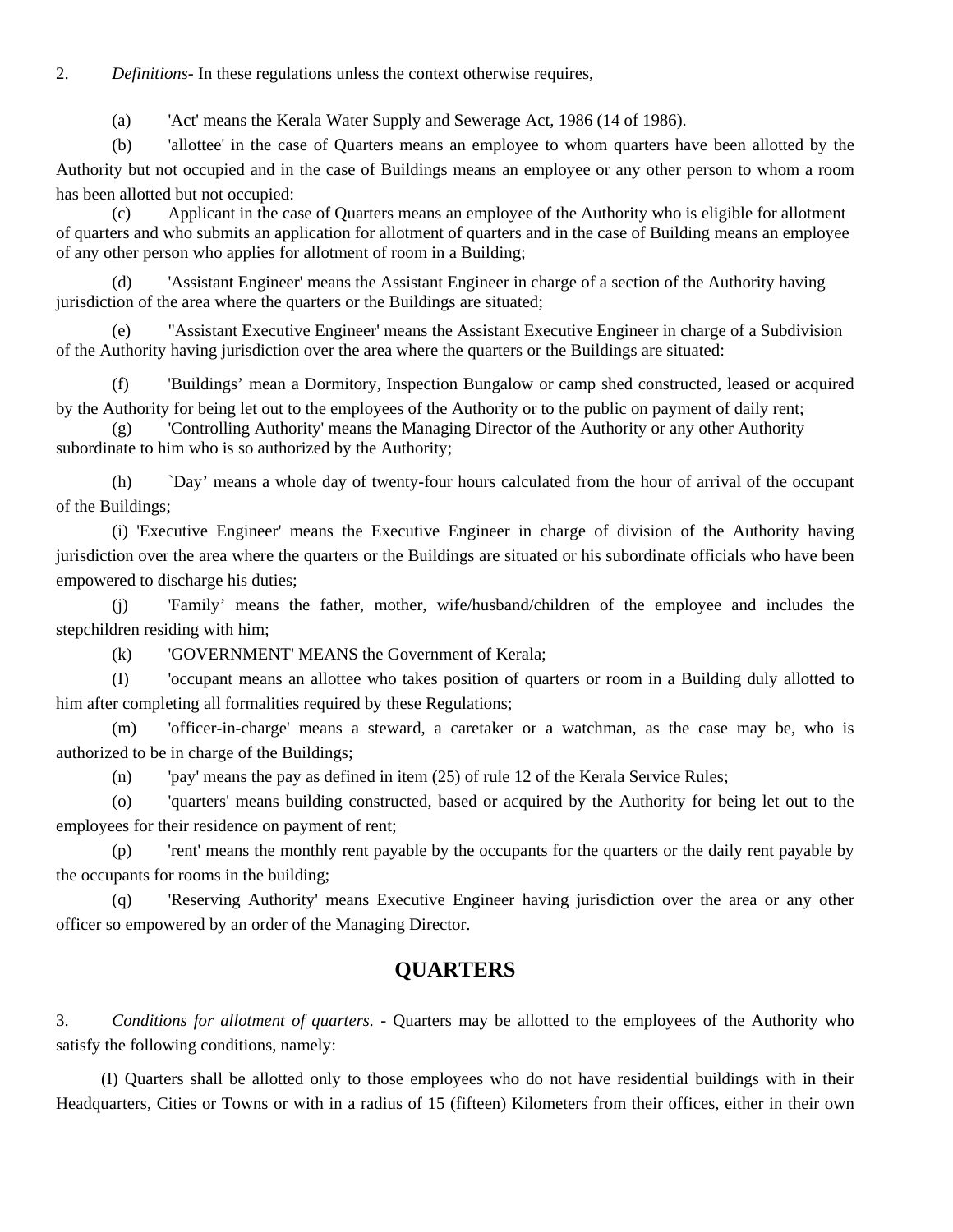names or in the names of their wife/husbands or in the name of their unmarried sons or daughters whether inherited or purchased or obtained otherwise, including that under any hire purchase scheme~

(2) Non- availability of own accommodation facilities shall be clearly and specifically stated in the relevant column in the application for allotment of quarters. In case it is subsequently detected that the statement in the application form in this regard is not true to facts, the allottee shall be liable to pay from the date of occupation of the quarters, penal rent at three times the rate of standard rent fixed for the quarters and also to eviction from the quarters forthwith and in addition' the allottee shall also be liable for disciplinary action;

(3) In case any allottee or occupant of quarters subsequently acquires or obtains any residential building in any manner the fact shall be forth with intimated by the allottee/occupant to the Executive Engineer concerned. On such intimation the allotment shall stand cancelled. The Occupant shall without fail vacate the quarters within one month from the date on which he/she acquires or obtains residential buildings;

 (4) Failure to give timely intimation as required in clause (3) shall make the allottee/occupant liable to pay penal rent, from the date of acquiring or obtaining such residential buildings till the date of vacating the quarters, at three times the rate of standard rent fixed for the quarters in addition to the other penalties including disciplinary action;

(5) Unmarried employees are not eligible for quarters. Note:- Married employees whose wife/husband is no more or is legally separated, but having depended child/ children are eligible to occupy quarters;

(6) Employees who have been evicted from the quarters for violation of the provisions of these regulations or on other grounds are not eligible for allotment on a subsequent application;

(7) Persons borne or daily wages/work charged/Contingent establishment are not eligible for quarters;

 (8) An employee whose wife/husband has already been allotted quarters elsewhere is not eligible for further allotment and occupation of quarters.

4. *Type of quarters* are *eligible for. -* For the purpose of allotment, the quarters are classified into various types as given in Appendix I.

5. *Allotment of quarters.* - (1) All quarters except the quarters meant for the Executive Engineers, shall be allotted by the Executive Engineer in charge of the quarters. Sanction from the superintending Engineer concerned shall be obtained for occupation of the quarters meant for Executive Engineers.

(2) The application for allotment of quarters shall be made in the form in Appendix II to the Executive Engineer through the head of office who shall verify the correctness of the information furnished in the application and countersign it and forward it to the Executive Engineer, as early as possible. If the applicant himself is the head of office he may forward the application to his immediate superior officer who shall forward it to the Executive Engineer.

(3) The Executive Engineer shall scrutinize the applications received by him. Defective applications. if  $\sim y$ , shall be rejected and the applicants informed accordingly, forthwith. If any application is found defective the applicant shall be given an opportunity to rectify it with in seven days and if he complies with the directions, it should be considered as valid application. All the valid applications shall be registered in a register of applications. If more than one applications are received for specific type of quarters on the same day, priority shall be given to the applicant who has been working at the place for longer period and even that being equal in more than one case, to the applicant who is elder.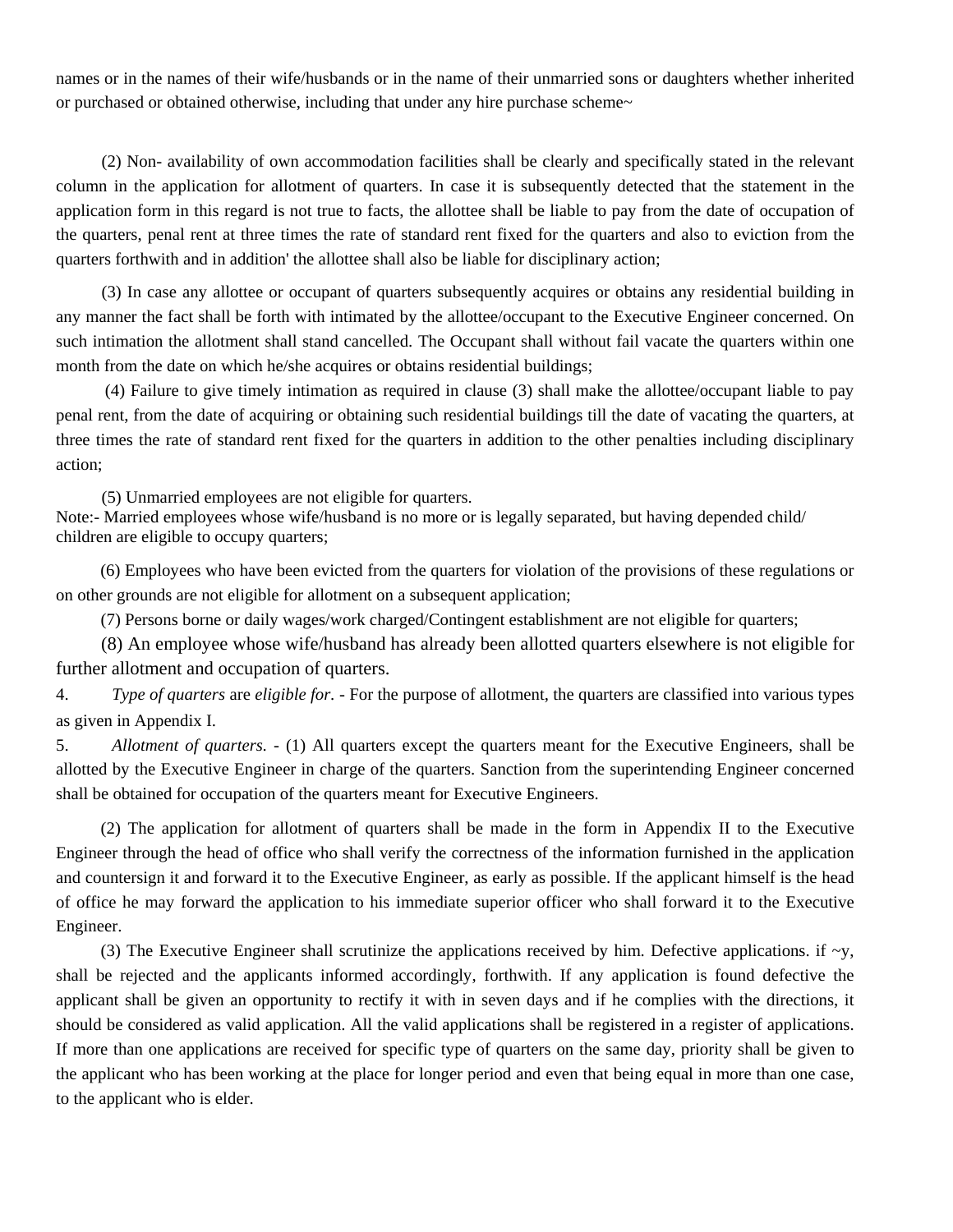(4) Separate registers or separate folios in a single book shall be maintained for each type of quarters. A separate register shall be maintained for registering the applications which have priority in allotment and such applications shall be registered in both the registers simultaneously.

(5) An applicant or occupant who, due to promotion of otherwise becomes eligible for a higher type of quarters may submit a fresh application for that type of quarters and shall be eligible for allotment of the type of quarters in the normal course according to the seniority in that group. In the case of such an applicant, he shall have claim to get the original type of quarters applied for, when his turn comes in the normal course. in the case of an occupant, he shall be allowed to continue to occupy that quarters till he is allotted a higher type of quarters.

(6) Quarters shall be allotted as soon as it falls vacant. in no case shall the allotment of a quarters be delayed for more than a week of its falling vacant.

(7) The quarters shall be allotted strictly in accordance with the priority of applications in the respective group i.e., according to the priority of applications from the respective grades of officers for the type of quarters they are eligible for in case a deviation from this provision is found absolutely indispensable to meet any extraordinary or exceptional circumstance which might justifiably warrant such a deviation, the Executive Engineer shall address the Authority pointing out the special circumstances 'of the case and shall obtain its prior orders in the matter.

(8) The allotment orders shall be issued to the applicant through the head of office concerned and dated acknowledgement obtained. The Executive Engineer and the head of office shall see that there is no delay in dispatching the allotment order to the concerned employee. The liability on the part of the allotee for payment of rent for the quarters commences after 7 days from the date of receipt of allotment order or from the date of occupation, whichever is earlier. If by any chance the allottee docs not require the quarters allotted to him, he shall intimate the fact to the allotting authority within three days from the date of receipt of allotment order. If such intimation is delayed, the allottee shall be liable to pay the rent of the quarters up to the date on which such intimation is received by the Executive Engineer subject to a minimum of one month's rent.

*Note:*- An applicant shall intimate the Executive Engineer in writing, if his application is to be cancelled due to his transfer to another station or on promotion to a cadre making him not eligible for the quarters or any other circumstances making him not in need of the quarters,. All such intimations shall be routed through the head of office with copy direct to the Executive Engineer

(9) An employees to whom the quarters is allotted shall occupy the same within 10 days of the date of receipt of the allotment order failing which the allotment shall be cancelled and the quarters allotted to the next applicant without intimation to the original allottee. In that case the original allottee shall be liable to pay rent for a minimum period of one month.

(10) Applicant who is on leave/under suspension/on deputation to services other than those under the State Government/on deputation for training at the time of issue of allotment orders shall be permitted to prolong the actual occupation of the quarters for the period of one year of till they rejoin duty whichever is earlier, if they so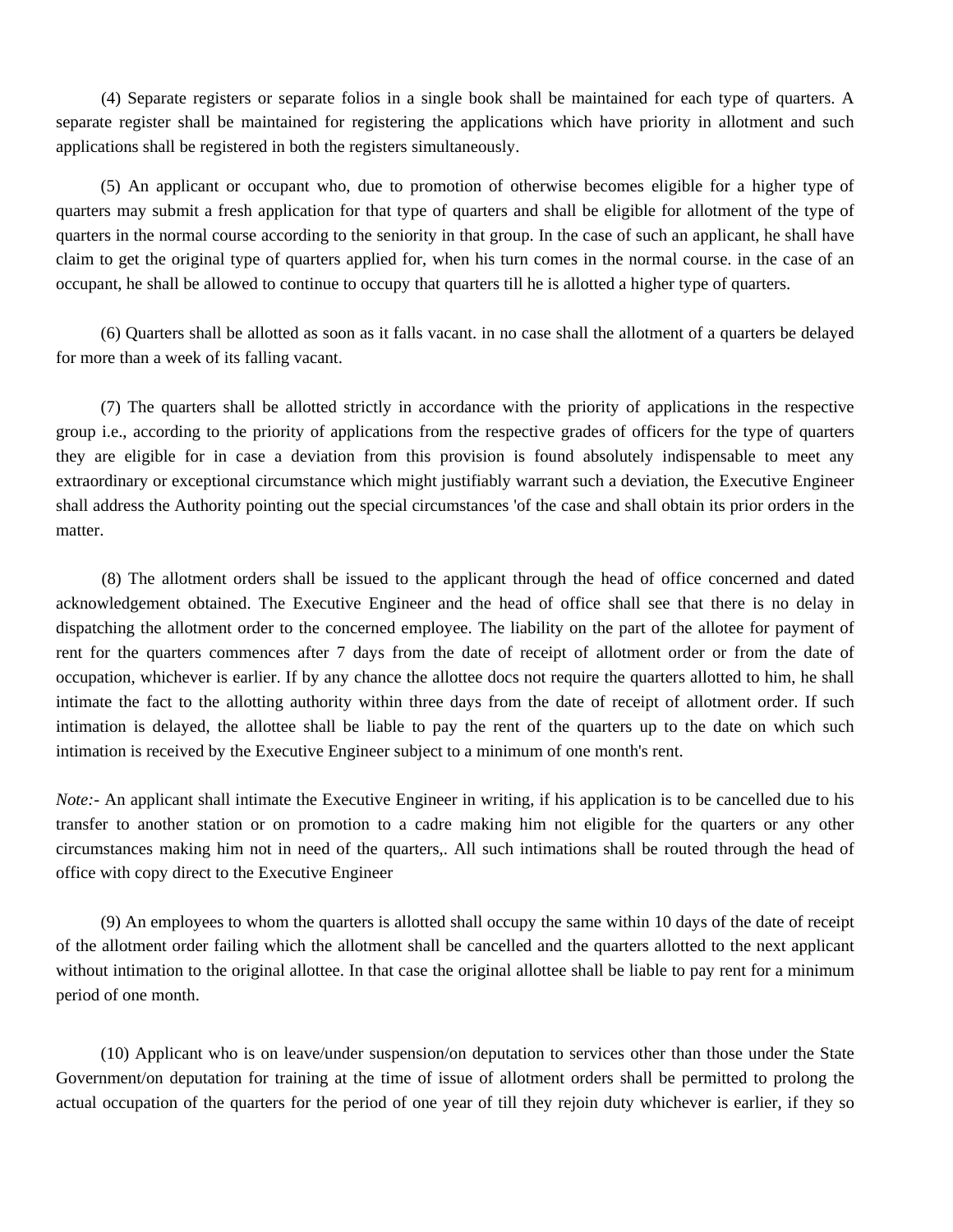request in writing to the Executive Engineer. The advance rent payable shall be remitted within the time fixed and their liability to pay the rent of the quarters shall commence one week after the receipt of allotment order.

(II) In case, where officers of the grade prescribed for a particular type of quarters are not available or where they do not require accommodation in quarters provided by the Authority, the fact being intimated to the allotting authority in writing, then such quarters may be allotted to other officers of a higher or lower grade, if any, who apply for such allotment, until an officer of the particular grade eligible for the particular type of quarters applies for allotment of that type of quarter. In the event of receiving such application, the allotting authority shall give notice to then occupant of the quarters to vacate the quarters within one month of the receipt of such notice and the occupant shall vacate the quarters within the timed limit, without raising any objection and the quarters shall then be allotted to such applicant or applicants on the basis of priority of applications, such applicant happen to be one who on any previous occasion did not want accommodation in the quarters and intimated the fact in writing to the allotting authority his application shall not be entertained and no re-allotment of quarters shall be made in his favour. If a lower type of quarters is allotted to a higher grade officer, the rent to be realised shall be 7.5 % of the maximum of the scale of pay of the officer who is eligible for the lower type of quarters or 7.5% of the pay of the officer, whichever as lower. If a higher type of quarters is allotted to a lower grade officer, the rent to be realised shall be 7.5% of the pay of the officer from time to time or standard rent whichever is higher.

(12) If an occupant due to reversion or other reasons becomes ineligible for the type of quarters allotted to him, bet only to any of the lower type of the quarters, he may submit a fresh application for the type of quarters for which he is eligible. He shall be pern1itted to continue to occupy the quarters, provided that he is willing to pay standard rent or 7.5% of the pay calculated at the rate of pay he was drawing immediately before the reversion whichever is higher. If he is not willing to this, he shall immediately vacate the quarters and wait for his turn for allotment of the quarters to which he is eligible for in the normal course.

6. *Maintenance of register of allottees.* - The Executive Engineer in charge of the building shall maintain a register of the allottees with details of the date of occupation, the date on which the building is vacated, rent collected, list of equipments, fittings etc.

7. *Priority for allotment.-* Priority for allotment of quarters shall be available to the following category of employees:

(i) Employees who are wives of Jawans serving in border areas or who were killed in action or reported missing. (To be certified by the proper military authority);

(ii) Officers who are physically handicapped. (To be certified by a Medical Officer not below the rank of an Assistant Surgeon! Assistant Professor belonging to the particular specialty):

(iii) Ten percent of the quarters inclusive of special priorities mentioned in this regulation shall be reserved for allotment to members belonging to the Scheduled Castes and the Scheduled Tribes and a ratio. of I: I shall be maintained between applicants belonging to the Scheduled Castes and the Scheduled Tribes:

(iv) Employees of the Authority who have entered into inter caste marriage (This should be certified by a Revenue Officer) not below the rank of a Tahasildar or by Misravivah Sangham):

(v) Ex-serviceman (To be proved by certificate from competent authority) *Note:*- Priority for classes (i), (ii), (iii), (iv) and (v) shall be I: I with other non priority applicants.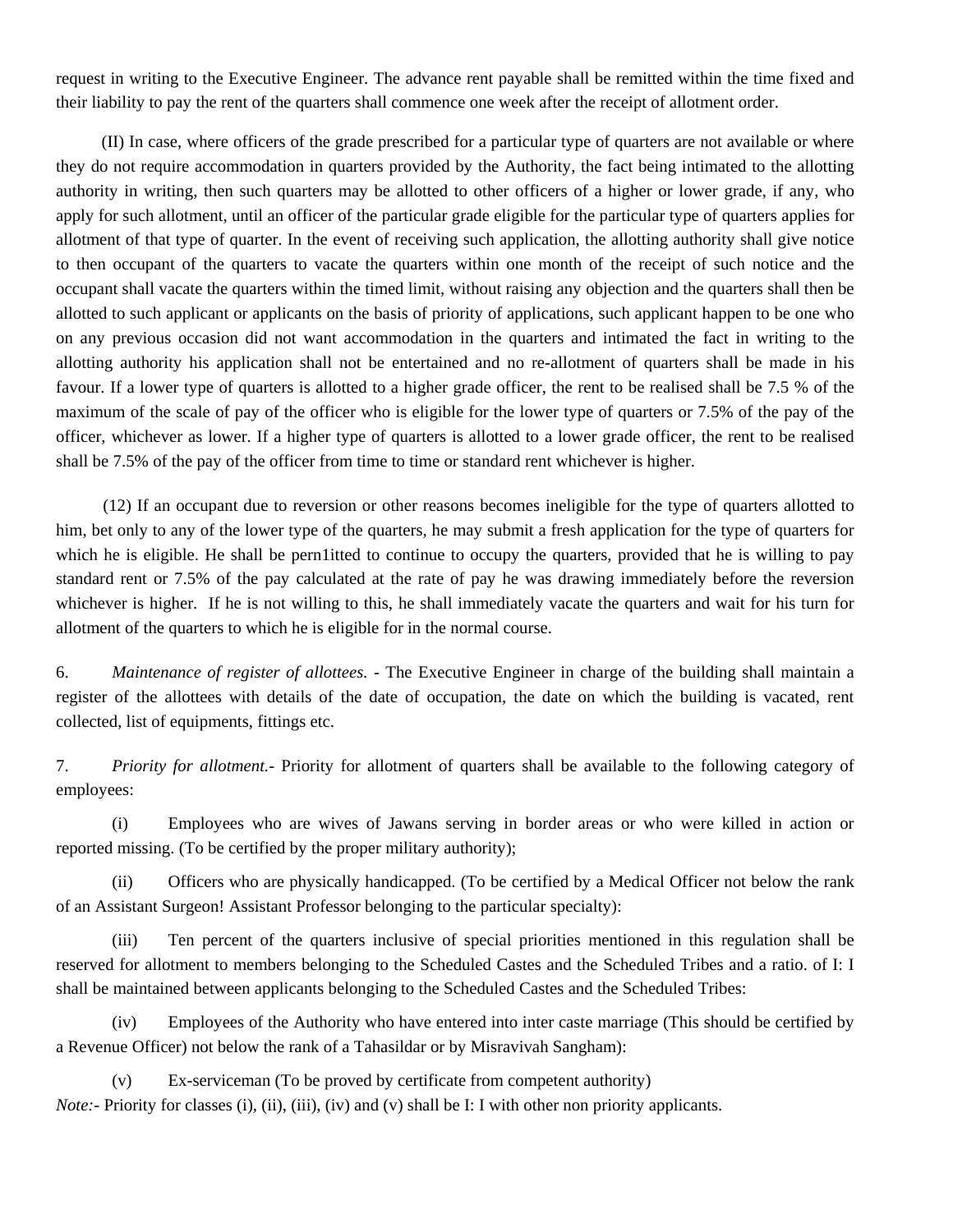8. E*xecution of agreements.-* (1) An agreement in the form Appendix III shall be executed by the allottees of the quarters before the quarters are actually occupied by them.

(2) The agreement to be executed shall be on stamp paper. The Assistant Engineer. in- charge of the quarters shall be competent to execute the agreement on behalf or the Authority and these agreements shall be recorded in his office. duly numbered and entered in a separate register of agreements.

*Note.-* If the Assistant Engineer himself is the allottee the agreement on behalf of the authority shall be executed by the Assistant Executive Engineer in-charge of the quarters.

(3) After all the requirements of these regulations for allotment of quarters are fulfilled by the allottee the key of the quarters shall be handed over to the allottee by the Assistant Engineer concerned.

9. *Payment of electricity and water charges:-* (I) Electric current charges and water charges \\ere such amenities are available. shall be payable by the occupants direct to the Kerala State Electricity Board and the Kerala Water Authority respectively or other bodies maintaining such system. Other taxes such as property tax and building tax shall be paid by the Assistant Executive Engineer in charge of the quarters

(2) An allottee shall deposit one month's rent payable by him her under sub-regulation (I) of regulation (12) of these regulation before the occupation of the quarters. This amount shall be returned to him/her after deducting the dues to the Authority. if any, and on production of non-liability certificate from the Assistant Executive Engineer concerned when he/she vacates the quarters.

*Note.* - The meter reading as on the date of occupation will be noted, and the occupant shall be responsible for payment towards further consumption charges. If, in the first bill received any charges pertaining for the period of occupancy of the previous occupant is seen included the Assistant Executive Engineer concerned shall collect the proportionate amount due nom the present occupant and settle the bill, meeting the difference from Authority's funds. The amount so advanced shall be recovered from the previous occupant.

10. *Furniture and other required materials.-* (1) The occupants shall provide their own furniture, other required materials and electric bulbs.

*Note.* - Where any item of furniture is provided by the Authority, rent for the same as fixed by the Authority, shall be payable by the occupant in addition to the rent of the quarters. In such cases no option shall- be available to the occupant for non payment of additional rent on the plea that such furniture is no used/requires by the occupant.

(2) In inventory of articles available in the quarters shall be prepared' in duplicate by the Assistant Engineer concerned and signed by the occupant and the Assistant Engineer as soon as the allottee occupies the quarters. The original of the inventory shall be kept by the Assistant Engineer and the duplicate by the occupant. The occupant shall be responsible for all articles included in the inventory until they are handed over to the Assistant Engineer at the time of vacating the quarters and an acknowledgement obtained for the same.

*Not.:*- If any article are loosed or damaged, while in the custody of the occupant, the cost there of shall be recovered from the occupant, as if it is arrears of rent. The cost of articles shall be fixed by the Assistant Engineer, at book or market value plus 10 percentage.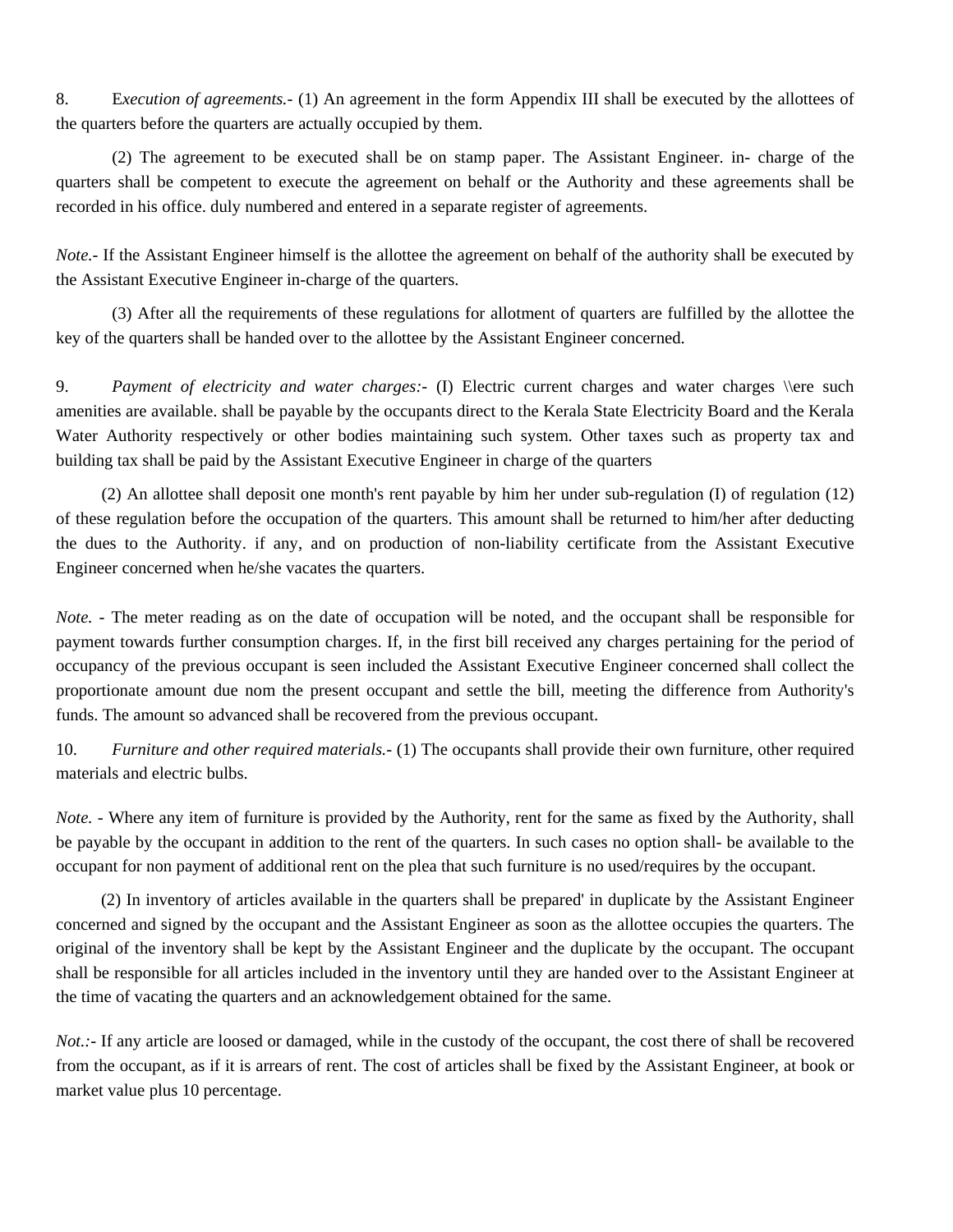11. *Liability to make good the damages.* - The occupant shall keep the quarters and premises neat and tidy and shall be liable to make good any damages to the building and its installations caused during his/her occupancy other than by normal wear and tear. Damages caused due to carelessness or in advertents of the occupant shall be repaired departmentally and cost recovered from the occupant, as if it is arrears of rent.

12. *Rent payable.-* (1) Rent payable by the occupant of the quarters shall be 7.5% of his/her monthly emoluments or the standard rent whichever is lower or the amount fixed in accordance with the provision in force from time to time~

(2) If both the husband and wife are employees of the Authority and are residing in the quarters, the allottee shall file an affidavit to the effect that both the husband and wife are employees of the Authority and that they are living together. In such cases the rent payable shall be calculated on the basis of the emoluments of the person drawing higher pay and allowance. However the rent shall be payable by he person in whose name the quarters are allotted. The allottee in such cases shall produce before ~e Executive Engineer the pay/income certificate of both the husband and wife. He/she shall intimate to the Executive Engineer concerned the change in the rate of pay of himself/herself as well as his wife/her husband. Failure to give timely intimation shall make the allottee liable to pay penal rent from the date change in pay till the date of intimation, at three times the normal rate or rent. Both the occupants shall be held jointly and several liable for payment of rent and other requirements of these regulations.

(3) House rent allowance shall be denied only to the allottee of the quarters, whether it is husband or the wife, as the case may be.

(4) The standard rent shall be fixed at 8% (eight per cent) of the capital costs of the quarters.

*Explanation.-* For calculating the standard rent for the purpose of these regulations, capital cost of the building shall be arrived at based on the rules followed in Public Works Department from time to time.

(5) Payment of rent or arrears thereof shall be made by short travel in the salary bills of officers to whom quarters are allotted.

(6) In the case of occupants who proceed on leave or are placed under suspension or are on deputation for training or higher studies, the rent payable shall be 7.5% of complete month's pay and allowances drawn by him immediately before he proceeds on leave or on deputation for training or higher studies or was placed under suspension, or standard rent, whichever is lower, and the amount shall be realized from the leave salary or subsistence allowance or deputation pay as the case may be.

13. *Vacation of quarters on transfer or retirement:* - (I) An employee occupying the quarters when transferred from the station shall vacate the quarters with in a period of one month from the date, of handing over charge of transfer. The Allotting Authority shall consider requests for grant of extension of time for occupation of the quarters on merits and may gent extension for a period not exceeding six months in all or, till the end of the academic year (30th of April), whichever is earlier on payment of rent at usual rates.

(2) The occupant shall be evicted on the expiry of the extended period. If the officer is retransferred to the station with in the permissible period he/she shall be allowed to continue without any fresh application.

*Note.* - This provision shall not apply, if the quarters are occupied by husband and wife who are both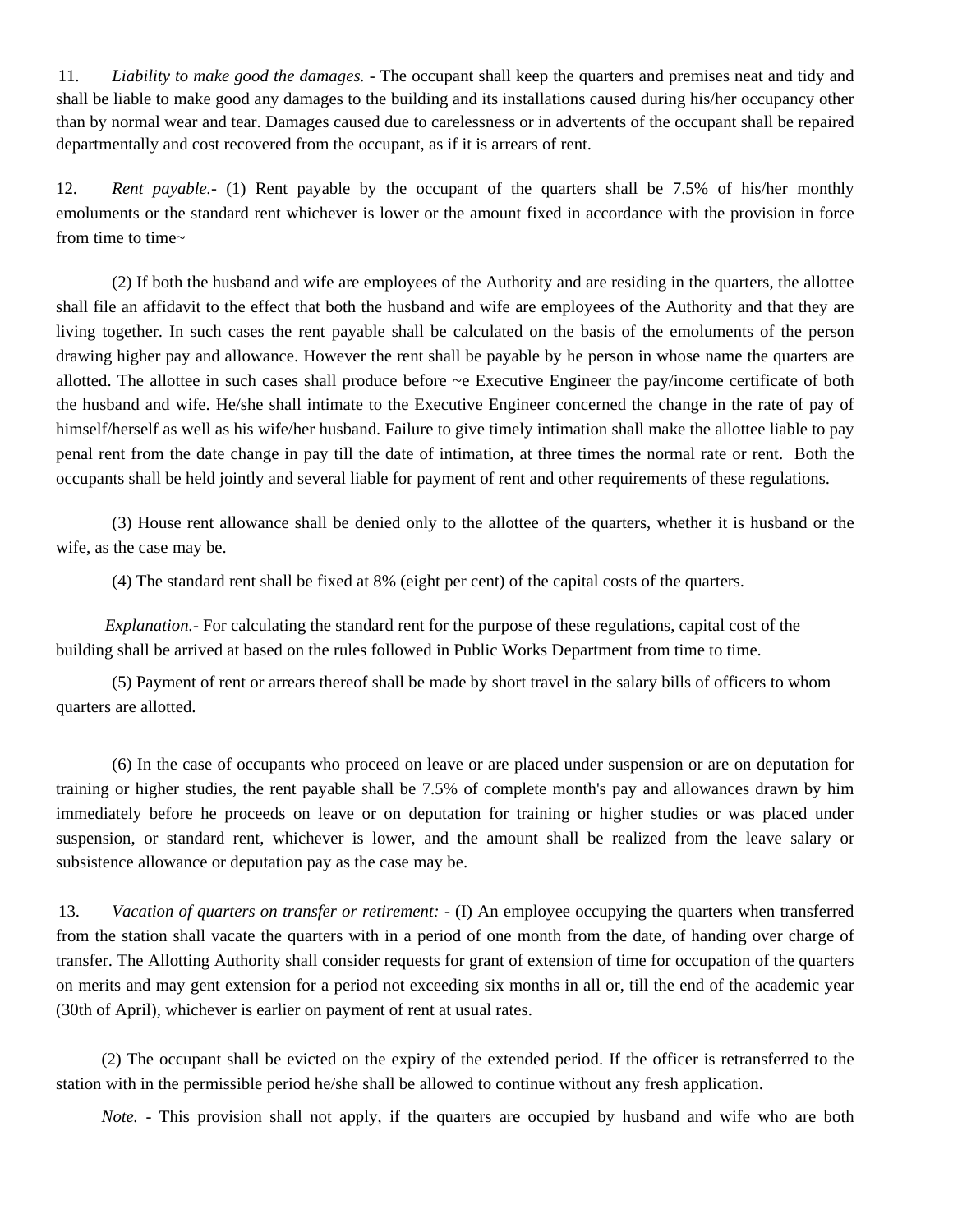employees of the Authority and if only one of them is transferred from the station. If the quarters are allotted in the name of the person transferred it shall be re-allotted in the same of the other person and rent recovery shall be effected based on the emoluments of the occupant in such cases. The formalities regarding registration of application and allotment as detailed in regulation 5 shall not be applicable in such cases of re-allotment.

(3) Employees of the Authority occupying the quarters who retire from service shall vacate the quarters on the date of retirement. If they wish to continue occupation on account of un avoidable circumstances, they shall apply to the allotting authority sufficiently early and in any case before fourteen days prior to the date of retirement. The allotting authority may consider the request for grant of extension for a period not exceeding six months in all or till the end of the academic year (30th April) whichever is earlier. No further extension shall on any score be allowed. Action shall be taken for eviction of the occupants after the extended period. If the request of the employee for continued occupation is granted he/she shall pay the standard rent in advance before 5th of every month and also give an undertaking in writing to the allotting authority agreeing that the dues to the Authority, if any, shall be recovered from' his/her. Pensionary benefits, increase he/she fails to pay the dues. If the occupant continues occupation of the quarters unauthorizedly after the date of retirement, action shall be taken to evict him/her.

(4) Where occupancy terminates due to the retirement or otherwise the officer's last pay shall be disbursed only on receipt of the certificate to the Executive Engineer concerned that no rent is due from the officer. Receipt of this certificate shall be condition President for the issue of non-liability certificate to or on behalf of the employee and the final settlement of his/ her retirement benefits or payment of gratuity/pension to the family.

(5) In case an officer goes on long leave for more than six months previous sanction of the Authority shall be obtained for the continued occupation of the quarters. In such cases, rent shall be calculated and realized at the rate prescribed in regulation 12. For the purpose of this regulation, the amount of pay drawn by the officer immediately before the commencement of the leave shall be the basis for determining the amount of rent to be realized from the officer.

(6) In the event of the death of the occupant the maximum period of continued occupation by the husband or wife who is not an employee of the Authority, or very near relative, is fixed as six months in all or till the end of the academic year, whichever is earlier from the date of death of the occupant. In such cases, rent shall be realised based on the last pay drawn by the occupant of the quarters,

*Note: -* The term 'very near relative' means the mother, father, daughter/daughters and son/sons who were wholly dependant on the deceased allottee at the time of his death.

(7) The occupants of the quarters who proceed on deputation for training or higher studies for a period of more than one year shall be required to vacate the quarters allotted to them with in one month from the date of commencement of such deputation. Such employees may on their return,' get their applications re-registered for fresh allotment of residential quarters, if they so desire. In such cases priority shall be reckoned only from the date of receipt of the fresh 'application, Employees who apply for allotment or quarters before proceeding on such deputation but not allotted with quarters in their turn at the time of proceeding on such deputation, will be allotted quarters on their return, based on the priority originally assigned to them.

(8) Any unauthorized occupant shall be evicted forthwith. For the period of unauthorized occupation. penal rent shall be levied at 3 times, the normal rate.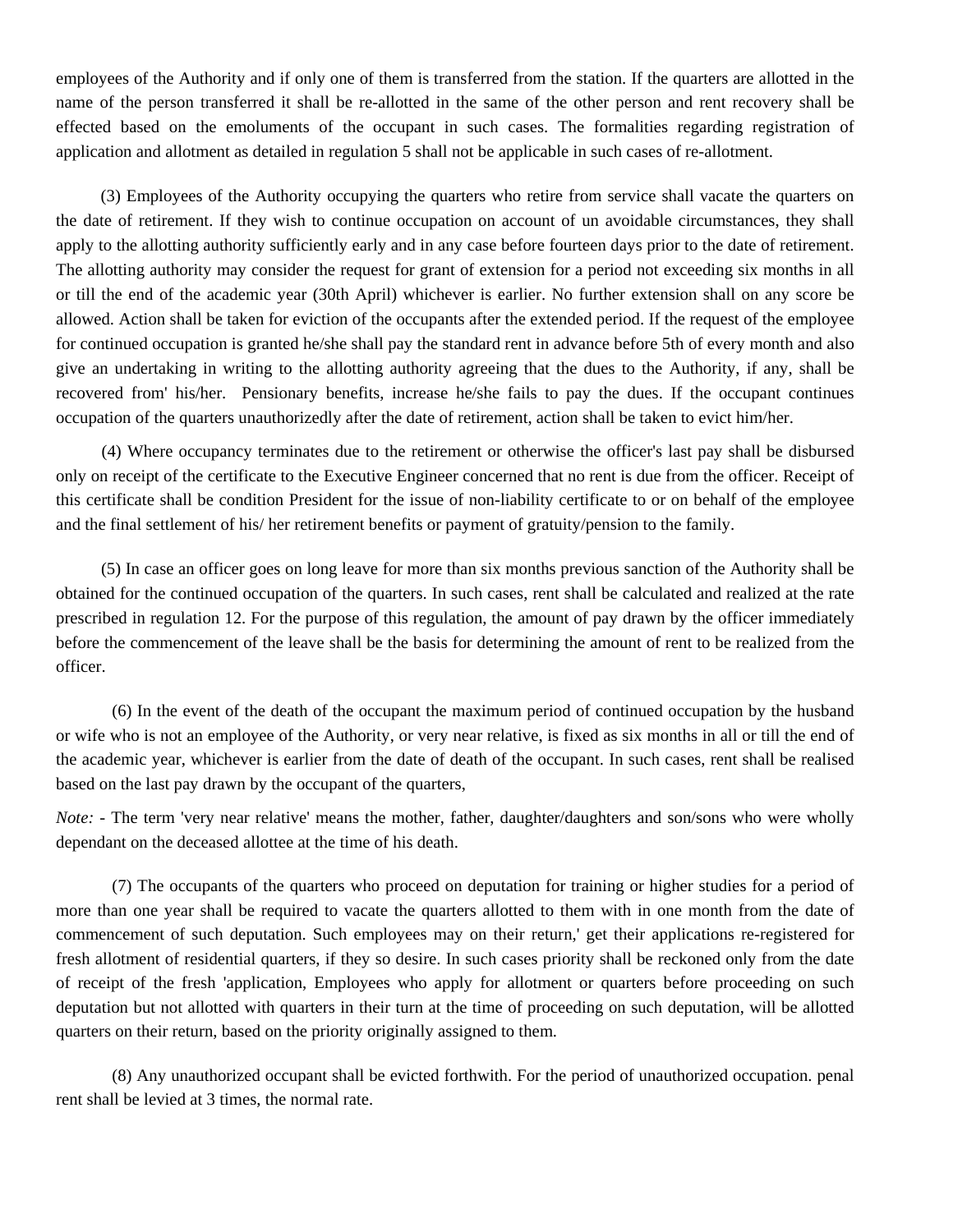14. *Advances information for vacating the quarters.-* (I) Wherever possible, the occupant shall give advance intimation to the Executive Engineer concerned about vacating of quarters. Normally this period shall be 30 days in advance of the proposed date of vacating. In any case, a minimum period of 7 days shall be insisted. If any occupant surrenders the key without any advance notice, he shall be liable to pay rent, for another 7 days also. The notice of vacating the quarters shall be sent simultaneously to the Executive Engineer and the Assistant Engineer concerned, specifying the date on which the quarters are proposed to be vacated.

(2) The Assistant Engineer concerned shall arrange to verify the condition of the quarters and other amenities provided therein jointly with the occupant, with reference to the list prepared at the time of occupation. Proper charge papers shall be prepared in duplicate and signed by the occupant and the Assistant Engineer and one copy kept .by each. If any damages or losses are noticed, the fact should, be noted in the charge papers. These shall be assessed by the Assistant Engineer within one week and details intimated to the Executive Engineer for taking action for recovery from the occupant.

(3) The occupant shall produce the latest bill and relative receipt in support of payment of electric current charges and water charges to the Assistant Engineer, at the time of vacating the quarters. The meter readings as on the date of vacating, shall then be taken by the Assistant Engineer and the amount yet to be paid by the occupant worked out. The occupant shall pay such amount to the Assistant Engineer, at the time of surrendering the key and obtain paper receipt. This amount shall be credited to the Authority's fund in the accounts of the Executive Engineer and payment of electric current and water charges shall be made or arranged to be made by the Assistant Engineer when the bills are actually received by drawing from the said fund. Balance, if any, will refunded to the occupant after settling all liabilities. If the amount recovered is found inadequate, the difference shall be met from the advance rent available in deposit and if that too is insufficient the required amount shall be met by the Authority and subsequently recovered from the occupant, as provided in regulation 26.

15. *Demand statement.* - (1) The demand statement for recovery of rent should normally reach the head of office by the 18th of each month. If due to any reasons, the demand statement is not received in time, the head of office shall effect the recovery based on the previous month's demand statement and intimate the fact to the Executive, Engineer if the occupant continues to occupy the quarters during that month also.

(2) It shall be incumbent upon the head of office to recover the amount as shown in the demand statement. If there is any real error or mistake the demand made, it may be pointed out after effecting the recovery and got adjusted in the subsequent demand.

(3) The advance rent paid by the occupant shall not normally be adjusted towards rent due. It shall be refunded, only on the basis of a certificate from the Assistant Engineer concerned that no-liabilities are due from the occupant, after the quarters are vacated and the key and other article handed over.

16. *Cancellation of allotment or violation of the regulation or agreement.* - If any occupant contravenes any of the provisions of these regulations or conditions in the agreement executed by him. It shall be lawful for the Executive Engineer concerned to cancelled allotment of quarters in his favour. The Executive Engineer shall issue a memo to the occupant setting forth the irregularities noticed and get a statement from the occupant showing cause,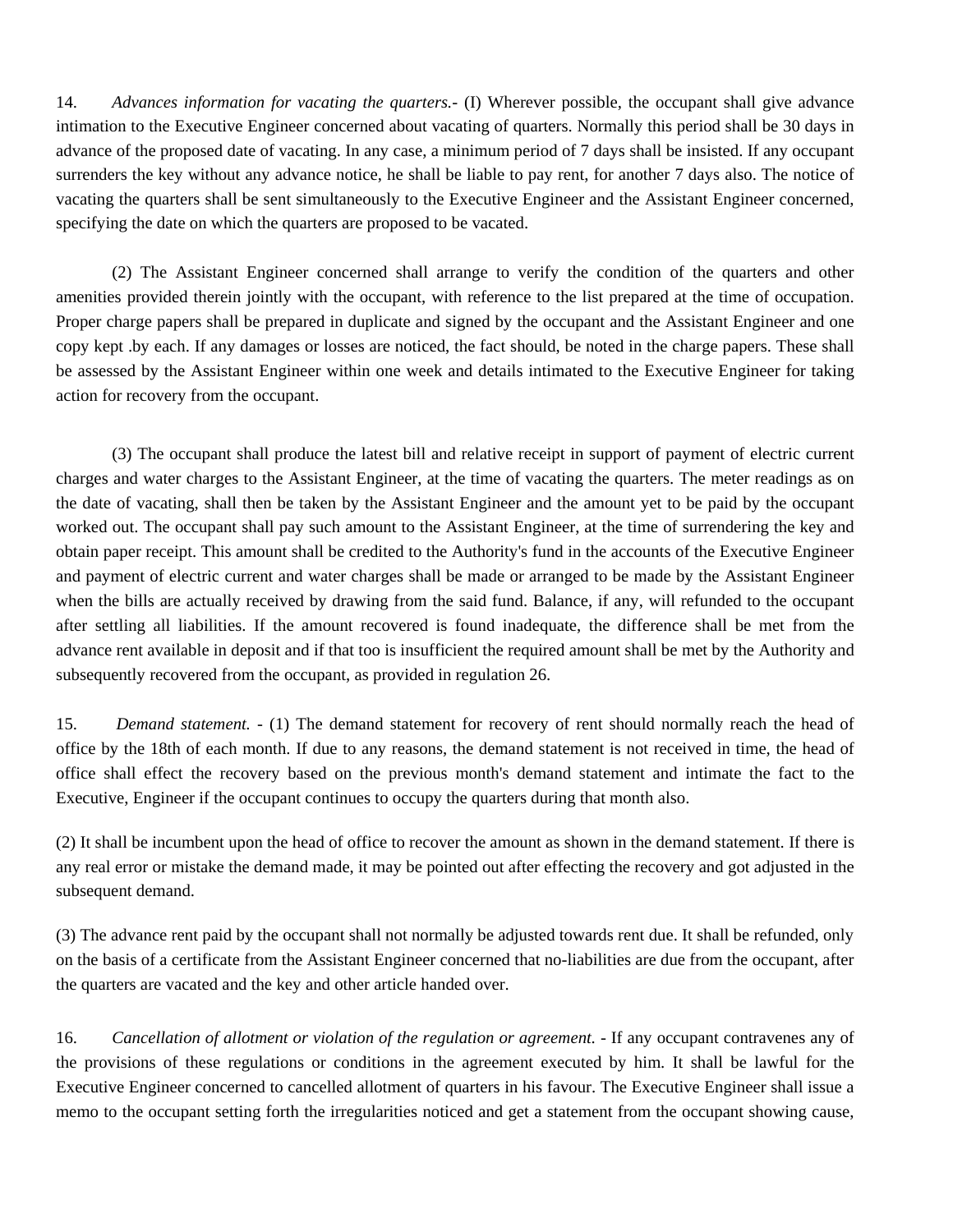if any, against the proposed to cancel the allotment. The occupant shall be bound to submit his reply within 7 days of receipt of the show cause notice. If the reply is found to be not satisfactory, the Executive Engineer shall serve a notice on the occupant through the Head of his office directing him to vacate the quarters within 30 days of the date of the notice.

*Note.* - For the period of stay in the quarters beyond the date permitted in this regulation, rent at five time the normal rate shall be recovered from the occupant.

17. *Serving of the orders of eviction.* - (1) Whenever it becomes necessary to vacate an occupant, the Head of Office shall serve the orders of eviction to the occupant as early as possible and. direct him, to vacate the quarters within the prescribed time and to produce clearance certificate to that effect from the concerned Assistant Engineer. If the occupant fails to vacate the quarters and to produce the certificate within a week of after the expiry of 30 days fixed in the notice, the head of office shall issue orders placing the occupant under suspension with immediate effect. If the head of Office himself is not competent to place the officer under suspension he shall immediately take action to get the orders of the officer competent to do so, and in any case the suspension orders shall take effect from the date after seven days on which the eviction orders are served on the occupant.

(2) The employees under suspension shall be reinstated in service only on receipt of a clearance certificate from the Assistant Engineer in charge of the quarters. He shall be deemed to have been reinstated in service the day following the day of production of certificate. The period of suspension may be regularized by the Authority competent as eligible leave excepting casual leave.

18. *Appeal against the order of eviction.* - An appeal shall lie against the order of eviction to the Authority. But filling of such an appeal shall not in any way entitle the occupant to continue to occupy the quarters. If the Authority after examining the facts of the case, set aside the order of eviction the applicant shall be eligible for registration and shall be allotted quarters next falling vacant in preference to all other registered applicants.

19. *Disciplinary proceedings against the occupant.* - If any occupant commits violation of date of regulations and, the cancellation of allotment of eviction from quarters is not considered necessary, the Executive Engineer shall intimate the head of office about the violation of the provisions of the regulations with a request to intimate departmental disciplinary proceedings against the occupant. Thereupon the head of office shall intimate disciplinary proceedings, as per the rules in force and award appropriate punishments if the occupant is found guilty. The Head of office shall intimate the Executive Engineer about the outcome of the disciplinary proceedings and the final finds of the case. **If** the Executive Engineer himself is the Head of office the disciplinary action may be taken by him.

20. *Sharing or subletting of quarters.* - (I) The quarters shall not on any account be sub-letting not shall it be shared with anybody without the written permission of the Executive Engineer concerned. Even in case where such permission is granted the liability for payment of rent shall rest on the person to whom the quarters is allotted.

(2) In the event of the death of either the husband or wife (allottee of the quarters) occupying the same quarters with the family i.e., husband and wife with children the quarters shall be allotted the surviving person (husband or wife) in case he/she is also an employee of the Authority.

21. *Addition, alteration or repair not to be done any occupation: -* (I) The occupations shall not make any additions, alterations or repairs to the quarters or any of the installations therein, even at their own cost, repairs or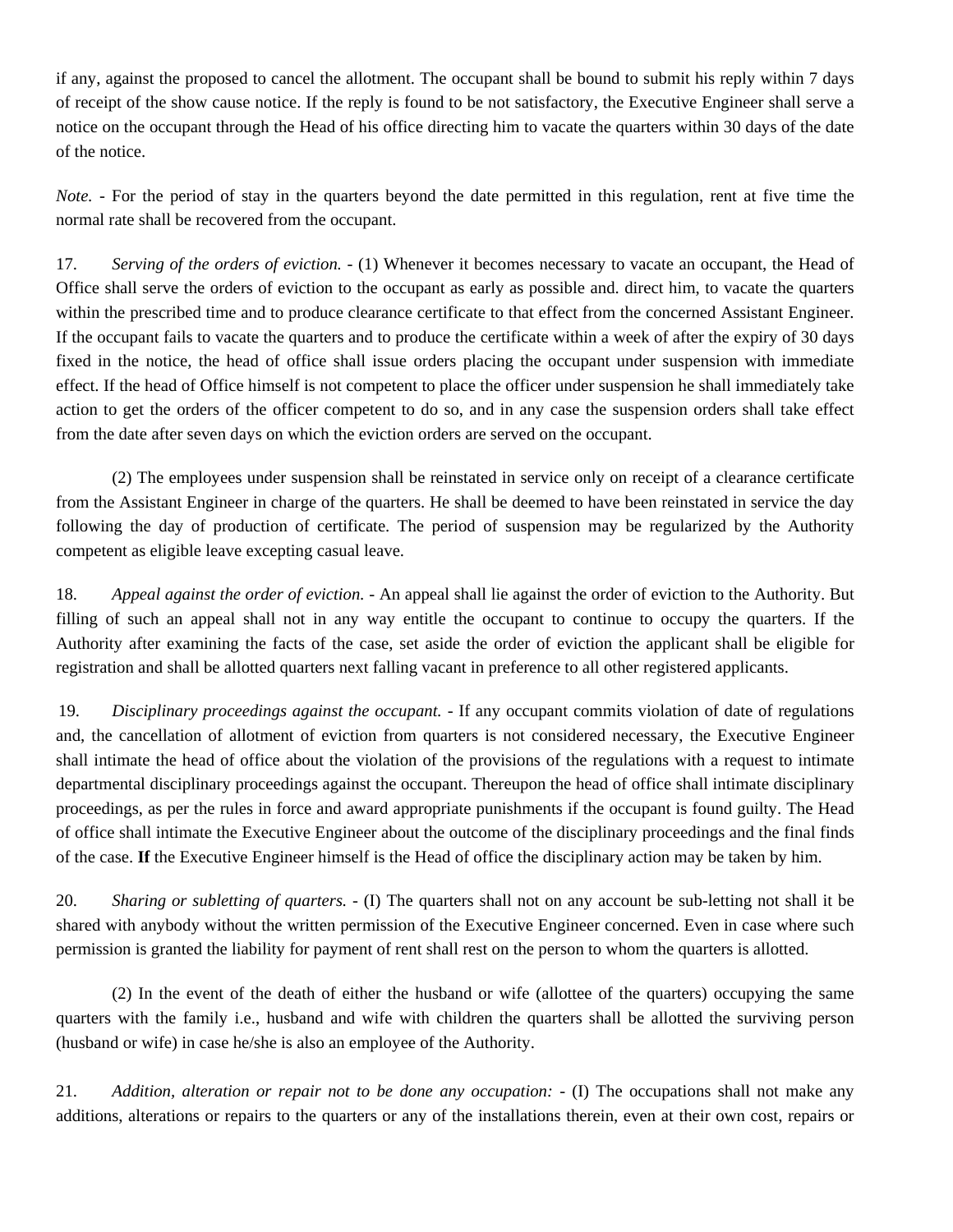replacements, required shall immediately be brought to the notice of the Assistant Engineer concerned for further action. Electrical wiring pipes laid etc shall not be interfered or tampered with.

(2) Additional amenities like installation of telephones, ceiling fans etc, at the cost of tile occupant can be provided only under the written permission of the Executive Engineer.

*Note.* -The occupants may put up at their cost temporary fence within the area of the compound, if any set apart for the quarters, for protecting garden or other vegetable plantation from stray animals for which no special sanction is required. But this may be done in consultation with the Assistant Engineer concerned.

(3) The occupant while living in quarters shall conduct himself/herself decently, without, in any way causing inconvenience to the neighbours. Unnecessary quarrels, state of drunkenness or other undesirable behavior shall be treated as misconduct, and such occupants shall be liable to be evicted on such grounds alone, without notice.

22. *Special powers of the Authority: -* Without prejudice to any of the provisions, contained in these regulations, the Authority shall have the right to refuse to register any application or to terminate any allotment already made, without assigning any reasons and in the latter case the occupant shall forthwith vacant the quarters and surrender possession as laid down in these regulations. No appeal shall be entertained on such orders.

23. *Promotion, transfer etc., to be intimated to the Executive Engineer.-* The occupants shall keep the Executive Engineer concerned informed of their promotion, transfer and changes in pay, headquarters, address etc, during the period of their stay in the quarters.

*Note:* - When the occupant proceeds on leave tour etc for more than two weeks and leaves his headquarters with family, the fact shall be intimated to the Assistant Executive engineer-in-charge, in writing.

24. *Residing without family or locking' up of quarters.* - The occupant may reside in the quarters without his/her family or keep it locked up for a maximum period of 3 months for reasons like hospitalization, confinement, vacation etc. This period may be extended up to six months in exceptional, cases, with the permission of the executive engineer in writing. But if such period exceeds six months the quarters shall be vacated and the key and building properly handed over, as provided in these Regulations. Failure to do so shall initial eviction as well as departmental disciplinary proceedings and rea1isation of penal rent at 3 times.

25. *Liability in excess of an advance.* - Liabilities, if any, against an occupant while vacating the quarters, shall be assessed and finalized within 14 days of the date of vacating. If the amount of liability is more than the advance rent available with the Executive Engineer, a special demand shall be issued to the head of office immediately. The amount as the special demand shall be recovered in cash from the pay of the occupant has been transferred the amount due shall be intimated to the new head of office in writing.

26. *Recovery of arrears. -* Notwithstanding anything contained in these regulations any amount due to the Authority from any occupant or persons occupant shall also be recoverable from his/her properties movable or immovable under the Revenue Recovery Act, 1968, as amended from time to time, as they are arrears of land revenue or in any other manner as the Authority may deem fits.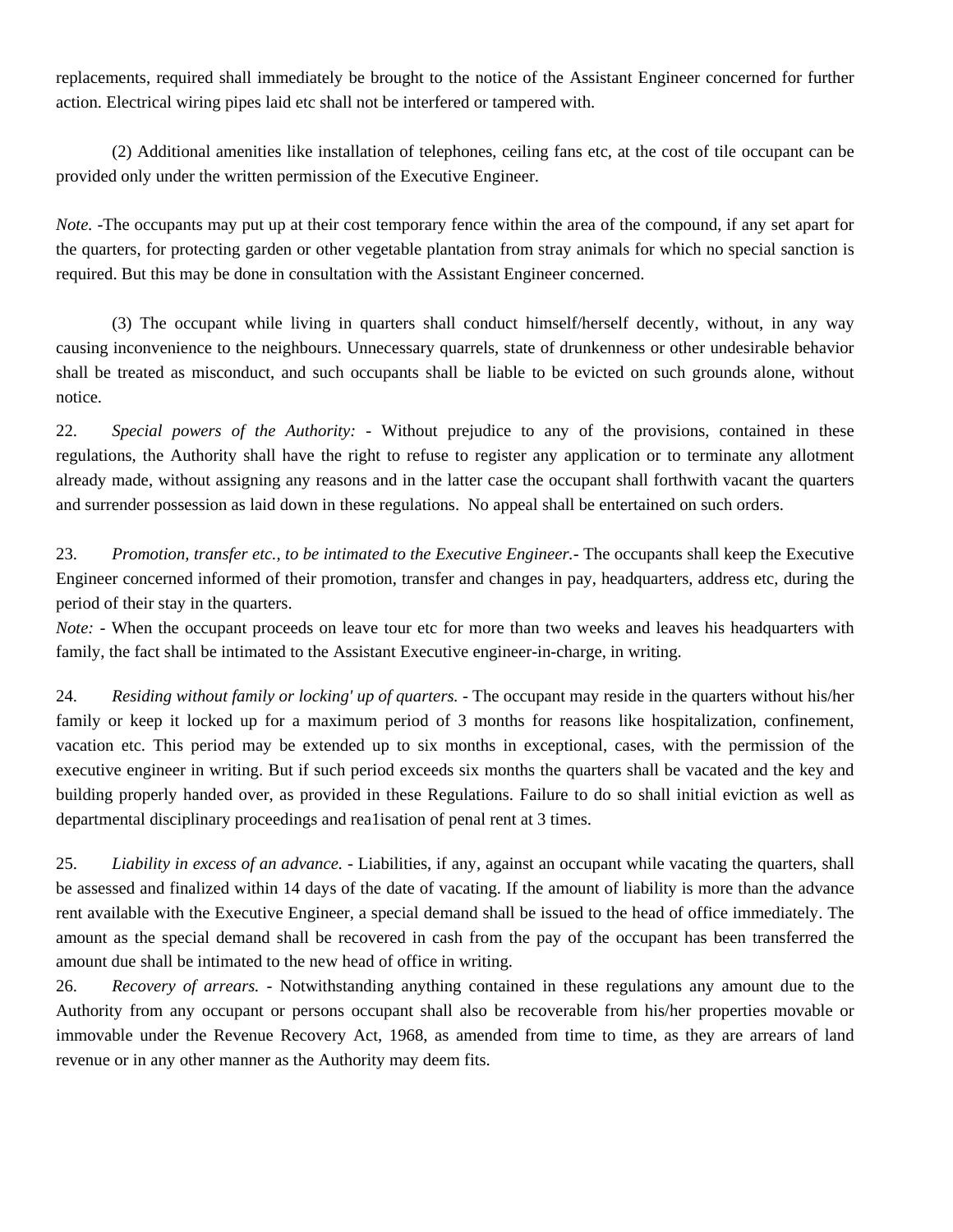27. *All occupants to be governed by the regulations.-* (I) All occupants including, those who have been allotted quarters previously, shall be governed by these Regulations hereafter.

 (2) Notwithstanding anything contained in these Regulations, the Authority may, in reserving cases, dispense with or relax the provisions of any regulations to such extent or subject to such conditions as deems fit.

#### **BUILDING**

28. *Reservation of accommodation, period of occupation, procedure of allotment, etc.-(l)* Accommodation in the buildings may be reserved for a period of 3 days of a time for members of general public, and ten days for employees of the Authority and Government Servants on Official duty, on formal application affixing a court fee stamp for value of 50 paise to the reserving authority at least 7 days in advance. The reserving Authority shall intimate the availability or otherwise of reservation to the applicant as well as the officer in charge of the Building. Employees of the Authority, Central and State Government Servants, Members of Parliament and Members of the Legislative Assembly of the State are exempted from payment of reservation fees. In the case of requests for reservation from outside the State and telegraphic request, intimation regarding the availability on reservation shall be given only if they are reply paid. In the case of persons applying for reservation from outside the State the reservation fee shall be sent by M. O. along with the application for reservation.

(2) The full amount of the occupation fees for the entire period of reservation shall be paid in advance to the officer in charge of the building before the room is occupied. In the case of extension if reservation, the full fee for the extended period of reservation shall be paid in advance before the commencement of the period of extension. No refund of the full or part of the fee paid shall be made except under clause (7) of this regulation or when for any reason not due to the fault of the occupant they are not allowed occupation for the full period of reservation.

(3) Reservation shall not ordinarily be made for more than three days at a stretch except in the case of Ministers, Members of the Authority, employees of the Authority and Government Servants on official duty. In exceptional cases the Reserving Authorities are empowered to sanction reservation up to a maximum period of thirty days. Reservation of accommodation for periods over thirty days shall be sanctioned by the Managing Director.

(4) The Inspection Bungalow and camp sheds are primarily intended for the use of the employees of the Authority traveling on official duty and shall have preferential claim for their occupation at all times and if needed, be received in advance. The ten days time limit for occupation the rooms in Buildings, provided under clause (I) above shall not be applicable to employees of the Authority occupying rooms in Inspection Bungalows or Camp sheds on official duty.

(5) Rooms in dormitories may be allotted on monthly basis to the employees of the Authority working at the same stations where the Dormitory are situated. The monthly rent payable in such cases may be calculated on the basis or daily rent prescribed in regulation 29. The time limit prescribed under clause (1) above shall not be applicable in the case of employees availing accommodation in the Dormitories on monthly basis.

(6) The allotment shall be made in the order of priority of applications and the order of precedence. The Reserving Authority shall communicate the order of reservation to the applicant as well as to the Officer-in-charge of the Building.

 (7) If it is not possible to reserve accommodation, the advance fee shall be refunded. If in any case the advance fee to be refunded has to be sent by Money Order, the Money Order charges shall be met from such advance fee and only the balance amount sent to the applicant. But the advance fee shall not be refunded if accommodation is reserved and paid for but not utilized without prior intimation.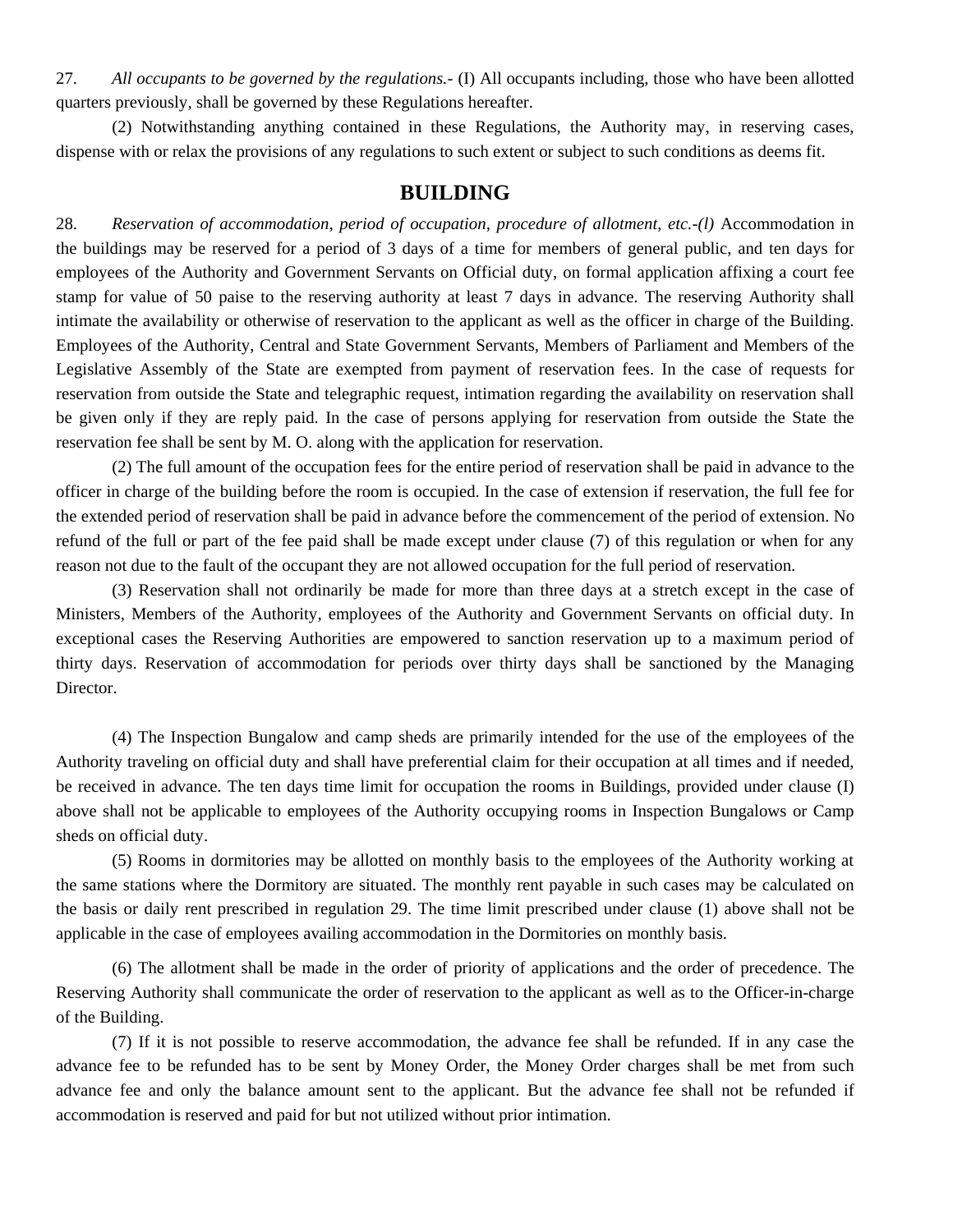(8) If the applicant does not require the accommodation for the entire period already reserved and, gives intimation to that effect to the Reserving Authority or the officer-in-charge of the Building at least 24 house in advance, rent shall be paid only for the actual period of occupation.

 (9) The Reserving Authority is competent to cancel the reservation once made, without assigning any reason whatsoever.

(10) If the person who has reserved the room does not occupy the same within six hours on the first day of reservation to occupy the room, the officer-in-charge of the building may allot such room to others, according to priority of applications and the order of precedence.

(11) A person who has not reserved accommodation may be allowed to occupy a room if its available on his arrival if it is not reserved for anybody under proper authority. In such cases also the occupation fee in full for the period of occupation shall be paid in advance before commencement of occupation.

29. *Rate of rent in Buildings. -The* rate of rent for occupation of room in the Buildings are as follows:

#### *A. Buildings other than camp shed at Sabarimala*

| (a) | (i)  | Chairman, Members of Kerala Water Authority,                 |                     |
|-----|------|--------------------------------------------------------------|---------------------|
|     |      | Ex-chairman, Ex-members of Kerala Water Authority,           |                     |
|     |      | Officers of Kerala Water Authority, retired officers of      |                     |
|     |      | Kerala Water Authority/Public Health Engineering Department. | $Rs. 5.00$ per day  |
|     | (ii) | For additional members                                       | Rs. $3.00$ per day  |
| (b) | (i)  | Officers of Government Department and other                  |                     |
|     |      | Public Undertakings.                                         | Rs. $10.00$ per day |
|     | (ii) | For additional members                                       | Rs. $5.00$ per day  |
| (c) | (i)  | Others                                                       | Rs. 15.00 per day   |
|     | (ii) | For additional members.                                      | $Rs. 5.00$ per day  |

#### *B. Camp shed at Sabarimala*

| (a) | (i)  |                                                            |                        |  |  |  |
|-----|------|------------------------------------------------------------|------------------------|--|--|--|
|     |      | Kerala Water Authority, Ex-Chairman and Ex-members of      |                        |  |  |  |
|     |      | Kerala Water Authority, Officers of Kerala Water Authority |                        |  |  |  |
|     |      | and retired Officers of Kerala Water Authority / Public    |                        |  |  |  |
|     |      | Health Engineering Department.                             | $Rs. 10.00$ per day    |  |  |  |
|     | (ii) | For additional members                                     | Rs. 5.00/day per head  |  |  |  |
| (b) | (i)  | Officers of the Government Department and other            |                        |  |  |  |
|     |      | Public Undertakings                                        | $Rs. 20.00$ per day    |  |  |  |
|     | (ii) | For additional members                                     | Rs. 10.00/head per day |  |  |  |
| (c) | (i)  | Others                                                     | $Rs. 60.00$ per day    |  |  |  |
|     | (ii) | For additional Members                                     | Rs. 15.00/day per head |  |  |  |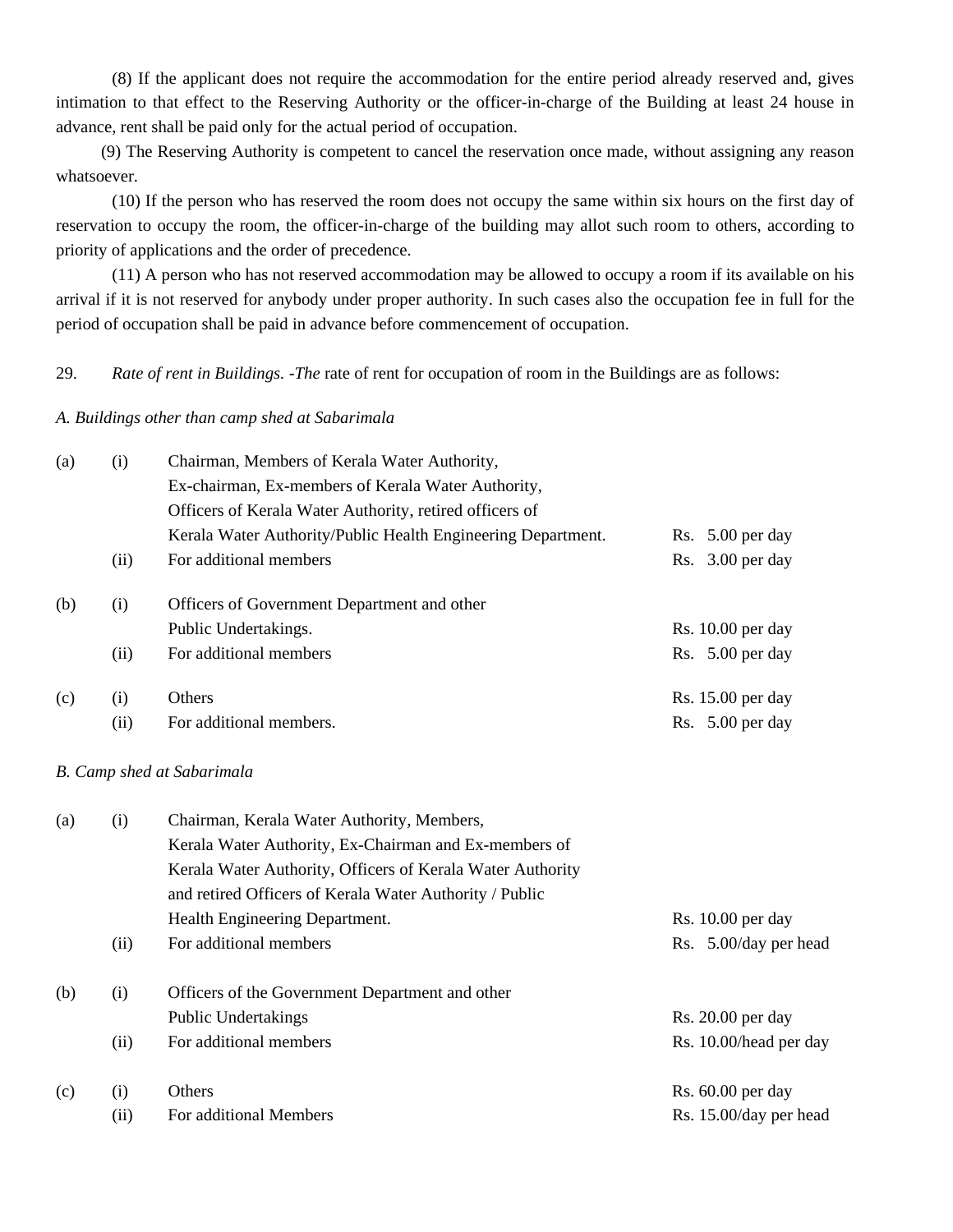#### *C. Dining hall and corridors*

Kerala Water Authority staff/Officers of Government Departments Rs. 5.00/day per head Other Pilgrims Rs. 15.00/day per head *Note.* -The number of additional members referred to above shall be limited to a maximum of 3 persons per suite or room. There shall be no charge for children below the age of 12 if no separated bed is used.

30. *Safety of articles and installations in the building and penalty for damages caused* -(1) A list of articles available in each room showing the value of each article shall be kept in each room.

(2) Persons occupying the room are expected to exercise due consideration and care for the rooms and furniture. Any defacing of the walls or willful damage to or spoiling of the furniture shall render the occupant liable to expulsion from the building besides payment of damages assessed by the Controlling Authority. The officer-incharge of the building shall bring to the notice of the Controlling Authority or any other authority who is authorized by the Controlling Authority in this behalf any damage for fixing the cost of the damage.

(3) The occupant shall bring to the notice of the officer-in-charge of the building any damage or fault noticed at the time of his occupation. Subsequent complaints regarding such damage or fault shall not be entertained.

(4) The full value of the articles damaged or broken by the occupant or his servant shall be realized in cash from the occupant before vacating the room. The amount so paid shall be entered in the remarks column of the Register.

31. *Payment of dues:- The* bills for the buildings, prepared and signed by the. Controlling Authority shall be paid in cash on presentation. Under no circumstances occupants may leave or cause their luggage removed from the buildings before all accounts are finally settled.

32. *Electric lights and fans.-The* occupants shall arrange to switch off the lights and fans in the room when not required or when absent from their rooms.

33. *Electric Gadgets or contravenes: - No* electric appliance other than those supplied such as table fans and table lamps shall be fitted for operation in the rooms without first informing the officer-in charge of the building in writing and obtaining his written permission. Additional use of electric power shall be charged *for* as extra in accordance with the estimated consumption of electric energy.

34. *Radios and Television:*- Radios and televisions or any other musical or noisy instruments shall not be played after 10 0' clock at night and even when played before that time shall not create disturbance to other occupants in the same building.

35. *Infections* Diseases.-Visitors who are suffering *from* infections diseases shall not be given accommodation or served meals in the building. In any resident gets an attack of any infections disease, be shall inform the fact to the officer-in-charge of the building so that accessory steps *for* assistance may be taken immediately. In such cases the officer-in-charge of the buildings shall immediately render whatever help he can in the matter.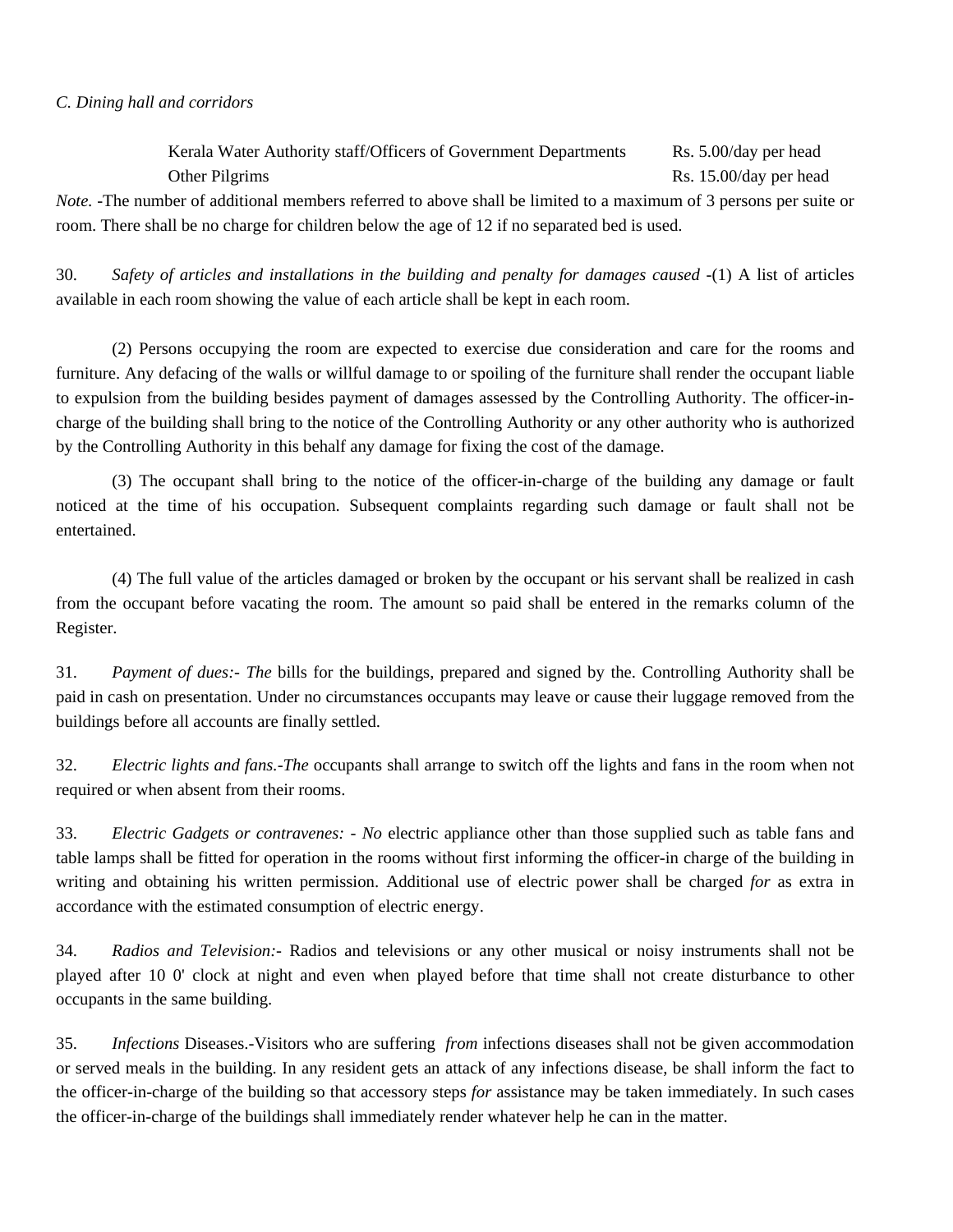36. *Safety of money and valuable articles*.-Occupants shall not keep any articles of value or money carelessly in their rooms but, keep all such articles under lock and key. The Authority shall not be responsible *for* any loss in case of theft or damage done to the occupant's property in case of accident or fire or through any other cause.

37. *Maintenance of accounts, issue of receipt etc.* -The officer-in-charge of the building shall kept the accounts of the incomes received by him *from* the buildings properly. The officer-in-charge of the building shall issue proper printed receipt for each and every amount received by him. If there is any refund, the acknowledgement of the party and the amount refunded shall be got entered in the occupation register. Special *fees* payable if any, shall also be entered in the occupation Register.

38. *Rates for pitching tents, vehicles, etc.* - (I) For pitching up tent in the premises of the building, the previous sanction of the Controlling Authority or his subordinates authorized *for* the purpose, shall be. obtained. Charges at the rate of 5 Rupees per day per tent up to 300 sq. ft. ground coverage and 7 Rupees per Lay *for* bigger tents shall be realized.

(2) Vehicle shall be accommodated in the building compound free of charge to the extent of one vehicle per occupant.

 (3) Any traveler occupying the building with commercial vehicles *for* sale, vehicles loaded with articles intended *for* sale or advertisement shall in addition to the occupation fee pay *for* each such vehicle an amount equivalent to what he would have to pay *for* his occupation of the building.

39. *General:- (* 1) Servants quarters shall be provided if available and. their accommodation shall be charged at the rate of Rs. 5 for each person per day.

(2) Every occupier of a building on entry is required to write his full name and address in a register kept for the purpose in the building. He shall specify the number of persons occupying the room and their family relationship with the occupant. The date and time of arrival, time of departure, the total amount paid by him, etc., shall also be written. He shall also sign the register as an indication that he is willing to abide by these regulations.

Note.- The Controlling Authority shall maintain a Register providing columns for the above purposes and for other items if any, in each building.

(3) No articles shall be removed from the building except under the orders of the Controlling Authority nor shall the Building be occupied by any person other than bona fide travelers.

(4) The articles provided in a room shall not be removed to other rooms for the convenience of the occupants.

(5) A suggestion book shall be maintained in each building for the occupants to write their complaints, if any, and suggestions and recommendations etc., for the better working of the Travelers Bungalow. The Controlling Authority shall arrange to have these suggestions examined and important points brought to the notice of the Authority for orders, at least once in a year.

(6) Authority employees attached to the buildings are forbidden from asking for tip from occupants. Visitors shall not pay any tip to the servants. Servants found soliciting for tips shall be liable for punishment. Any inconvenience or difficulty caused to the occupants by the act of the employees attached to the building should be brought to the notice of the Controlling Authority and remedy sought for.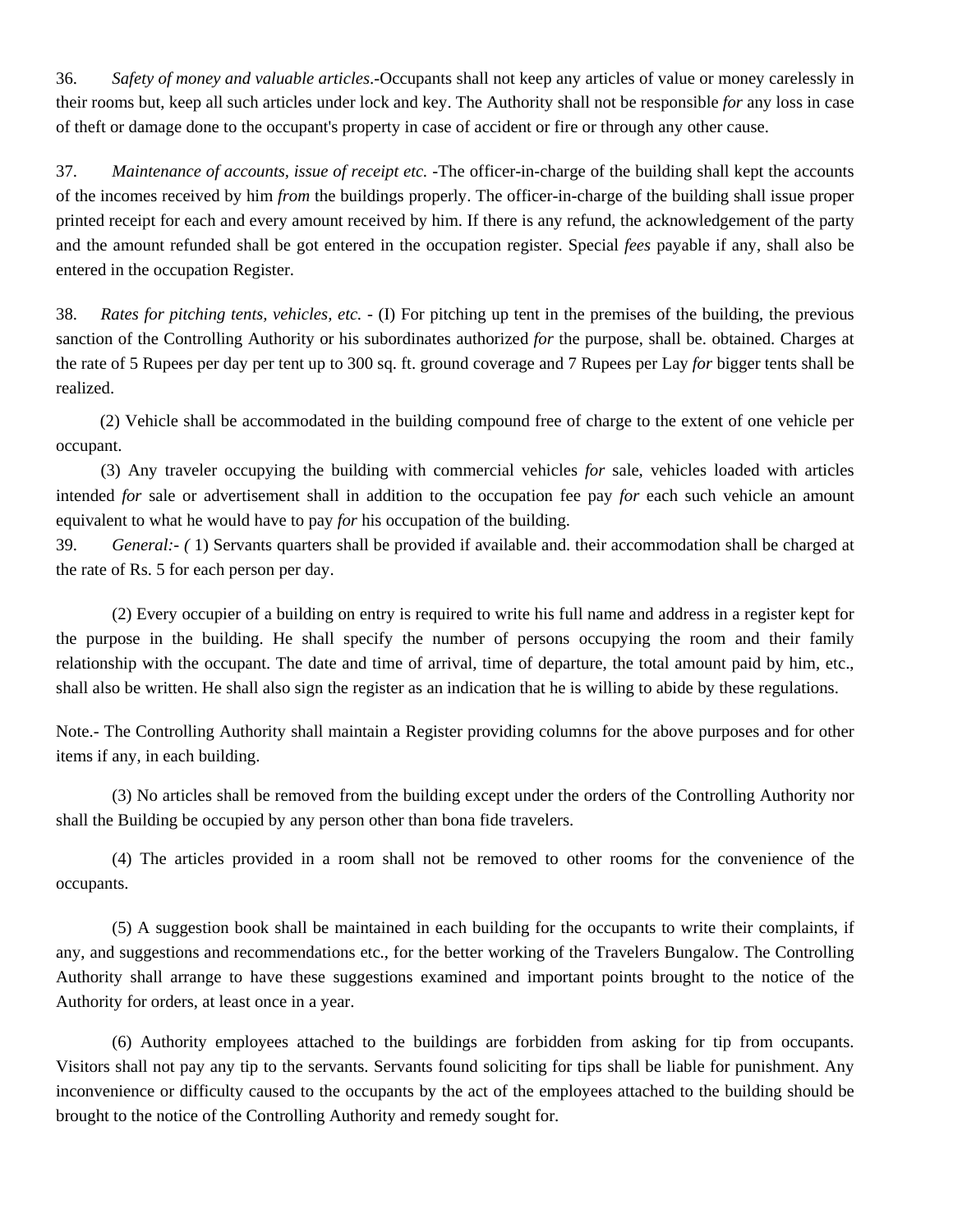(7) No requisition from the occupants or visitors for the management of furniture, carpet etc. in the rooms shall be entertained.

(8) Holding of conferences, seminars, meetings etc., in the buildings shall not be permitted.

(9) A list showing the names and designation of the servants posted in the building shall be placed in a conspicuous place for the information of the occupants.

(10) The rooms of the buildings shall be numbered and details regarding occupants in each room displayed in a convenient place for the information of the travelers. The details regarding the vacant rooms, if any shall also be so displayed.

 (11) No dealers or their representatives are allowed to peddle their way or enter any residential or public rooms in the buildings.

 (12) The rate of rent and other charges applicable .to the building shall be displayed in each building in a conspicuous place for the information of the travelers.

(13) A copy of these regulations shall be kept in each building for the information of the occupant.

40. *Special powers of the Reserving Authority:-* Notwithstanding anything contained in these regulations, the Reserving Authority shall have powers to reserve the building for any person, to cancel the reservation once made and to direct the occupant to vacate at 'any time without giving any reason whatsoever.

41. *Catering charges:-* Charges for catering, if any, provided in the building and the share of the receipts creditable to the Authority 'shall be at the rates prescribed by the Authority from time to time. Bills shall be issued by the caretakers in the prescribed form.

42. *Identification.- The* occupants/visitors on tour on official duty are expected to prove their identity on the request of the Controlling Authority of the building presenting their identity card issued in the form given in 'Appendix IV'.

By order of the Governor,

N.V. MADHAVAN Secretary to Government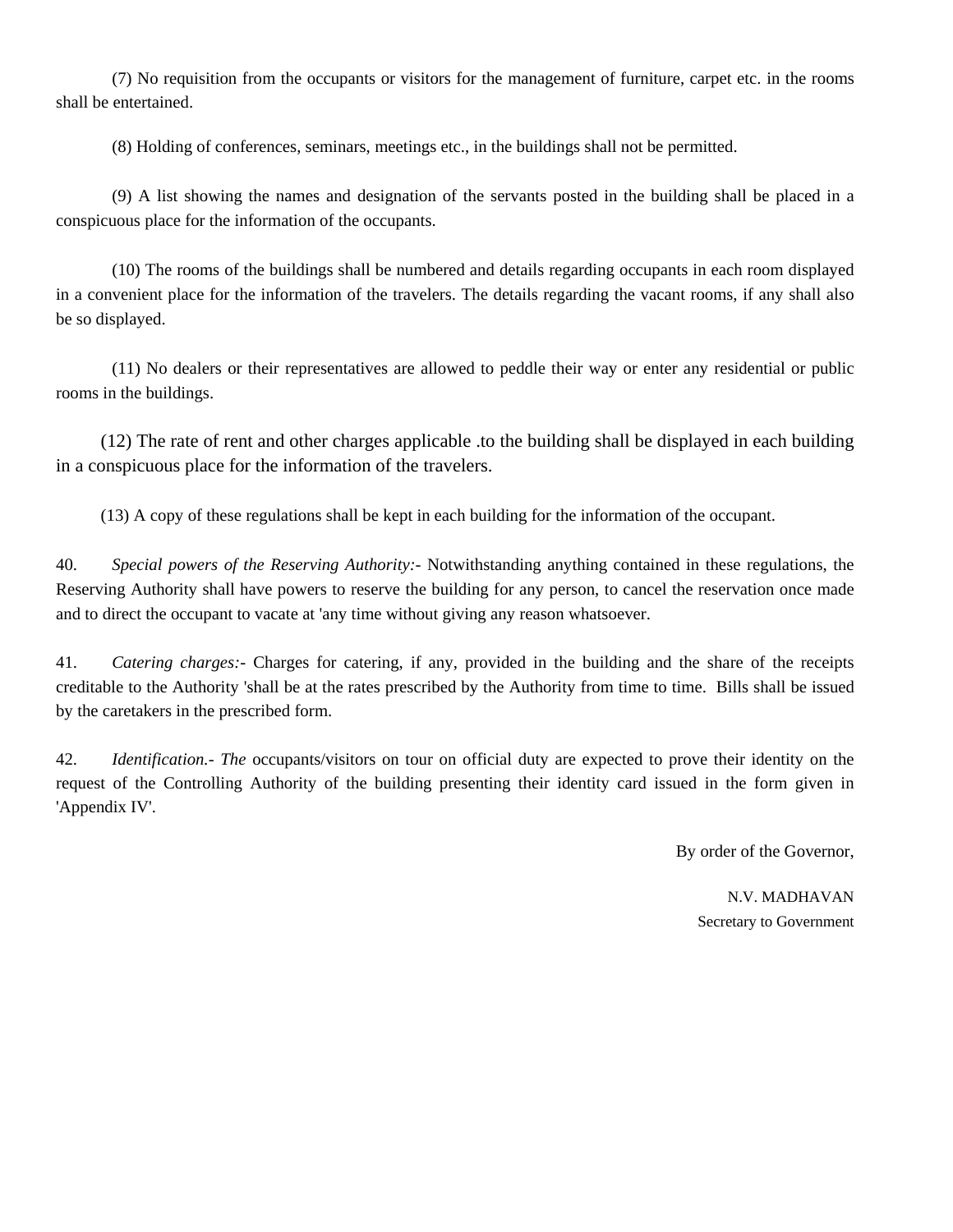## **APPENDIX I**

| Type No.                    |          | <b>Grade of Officers</b>       | <b>Plinth area</b>   | No. of family<br>Per quarters/flat | <b>Remarks</b>                          |
|-----------------------------|----------|--------------------------------|----------------------|------------------------------------|-----------------------------------------|
| (1)                         |          | (2)                            | (3)                  | (4)                                | (5)                                     |
| I. Single storied quarters: |          |                                |                      |                                    |                                         |
|                             |          | I. Officers drawing pay up to  |                      |                                    |                                         |
|                             | Rs. 900  |                                | 37.42 M <sup>2</sup> | families                           | Row type<br>Units                       |
|                             |          | II. Officers coming under the  |                      |                                    |                                         |
|                             |          | pay scales of Rs. 901-to 1700  | 57.71 $M^2$          | 2 families                         | Duplex type                             |
| III.                        | do       | Rs. 1701-2500                  | 84.10 M <sup>2</sup> | do                                 | do                                      |
| IV.                         | do       | Rs. 2501-2700                  | $109.43 \text{ M}^2$ | do                                 | do                                      |
| V.                          | do       | Rs. 2701-3000                  | 142.12 $M^2$         | do                                 | do                                      |
|                             |          | VI. Officers drawing pay up to |                      |                                    |                                         |
|                             | Rs. 3000 |                                | 233.01 $M^2$         | 1 family                           | Single unit two storied.                |
|                             |          |                                |                      |                                    | Approved design is inclusive of garage. |

# **Classification of Residential Quarters for Authority Employees**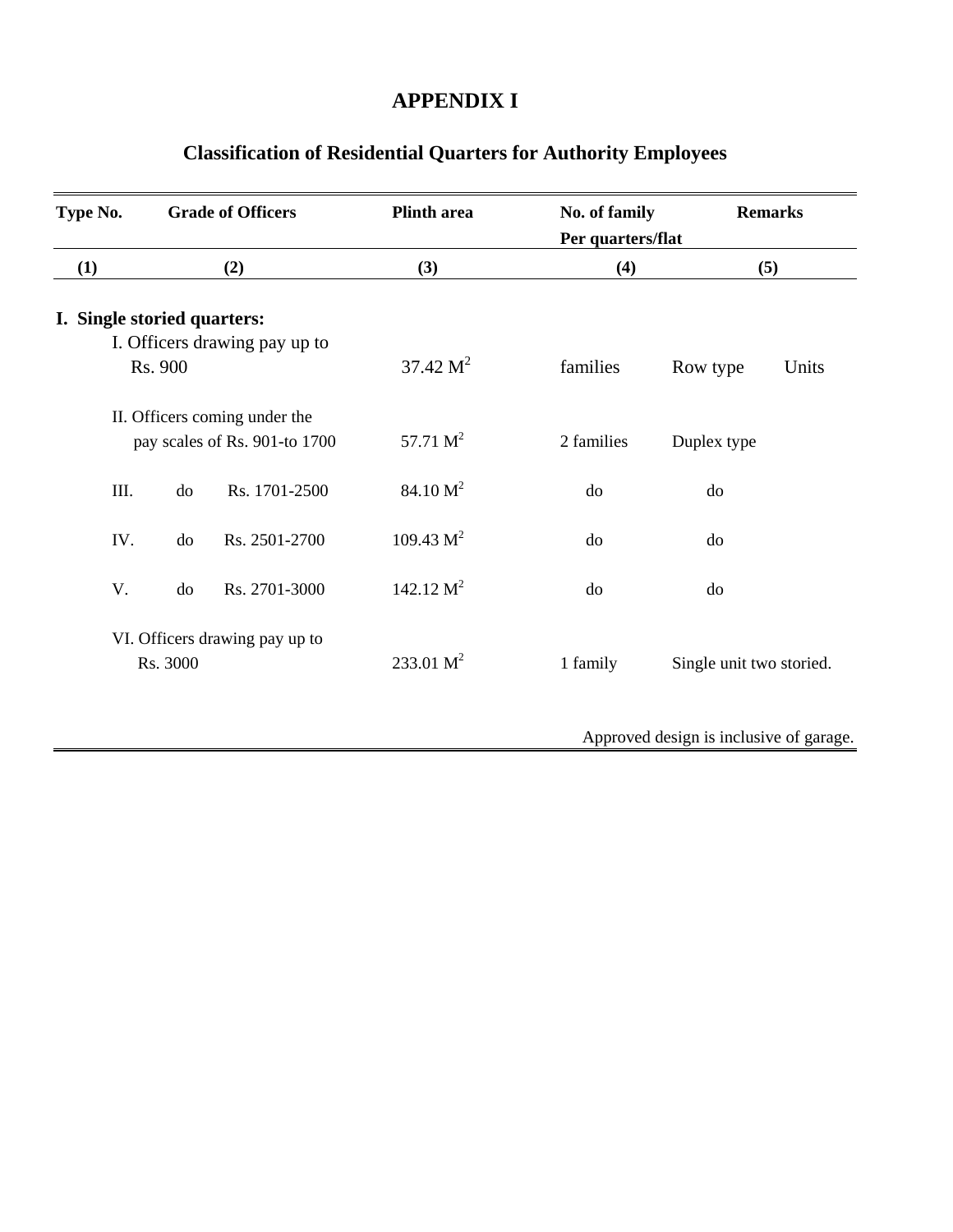## APPENDIX II

#### [Referred to at sub regulation (2) of Regulation 5]

| 1. Name of applicant                                                                                                                                                                                                                                                                                                                              |  |
|---------------------------------------------------------------------------------------------------------------------------------------------------------------------------------------------------------------------------------------------------------------------------------------------------------------------------------------------------|--|
| 2. Office in which employee                                                                                                                                                                                                                                                                                                                       |  |
| 3. Pay & Scale of pay 4. Date of birth                                                                                                                                                                                                                                                                                                            |  |
| 5. Permanent Home address<br>(With Village Taluk & District)                                                                                                                                                                                                                                                                                      |  |
| 6. Whether married and proposes to<br>occupy quarters if allotted with family                                                                                                                                                                                                                                                                     |  |
| 7. Whether husband/wife is employed<br>and if so particulars regarding place<br>of employment, pay and scale of pay                                                                                                                                                                                                                               |  |
| 8. Whether owns a house within his/her<br>headquarters, cities of Town or within a<br>radius of 15 (fifteen) kilometers from his/her<br>office either in his/her/wife/husband as the<br>case may, or in the names of their children,<br>whether inherited or purchased or obtained<br>otherwise, including that under any hire<br>purchase scheme |  |

9. Type of building required I or II or III or IV. :

## **Declaration**

 **I,** .................................. (Name) .............................. (Designation) etc. have read and understood the provision of the regulation for the allotment and occupation of Quarters, 1 hereby declare that I shall abide by the said provision and all other rules, Authority may, from time to time, make in this regard. The information furnished by the above or all the particulars furnished are found to be incorrect or mala-fide. I shall be liable for disciplinary action under the relevant rules in force.

Place: Signature: Signature: Date: Designation:

> Countersigned by the Head of Office / Department Name & Designation: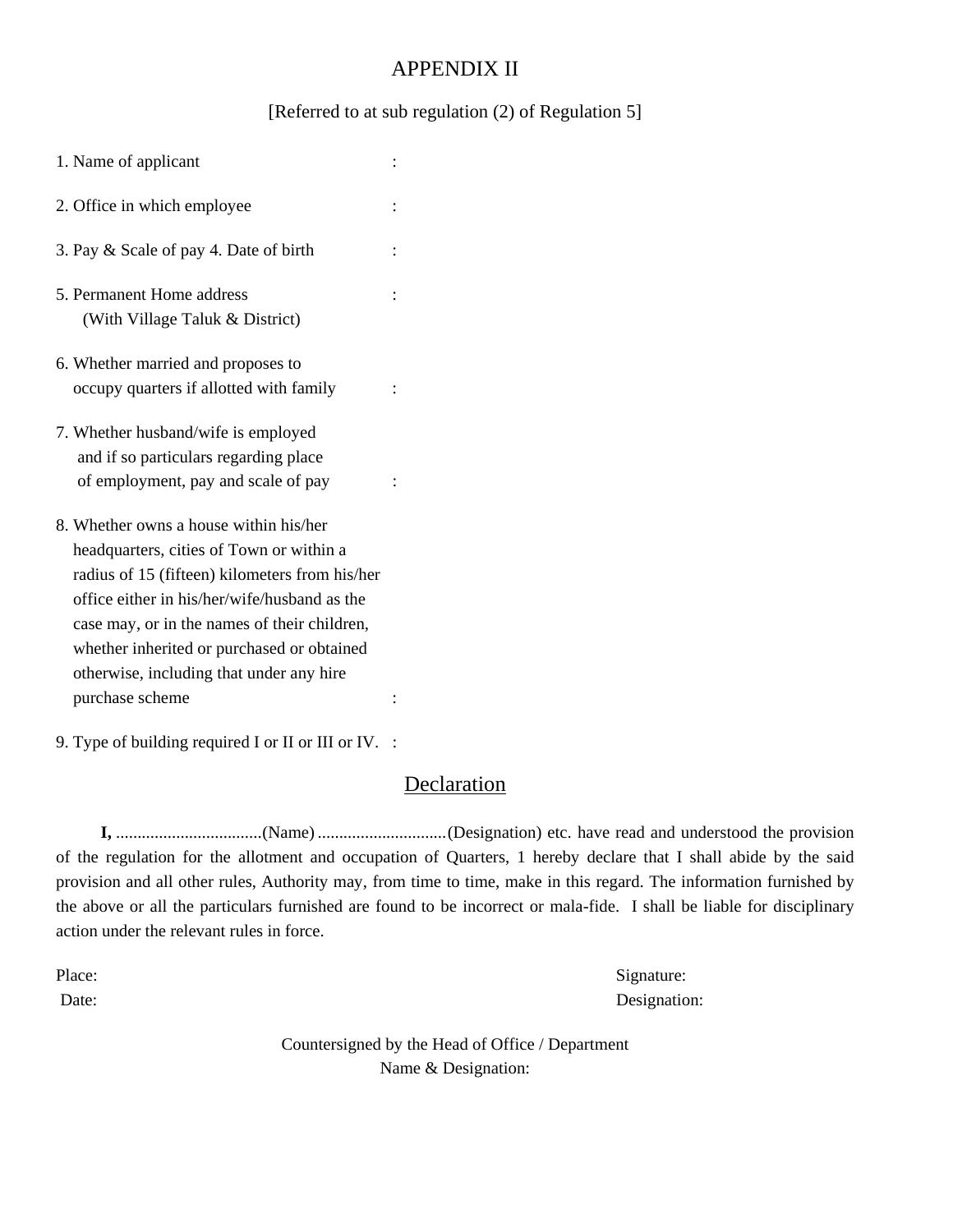#### **APPENDIX III**

(Referred to at regulation 8)

employed as…………………………… .at………………….. ..(hereinafter called "the lessee") of the one part and the Kerala Water Authority (hereinafter called "the lessor") of the other part.

#### **WITNESS** as follows:

In consideration of he rent herein reserved and the convenience on the part of the Lessee hereinafter contained the lessor both hereby demise unto the Lessee the building No. …………more particularly mentioned and described in the Schedule herein paying therefore a monthly rent of Rs............................. subject to the terms and condition herein contained.

1. The Lessee hereby convenants with the Lessor as follows:

(i) An inventory of articles if any, entrusted to the lessee will be prepared and got signed by him as soon as he occupies the house.

(ii) The Lessee shall, during the continuance of the lease pay a monthly rent which will be the standard rent or 10% of the pay whichever is lower or the amount fixed in accordance with the rules from time to time. Provided that pay for the purpose of the calculation of rent, shall be that defined in rule 12 (23) Part! of Kerala Service Rules including Dearness pay.

(iii) The payment of rent or arrears thereof shall be made by deduction from the pay bills of the lessee shall pay it to the Executive Engineer concerned before the 20th of the succeeding month failing which the lessee shall be liable to be evicted.

 (iv) In case both husband and wife occupying the quarter are employees of the Authority, rent will be calculated on the basis of the pay of the person drawing the higher rate of pay.

 Provided the rent shall ordinarily be recovered only from the person in whose name the house standard allotted. Provided further that both shall be jointly liable for the payment of rent.

(v) The lessee shall not sub-let the building. He shall also not accomplished date persons other than bona fide dependants whom he is expected to maintain or share the building with other employees of the Authority without the written sanction of the concerned Executive Engineer Provided however that even in such cases, the liability or payment of rent shall vest with lessee.

(vi) The lessee shall keep the concerned Executive Engineer informed of all changes in his official address promotion, transfer etc, during his stay in the quarters.

 (vii) The lessee when vacating the building shall hand over charge of the building to the concerned Assistant Engineer or to the office authorized by him for the purpose, signing a statement in duplicate to the effect that the' building and all other articles, entrusted to the lessee have been handed over to the Assistant Engineer or an other officer authorized by him for the purpose.

(viii) The lessee when he/she retires from service shall vacant the quarters, on the date of retirement unless previous section is obtained sufficiently early, before the fort -night proceeding the date of retirement, In case the Authority sanction the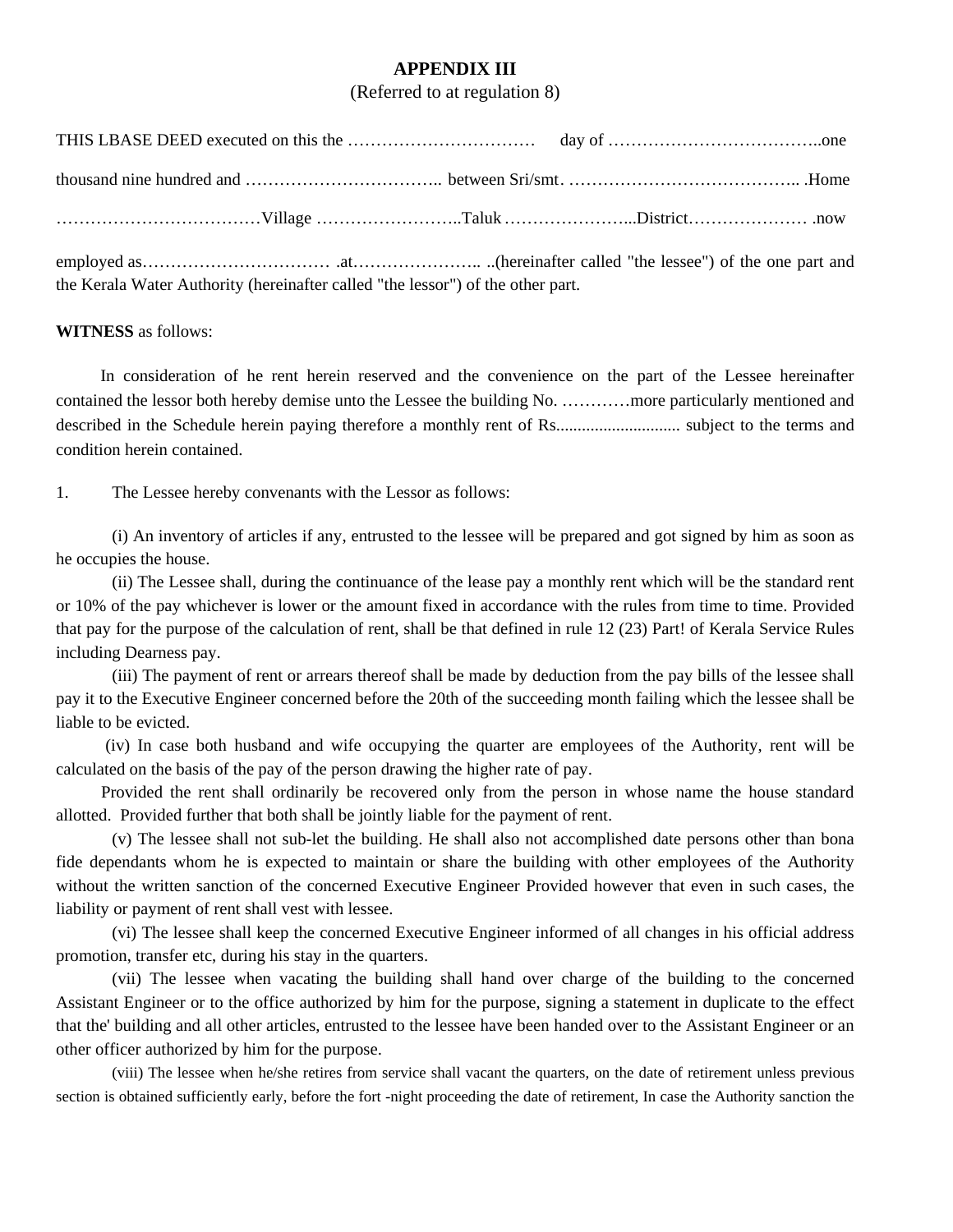continued occupation the lessee shall pay the rent in advance before the 5th of every month and shall be liable for the dues to the Authority and shall be recovered from his/her pension in case he/she fails to pay the rent to the Authority. He/she shall be liable to be evicted for the unauthorized occupation after the expiry of the period allowed.

(ix) The lessee who intends to vacate the quarters shall, except in case of sudden transfer or other unforeseen circumstances intimate the fact to the Executive Engineer in charge of the building at least one month before the date on which he intends to vacate the quarters failing which he/she shall be liable to pay rent for the period of one month from the date of vacating or till the date of occupation of the quarters by another person whichever is earlier.

. (x) The lessee when transferred shall vacate the quarters within one month of the date of transfer unless extended by the Executive Engineer for a further period not exceeding two months. In case lessee fails to vacate the quarters after the prescribed period he/she shall be liable to pay rent at three times the usual rate paid by him:

Provided the above occupation shall be allowed only for further period three months after which he is liable to be vacated.

 (xi) The lessee shall pay all dues by way of water charges, current charges including hire for meters if any, and cleaning charges except property to the local body concerned in time.

(xii) The lessee shall keep the quarters in neat condition and shall be liable for any damage caused to the quarters and the installations therein and shall may the post incurred by the Authority for repairing all such damages.

(xiii) In case the lessee commits breach of all or any of the terms and conditions herein contained, the lessee shall cease to have any right of occupation of the quarters and the lesser shall thereupon take position of the quarters. The lessee shall be liable or disciplinary action also.

(xiv) Notwithstanding anything herein contained, the lesser shall be competent to terminate the lease without assigning any reason whatsoever and lessee shall thereupon vacate the quarters within one month of the receipt of the notice of such termination. ,

(xv) The lessee shall provide his own furniture, materials and electric bulbs,

2. The Lesser hereby covenants with the lessee as follows:

 (i) The lessees regularly paying the rent hereby reserve and agreed to be paid and on performing and observing all the covenants and stipulations' herein contained to be observed on the lease hold quarters and premises attached thereto during the currency of the lease without any interruption by the Lesser except otherwise provided herein.

(ii) The lessee further agrees that all amounts due from him or her on account of damages caused to the quarters and installations during his/her stay or any other dues for which he/she becomes liable to the Lesser under this deed shall be recovered by the Lesser by deduction from the lessee's pay.

(iii) Without prejudice to the rights of the Authority under the preceding clauses, all sums found due to. Authority under or by virtue of this agreement shall be recovered from the lessee and his/her properties movable and immovable under the provisions of the Revenue Recovery Act for the time being in force as though they are arrears of land revenue or in the other manner as the authority may deem fit.

(iv) The lessee further agrees to abide by the rules and conditions regarding the allotment and occupation of the quarters and also to such terms and conditions, which the Authority may prescribe from time to time in this regard.

\_\_\_\_\_\_\_\_\_\_\_\_\_\_\_\_\_\_\_\_\_\_\_\_\_\_\_\_\_\_\_\_\_\_\_\_

(v) The lesser shall hear the stamp duty with which documents is chargeable.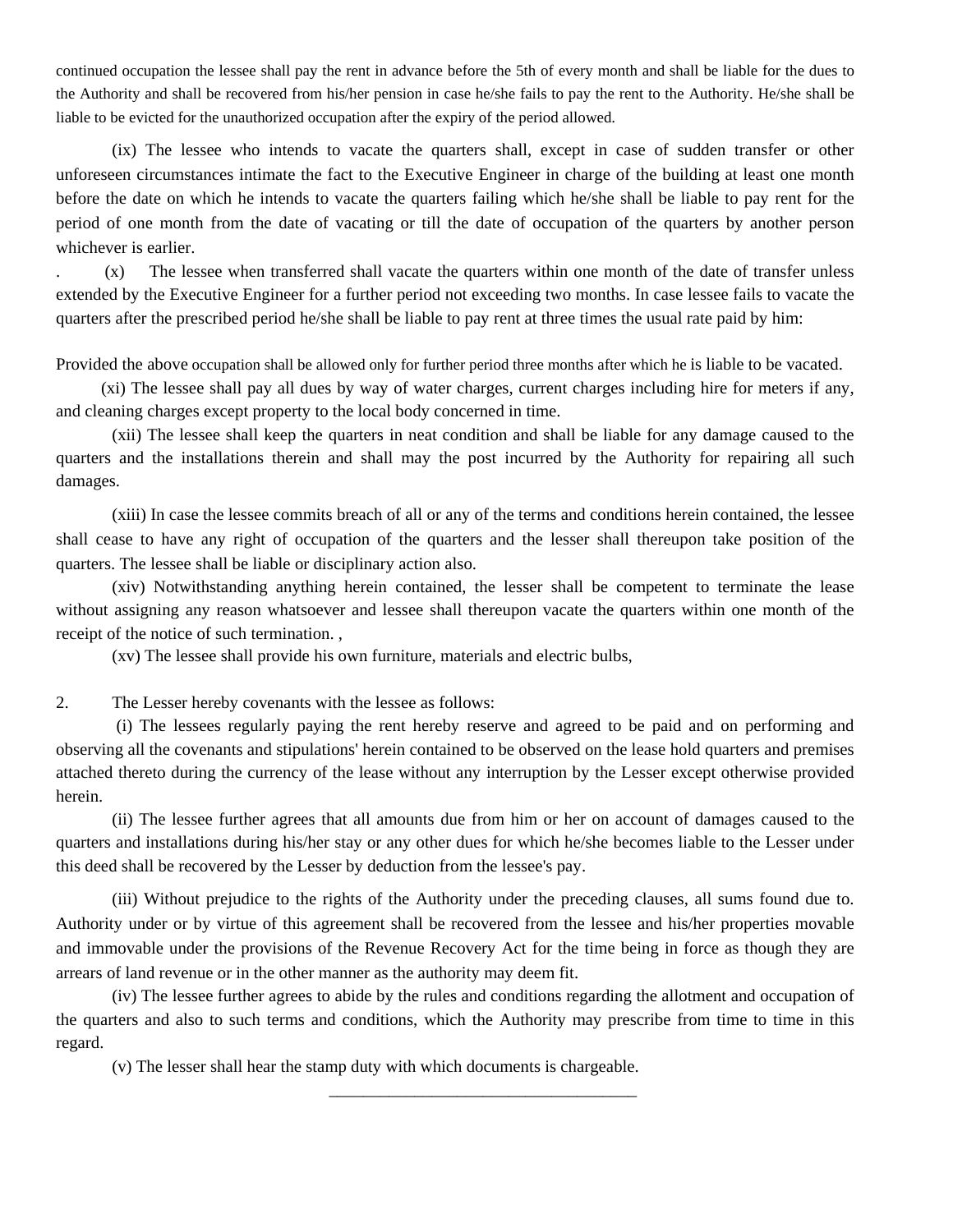# **KERALA WATER AUTHORITY**

## **THIRUVANANTHAPURAM - 695 033**



# **G.O. Rt. No. 2595/92/LAD**

**Dated: 4/5/92**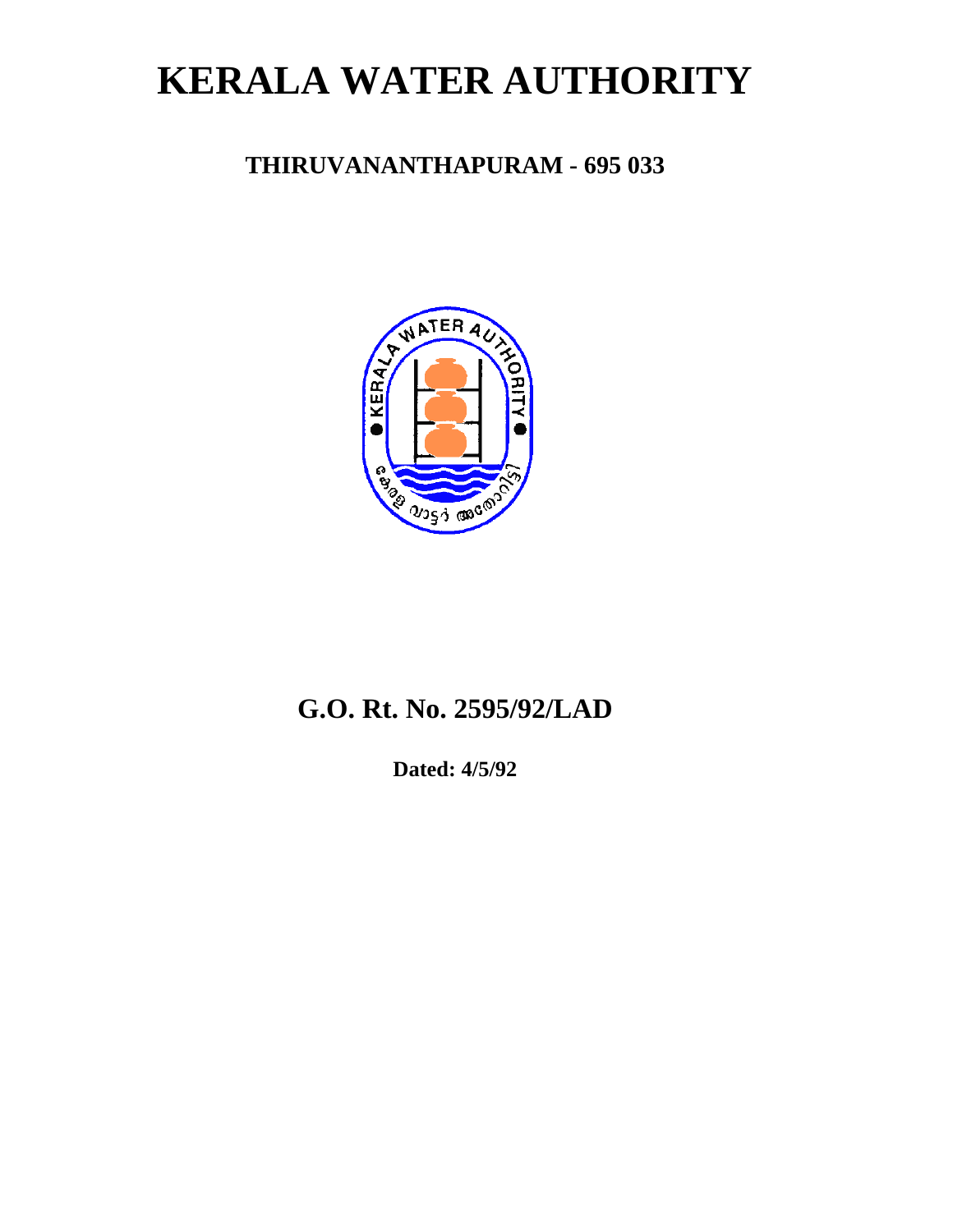## **GOVERNMENTOFKERALA Abstract**

Kerala Water Supply and Sewerage Act, 1986 - The Kerala Water Authority (Conduct of Business) Regulations, 1992 proposed. to be issued under sub-section (2) of section 65 Previous approval of Government under sub-section (1) of section 65 - Conveyed - Orders issued.

|                           | LOCAL ADMINISTRATION (F) DEPARTMENT |
|---------------------------|-------------------------------------|
| G. O. Rt. No. 2595/92/LAD | Dated, Thiruvananthapuram, 4-5-1992 |

Read:- Letters No. KWA/HO/E1I48 17/86 dated 5-6-1989, 18-8-1989 and 6-1-1992 from the Managing Director, Kerala Water Authority, Thiruvananthapuram

## **ORDER**

Under sub-section (I) of section 65 of the Kerala Water Supply and Sewerage Act, 1986. (14 of 1986) Government are pleased to convey its previous approval to the Kerala Water Authority for the Kerala Water Authority (Conduct of Business) Regulations, 1992 proposed to be issued under clause (a) of sub-section (2) of section 65 of the said Act, as per the draft appended to this order.

> By Order of the Governor, **K.G. BALACHANDRAN**  Under Secretary to Government.

To

The Managing Director, Kerala Water Authority, Thiruvananthapuram Stock File.

#### **THE KERALA WATER AUTHORITY**

(An autonomous authority established under the Kerala Water Supply and Sewerage Act, 1986) (14 of 1986)

No. Thiruvananthapuram, Dated, 4-5-1992

In exercise of powers conferred by sub-section (I) of section 65 of the Kerala Water Supply and Sewerage Act, 1986 (14 of 1986) read with clause (a) of sub-section (2) thereof and in supersession of the Kerala Water and Waste Water Authority (Conduct of Business) Regulations, 1984 and with the previous approval of the Government as required by sub-section (1 )of the said section, conveyed in G. O. Rt. No. 2595/92/LAD dated 4-5-93 the Kerala Water Authority hereby makes the following regulations, namely: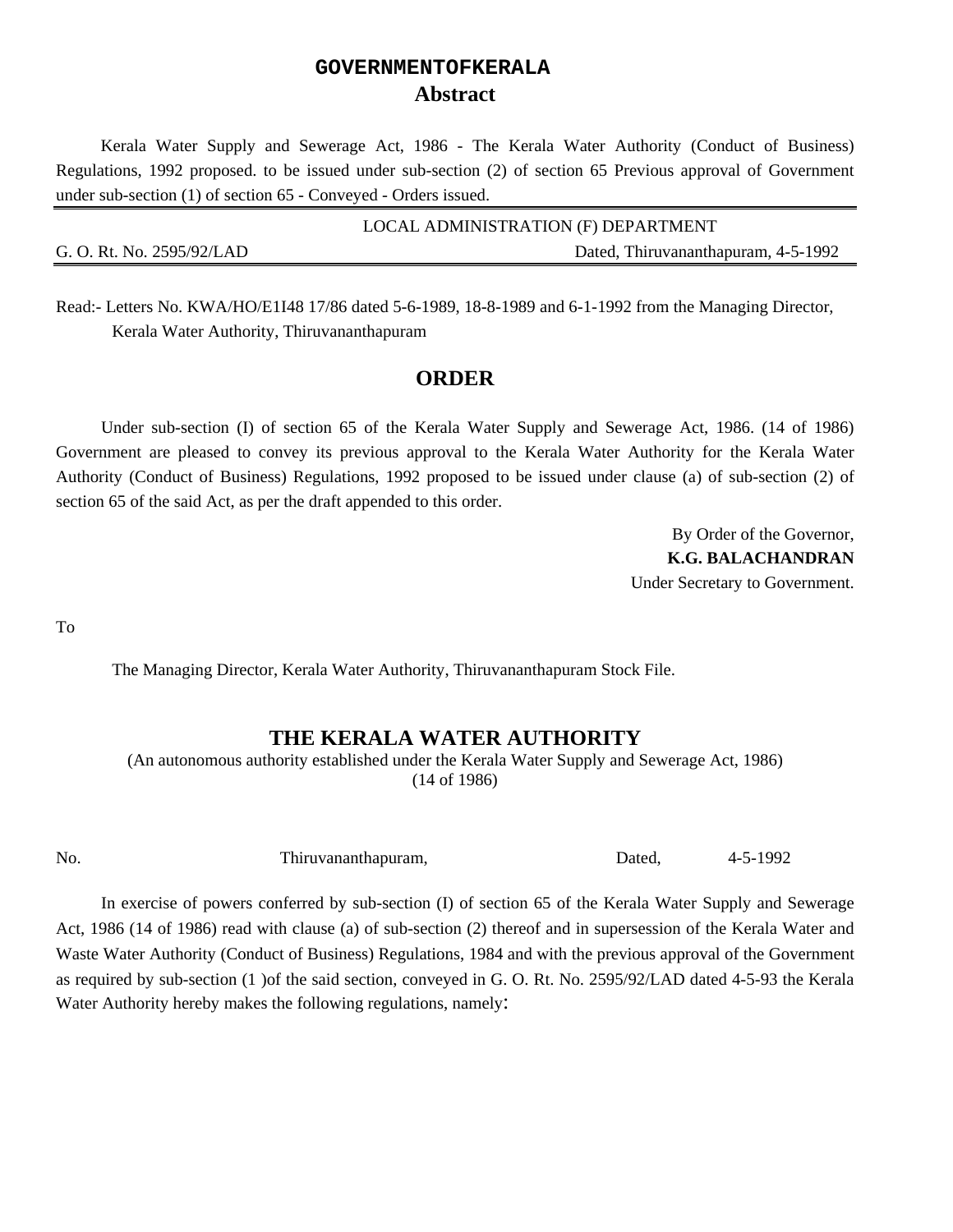## **REGULATIONS**

. I. SHORT TITLE AND COMMENCEMENT:- (i) These regulations may be called the Kerala Water Authority (Conduct of Business) Regulations, 1992.

(ii) They shall come into force at once.

2. DEFINITION:- (I) In these regulations, unless the context otherwise requires.

(a) "Act"; means the Kerala Water Supply and Sewerage Act, 1986 (14 of 1986) :

(b) "Agenda" means the list of business proposed to be transacted at a meeting of the Kerala Water Authority;

(c) "Government" means the Government of the State of Kerala;

(d) "Meeting" means meeting of the Authority whether ordinary or extraordinary;

(e) "Presiding Officer" means the Chairman or in his absence any member elected to preside over any meeting of the Authority, as provided in regulation 10 of these Regulations;

(f) "Secretary" means the Secretary of the Authority appointed under sub section (I) of section 8 of the Act.

(2) All other words and expressions used herein and not defined in theses Regulations shall have the meaning respectively assigned to them in the Act.

3. TIME AND PLACE OF MEETING:- (1) The Authority shall meet at least once in a month. The date, time and place of meeting shall be fixed by the Managing Director in consultation with the Chairman.

(2) The Managing Director may, with the approval of the Chairman, and shall, upon requisition in writing of not less than three members of the Authority, call an extraordinary meeting of the Authority.

4. NOTICE OF MEETING:- (1) Notice of every meeting shall be given to every member not less than 3 days before the date fixed for the meeting, specifying the place, date and time of the meeting, by the Secretary :

 Provided that the meeting at the shorter notice for the transaction of any urgent business, shall be convented by the Managing Director with the approval of the Chairman.

(2) The notice referred to above shall the served either by post or by delivery through the messenger. The necessity of notice may the waived if, the date, time and place of the ensuing meeting have already been fixed at the previous meeting.

(3) In the case of a member who is out of India at the time fixed for the meeting, the notice to such member shall be dispensed with.

5. AGENDA:- (i) A copy of the agenda with notes if any, shall ordinarily be given to the members atleast two days before the date of the meeting.

Provided that in the case of a meeting called for the transaction of urgent business the agenda and notes, if any, shall be sent alone with the notice of the meeting.

(ii) Notwithstanding anything contained in sub-clause (1) the non-circulation of agenda and notes, if any, or the non-receipt of the agenda by any member shall not vitiate the meeting and the Authority may proceed to transact the business on the agenda at any meeting.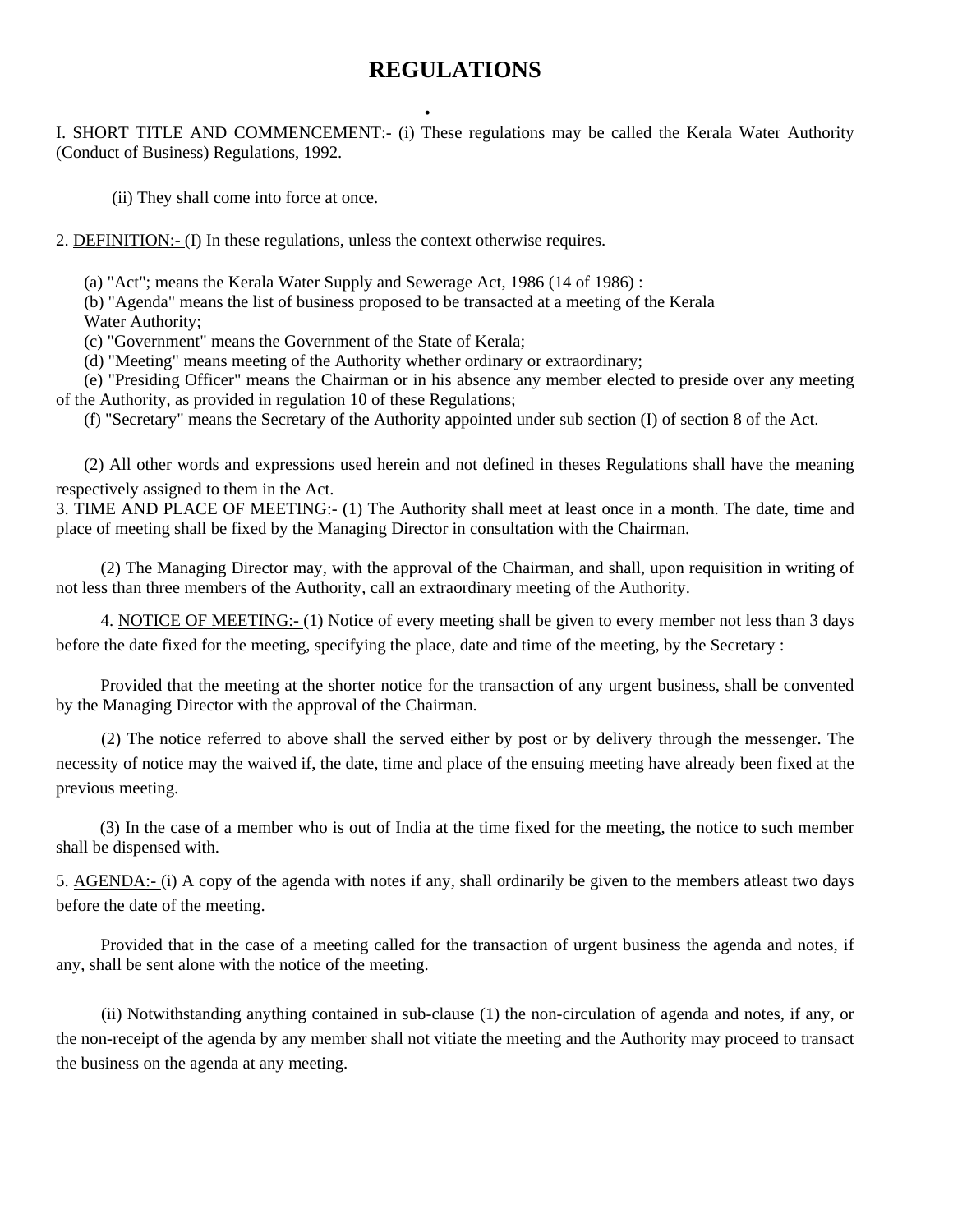(iii) Notwithstanding anything contained in sub-clauses (i) and (ii) above, any matter not included in the agenda of a meeting of the Authority on which the decision of the Authority is urgently required, . may, with the approval of the Presiding Officer, the placed before the Authority at such meeting and the Authority may consider such matters.

(iv) The accidental omission to give notice to, or the non-receipt of notice by, any member shall

 . not invalidate the proceedings at the meeting Or any resolution passed at such meeting.

6. NOTICE BY MEMBER OR A PROPOSITION FOR DISCUSSION:- Any member who desires that a certain matter should be discussed by the Authority shall sent a notice of such proposition together with a brief note setting out the reasons in support of the preposition to the Secretary or to the Managing Director. Such preposition shall be included in the agenda of the next meeting to be held on a date not earlier that 15 days after the receipt of the notice. Provided that the Presiding Officer may allow such proposition to be included in the agenda of a subsequent meeting.

7. DISPOSAL OF URGENT BUSINESS PENDING A MEETING OF THE AUTHORITY:- Any proposal on which the decision of the Authority is urgently required may be circulated to the members and if approved by not less than five members of the Authority may be deemed to have been passed by resolution at a meeting of the Authority duly convened. Such decision shall be placed before the next meeting of the Authority for ratification.

8. ORDER OF BUSINESS AT MEETING:- The order in which any business may be transacted or any item taken up for consideration any meeting shall be determined by the Presiding Officer.

9. OUORUM:-(l) Five members shall from the quorum: :Provided that if for any reason there is more than one vacancy of members the quorum shall be for.

 (2) If within half an hour from the time appointed for holding the meeting, a quorum is not formed, the Chairman or the Managing Director shall adjourn the meeting.

(3) If the Authority so resolves, the Managing Director shall adjourn any meeting to any future date or to any hour of the same day and practicable an intimation in that behalf shall be given to all members who were not present at the meeting.

(4) When a meeting is adjourned to a future date any item in the agenda under discussion or remaining to be discuss at the time of such adjournment shall, unless the Managing Director directs otherwise, have the same precedence which it had in the agenda immediately before such adjournment, in the business of the adjourned meeting.

10. PRESIDING OFFICER WHEN CHAIRMAN IS UNABLE TO ATTEND:- If the Chairman is for any reason unable to attend any meeting, the members present shall elect one among them to be the Presiding Officer for that meeting.

11. OTHER POINTS OF PROCEDURE:-Any other points of procedure to be followed at any meeting shall be decided by the Presiding Officer.